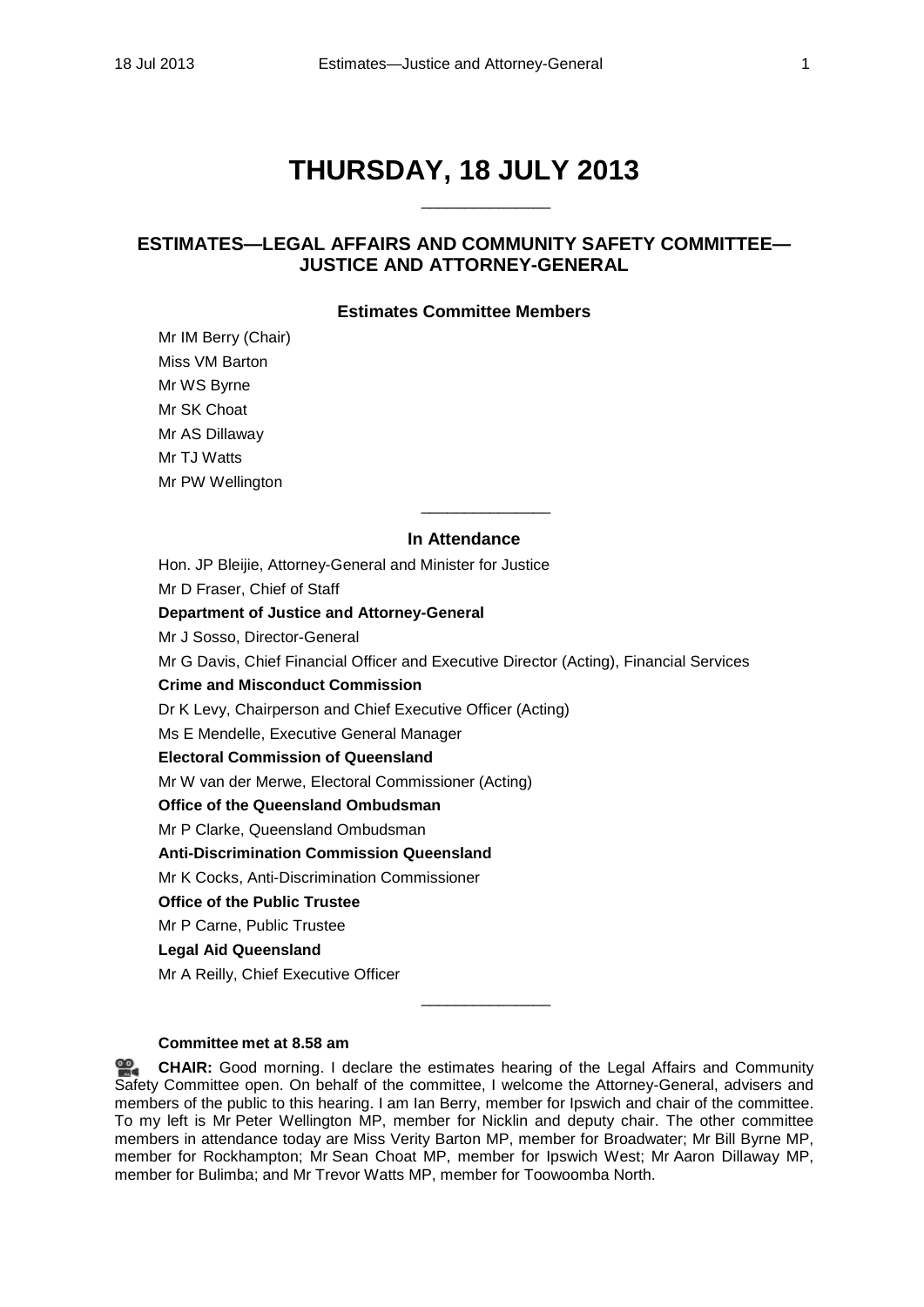The committee will examine the proposed expenditure contained in the Appropriation Bill 2013 for the ministers and areas of responsibility allocated to it under schedule 6 of the standing orders of the Legislative Assembly. The committee will consider the relevant organisational units within the portfolios of the Attorney-General and Minister for Justice and the Minister for Police and Community Safety. The committee will suspend proceedings for the following breaks: morning tea from 11.15 am to 11.45 am, lunch from 1.15 pm to 2 pm, afternoon tea from 3.45 pm to 4 pm and dinner from 6.15 pm to 7 pm.

I remind all those participating in the hearing today that these proceedings are similar to parliament to the extent that the public cannot participate in the proceedings. In this regard I remind members of the public that under the standing orders the public may be admitted to or excluded from the hearing at the discretion of the committee. I ask that all mobile phones and pagers be either switched off or switched to silent mode. I remind members that the standing orders provide that directors-general and those chief executive officers set out in schedule 7 of the standing orders may be questioned by the committee. For the benefit of Hansard, I ask all advisers to identify themselves before answering a question.

The committee has agreed that the following non-committee members be given leave to participate in this hearing: Ms Annastacia Palaszczuk MP, Leader of the Opposition and member for Inala. The committee welcomes the attendance of the Leader of the Opposition here for this first session. The member for Rockhampton and the member for Toowoomba North have advised that they will be absent from the hearing at various periods throughout the day. I understand that my colleague Mr Aaron Dillaway, the member for Bulimba, will also be absent for a very short period in the course of the day. Mrs Jo-Ann Miller MP, member for Bundamba, and Mrs Desley Scott MP, member for Woodridge, will substitute for the member for Rockhampton throughout the day. Mr Michael Pucci, member for Logan, will substitute for the member for Toowoomba North in this evening's session.

I declare the proposed expenditure of the relevant organisational units within the portfolio of the Attorney-General and Minister for Justice open for examination. The question before the committee is—

That the proposed expenditure be agreed to.

Attorney, if you wish you may make an opening statement. Do you wish to do so?

**Mr BLEIJIE:** No, Mr Chair. I think we will get straight into estimates.

**CHAIR:** I call the Leader of the Opposition. Before the Leader of the Opposition opens, I might say that what I intend to do is operate on a 20-minute sequence and see how that proceeds.

**Ms PALASZCZUK:** Thank you very much, Chair. Could I please call the Acting Chairperson of the Crime and Misconduct Commission, Dr Ken Levy. Good morning.

**Dr Levy:** Good morning.

**Ms PALASZCZUK:** I refer you to the CMC's staffing budget on page 47 of the SDS. I note in the 2012-13 budget there were 350 positions at the CMC. The 2012-13 estimated actual is 318 and the 2013-14 estimate is 320. Can you please advise the committee from what areas these positions have gone and what is the total number of positions that have now gone from the CMC from the last budget?

**Dr Levy:** I am not quite sure I can give you all of that detail, but the positions which have mostly been eradicated from the CMC establishment are positions which—on advice from the finance manager, who has given me some detail—for some years have been excess positions which have never been filled. In other words, the number of positions has been in excess of what the budget was. I understand that about two years ago the then chairman, after a consultancy in the CMC, decided that this had to be rationalised and a number of positions were just cut because there was never the budget for them anyway. The majority of the positions that have gone were because—and this analysis goes back over 10 years—at least from 2005 the numbers of positions clearly were in excess of what the budget could afford. They were just maintained there and held vacant, but the positions that were struck from the establishment were part of that filtering process. I am not aware what areas they came from. If you just give me a moment I will—

**Ms PALASZCZUK:** I am interested in whether the job losses have come from the crime-fighting and prevention services or from the public sector integrity services.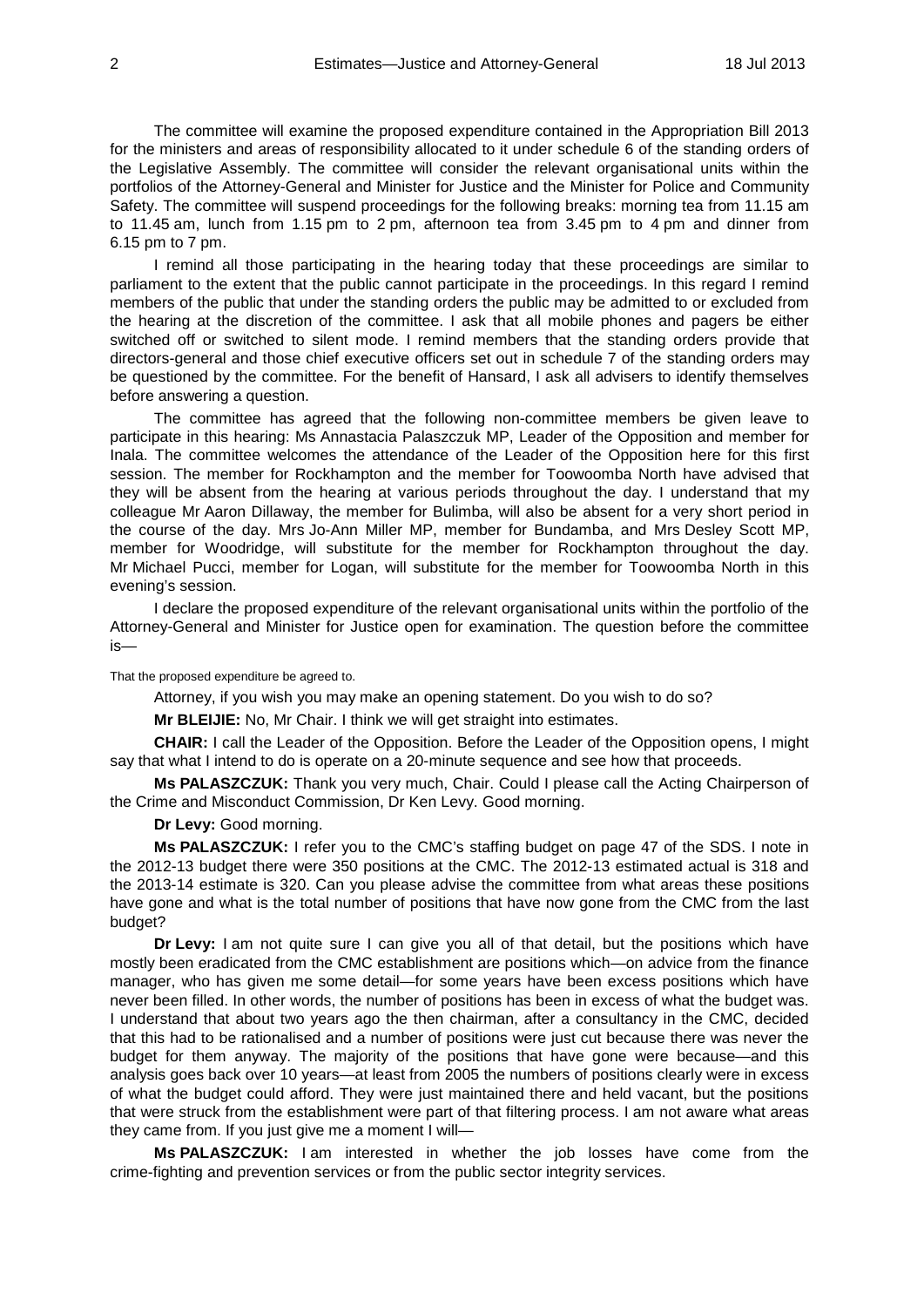**Dr Levy:** I think none went from Crime. If you just give me a moment, I will see what else I can find for you. My information is that there were 28 positions abolished. At the same time three were created. In other words, there were net 25 positions which were disestablished. Of those 25, 13 positions had individuals occupying positions so those people were made redundant. The other 12 positions were just disestablished with no other consequence.

**Ms PALASZCZUK:** But they were not from the crime-fighting and prevention—

**Dr Levy:** Sorry, I was about to answer that part of your question. There were four positions from the research unit. There was one AO3 position in Crime. There were five positions in Intelligence. There were nine positions in Misconduct and Integrity.

**Ms PALASZCZUK:** Were they senior positions? For the sake of the committee, would we be able to have a list of those positions and levels?

**Dr Levy:** We can provide you with a list, yes.

**Ms PALASZCZUK:** Thank you.

**Dr Levy:** For your information, they range from mostly the PO5 to AO6-7 levels. There are also three positions from what is called the Office of the Commission. I cannot quite tell you what the Office of the Commission is, but I think it is only support for the commissioners. There were three positions abolished from there. The remaining positions were business analysts and facilities and procurement managers. That is the effect of them.

**Ms PALASZCZUK:** Thank you very much. I refer to note No. 3 on page 48 of the SDS, which states—

In 2013-14, new strategies will be developed to improve the timeliness of our misconduct investigations.

Could you please outline to the committee what some of those improvements might be?

**Dr Levy:** I cannot perhaps give you an accurate history of all that was planned when that was written, but I can say that the present position is that the time lines are to be reduced, particularly for long hearings. This is something that I have been rather sensitive about: that long and sensitive hearings should have some oversight at a number of stages so they are met within a reasonable time. For example, the performance standard of the New South Wales system, about which I have made some inquiries, is 12 months. We have some, as you know, which have gone longer than that. Sometimes there are unforeseen circumstances, but in any event New South Wales have done them in 12 months and nothing has exceeded 12 months, even the ones with public hearings. So that is our aim: to have greater oversight and greater checks and balances even by the commission or else perhaps independent checks and balances for the most sensitive ones. There is only a small percentage of those, of course, but they are the ones that blow out.

**Ms PALASZCZUK:** In relation to the job cuts you just outlined, do you believe they are likely to have any impact on the time lines of these investigations or do you believe there are enough staff now to meet the timeliness of those investigations?

**Dr Levy:** My sense of that is, no, those cuts should not impact on that, mainly because many of those jobs were not filled anyway. They were positions that were abolished but they were not filled. The other aspect about it is this: we have multidisciplinary teams. Some of those perhaps we will be looking at as a result of some of the recommendations of both the PCMC and the independent panel report. There are some other aspects of work flow that we will look at. We have not quite got to those yet, but that is on the agenda. So there are probably some efficiency measures we will find as well.

**Ms PALASZCZUK:** In relation to the timeliness of investigations, I note that Michael Caltabiano, the former director-general of Transport and Main Roads, was stood down I think on 25 October last year. Are you able to update the committee in terms of the progress of that investigation or when there is likely to be an outcome? Or has the CMC concluded its investigation?

**Dr Levy:** Perhaps all I can formally say at this point is that it is almost finalised. It is in its final stages, let me put it that way.

**Ms PALASZCZUK:** So it is almost finalised?

**Dr Levy:** It is in the final stages. You realise, of course, that is a complex matter which has some other matters which are being looked at concurrently, but it is in its final stages.

**Ms PALASZCZUK:** Are we looking at a month or two months?

**Dr Levy:** If I say a month undoubtedly Murphy's law will operate and I will not meet that. I think in a couple of months time we should be expecting to draw it to a close.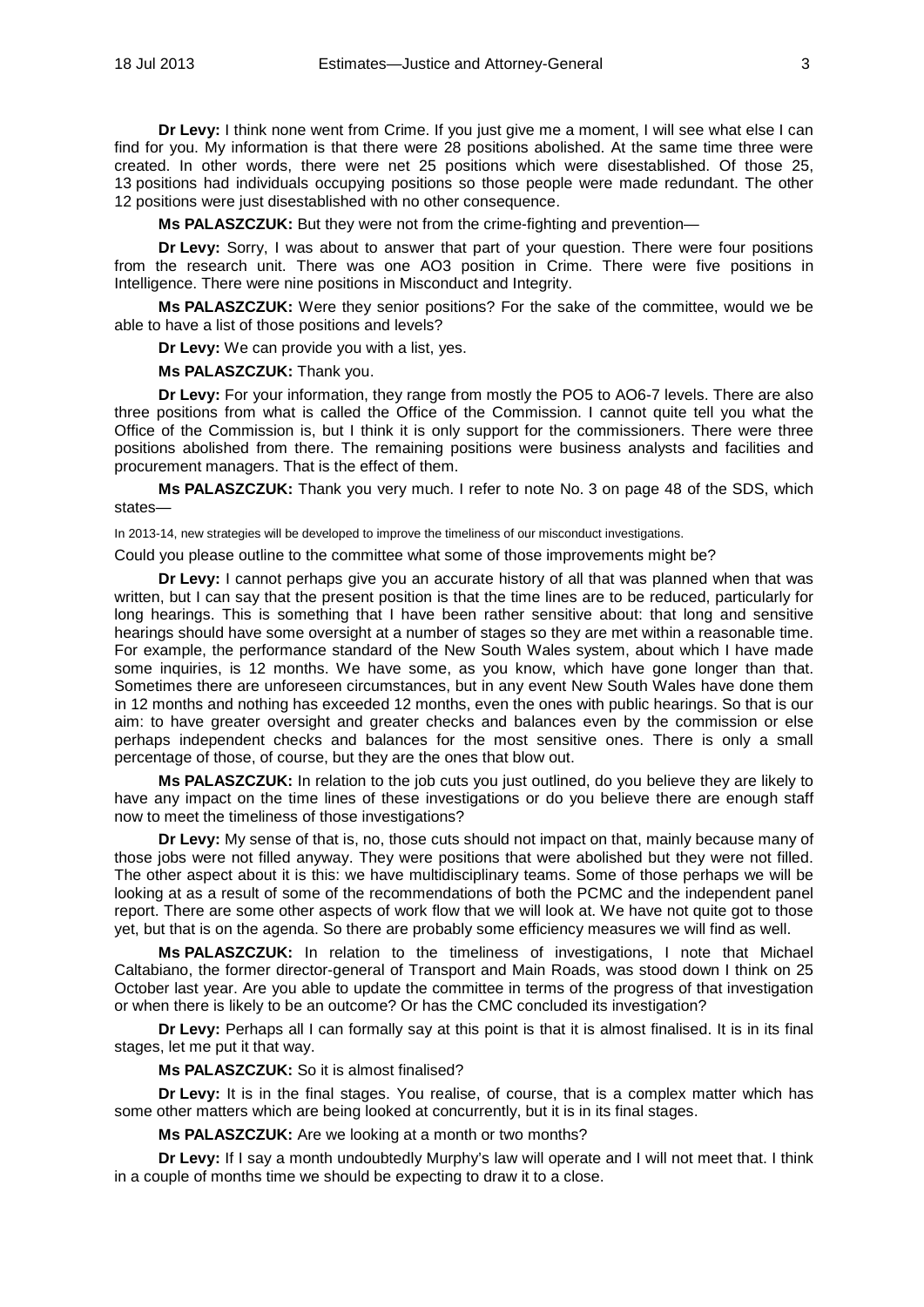**Ms PALASZCZUK:** Thank you. In relation to the Criminal Proceeds Confiscation (Unexplained Wealth and Serious Drug Offender Confiscation Order) Amendment Bill, I refer to page 46 of the SDS, which states—

In 2013-14 the priorities for the CMC are to:

qain maximum impact from proceeds of crime activity consistent with available resources ...

At the public hearing on the bill Mr Wellington asked Ms Florian about resourcing. He said—

If I can use simple language, what you are saying is that you do not have the staff capacity to do the backlog of work which has already been referred to you and you need additional financial support from the state government to be able to undertake the work that this legislation is proposing.

## Ms Florian's response was—

The Western Australian proceeds of crime team, as I have indicated, has a staff of 29 FTEs to do just two parts of a much larger thing that we would be doing if this bill is passed. Resourcing will obviously be an issue.

How is this resourcing issue to be addressed?

**CHAIR:** Before you answer that, do you accept that statement?

**Dr Levy:** Yes. The current answer to that is this: the day before yesterday Mr Scott, who is the head of the Crime division, and I met with the lady who runs the Proceeds of Crime unit. Of course the act has been proclaimed, but it has not yet commenced. When it does commence it will apply to any matter that the police deal with from that date, so it does not matter when the offence occurred. It has not yet commenced, but whenever it commences the general feel of the officers in the commission is that in this financial year it is unlikely to be of very much significance. We may have a number of convictions and a couple of matters to follow up, but the officer in charge of the Proceeds of Crime unit does not expect that that is going to create very much workload for us. That is not to say it will always be like that. If the workload is such, though, that we require extra resources, that would become evident fairly quickly in which case then a submission would be made to the government about the state of that under-resourcing in the usual process. Obviously if those things are not fixed within a matter of weeks they go through the CBRC process. There was no alarm raised with me that somehow we would not be able to handle that.

**Mr WELLINGTON:** I wish to put a follow-up question to the acting chairman of the CMC. You answered an earlier question to the Leader of the Opposition in relation to staffing. Are there any vacancies in the CMC at the moment? If so, what positions?

**Dr Levy:** That is a question of some particular detail, Mr Wellington. I am not quite sure I have the immediate answer to that. Ms Mendelle might be able to answer that.

**Mr WELLINGTON:** I am happy if she would like to answer that.

**Ms Mendelle:** I cannot provide a comprehensive answer but I know that certain positions in Research and Prevention are vacant pending the various reviews, recommendations and the implementation panel's response. We are filling vacant positions in the police contingent, and that takes significant time, as you would appreciate. We are slowly filling those positions as well. I cannot give you a more comprehensive answer, but I can ask the Attorney-General to take it on notice.

**Mr WELLINGTON:** Yes, I am happy for that to be taken on notice. I have a follow-up question—

**CHAIR:** Mr Attorney, do you agree to the question being taken on notice?

**Mr BLEIJIE:** That is fine.

**Mr WELLINGTON:** I have a follow-up question in relation to the staffing of the specialist investigative units. I understand these are teams, not just one officer. They have forensic accountants and specialist investigators in a unit. Can you advise how many of those specialist units are actually fully staffed at the moment? Are there any specialist units which are only partly staffed and, if so, what parts are you waiting to have staffed?

**Dr Levy:** Without giving actual numbers, there are four groups of multidisciplinary teams. Each of them has police, at least one lawyer, usually a financial investigator and a civilian investigator. Almost all of those positions are presently filled. There is a couple of vacancies. I cannot tell you in which teams, but there is a small number of vacancies. Sometimes that is because of a police officer, for example, being posted elsewhere and another one taking that duty. There is no significant number. They are virtually mostly all filled. Again, I could feed back to you perhaps the numbers and the proportion if you like.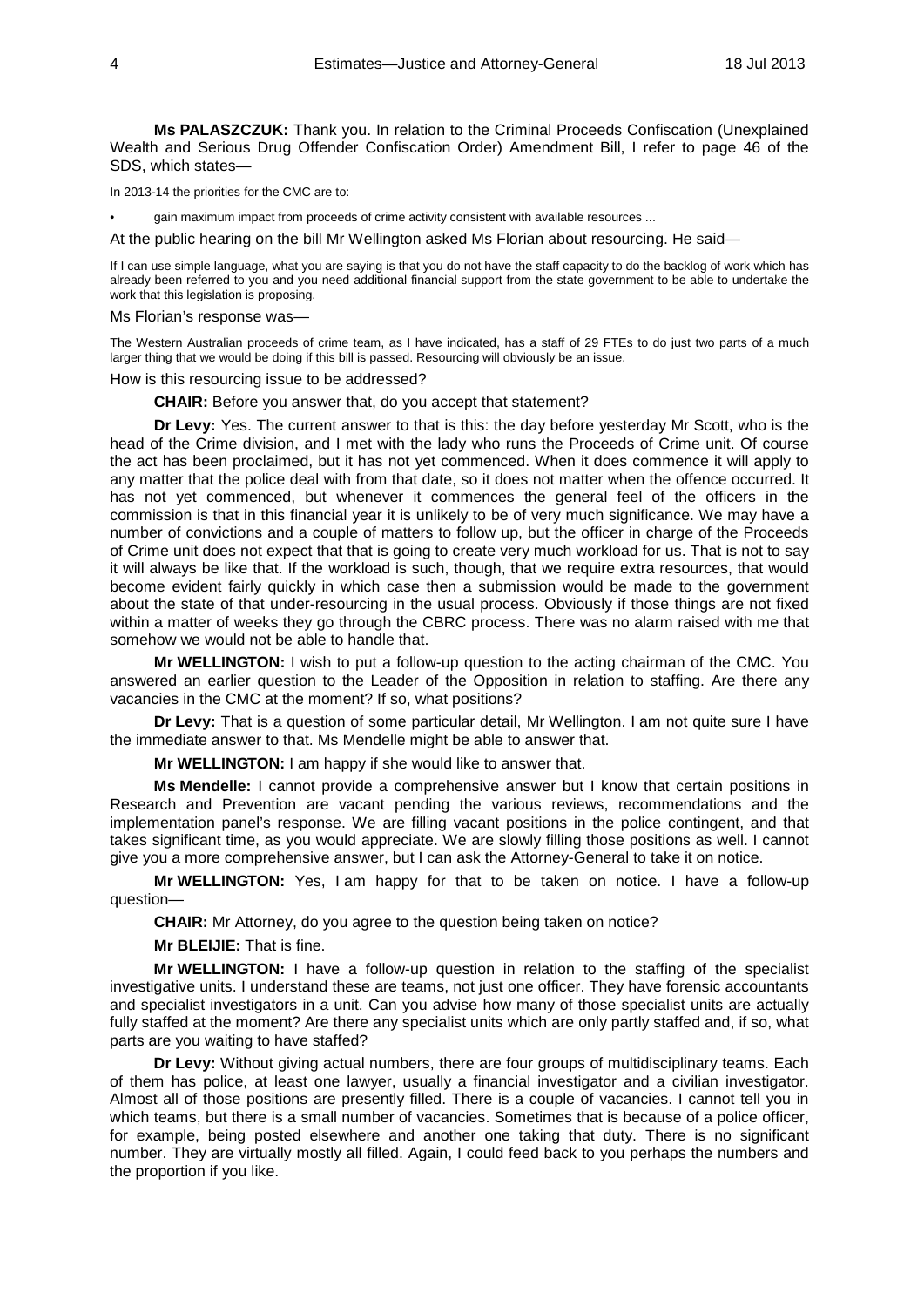**Mr WELLINGTON:** I would be happy for that to be taken on notice. The final question on this topic is in relation to the workload of these specialist units. Are you able to give any advice as to the backlog of work that is currently waiting for them to even start? How many files would they be working on at the moment? Can you give any indication at all in relation to the workload that the units have?

**Dr Levy:** By specialist units—

**Mr WELLINGTON:** Yes, the specialist units—

**Dr Levy:**—which are you referring to there, though?

**Mr WELLINGTON:** The specialist units—

**Dr Levy:** Are you talking about the Crime investigators doing covert work or are you talking about the Misconduct people who have professional specialists in there or Proceeds of Crime, which is—

**Mr WELLINGTON:** I am happy to hear what information you can provide.

**Dr Levy:** If I am wrong, Mr Scott will correct me. There is a large number of police involved with much of the Crime division. They are mostly senior people and are highly specialised; many of them have been there for many years in fact. Most of those people are fully occupied and there is not really a backlog as such. There are operations which they do which are approved and they run through to conclusion. They are monitored every week. I do not think there is a backlog as such in Crime. In Misconduct there is a number of matters which have been on the books for some years. Most of those have been the subject of correspondence with the PCMC about those long delays. On the face of it some of those delays almost look unjustifiable; some go back five years. If you have a look at them—and I have—many of those delays in those matters are because there has been correspondence, which we have had to answer, from the PCMC because people continue to write and then they write to the PCMC. There is a backlog and there are some current matters, but I do not have figures to answer that specifically. I am fairly familiar with that. Apart from those ones with the long tail that go to the PCMC—

**Mr WELLINGTON:** Finally, the reason I ask is that we have some high profile people who have been referred to the CMC for investigation: councillors, politicians, senior bureaucrats and high profile people in the community. One of the most common complaints I hear is about how long it takes for these high profile matters to be investigated. Are you assuring us that it is not a resourcing issue for these matters to be investigated, finalised and a report completed?

**Dr Levy:** In relation to those particular matters, I am aware that those ones do take a long time. It is not because of resourcing but sometimes those ones—and I guess we all know the ones you are referring to—do get off the trail a little bit because some people make other allegations along the way or we are also responding to questions from the PCMC. It is not so much a resourcing issue, but certainly the time line to deal with those is an issue that is of concern to me and to the commission. I was referring earlier to the fact that the commission is going to monitor much more closely this small number of very sensitive matters. That is part of the issue that the commissioners are going to keep under control. I am familiar with what you are referring to. It is not a resourcing issue. There could well be also some efficiency measures. As I said, we will look at some processes and procedures a little further down the track.

**Mr DILLAWAY:** I will keep on the same theme with regard to the CMC. Attorney-General, good morning. I was wondering if you could please outline the government's response to both the Callinan-Aroney report and the PCMC report No. 90 relating to the inquiry into the CMC's release and destruction of the Fitzgerald inquiry documents.

**Mr BLEIJIE:** I thank the member for the question. This was a serious matter that was raised some months ago in the parliament. We had already announced—in fact, one year ago—the Callinan-Aroney review of the CMC. I thought it was important to have an independent review of the CMC. So I engaged the services of former High Court judge the Hon. Ian Callinan and highly respected law professor Nicholas Aroney to conduct a very broad-ranging—with broad terms of reference—review of the CMC. In the process of conducting that review—in fact, towards the end of the review—it became apparent that the CMC, through what appears on the admission of the former chairman of the CMC to be its own maladministration, both shredded sensitive Fitzgerald documentation and allowed documentation to be accessed that ought not have been. These things were meant to have a life span of secrecy of up to 100 years which they did not have. So documentation was obtained. We then went through a very sensitive process in the parliament. I was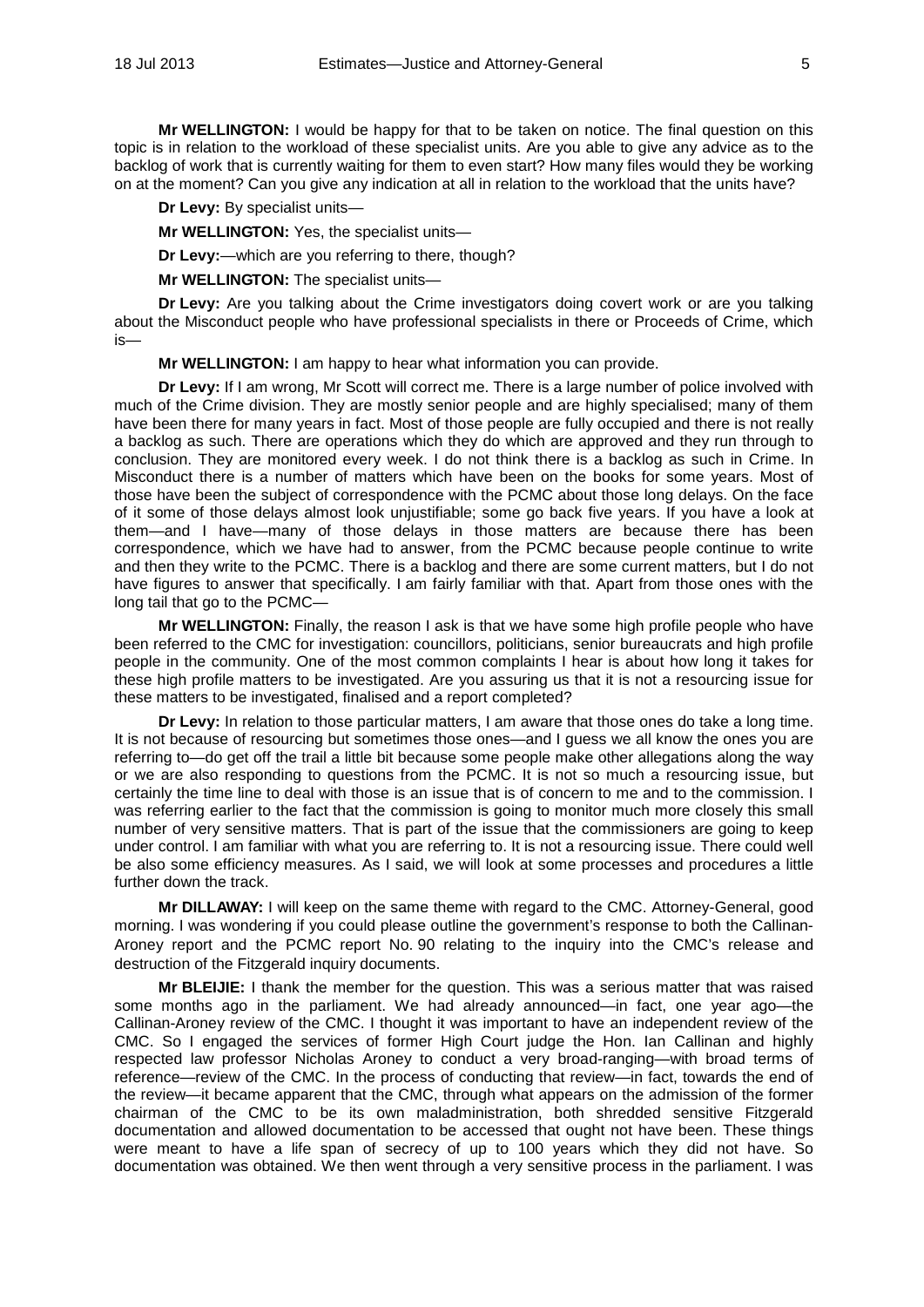requested by the former chair of the CMC to urgently rush through legislation. We took the view that we would make sure that we did not rush anything. We looked at all the issues at hand. With respect to that issue I think enough was said at the time with respect to the CMC.

The future is bright for the CMC. We have had a very extensive review through the Callinan-Aroney review. At the same time we have had the PCMC conduct its own inquiry in relation to that. I think that was a great part of the democracy and parliamentary process in Queensland. For the first time we actually saw the PCMC conduct an open hearing—in fact, in this very chamber where the CMC was opened and light was allowed to shine in. I think it was a great opportunity for the CMC to answer all of these questions but also for the public to get an insight into what happens at the CMC and the administration of the CMC.

So where do we go from now following those two recommendations? We have now released our responses. Some of the responses, although we have accepted some in principle on some occasions and we accepted some outright, still require further work. So where we go to now is we have the implementation panel and it has met on numerous occasions. The director-general of Justice and Attorney-General, the acting chair of the CMC and also the Public Service Commissioner and the director-general of Premier and Cabinet form the implementation panel. It is very much now about engaging with the CMC to make sure that we do have a strong independent watchdog in this state: one that has its priorities right, one that has sufficient resources required to do its job, one that is not inefficient but also one that has the light shone in so Queenslanders know what is happening in the CMC.

**Mr WATTS:** Attorney, good morning. Further to your answer, what steps have been taken to ensure that the release and destruction of Fitzgerald inquiry documents will have a minimal impact? What specific steps have been taken to prevent such an oversight happening in the future?

**Mr BLEIJIE:** I thank the member for the question. A couple of things we did through the legislation in the parliament included prohibiting the publication of the specific documentation that was released to the world at large or to the particular individuals who accessed the information. One of the initial steps was that the parliament passed legislation to put in place a period of time. I then thanked parliament because they extended that period of time that we are in now where there is a prohibition on the publication of that certain documentation. I thank the CMC as well because they have now put their own internal mechanisms in place with their own restricted access period. They are reviewing all of the Fitzgerald documentation.

One of the recommendations of the Callinan-Aroney review that we have not accepted is in terms of requiring all the people who accessed—lawfully at the time—the information from the CMC to hand back to the CMC. I have not accepted that because I am of the view that the individuals who accessed the information did so lawfully and they were entitled to do so. However, the implementation panel is looking at the situation whereby if the information in one's hand is sensitive in terms of one's personal safety, then there may be requirements to get particular information back or for parliament to consider in the future a more permanent ban or the prohibition on the publication of certain documents in the future.

We quite strongly held the view that the information was obtained lawfully at the time, although it was fundamentally an administrative blunder of the organisation charged with the largest responsibility of upholding integrity, accountability and transparency in the state. But I think the future is bright for the CMC, and I thank Dr Ken Levy, the acting chair of the CMC, for the work that he is doing on the implementation panel to ensure we are bringing all of the CMC's staff with us on this journey. At the end of the day, for the sake of all Queenslanders we do want a body that will not only continue to perform its major functions in terms of crime prevention and in relation to unexplained wealth but also take action against corrupt public servants or politicians.

**Mr WATTS:** Just further to the CMC, could you compare and contrast the budgets for 2011-12, 2012-13 and 2013-14?

**Mr BLEIJIE:** I thank the honourable member for the question. The CMC's operating budget for the 2011-12 financial year was \$50.55 million—an increase of \$1.99 million, or 4.1 per cent, on the previous year. This increase is mainly due to the use of cash reserves of \$1.5 million and enterprise bargaining increases. The operating budget for the CMC for the 2012-13 financial year was \$50.43 million—a decrease of \$0.12 million, or 0.24 per cent, on the previous year. As I explained in the estimates last June and throughout the year, this decrease is mainly due to funding received for enterprise bargaining increases in staff redundancies, offset by a CBRC reduction in grant funding of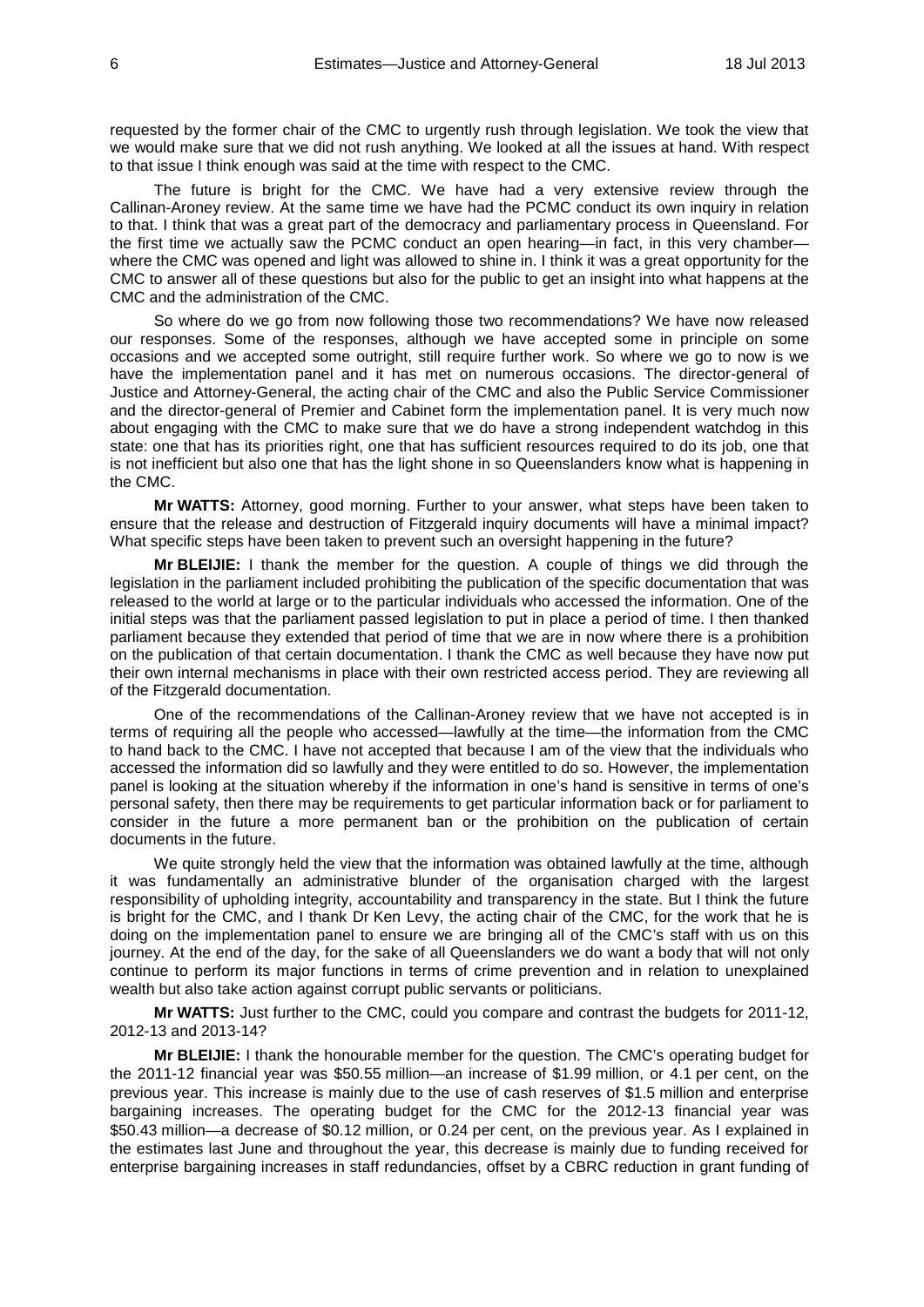\$0.46 million. The CMC's operating budget for the 2013-14 financial year was \$49.6 million—a decrease of \$0.83 million, or 1.65 per cent, on the previous year. This decrease is mainly due to the CBRC reduction in grant funding of \$0.85 million, offset by a small increase in other income. The overall budget decrease of \$0.83 million from 2012-13 reflects government's fiscal policy.

I might add, just in terms of the earlier discussion in relation to staff: it has always been my view—and members of the committee who were here last year will know that it has been my view for some time—that the resources of the CMC were sufficient. We had the debacle last year when the former chair said that because of government fiscal policies there were reductions of over 30 staff in the CMC. The PCMC have shone the light on that issue and essentially said that the CMC were sort of putting in reserve spots which were not filled and then classifying them as staff that were actually cut when in fact there were no people in any positions there. The chairman referred earlier to it being disestablished. So I do thank the PCMC for shedding light on that particular issue as well.

**Mr CHOAT:** In a similar vein to the member for Toowoomba North's questions, and with regard to earlier questions asked by the Leader of the Opposition, could the Attorney-General outline what effect any changes to the CMC's budget have had on staff numbers?

**Mr BLEIJIE:** I thank the honourable member for the question. In 2012-13, the original balance of the retained earnings in the CMC budget was \$1.81 million. \$1.13 million of this amount was returned to consolidated revenue per a CBRC decision, leaving a balance of \$0.46 million. In 2012-13 the total reduction in grant funding for the CMC was \$0.46 million. This is 0.91 per cent of the CMC's total operating budget of \$50.43 million. This \$0.46 million reduction resulted in a decrease in the employee salaries budget of \$0.36 million and a decrease in the supplies and services budget of \$0.1 million. As a result of the changes to the CMC's budget in 2012-13, 13 permanent employees head count—were made redundant. As at 31 May 2013, the CMC had 315 full-time-equivalent permanent positions.

**Mr CHOAT:** With regard to the budget, Attorney-General, I am specifically interested in the total amount of money the CMC restrained in the last financial year.

**Mr BLEIJIE:** I thank the honourable member for the question. The CMC restrained \$17.1 million, from my recollection, out of a target of \$18 million.

**Mr CHOAT:** What is the targeted amount that the CMC wishes to restrain for this financial year?

## **Mr BLEIJIE:** \$18 million.

**Mr CHOAT:** Do you expect that the government's tough new proceeds of crime legislation will increase those amounts of restrained and forfeited funds from offenders into the future?

**Mr BLEIJIE:** I thank the honourable member for the question. The Crime and Misconduct Commission has administered the civil confiscation scheme for Queensland—which is contained in chapter 2 of the Criminal Proceeds Confiscation Act—since its introduction in 2002. As at 30 June 2013, the CMC has restrained property to the net value of \$162.93 million and has returned \$55.52 million in proceeds of crime to consolidated revenue, a sum which may be used for the benefit of the broader Queensland community. Moneys returned to government as a consequence of these confiscation activities significantly exceed the cost to the government of the proceeds of crime teams in the CMC and the Office of the Director of Public Prosecutions. The new provisions will further enhance the CMC's ability to remove the financial gain and increase the financial loss associated with illegal activity in Queensland, making Queensland hostile to the presence of serious and organised crime.

Being tough on crime is one of the strong commitments that the government gave at the 2011 election. We were going to target the Mr Bigs of the underworld. Generally we find that it is not the low-level suppliers on the streets; you have to follow the money trail. We will be making sure that the CMC has the necessary powers. I expect that legislation to commence in about September of this year, and I then suspect that we will start seeing the CMC and the police work together to make sure that we do go after the Mr Bigs of the underworld in the organised crime sphere.

**CHAIR:** Mr Attorney-General, if I might change the direction of the questioning and perhaps speak about the matter of industrial relations, particularly in the building and construction industry. Could you please update this committee on the initiatives being undertaken by the department to address union militancy and unlawful industrial action, particularly in relation to that industry?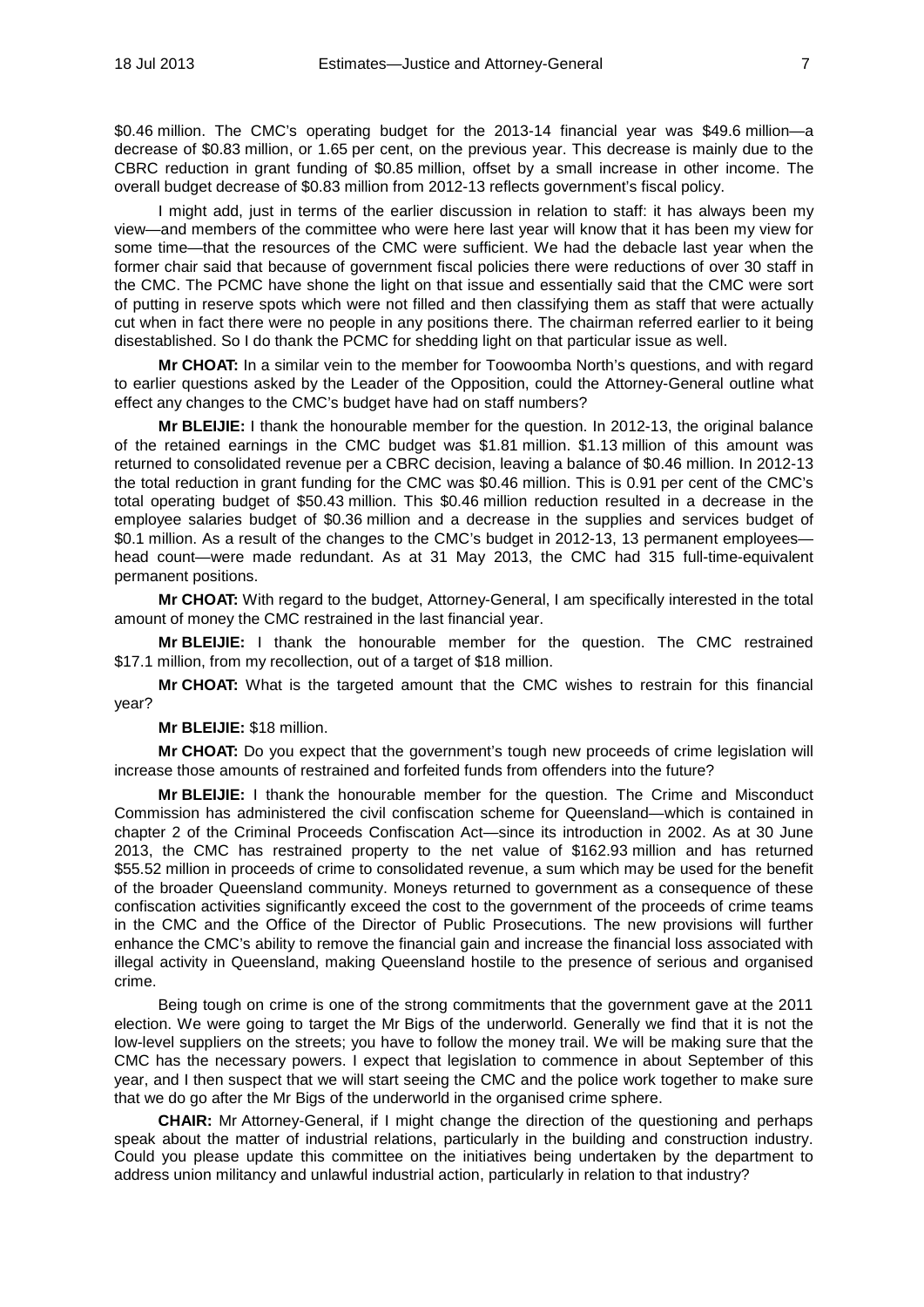**Mr BLEIJIE:** I thank the chair for the question. Again, this is a matter that I have been speaking about quite a lot recently with respect to the establishment of the Building and Construction Compliance Branch in Queensland. It is no secret that the Queensland government have four pillars of our economy that we want to strengthen, and we want to have Queensland business and the community with us on this journey: agriculture, the resource sector, construction and tourism.

In terms of construction forming one of the key pillars of the Queensland economy, we do have issues right around the state with union militant activity holding up work sites and construction sites people walking off the job and shutting down sites. The government have established new guidelines in Queensland so that any major contractors wanting to do government work and tender for government work have to abide by certain guidelines. These have now been published and are effective from 1 July this year.

We have set up the BCCB, which is very similar to the Commonwealth ABCC branch, and the major contractors in the country have certainly appreciated it. It is about making sure that both unions and major contractors are signing fair deals, but it is also about making sure that we end the thuggery and bullying tactics that are engaged by the unions, particularly on work sites in Queensland. For a quite recent example we only have to look at the Queensland Children's Hospital site. The cost to the taxpayer of Queensland of that site being shut down was about \$7 million—more so to the contractor, of course. That has to end in Queensland. Every time these sites are shut down the economy in those areas stops. People are not being employed and the wheels stop moving. So we are very serious about this.

We are now in the process of engaging the head of the BCC branch, which will be in the Department of Justice and Attorney-General, and I very much look forward to that branch going out there. They will be visiting work sites and speaking to union representatives, major contractor associations and all government departments to make sure that everyone who wants to tender for government work is abiding by these particular guidelines.

**Mr DILLAWAY:** Can the Attorney-General update the committee on the public holiday changes throughout 2013, with the impending birth of the future heir, and how these will benefit both industry and the workers of Queensland?

**Mr BLEIJIE:** I thank the honourable member for the question. It is a two-part question, one part of which relates to the changes the government made with respect to spacing out the holidays across the year—something I think Queenslanders have embraced. Everyone knew the issue. Early in the year we went from Christmas and New Year to Australia Day, Anzac Day, Labour Day and Easter. There has always been a high percentage of public holidays in the first half of the year. We had the Queen's Birthday holiday in June but there would be nothing for the rest of the year.

We set about making sure the good workers of Queensland could actually enjoy family time throughout the year, with public holidays not necessarily concentrated in the first half of the year, so we did move Labour Day to October. We have kept Labour Day, so the tradition of Labour Day and the marches can continue in October. The public holiday will be there so that people can have a free day. We have moved the Queen's Birthday holiday back to June.

Having just been through June, I was very pleased when the Premier announced last weekend that he had given me the special responsibility of coordinating activities across the state relating to the impending birth of the royal baby, the future heir to Queensland. That is a position that I have taken on with great excitement, and we are currently in the planning stages so that, upon the announcement of the birth of the royal baby, Queensland will be able to celebrate in the necessary fashion. I am particularly pleased that the royal baby was not born last night, because, if it was a prince, I could not get agreement from anyone, including the Lord Mayor, to fly blue in any part of Queensland last night! So I am very happy that the Maroons won last night and that we can celebrate with maroon on the Story Bridge and in other places. Now we can await the arrival of the baby, and we will make some announcements in the future about how we can honour that birth.

**Mr WATTS:** If I could ask you to turn your attention to workplace health and safety, would you be able to update the committee on the Zero Harm at Work Leadership Program and how the Newman government is encouraging industry best practice in workplace health and safety?

**Mr BLEIJIE:** I thank the honourable member for the question. This is a very important government project. It was started in 2009 with some 30 members. I am pleased to advise that it has now grown to over 270 member organisations. I have been particularly happy to attend Zero Harm at Work breakfast seminars, where industries come together and plan to make better workplaces. With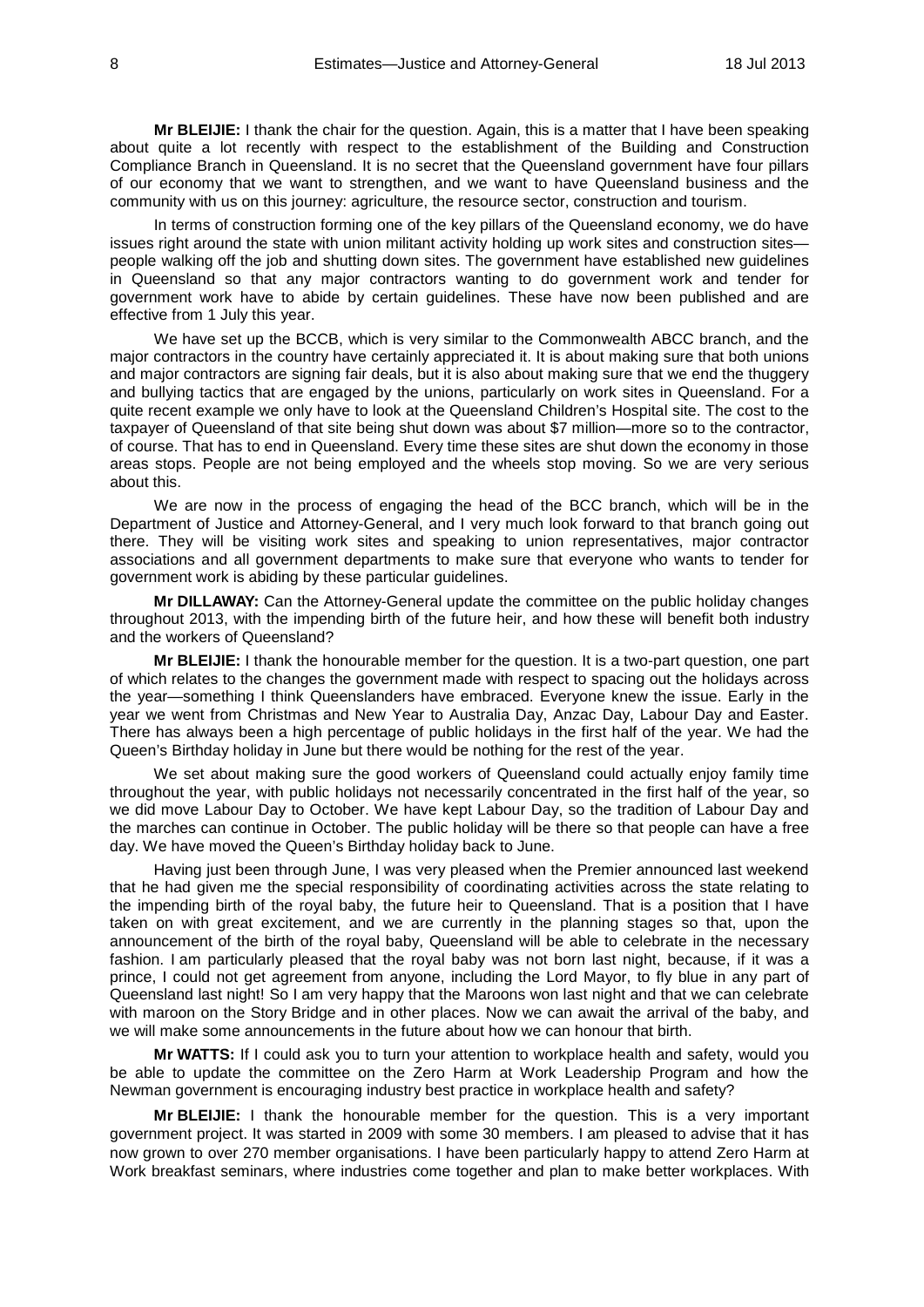workplace health and safety, at all times we are looking at trying to prevent injuries. I am very pleased to say that industries right across Queensland are joining that force. They want injury prevention in their workplaces. Also at these Zero Harm at Work forums industries share ideas and discuss things that have or have not worked.

For instance, at one of the breakfasts I attended, if my memory serves me correctly, we were told that Concrete Australia had gone through a process with their cement trucks going into the workshops. The workers were climbing onto the bonnet of the trucks and servicing the trucks from a position on the wheel rim. They had to then lean over to service them, and it was difficult. They often had injuries because the workers would fall off the wheel rim onto the ground and hurt themselves. What they came up with in their workshop—it has obviously been progressed out to other workshops—is a hoist mechanism. The worker can now actually be hoisted, and this enables them to sit and work from a position above the motor so there is no risk of falling.

There are other things that they have done on trucks. My father was an Esso truck driver in New South Wales, so I come from a trucking family. He, like all truckies, liked stainless steel on the trucks, including the sidesteps. Of course, stainless steel is dangerous when it is wet. It is slippery, shiny and hot. I am advised that truckies were very reluctant to put fluorescent nonslips on the sidesteps. However, through negotiation and colour changes and things, they have and their injury statistics have actually fallen—decreased—and that is all we can ask for. So industry is very much behind the Zero Harm at Work leadership forums that go right across the state and will continue in the future, with over 270 industrial organisations being members.

**CHAIR:** I call the Leader of the Opposition and member for Inala.

**Ms PALASZCZUK:** Attorney-General, I refer to page 30 of the SDS relating to cash flows from investing activities. In relation to the outflows, it says that payments for property, plant and equipment and intangibles had roughly \$105 million allocated in the 2012-13 budget and then the estimated actual is \$46,982,000. I was just wondering if you could explain the variation there please.

**Mr BLEIJIE:** I thank the Leader of the Opposition for the question. It is probably a question better directed at the director-general, if he can assist, or the financial officers to get that explanation for you. If they are unable to do it, we will of course in the short period of time get that information for you. If you are happy to divert to my director-general for some information on that, I will hand over to him.

**Mr Sosso:** I am just getting the information for you, member. If you want to move on to the next question, I should have it in about three or four minutes.

**Ms PALASZCZUK:** Okay. Attorney, I refer to page 14 of the SDS. Can you tell us the scale of the backlog of civil and criminal law cases in 2012-13 and explain why the estimated actual is almost double the target?

**Mr BLEIJIE:** I thank the member for the question. I recall that I said in parliament some weeks ago that we actually have our civil and criminal matters, both in the District Court and Supreme Court, at record highs. Our Supreme Court actuals in terms of their clearance rates is upwards of 125 per cent, which is a record high. Our actuals with the District Court is, from memory, around 116 per cent, so our courts are actually performing quite well. The heads of those jurisdictions—both the Chief Justice and the Chief Judge—are content with the existing judicial resources. As I said in parliament, our courts are doing a fantastic job in dispensing justice according to law. There will always be major cases and big cases in Queensland that courts will take a little longer to get through, but in the main the courts seem happy with—and I am quite content with—their clearance rates at the moment.

**Ms PALASZCZUK:** Attorney, I refer to the SDS at page 5 in relation to Coroner waiting times. What are the current waiting times for finalisation of coronial matters across the state by region?

**Mr BLEIJIE:** We will get you the regional breakdown, but I will make a couple of points. The first is that we now have every area of Queensland covered by a Coroner. Up until we were elected in 2012, there was no Central Coroner and I was very pleased to head to the central region and announce a new Coroner, Mr O'Connell. That Coroner has been in operation for about a year now, so I think that is very much a positive in terms of the resources of the coronial office having every area of Queensland now covered by a full-time Coroner, and of course magistrates can act as Coroners in other circumstances as well.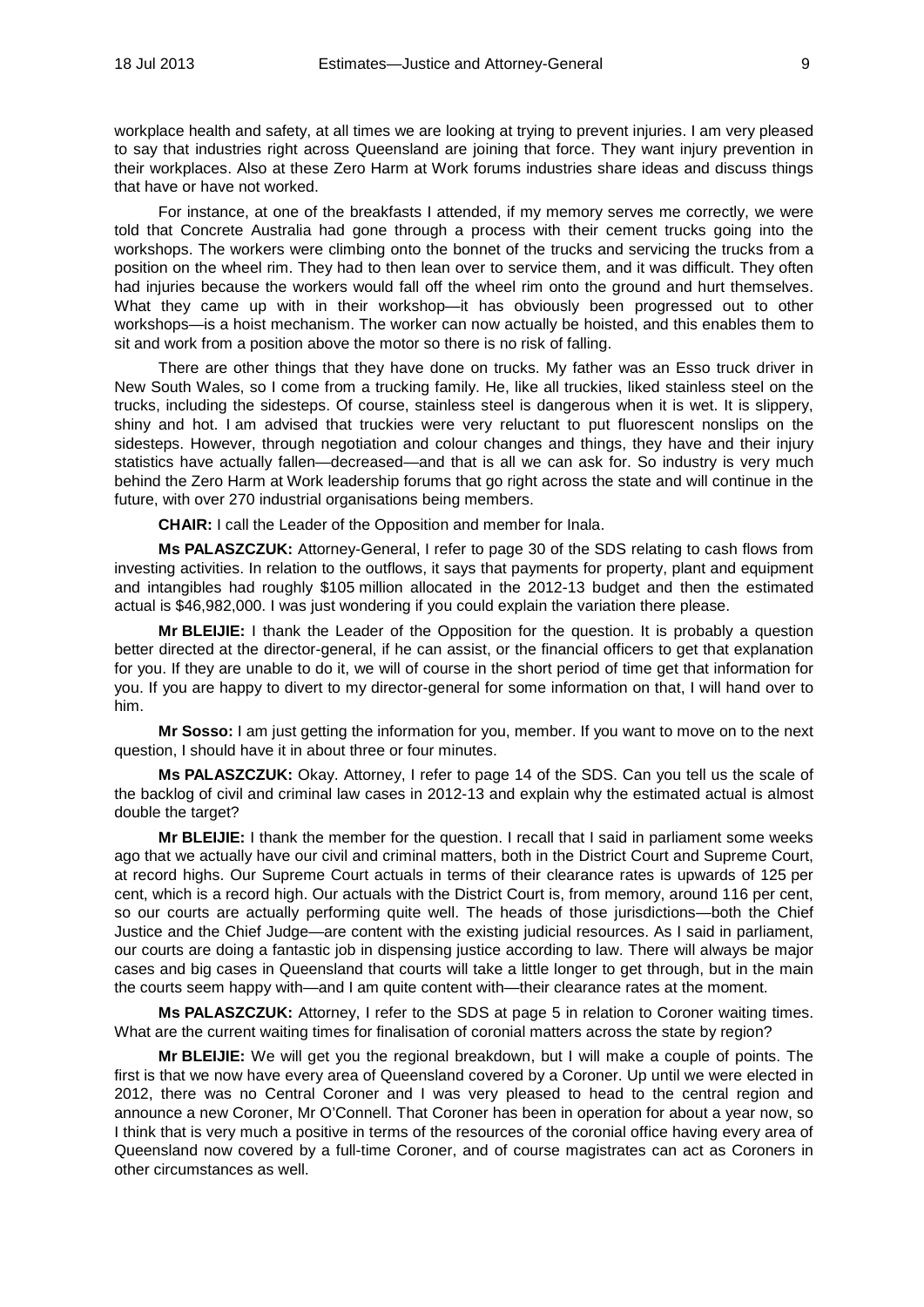As to the particular areas that the member was referring to in terms of a breakdown of the backlogs, I do not have those off the top of my head. We are happy to get them. The ideal world would be to have backlogs in all courts and all tribunals, QCAT and the Coroner office cleared as soon as they can. There are, however, matters that have to be addressed. For instance, I have the reserve power to direct inquests, which of course impacts on the resources of the Coroner. I have done that on three occasions now, one of which was the direction for the Wirraway inquest into the flight that went down on Maroochydore Beach, the second was of course the Murphys Creek murders of the two nurses and the more recent one was the death of the three young men from electrocution under the Rudd government's insulation scheme. I directed the Coroner to conduct an inquest. When I make these directions, it of course will impact on other resources. But we do it because I take into consideration a few things, one of which is the families who write to me and plead with me, like the Fullers. The Fullers were left going to the District Court because the previous government refused to do any coronial inquest. The Fuller family lost their son Matthew in a tragic accident caused essentially by the Rudd government insulation scheme. The Fullers lost their son Matthew and the former government and the former Attorney refused to hold an inquest. While the former Labor government federally and the former Labor state government went back and forward as to who was responsible for fixing the mess, two additional people died in Queensland. As soon as I became Attorney-General I ordered the inquest because I heard that the Fuller family were making application to the District Court to get it to order an inquest because former Attorney-General Cameron Dick refused to do it. I think Queenslanders would expect and understand that if there are potential additional resource implications on the office of the Coroner because of those issues—for instance, the Fuller family—then I think that is completely understandable.

Mr Chairman, just before we move on, the director-general has the answer to the previous question, if you like.

**Ms PALASZCZUK:** Thank you.

**Mr Sosso:** Thank you for your indulgence. The principal reason for the reduction from \$105 million to \$46 million was that the Queen Elizabeth II Courts of Law building came in under budget, basically \$45 million under budget. It was budgeted at approximately \$600 million. It came in at \$555 million, so there was a saving of approximately \$45 million to the taxpayer. So the reason that the figure has been decreased from \$105 million to \$46,982,000 is that the Queen Elizabeth II Courts of Law building came under budget by \$45.982 million. Approximately \$600 million was allocated for the construction of that complex. It came in at approximately \$555 million, so the bulk of that money comes from that saving from that building.

**Ms PALASZCZUK:** A great initiative under the former Labor government.

**Mr BLEIJIE:** And good savings by this government to come in under budget.

**CHAIR:** Thank you, Attorney. Is there another question from the Leader of the Opposition and member for Inala?

**Ms PALASZCZUK:** Yes, we have quite a few.

**CHAIR:** Indeed.

**Ms PALASZCZUK:** My question is to the Attorney. I refer to the SDS at page 4 where you are proposing a new model for the Legal Practitioner Interest on Trust Accounts Fund to commence in 2014-15. How will this new model that you are developing strengthen the delivery of legal assistance services across the state?

**Mr BLEIJIE:** I thank the member for the question; a few ways. The model that we had was so outdated that all of the service providers that were getting the money did not like the system. They were getting annual funding, but what was happening was they were getting notified after the financial year had commenced under the previous government of what their money would be for that financial year. We had a situation where community legal centres had to sack people or people left of their own accord because they actually did not know whether they had funding for that financial year. I immediately set about trying to fix this issue. In the first year we were unfortunately one week late because we were elected in March and of course the financial year started in July, so we were one week late in granting the annual funding. But we immediately set about doing this with the good organisation of QAILS, the peak body for community legal centres. We went around to a lot of the community legal centres over the past 12 months. We conducted a review which was made up of community legal centres, the Bar Association, the Queensland Law Society and they came up with a new model, which is a fantastic model that we have accepted, endorsed and released. They will get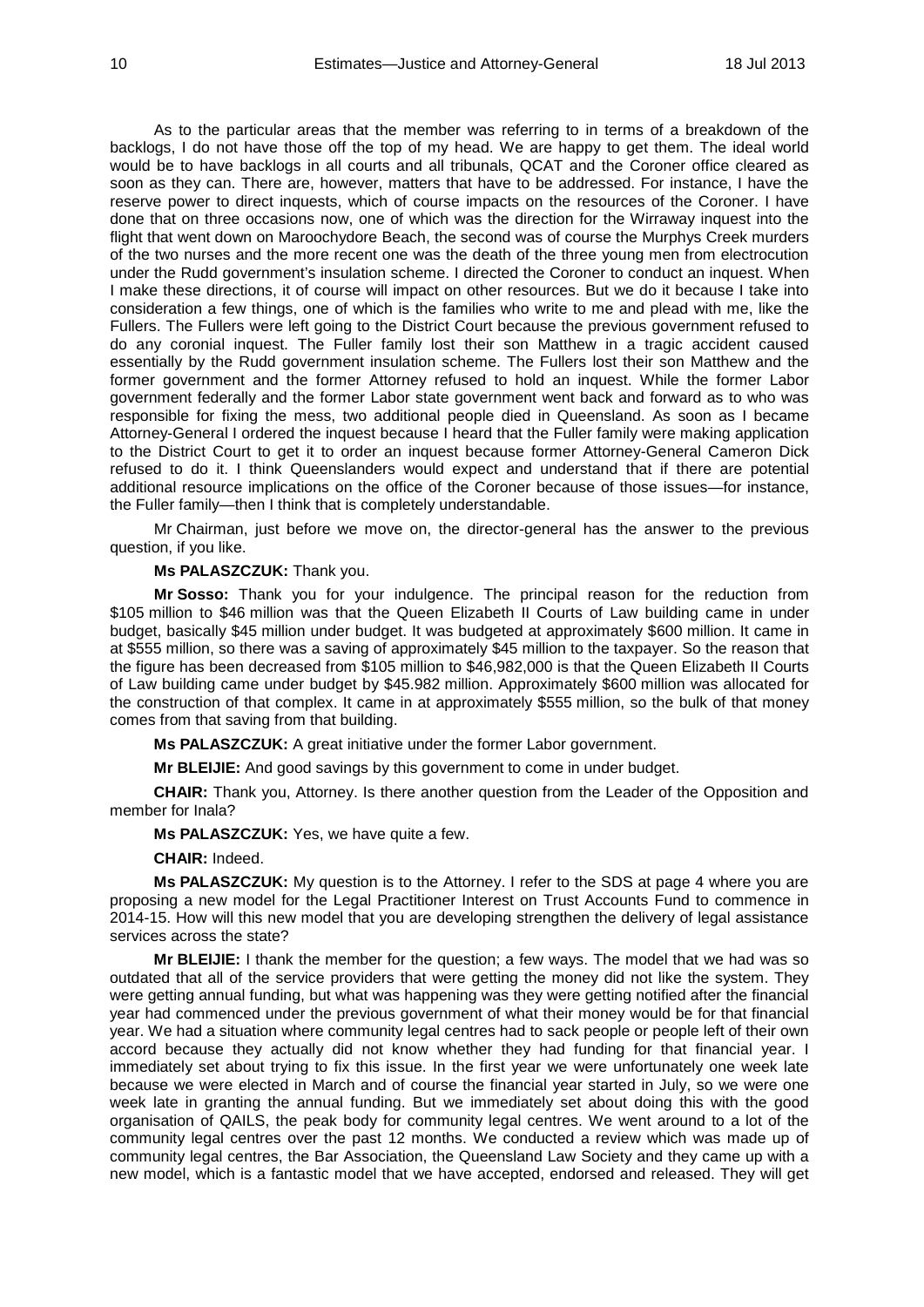triennial funding. So no longer will they now be waiting to see if their jobs are secure. They will have triennial funding—three-year funding—for their specific legal centres. I make sure that in every jurisdiction and every electorate I go to right around the state I always try to get to the community legal centres. They form an important part of our legal structure for those disadvantaged in our community and will continue to do so, if not even more so than they have in the past, under this government.

**Ms PALASZCZUK:** Thank you, Attorney. I refer to the answer to question on notice No. 4 in relation to an additional \$2 million that the Queensland government through the Department of Justice and Attorney-General has provided over four years to six specialist victim support services. I am particularly interested as a former minister for disabilities in the \$295,000 to Women Working with Women with an Intellectual Disability's sexual assault prevention program to support its growing client base, the majority of whom are women with an intellectual disability. Could you please give the committee a bit more detail about that program in particular?

**Mr BLEIJIE:** I thank the member for the question. I make the point that this was \$2 million that was not available under the Labor government; this was additional funding that we went to an election with. We want Queensland to be the safest place to raise a child and we said that we would give an additional \$2 million to victims of crime groups right around Queensland. We have an open process whereby people and organisations apply for that and we wanted to make sure that we could spread the money as best as we could. The member is right in terms of the group that she mentioned. The extended funding of \$2 million through DJAG has given \$2 million over four years to six specialist victim support services. They include funding of \$295,100 to Women Working with Women which, as the honourable member said, is the organisation working with people with intellectual disabilities. WWILD's sexual assault prevention program supports its growing client base, the majority of whom are women with an intellectual disability. WWILD is making a tangible difference to the lives of women who are within a highly vulnerable cohort by providing counselling and information support assistance in court and referral and support to other key agencies, including medical professionals and police.

**Mr WELLINGTON:** I refer the Attorney-General to his answer to question on notice No. 1 and ask: has a site on the Sunshine Coast or Fraser Coast area been chosen for the proposed boot camp? If not, when will the community be consulted about the proposed location?

**Mr BLEIJIE:** I thank the member for the question. The government is committed to restoring faith in the youth justice system across Queensland. We announced an additional three boot camps— Rockhampton, Townsville and the Fraser Coast-Sunshine Coast. We are in the process now of the tendering process. We have met with organisations. If the member has asked about consultation, I am a Sunshine Coast member as well and I have been to a few Sunshine Coast events where particular organisations that are doing a great job on the Sunshine Coast have come up to thank me for the opportunity to have a say and to put a tender in. The tenders have not come to me yet. We have an independent process in place. I expect those to be in and announced in the next two weeks.

**Mr WELLINGTON:** Will the department require the support of the local council for the location of that proposed boot camp?

**Mr BLEIJIE:** I find that everywhere I go in Queensland with the sites that we have chosen for the boot camps—the additional three—there certainly is council support. I am not sure what the member is suggesting. If he is suggesting that the Sunshine Coast Regional Council do not support a boot camp, I am not aware of that. I can assure the member that when I go around Queensland to places where we have not announced a boot camp members are requesting a similar type of boot camp operation in a lot of other electorates around Queensland.

**CHAIR:** Attorney, I can pass on to you that Mayor Pisasale in Ipswich is more than happy to have a boot camp.

**Mr BLEIJIE:** So is Mayor Pam Parker.

**Mr WELLINGTON:** Just to clarify, will the Attorney-General require support from the local council?

**Mr BLEIJIE:** I am not sure what the member is getting at. If the issue is that we establish a boot camp and the local government, for whatever reason, is against a boot camp but the community is not, then we will push ahead, because we are doing it because the community wants us to do it.

**Mr WELLINGTON:** Can the Attorney-General advise what the criteria are that must be met for the successful site?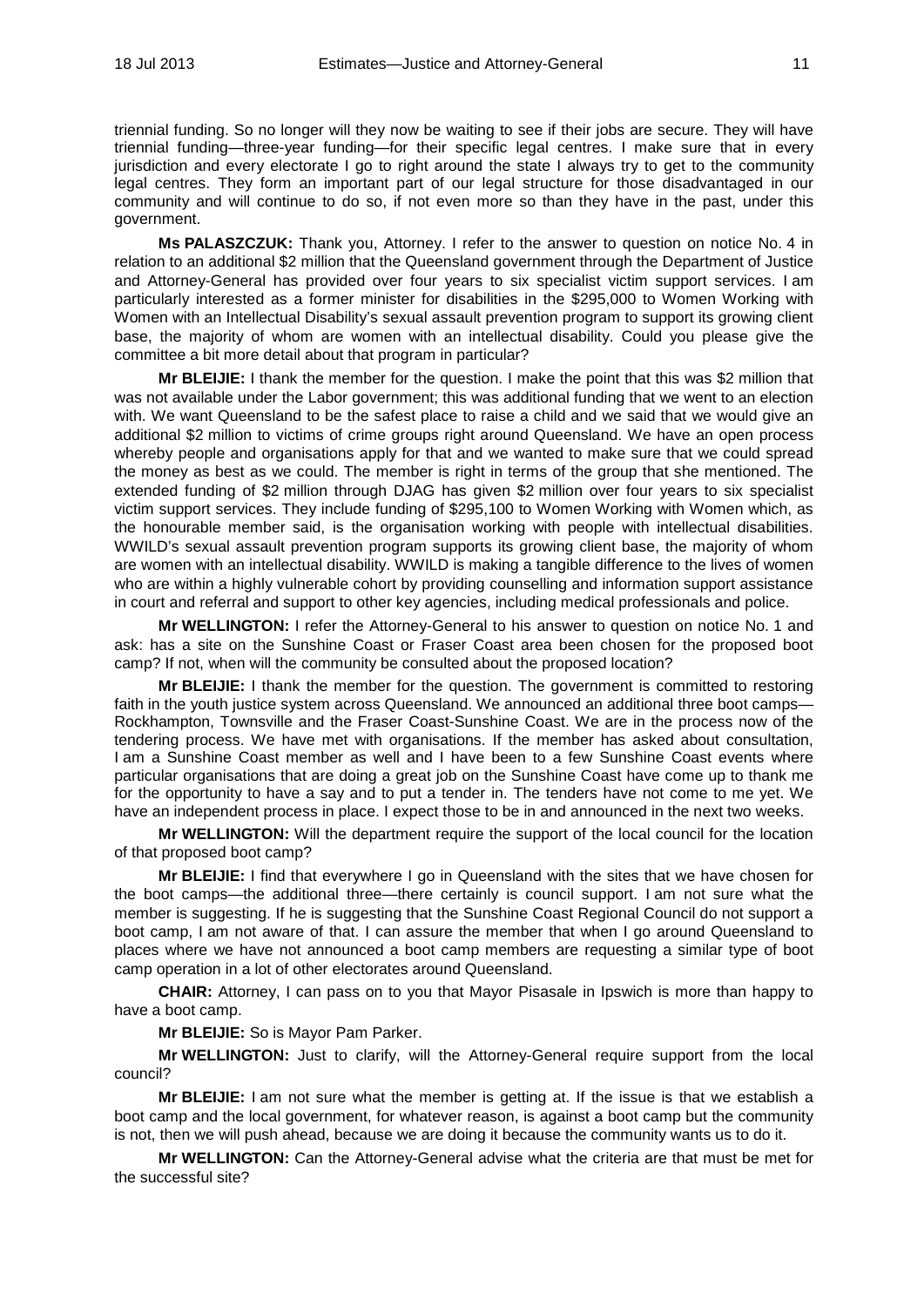**Mr BLEIJIE:** There are two different boot camps. One is a sentence youth boot camp and the other is an early intervention youth boot camp. The one at the Fraser Coast-Sunshine Coast is an early intervention boot camp. So very much it is an open tender process whereby figures are not mentioned. People or organisations can come up with a plan. Bearing in mind that a lot of groups right around Queensland are already doing these as we speak, they would just like government assistance or more government assistance to be able to do them. You would find that in most electorates around Queensland there is some form of community youth intervention, early intervention program operating by boot camp by another name, if I can use that expression. So they have to show a dedication to fixing the issues. The groups have to show that they have the capabilities, the staff and the knowledge, and it would be helpful if they have runs on the board.

**Mr WELLINGTON:** Mr Chairman, I have a further question. Page 4 of the Service Delivery Statement states that the department will continue to—

... implement savings allocated through rigorous review of services, particularly to back office services and processes.

I ask: what services or processes are still being investigated for privatisation, outsourcing or closing?

**Mr BLEIJIE:** I thank the member for the question. The government will consider anything that saves taxpayers' money. If there are more efficient and better ways to do things in this state utilising the scarce resources of taxpayers' money, we will.

**Mr WELLINGTON:** Reference is made to the QCAT service. Is there a review and audit being undertaken in relation to the skills of the people involved in QCAT? I note in your Service Delivery Statement at page 16 you refer to 70 per cent overall client satisfaction with the service provided. I assure the minister that that certainly is not the feedback I am getting from my constituents. In the last fortnight I met with two constituents who were both disgusted and angry with the decisions that were made and alarmed at how the adjudicator could make such a decision. I ask: how is that client satisfaction rate that is referred to in the Service Delivery Statement at page 16 calculated?

**Mr BLEIJIE:** I thank the member for the question. There are two points. Firstly, the member, as I understand, is a former lawyer, so I would have thought the member would have a little more respect for the separation of powers in terms of bringing to this table issues of decisions made by independent tribunals, a quasi-court. Secondly, there is a statutory review being undertaken of QCAT at the moment and certainly when we appoint people to QCAT—as sessional members, ordinary members or adjudicators—we are always looking for the most experienced people. My appointments will certainly be based on merit. I cannot speak for the previous appointments.

There have been decisions of QCAT that I myself have in fact appealed as Attorney-General. We have two on foot. One I will not speak about because it is still before the court. The other one that I joined as amicus curiae—a friend of the court—was the Moranbah Hotel decision. The motel owner had kicked out the lady conducting prostitution services in the motel room. The person then took the owner to QCAT and they were found against pursuant to the Anti-Discrimination Act on appeal. The owner of the motel then appealed to the Court of Appeal and, as amicus curiae, I joined as a friend of the court and supported that application. The Court of Appeal found in favour of the motel operator, but just in case there was an issue parliament did change the legislation to ensure that the rights of the motel owner are upheld.

**Mrs MILLER:** Attorney, I refer to page 10 of the SDS and the reference to the Liquor, Gaming and Fair Trading service area and its role in implementing initiatives that minimise harm and impact on community amenity from liquor and gambling. I note that you performed the official opening of the NightSafe premises operated by ChaplainWatch in Fortitude Valley on 4 July this year. Your support for ChaplainWatch has been ongoing and you also attended a fundraising function that they held on 6 September last year. Whilst I am sure your attendance at the function was no doubt appreciated by the chaplains, did you ever make it clear to ChaplainWatch that you would be claiming back the \$50 donation you gave them as a ministerial expense, thereby effectively making the taxpayers of Queensland pay for what they thought was a personal donation? I table the documents.

**Mr BLEIJIE:** I thank the member for the question. Ministers go to all forms of events. The member for Bundamba perhaps should speak to her leader to her right, who has been a minister. The member for Bundamba is probably not as experienced as the—

**Ms PALASZCZUK:** Never as a ministerial expense—never.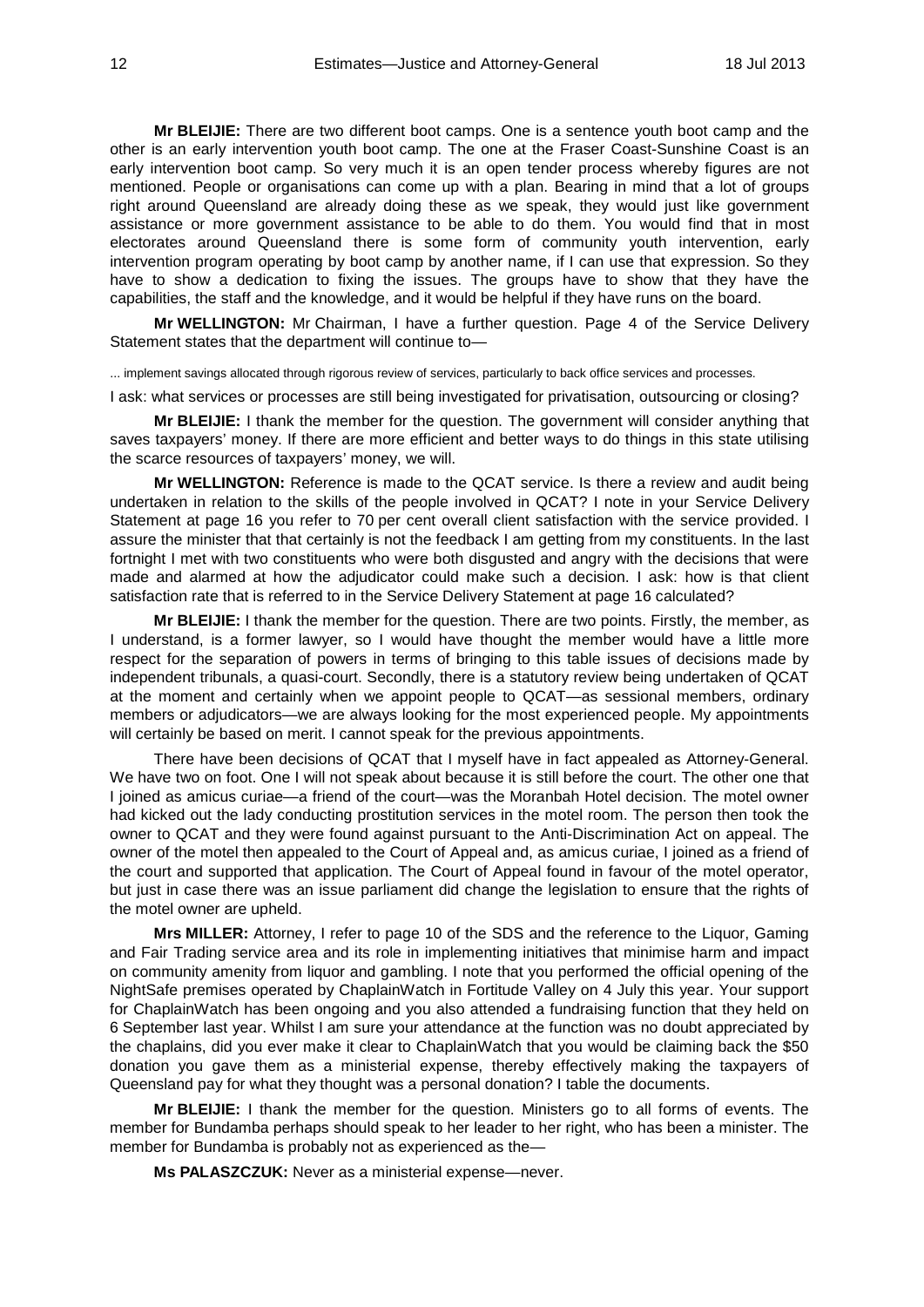**Mr BLEIJIE:** The actual function cost money to attend. A lot of the time ministers get free event tickets. A lot of the time we do not take tickets; we use our ministerial budget. So at least a contribution is being made to these community groups that are doing a marvellous job right around Queensland. I might add that I have also signed a cheque—an additional cheque—to ChaplainWatch for something in the vicinity of \$40,000 to ensure that their services are continued for the drink safe precinct. I certainly think Lance, as the senior chaplain down there, and the other chaplains are very appreciative of a \$50 donation from anyone, let alone the \$40,000 in additional money the government gave them.

**Mrs MILLER:** So you are so miserable that you had to claim it back.

**CHAIR:** Sorry, is that another question?

**Mrs MILLER:** Yes. I was just asking whether you are so miserable that you had to claim it back off the taxpayer.

**CHAIR:** Member for Bundamba.

**Mrs MILLER:** I am just asking the question.

**CHAIR:** It is not a question.

**Mrs MILLER:** Yes, it is.

**CHAIR:** You are restating the same question, which has been asked.

**Mrs MILLER:** I am just asking if he is miserable.

**Miss BARTON:** If I could take you back to the Coroner. I was wondering if you could outline for the benefit of the committee how recent measures undertaken to improve the efficiency of the Office of the State Coroner have been effective?

**Mr BLEIJIE:** I thank the member for Broadwater for her question. Can I start by saying, as I followed on in relation to the work of the Coroner's office, that I have just recently appointed a new State Coroner, Mr Terence Ryan, who worked for the Department of Justice and Attorney-General for many years. Magistrate Ryan has now started as State Coroner. Of course, he took over the role that Magistrate Michael Barnes was conducting.

I think the role of the Coroner in Queensland is in good shape. Members may not know that the role of the Coroner in early, early days was not in its current format; it was as a tax collector for the state. I am not sure if it is the equivalent to the Office of State Revenue that the Treasurer has now, but the State Coroner was set up to get back the taxes owed to the state. The coronial office has obviously expanded since then and we see them performing the great role that they do now.

As I said, we have Mr David O'Connell now as a Central Coroner. That was an appointment in August 2012. We have seen reportable deaths investigated up there now for the first time—from Proserpine to Gayndah, essentially. There is also the permanent establishment of the coronial registrar role to investigate less complex natural causes of death. That has allowed coroners to focus on more complex investigations and inquests and the backlog of cases that has grown in recent years. The member may be interested to know that prior to the appointment of the Central Coroner 70 per cent of the reportable deaths were reported to six full-time coroners based in Brisbane, Cairns and Southport. The remaining 30 per cent of deaths were reported to local magistrate coroners in 16 Magistrates Courts. We have certainly processes in place, member. I think, as we look to the future, we will make sure the Coroner's office is sufficiently resourced and continues to do the great job that they are all doing at the moment.

**Miss BARTON:** Could you also provide the committee with an update on the important work that has been undertaken by the Office of the State Coroner, including how many matters it has dealt with in the past financial year?

**Mr BLEIJIE:** I thank the member for the question. As at 31 May 2013, 4,387 deaths had been reported to coroners for investigation—up from 4,107 for the same period in the previous financial year. As at 31 May 2013, coroners finalised 4,569 investigations. This is 350 more than during the same period in 2011-12. I am very pleased to advise that for the 2012-13 period the backlog of cases was reduced, with coroners achieving a clearance rate of 103 per cent. Cases older than 24 months were reduced significantly—from 328 matters, or 14 per cent of the case load, to 273 matters, or 10.5 per cent, as at 31 May. Again, I acknowledge the professionalism and compassion that our coroners and support staff bring to the sensitive role they play at times.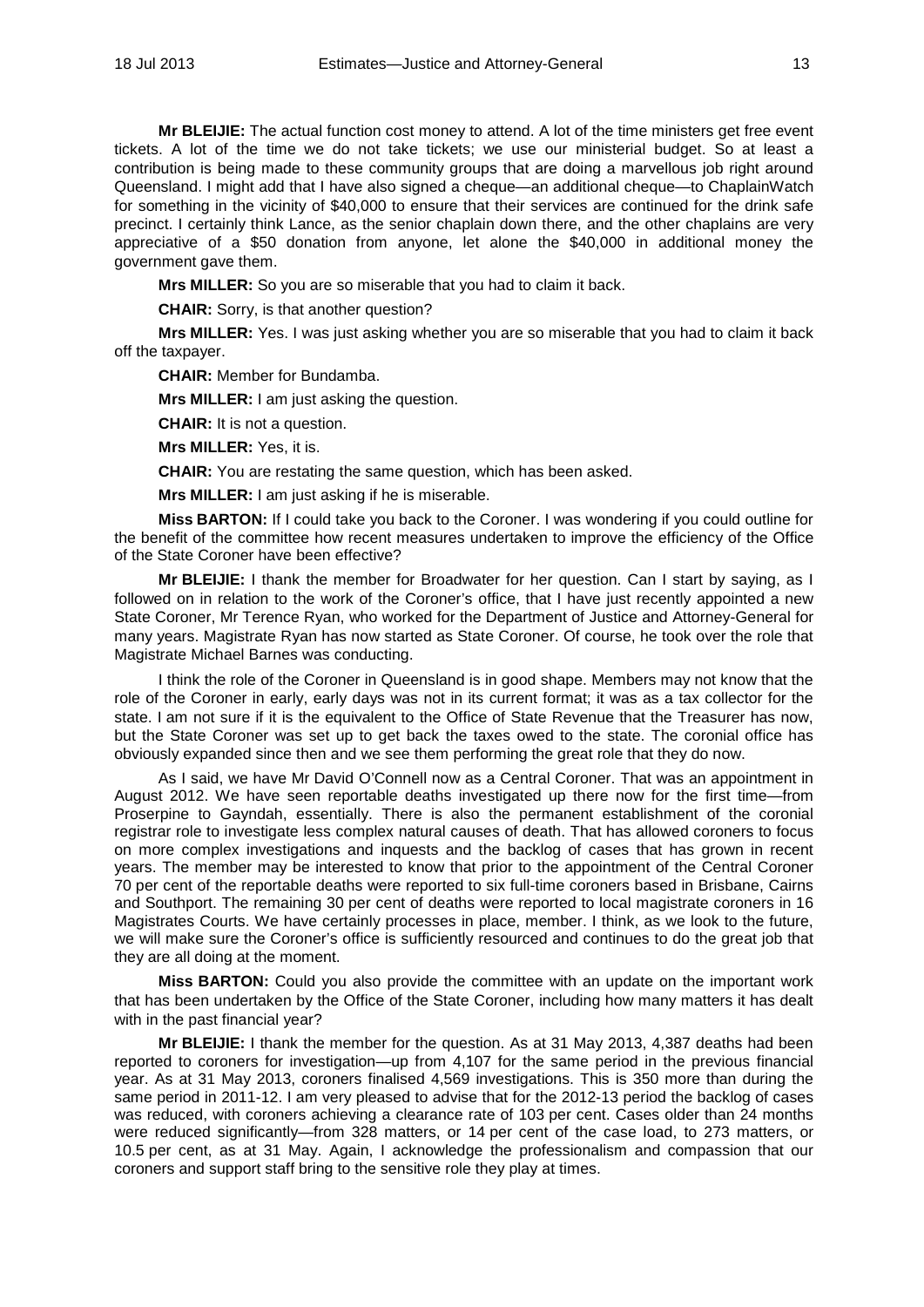**CHAIR:** Mr Attorney, may I return to the Legal Practitioner Interest Trust Accounts Fund. Will you outline what state government LPITAF funding has been provided to the Supreme Court library committee for this financial year?

**Mr BLEIJIE:** As you have indicated, the LPITAF funding—and many people would not understand what it actually is; it is the interest earned on lawyers' trust accounts—fluctuates from time to time. During the global financial crisis and the property downfall, of course, the interest earned on lawyers' trust accounts was severely impacted. That impacted the Legal Aid budget because not as much money was being paid into trust accounts. Therefore, no interest was being earned. Therefore, times were tough in terms of withholding or sustaining the LPITAF funding budget.

The Supreme Court library is a beneficiary of LPITAF funding, as are the Bar Association, the Law Society and the community legal centres. The Supreme Court library is the primary legal service provider for the state. It provides legal heritage as well. It serves the courts, the legal profession, researchers and students. For this reason, to support the work of the library the state government approved \$290,000 in funding for the Supreme Court of Queensland Library for 2013-14. In the past year, the Supreme Court of Queensland Library had received LPITAF funding—so it had received annual funding. It provides over \$33 million funding each year to organisations, as I said and which I have mentioned. So it is a very good library. Aladin, who is the librarian there, is due to retire this year. I wish him all the very best and wish the selection committee of the Supreme Court library committee, of which, of course, I am an ex officio member, all the best in deciding who Aladin's replacement will be.

**CHAIR:** And I hope Aladin's health is much improved as well.

**Mr CHOAT:** This is an issue that is quite relevant to my community. Could you outline the government's plans in relation to a potential increase in the amount of tenancy work undertaken by community legal centres as a result of the potential closure of TAAS from 1 January next year?

**Mr BLEIJIE:** I thank the member for the question. The Commonwealth government has committed to funding the operation of the Tenant Advice and Advocacy Service of Queensland until December 2013. If the service is not funded from 1 January 2014, the Queensland government will monitor any impact on the number of tenancy legal services provided by community legal centres. Centres will be asked to collect statistics for a period of about six months. After that period, if there is a demonstrated need for additional funding to pick up legal services previously delivered by the Tenant Advice and Advocacy Service, funding requests will be considered. I might make the point to the member that there are community legal centres and other groups right around Queensland that currently do work on top of what TAAS was doing to provide that service and TAAS also receives funding out of the LPITAF funding pool.

**Mr WATTS:** Turning back to youth justice and boot camps, might I say that I am sure the councils on the Darling Downs would welcome the opportunity. Just with reference—

**CHAIR:** Member for Toowoomba North, just get in line!

**Mr WATTS:** With reference to question on notice No. 1, could you outline how the government will fulfil its commitment to have boot camps operating in Rockhampton, Townsville and the Sunshine Coast area by September this year?

**Mr BLEIJIE:** We have conducted a tender process. We have organisations that have put in particular tenders. We are now going through the process with the review committee looking at those tenders. I have not received all the tenders, all the recommendations for the providers, but once we do our intention would be to announce all three providers in the next couple of weeks. Upon the announcement, we would make sure the providers got straight to it in August so that they are up and running by September this year, or through September. That is the position that we held when we announced the additional boot camps. That, of course, includes Cairns—the boot camp at Kuranda, which we closed down and terminated the contract for with the issues that we had up there. But the government is still committed to that. The Cairns community did not want us to walk away from that commitment. They wanted us to continue to do it. We changed the format of the tender documentation in terms of some of the requirements. So that will also include the three additional boot camps of Rockhampton, Hervey Bay, Sunshine Coast and Townsville but also the re-establishment of the Cairns boot camp.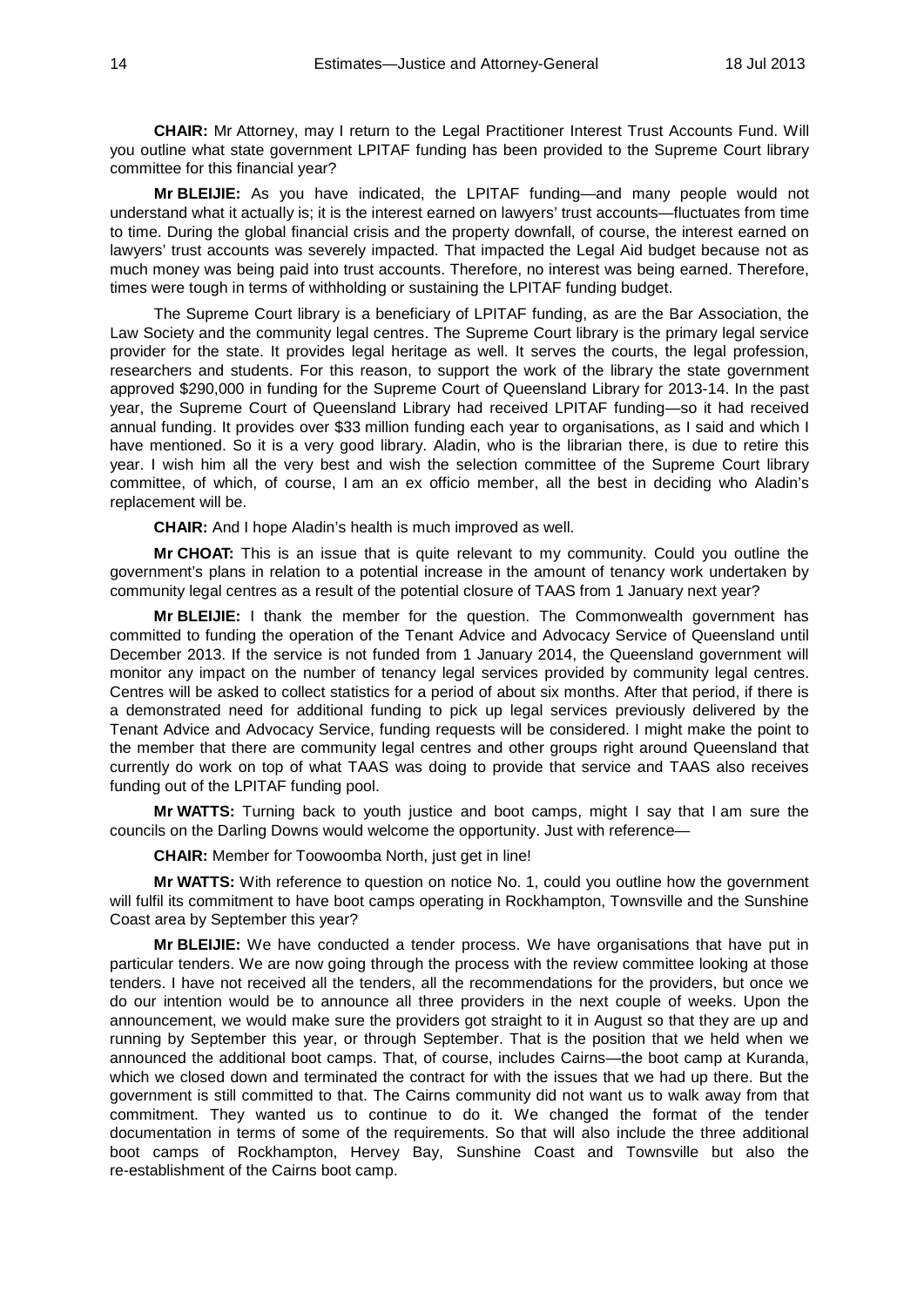**Miss BARTON:** In a similar vein, I just wanted to turn to the Gold Coast boot camp. Unlike my colleagues in Ipswich and Toowoomba I don't have to get in line. I have had the benefit of visiting the Gold Coast boot camp. Unfortunately it was a bit wet and muddy. I was wondering if you could update the committee on the results that have been achieved by the early intervention centre on the Gold Coast.

**Mr BLEIJIE:** Thank you, Mr Chair, and to the member, we are up to our third group of young people through the camp. The camp that is operating there now is a group of women, as I understand. I do hope the member took the opportunity to conduct some of the activities or participate in some of the activities.

**Miss BARTON:** I did, Mr Attorney.

**Mr BLEIJIE:** As the Premier and I did when they threw me 40 metres in the air.

**Miss BARTON:** I believe there is video footage of the flying fox.

**Mr BLEIJIE:** There is video footage. I was quite concerned, because when I was about 10 metres being flung into the air with another 20 or 30 metres to go it did occur to me that my life was in the hands of the individuals that I had essentially sent to the boot camp who were holding the rope at the other end.

**Miss BARTON:** A great sense of trust, Mr Attorney.

**Mr BLEIJIE:** Thankfully one of the supervisors was also holding the rope just in case. The boot camp, as the member says, the early intervention camp at the Gold Coast, is going well. We have had a couple of issues with young individuals, like we expected. We didn't expect five out of five to graduate in the first instant. It is a program that is developing and growing and we are all learning every day. These are difficult children. They are not in a boot camp because it is a reward or it is fun. It is a boot camp they have chosen because they want to change their life. They want to get their life back on track. The early intervention camp is particularly important because it deals with young kids who are at risk of ending up in the youth justice system. Whereas the sentence youth boot camp is those targeted who are already in the youth justice system, the early intervention camp is young people at school who might be referred by the police or teachers and it is about trying to sort their issues out at an early age. That ultimately will save the taxpayer because if we don't those young kids will likely end up in youth detention centres, which will cost the taxpayer \$250,000 a year, and then if they end up in an adult detention centre it is about \$100,000 a year.

**CHAIR:** Member for Ipswich West?

**Mr CHOAT:** Thank you, Mr Chairman. Mr Attorney, you will know me as being one who is not afraid to give a plug. I will say to you that in addition to the mayor of Ipswich, Councillor David Pahlke in Division 10 and I are very keen to discuss with you potential locations for boot camps and I must say I have a lot of community support both in terms of what the government is doing but bringing it back local. I will turn to the broader issue of youth justice. Could you comment on the purpose of and the work being undertaken in relation to the youth justice blueprint?

**Mr BLEIJIE:** Mr Chair, I thank the member for the question. The youth justice blueprint was released by the government some time ago whereby we were asking Queenslanders for the first time to have a say on what they believe should be the right approach to dealing with the issues of youth justice, whether it be the detention centres, whether it be what happens in the detention centres, whether it be issues that we have obtained through the survey. So, part of the youth justice blueprint was a few things: one, we stopped the fun in the detention centres. The former Labor Party government used to send in bucking bulls, have diving and snorkelling classes, they used to bring in jumping castles for the kids at a particular youth detention centre in Townsville. We have abolished all of that because the Queensland community would not expect that to take place in a youth detention centre. And remember that under the current legislation detention is a last resort. These young people are in detention because they have committed either a series of crimes or they have committed quite serious crimes. So, that was the first phase: getting rid of all the fun out of the youth detention centres that were endorsed and encouraged by the former Labor government.

The second part was launching the youth justice strategy and that was the survey. I am pleased to advise that we have had over 4,000 responses to that youth justice survey, 70 per cent of which have been victims of crime, 70 per cent of which have been female. So, a large cohort of victims and by far a majority of the responders were female in the state. So we had over 4,000. What we will do now, and it is my intention, is to formulate and strengthen the policies in terms of a few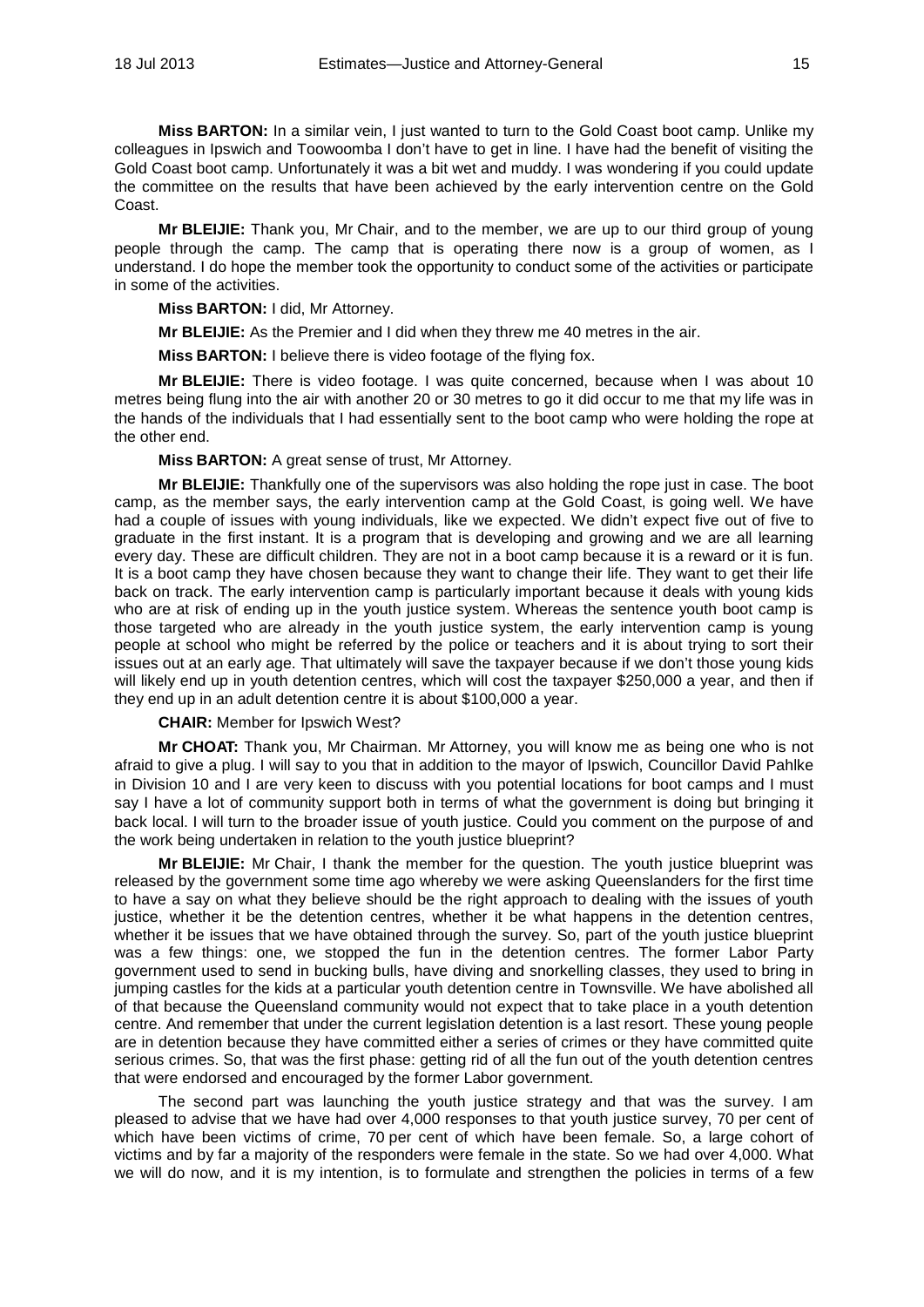things. Naming and shaming had generally by far majority support from those respondents. We also looked at other issues: of 17 year olds being moved from a youth detention centre facility to an adult correctional facility—upon turning the age of 17, if they are in a youth detention centre, getting them out of the youth space. We are also looking at things in the youth justice survey, of course, such as our early invention, our boot camps, which received great support in the survey. We are also looking at, as the Chief Justice has started the debate on at a state level with adult offenders, whether we should look at previous convictions, whether those convictions of young people should be able to be made public and, finally, looking at the issue of opening our children's courts so the media and the public can see what is happening in our Children's Court. Rather than young people coming out of our courts thumbing their nose and sticking their finger up at the law, they can actually take some form of responsibility and Queensland will be able to identify these particular individuals.

However, we have got to get the balance right. We have to make sure that young people who want to be given a chance to change their life and turn their life around are given that opportunity because that is the best thing that we can try to achieve. If we can turn a young person around from that life of crime they will not end up in the college of crime. It is better for the community, it saves the taxpayer and it is better for this individual. If they get a job and an education the world will be better off.

**Mr DILLAWAY:** Attorney, if I could just take you back to QCAT. I know it was raised a little bit earlier on. Could you provide the committee with an update on the statutory review of the Queensland Civil and Administrative Tribunal Act 2009.

**Mr BLEIJIE:** Thank you, Mr Chair, and I thank the member for the question. I am conducting a statutory review of QCAT. I have appointed new District Court Judge Horneman-Wren to the deputy president role of QCAT and he is doing a great job. President Alan Wilson finished his term, which I extended for 12 months. He finishes at the end of this year. This is an important review of QCAT in its fifth year of operation. We are currently finalising the responses to the review. There has been a great response from the community in terms of issues of legal representation—should greater legal representation be made available; should there be more pro bono services provided; should some of the jurisdiction, for instance, of solicitors' professional negligence or misconduct, be converted back to the Supreme Court. There are lots of issues that have come up in the review. We also, as part of this review, have the trial of the JP program which, going around the trial sites, the four that are operating at the moment, seems to be going quite well. The JPs are very much engaged in the process.

**Mr WATTS:** Just with reference to QCAT, Attorney, could you update us on the clearance rates over the last year?

**Mr BLEIJIE:** Thank you, Mr Chair, and I thank the member for the question. One of the issues with QCAT, and I have referred to it publicly on some occasions, is it really has to be a sort of lean, mean justice machine. It is the earliest opportunity that people may have, particularly the disadvantaged in our community, access to justice and be in some form of court or another. The government, as I said, is committed to ensuring that QCAT operates as efficiently as it was set up to as possible, and monitoring clearance rates is an essential part of that undertaking. QCAT continues to deliver on its goals in carrying out the dispute resolution services in a fair, just, accessible and quick way in the inexpensive manner in which it operates. With overall clearance rates for the 2012-13 period sitting at 112 per cent, that compares favourably against the previous year's clearance rate of about 98 per cent.

**Mr DILLAWAY:** Attorney, in your last question you touched on the JPs. Could you give the committee a bit of an update on the recruitment, selection, training and the appointment process used for that JP QCAT pilot program.

**Mr BLEIJIE:** Thank you, Mr Chair, and I thank the member for the question. This is a very positive policy that has been embraced by JPs, some of our 93,000 JPs that we have right across Queensland. As part of this program we have five trial sites established where we were having two JPs sit in the quasi court or forming the jurisdiction for the court. They can hear matters under \$5,000 in minor civil disputes. One of the elements when two JPs sit at the bench is that one has to be legally qualified. It is no secret that we struggled at the start to get legally qualified JPs to come forward. However, in four of the five trial sites it hasn't been a problem. Townsville is still a problem. We are still looking through trying to get legally qualified JPs, but the other trial sites have been operating for over a month or six to eight weeks. I have attended three or four justices of the peace forums around the state. I have seen probably in the last month, I would estimate, upwards of 500 to 600 JPs and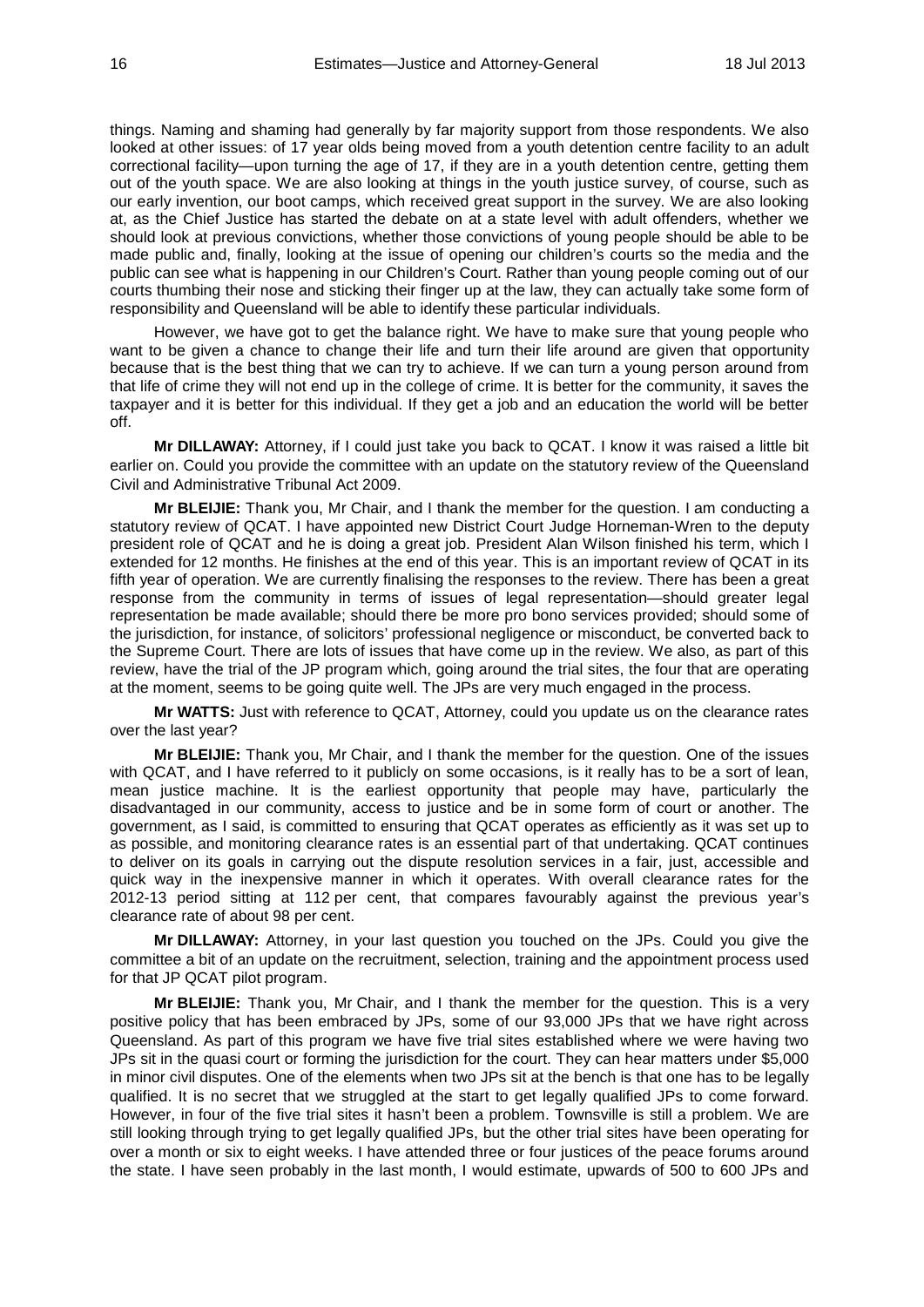the feedback that I am getting from JPs, and some of the JPs who have been to these forums are actually participating in the trial, is that they are very much enjoying it. The president of QCAT, Justice Alan Wilson, is very much supportive of the program and it seems to be travelling quite smoothly. Queenslanders very much enjoy it because it is commonsense. They are getting commonsense solutions. It is two JPs, upstanding members of the community, deciding matters under \$5,000.

**CHAIR:** Leader of the Opposition, member for Inala?

**Ms PALASZCZUK:** Thank you very much, Chair. Attorney-General, I refer to page 3 of the SDS. I want to explore the whole boot camp issue in a little bit more detail. Will the Attorney give an explanation for the serious failings of the Cairns boot camp where I understand a homeowner and staff were threatened with weapons and numerous other serious offences were committed?

**Mr BLEIJIE:** Thank you, Mr Chair, and I thank the member for the question. These matters I did deal with in parliament in some detail through a ministerial statement. What essentially happened is when we offered the opportunity for two boot camps operating in Queensland, we chose the Cairns area, because it had a high crime rate compared to other jurisdictions, for the sentence youth boot camp. We then went through an independent procurement process. Recommended to me by the department, of course, was Safe Pathways. Safe Pathways had certain obligations and duties to adhere to. The residential component of the boot camp was set up in Kuranda and it fundamentally went wrong. I have said that on many, many occasions. I took direct responsibility for it. I said to the community members that I phoned in the Kuranda area, 'What would you like us to do with it?' They said close the residential component down but certainly they want the boot camp operating somewhere in Cairns, preferably out of town. The director-general, through his powers and under the contract, because we obviously had a contract with Safe Pathways, issued a notice to Safe Pathways, giving them seven or eight days to explain how they allowed two individuals of the boot camp to escape from the residential component, bearing in mind throughout the day they were in other areas of Cairns. The director-general issued that notice. The response wasn't satisfactory and the director-general then terminated the contract.

We are committed to the boot camp process though. That is why we re-entered the market and re-issued tender documentation. That tender documentation process is finished and we are in the process of working out where we go to from now with the boot camp in Cairns.

**Ms PALASZCZUK:** Let us be clear: under your direction a boot camp was set up in Cairns. Two people were sent to that boot camp and the two people escaped. That is not a good start to the boot camp program, is it, Attorney?

**Mr BLEIJIE:** As I said, I think the opposition leader is actually just copying my ministerial statement because I probably used words to that exact effect. It was a failure.

#### **Ms PALASZCZUK:** It is appalling.

**CHAIR:** Allow the Attorney to answer the question.

**Mr BLEIJIE:** What the opposition leader doesn't know is that there was another young boy sentenced to the boot camp who had been at the boot camp. This is not yet public knowledge, Mr Chairman. He was sentenced to the boot camp. Whilst in the process of participating in the boot camp his brother, who was also on youth justice orders, committed suicide. He then was relieved from the boot camp to attend the family and the funeral of his young brother. The opposition leader can explain and say what I have, in fact, said in parliament about the failure of this residential component of the boot camp. The government has learnt its lesson from that proponent of the boot camp and it will not happen again.

**Ms PALASZCZUK:** I want to move on now to the fact that the government is planning to expand these boot camps to Townsville, Rockhampton, the Fraser Coast and the Sunshine Coast. The Attorney has stated here at estimates that he expects they will be up and running by September. What do you say to the people of Queensland? Are these boot camps going to be exactly the same as what happened in Cairns? What have you put in place to ensure they will run effectively so that Queenslanders will have confidence in your process?

**Mr BLEIJIE:** By gauging the response from members of parliament and the community who are calling out for these boot camps, I would satisfactorily say that Queenslanders have absolute confidence in the government's direction on boot camps. If they did not, I would not have the requests that I do from people wanting boot camps. As you have indicated, Mr Chair, your mayor wants one.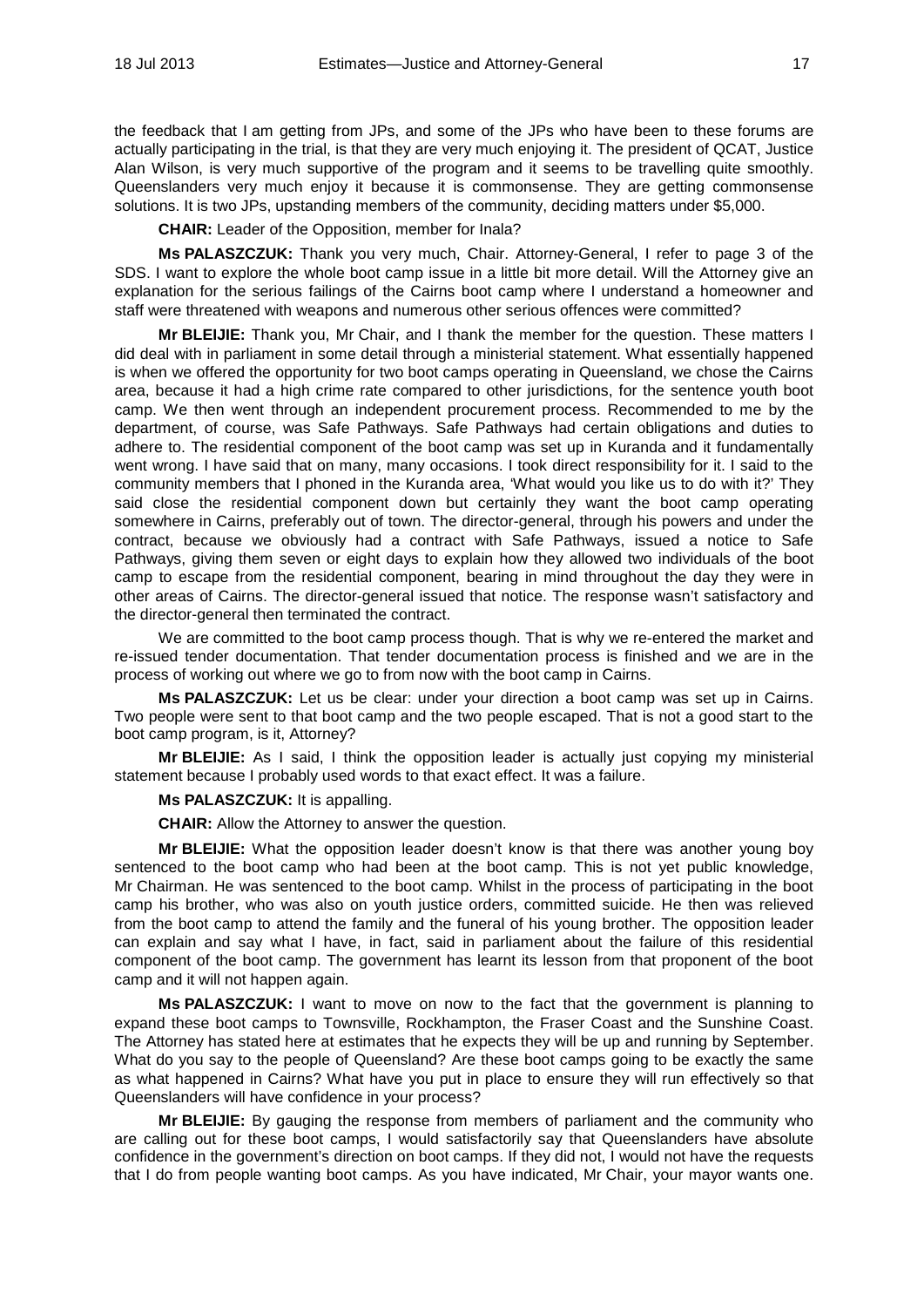Mayor Pam Parker wants one. I was in the Redlands recently and the members down there want one. I was at Redcliffe recently with the member for Murrumba. I attended the youth groups already operating in Redcliffe. They want a boot camp and they want to run the boot camp. So I think Queenslanders actually have confidence in the process, because it seems in every electorate I go to they are calling for more government funding in terms of these boot camps operating. From the amount of responses I get from people operating boot camps—non-profit sector groups operating boot camps currently in Queensland contacting me wishing for government assistance to make their boot camps part of the broader government strategy for youth justice—I have complete confidence that the Queensland community want these boot camps. We have put processes in place.

At the end of the day, there is a contract, like anything. Like any government procurement process, there is a contract. If the provider, whoever that may be—and it would not matter if it were a boot camp tender, a tender to build a building or a tender to deliver any other government service fails in their duties to satisfy the elements of the contract then there will be actions taken against the provider, just as we did with the provider in Cairns.

**Ms PALASZCZUK:** My next question is to the director-general of the department. Good morning. Director-General, can you please outline to the committee the tender process for these remaining boot camps?

**Mr Sosso:** As you are aware, there are three currently being processed: the sentenced boot camp in Townsville and the residential ones in Rockhampton and on the Fraser Coast. The deputy director-general of youth services, together with other representatives of the Queensland government—the Department of Community Services, Queensland Police Service and the like—is on the selection panel for those particular boot camp tenders. There is a probity process in place to ensure the process is managed appropriately.

At the end of the day, under the community services legislation, the minister is the person who has to approve the successful tender. With respect to the Kuranda incident, following the Kuranda incident I issued a show-cause notice to Safe Pathways. They gave me a response that I was not satisfied with, so I terminated the contract. Following from that, we determined that there would be no more boot camps located in residential areas or near residential areas. It is very important in the future that the boot camp be provided in a safe environment for the juveniles concerned but, more importantly, in a safe environment for the community, because if there is not safety for the community then there is no support for the boot camp and the whole process is a nullity. So from this point onwards, the boot camps will be located in areas where they are not near urban conurbations. That is No. 1.

No. 2: with respect to the probity process, I have ensured that the selection committees are independent of government—that is, of executive government in the sense of ministerial intervention—and that there is probity in place. At the end of the day, I have to be satisfied, and the government has to be satisfied on behalf of the people of Queensland, that what we do ensures that the safety of Queenslanders is paramount. Before the recommendations go to the minister and are not before the minister, I will be personally taking an interest to ensure that the persons who have been nominated by the selection panel meet one fundamental criterion—that is, that they have experience in the field, that the areas they are proposing are appropriate for the people of Queensland and that an incident like the one in Kuranda will not happen again. It is a balancing act of ensuring proper process, but at the end of the day we will ensure that what we choose is a boot camp that will operate both for the interests of the juveniles concerned and with the safety of Queenslanders as paramount.

**Ms PALASZCZUK:** Director-General, I have a follow-up question: are you confident that the time line that was announced by the Attorney of September will be met, because we are now in July?

**Mr Sosso:** We would hope so. I am not going to say anything at this stage because I have not had a chance to peruse the documentation yet. It is obviously in the interests of everyone that it be done as quickly as possible. I will be working as quickly as I can. This is a bit different. We are learning as we are going along. I would like to say that the textbook was there and we are simply ticking off as we go along, but we are learning from our mistakes as we are going in this one. We will use our best endeavours to move quickly, but we will ensure it is done in such a way that the interests of the public are paramount.

**Ms PALASZCZUK:** Finally, Director-General, will you rule out utilising an existing school site for a boot camp? There is some concern in Townsville that one of the schools which the government is currently considering in terms of whether it should remain open is being flagged as a potential boot camp site.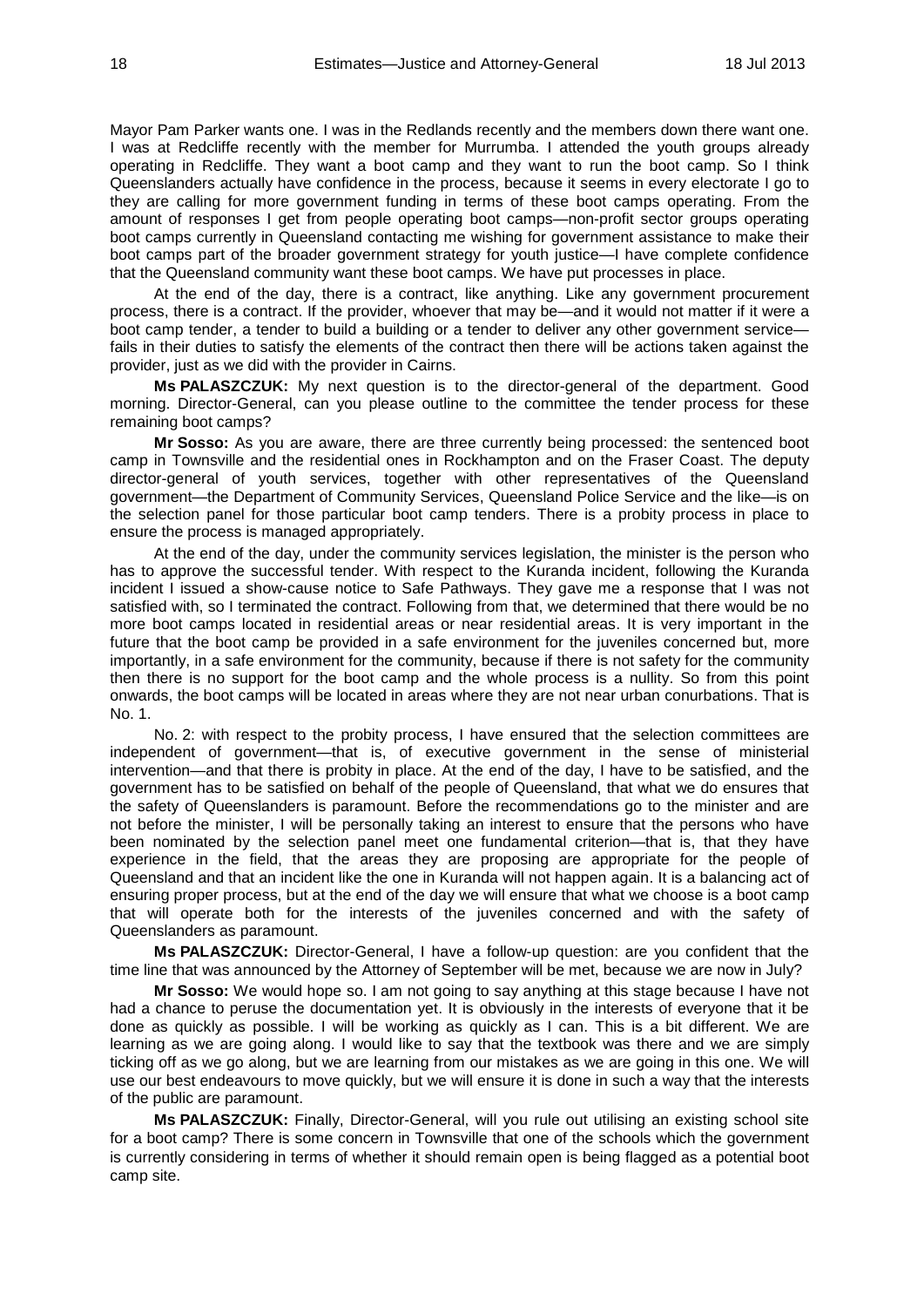**Mr Sosso:** The decision on the location of boot camps is a combination of two things. One is whether it meets the requirements of the tender and the other is the appropriateness having regard to a range of factors. One is the safety for the juveniles—workplace health and safety and so on and so forth. Fundamentally, as I said before, if the issue is whether a school facility in an urban area will be used as a boot camp then the answer is absolutely no.

**Ms PALASZCZUK:** This school site is located adjacent to a commercial precinct. Will you rule out that existing school site being utilised as a boot camp? There is a lot of concern in the Townsville region.

**Mr Sosso:** The decision is for the minister, not for me. If there is a school site located in an urban area, whether it is near a commercial premises or not, it will not be the subject of a boot camp because it would not meet the terms of the tender.

**Ms PALASZCZUK:** Thank you.

**Mr WELLINGTON:** Mr Chairman, I have a follow-on question for the director-general. I thank you for the frankness in your answer. Perhaps I should have put my earlier question about this issue to you and not to the minister, because now I know that the boot camp in the Fraser Coast/Sunshine Coast area will not be in a residential area and will not be near a residential area. Director-General, how much money is proposed to be allocated to the proposed boot camp for the Fraser Coast/Sunshine Coast area, for the 12 months?

**Mr Sosso:** If the member would bear with me for one second, I will get the figures.

**CHAIR:** We might adopt the same procedure as last time. Do you want to follow up with another question, member for Nicklin?

**Mr WELLINGTON:** Yes. This will be to the Attorney-General. Attorney-General, a number of sales of state government land have been mooted by the Minister for Education. I ask: is there any land or real estate under your ministerial responsibility that is currently subject to being sold or disposed of?

**Mr BLEIJIE:** I could not answer that at this juncture. If there are surface lands that the Department of Justice and Attorney-General does not require, it would be in the interests of the taxpayer to get rid of the land. For education, if the member has a question on that, he should direct that to the appropriate committee.

**Mr WELLINGTON:** I have a follow-on question. The Premier has made a number of statements about how important it is that this government focuses on buying local where possible. I ask: what actions have you taken as minister to implement this policy and buy local, be it now a standard component in contracts that you may be involved with? What action have you taken?

**Mr BLEIJIE:** I can recall one example, if the member would be interested. I recently wrote to every justice of the peace in Queensland. We had a quote from a Victorian company that was fundamentally cheaper than the Queensland company—by a few thousand dollars—but in the interests of the Queensland company I chose the Queensland company. We went back to the Queensland company to try to barter a better deal and they took it down a little bit, but not as much as we would have liked. We did choose the Queensland company based on that buying locally campaign.

I make the point, though, that Queensland companies and Queensland businesses have to be competitive. We have scarce resources: the taxpayer funds. We have limited taxpayer funds available to government in terms of revenue. If there is an obvious supply issue in Queensland, then we would obviously look at other areas outside of Queensland. That would also be the case if the taxpayer gets a better bang for their dollar in another jurisdiction. I think the taxpayer would fully expect us to do that.

**CHAIR:** Mr Attorney, is the director-general able to return to that question with an answer or does he want a few more minutes?

**Mr WELLINGTON:** I am happy for it to be—

**Mr BLEIJIE:** While the director-general is doing it, my understanding is—and the director-general can correct me—that it was \$3.1 million for the three boot camps and the documentation did not specify an amount. The providers could come up with an amount and then it would be distributed amongst the three boot camps, as I understand it.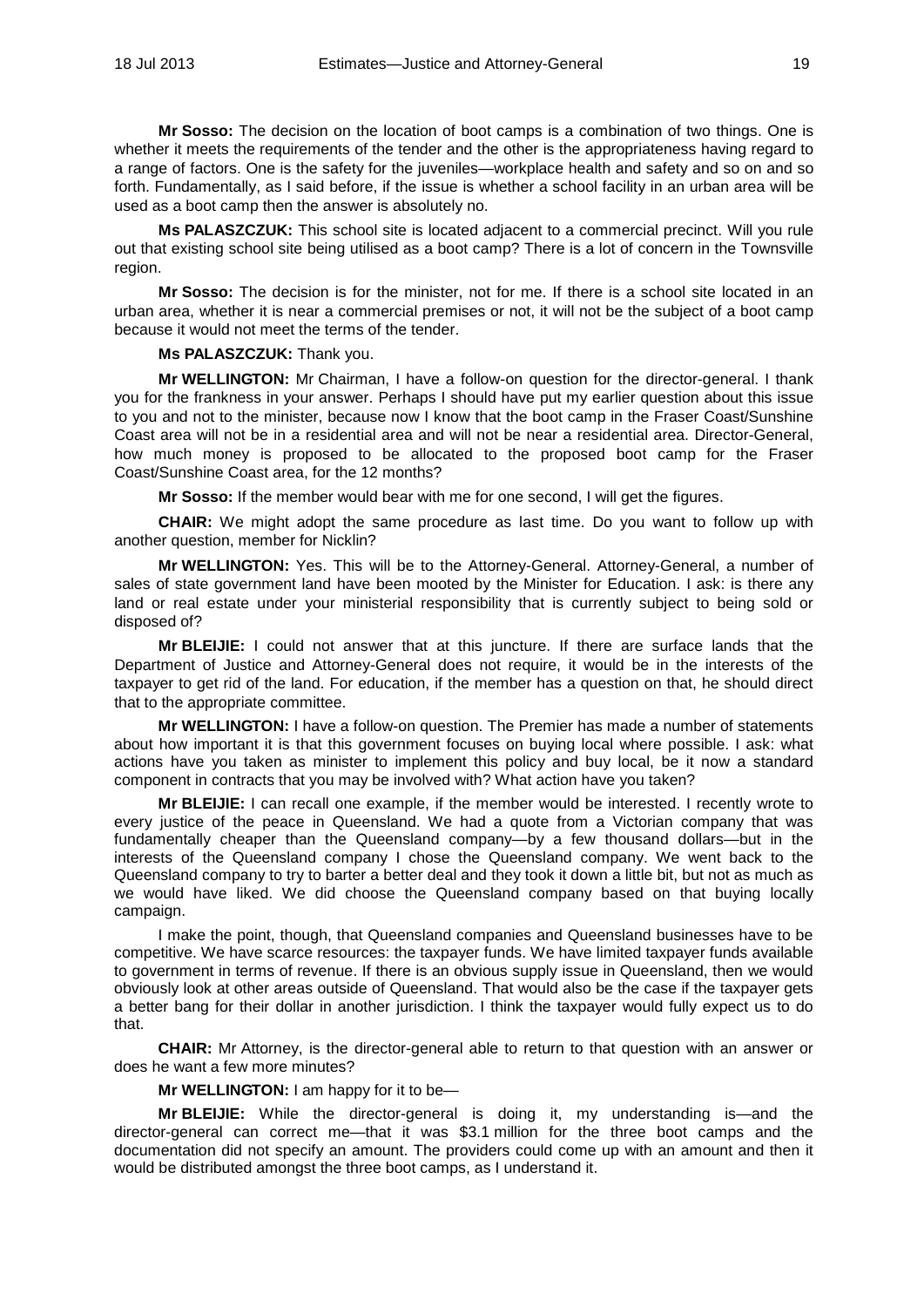**Mr Sosso:** I am still getting the figures.

# **Mr WELLINGTON:** Is that an equal division?

**Mr BLEIJIE:** My understanding would be not necessarily, because it depends. Some providers may say, 'We have a facility,' or, 'We have to buy a facility.' Some say, 'We have to lease a facility.' It may be, depending on the circumstances, and the review panel would have looked at all of those details.

**Mr WELLINGTON:** Director-General, do you have anything further?

**Mr Sosso:** I am still waiting to see if I can get the figure for you, Mr Wellington. I was going to say that, obviously, the sentenced boot camp would be more expensive to run than the presentence boot camp because of the nature of the people involved. There would be an extra cost component for that one.

**CHAIR:** Can we say that that question has been answered?

**Mr WELLINGTON:** Yes.

**Ms PALASZCZUK:** Can I please call the Acting Electoral Commissioner?

**CHAIR:** Through the Attorney, yes.

**Ms PALASZCZUK:** Good morning. I refer to the changes that the government is flagging in relation to voter ID. I just wanted to know how many people have been charged with voter fraud from the last state and local government elections?

**Mr van der Merwe:** We do a check on the rolls. For multiple voters, we have not quite completed that yet. It is a work in progress. The numbers are relatively low.

**Ms PALASZCZUK:** Relatively low?

**Mr van der Merwe:** Yes, for multiple voters.

**Ms PALASZCZUK:** In relation to the government now looking at requiring people to present ID, a lot of concerns have been raised with me by people that that is going to be very onerous on them. A lot of people would go to a polling booth on the way to work or would walk up from their home. Elderly people may not have their ID with them. Are you concerned about any of those issues?

**Mr van der Merwe:** I am not in a position to comment on the proposed government policy. I do not think it is clear as to what ID is going to be required at this stage. The Attorney may wish to comment on that.

**Ms PALASZCZUK:** I am happy for the Attorney-General to provide a response.

**Mr BLEIJIE:** We have finished our electoral reform discussion paper. We have released the responses to it. It is an interesting question coming from the opposition, because their government, when they were in government, actually introduced—the Electoral Commission, you will recall, wrote to everyone—a little ID card that they suggested you should bring with you to the polling booth.

**Ms PALASZCZUK:** And some people did.

**Mr BLEIJIE:** I suspect that if the former government were re-elected it would ultimately be mandated in the future. It was to test the waters. I recall that in the year it was instituted the card was very small and people struggled to read it. Then they increased the print on the card. I can recall, as a voter, that there was fairly large print that said, 'Bring this with you on polling day to confirm your identity'. I have said that ID will be required to be provided. It will not be photo ID. I am sure that every enrolled voter in Queensland has a Medicare card, a driver's licence, an EFTPOS card, a credit card—something with a name on it that they can show to the Electoral Commission worker or volunteer that this is who they are saying they are. It will not be required to be photo ID, because I do acknowledge the fact that a lot of senior people do not have a driver's licence and anyone else who does not have a driver's licence may not have photo identification. This is a little rich coming from the opposition, which instituted voter ID and the practice of bringing a card with you on polling day.

**Ms PALASZCZUK:** These are actually your proposals, Attorney, with all due respect. We have just had the Acting Electoral Commissioner essentially say that he does not see it as a huge issue that is, there have not been a large number of people who have been caught in relation to voter ID fraud.

**Mr BLEIJIE:** And let us hope that continues to be the case. I would say that the risk will be less with identification being provided at a polling booth on polling day.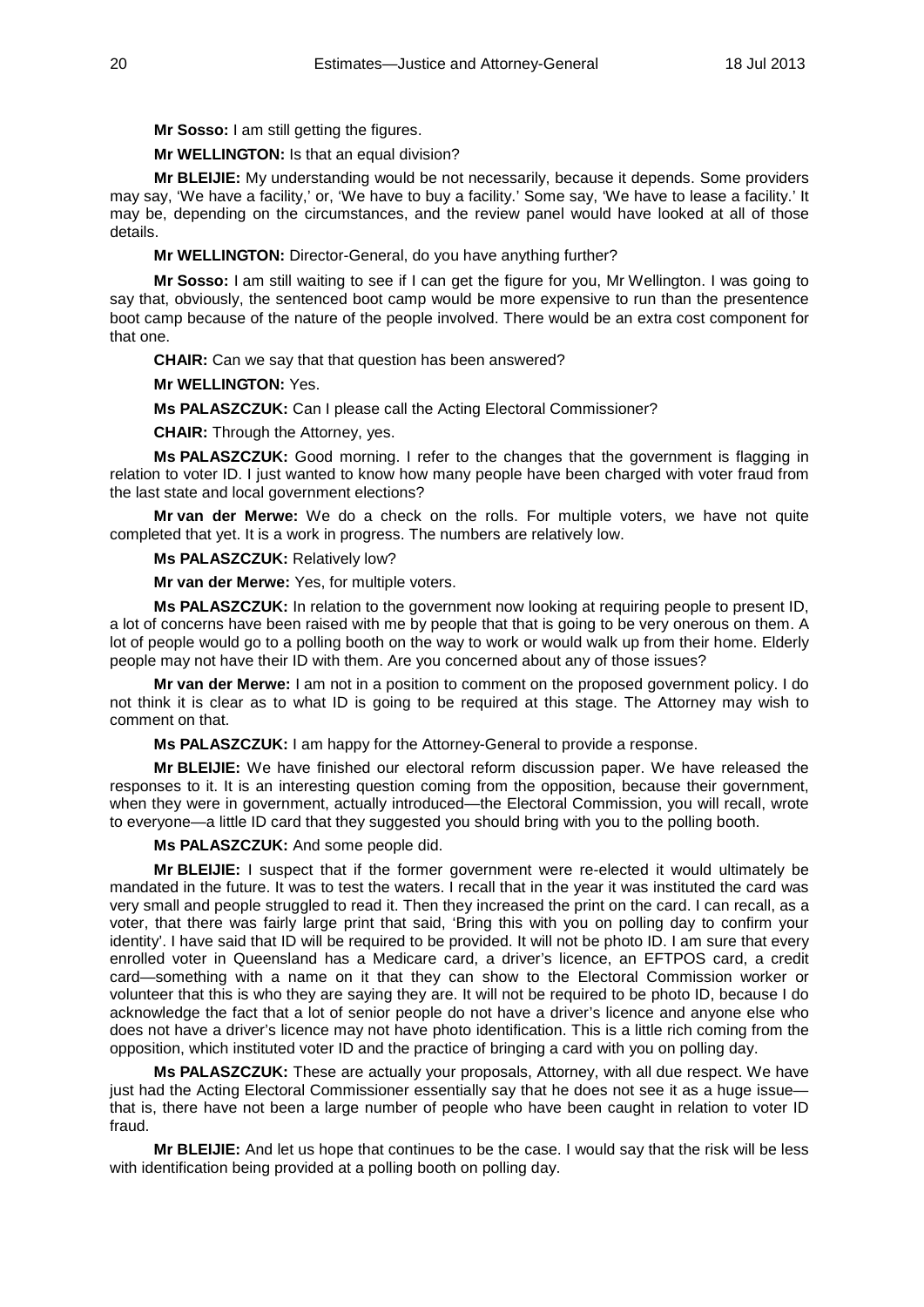**Ms PALASZCZUK:** If people present to a polling booth and they have forgotten their ID will there be any other provisions that mean that they will be entitled to a vote? I am very concerned that people are going to turn up to polling booths with no ID. They could be coming from their homes on their way to work. They could be elderly or have a disability. This could in fact mean a large number of people will not have their vote counted.

**Mr BLEIJIE:** We will be instituting an education campaign to ensure people bring a form of ID to a polling booth. If they do not they will not be able to vote.

**CHAIR:** I might redirect the questioning to workplace health and safety. Can you update this committee on how recent changes to the definition of 'a worker' under the workers compensation legislation provides greater clarity for industry and workers in Queensland?

**Mr BLEIJIE:** I thank you for the question. This was an issue raised with me on numerous occasions by the likes of the Masters Builders Association and HIA. We have the fundamental problem in Queensland that we have numerous definitions of 'a worker'. The workplace health and safety legislation has a definition of worker. The WorkCover legislation has a definition. For taxation purposes we have a different definition of worker. We have Commonwealth legislation with definitions of worker. What we are doing here is basically making the definition of worker under the WorkCover legislation only the same as the definition the tax office applies. It is easier for both the employer and employee to determine whether they are workers.

One of the complaints I was getting across the state from those in the construction industry and small and medium enterprises is that WorkCover conducted random audits on their work sites and said that certain people are actually workers under the definition of the WorkCover legislation and they would say, 'But hang on, they drive their own ute, they have trade equipment, they have their air compressors, nail guns, hammers, tools of trade and sometimes have their own insurance. How can they be a worker?' But they are under the WorkCover legislation. By changing the definition of worker in the WorkCover legislation to the definition used by the tax office it gets rid of a lot of the confusion.

There is one business I know of in my own electorate where the owner had a random audit conducted of his business. He was stuck in this situation just like others in other areas across Queensland. He was hit with a \$300,000 bill from WorkCover. Under the legislation it is actually a 100 per cent penalty. He got a \$300,000 penalty. That resulted in a \$600,000 bill. What small business can have that sort of money up their sleeve to pay government taxes or to use for other purposes? No-one would. No-one would expect them to have it.

That is why it is important that we follow the advice of the Master Builders Association and HIA. At some stage the government will have to deal with the broader issue of the consolidation of the definition of worker because we still have so many definitions of worker. To add to the mix the courts have also described what a worker is.

**CHAIR:** I call the member for Broadwater.

**Miss BARTON:** Mr Attorney, can you please provide an update on the proactive measures the department is undertaking to encourage industry best practice and safer workplaces in Queensland, including ways to reduce workers compensation premiums?

**Mr BLEIJIE:** I thank the member for the question. I think our position in government is very much that industry really needs to lead the way with this. I think industry and the private sector do want to lead the way. No-one wants injuries in their workplaces not only for the safety and obviously the illness or injury of the worker but also for the loss of productivity of that worker for some period of time.

We are very much encouraging the Zero Harm at Work leadership forums and the other workplace health and safety forums. Mr Mal Meninga is our safety ambassador. We also have safety awards every year. For those on the committee who may not know, Mal Meninga's father was involved in a workplace injury and that is why his passion lies in the prevention of workplace injuries. That is why we have him as our workplace safety ambassador. He is doing a fantastic job. He is going to a lot of electorates across Queensland and speaking at breakfasts about workplace health and safety. Of course we also have our awards.

We want businesses to come up with practical solutions to deal with a lot of the problems. We want workers to be engaged in that process as well. More so than has ever been done before, we are strengthening the relationship with industries right across-the-board. We also have collaboration between, for instance, the meat manufacturing industry and Workplace Health and Safety Queensland. That has resulted in safety workshops as well. I recently attended the Australian Country Choice abattoir and talked to the folks out there about workplace health and safety.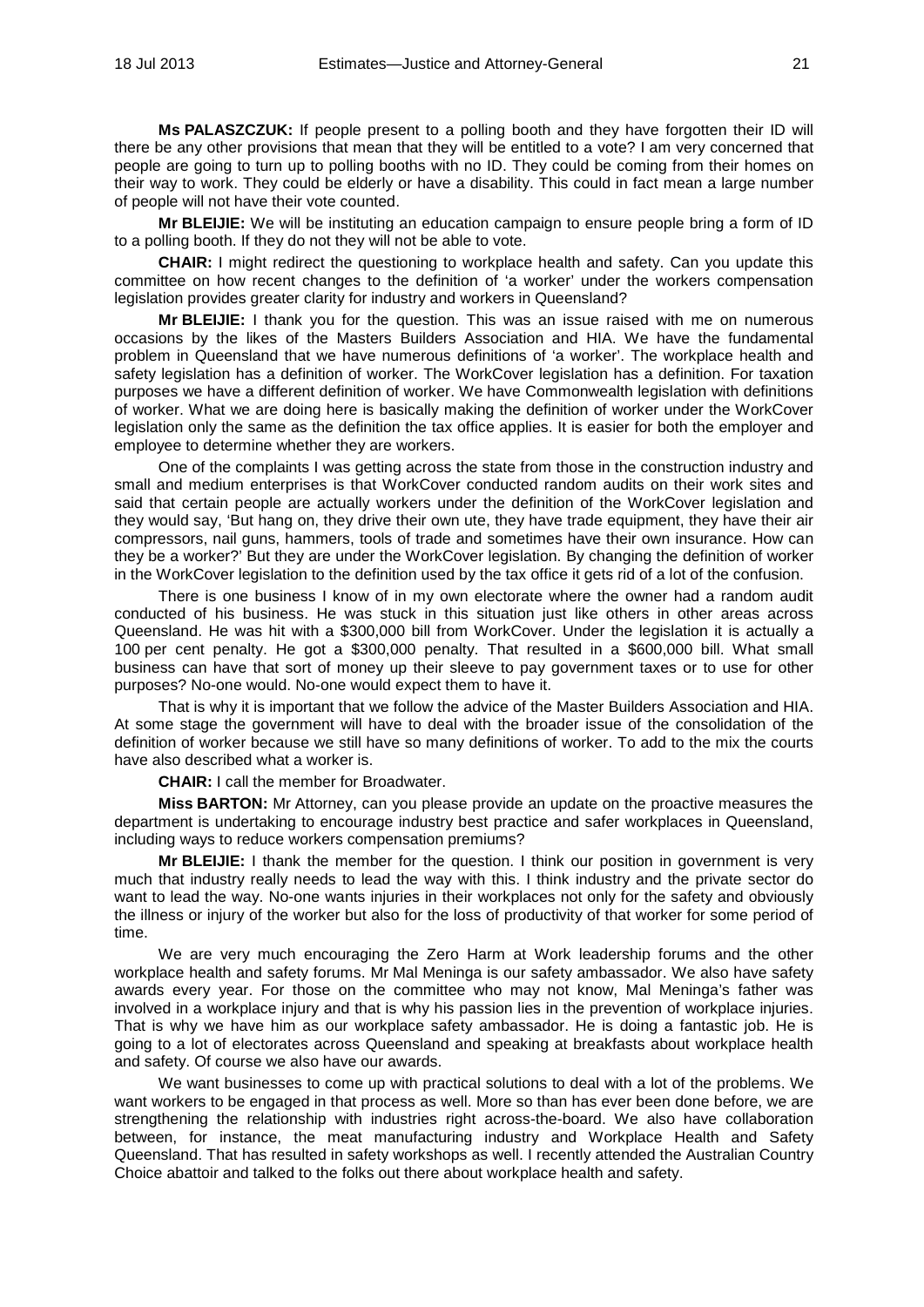We are very much committed to this, but we are very much wanting industry to really take a lead role and invest in it and invest in their workers, which, I am pleased to say, they are doing. It can always be better, but this is a start.

**Miss BARTON:** I have a follow-up question. In relation to the IPaM program, can you please provide specific examples to the committee of improvements in safety management in Queensland workplaces?

**Mr BLEIJIE:** Thank you. The IPaM program you refer to is the Injury Prevention and Management program. There are approximately 1,000 insurance policy holders within Queensland's workers compensation scheme whose premium rates are currently capped at twice the relevant industry rate due to their poor claims experience. These employers account for less than two per cent of the scheme participants, but represent almost 12 per cent of the claims lodged.

The high level of claims combined with capping of the premium rates places a burden on the financial sustainability of the scheme, provides an unacceptable outcome for the safety and health of workers and adversely affects the productivity and profitability of the employers. The Injury Prevention and Management program, the IPaM program you refer to, is a joint initiative between Workplace Health and Safety Queensland and WorkCover Queensland which helps employers improve their injury prevention and management systems.

I will give you some positive examples of the IPaM program. A glass manufacturer has slashed its injury rates by more than 50 per cent across all three branches of the company. In recent years the company experienced a large number of workers compensation, statutory and common law claims, a high turnover, staff morale made it difficult to address safety issues across its branches and a significant spike in injuries to new workers had been noted. The company implemented the new safety program that embeds safety as a core business priority. The program focuses on management, commitment and support, empowering staff at all levels to engage in a range of activities to improve workplace health and safety.

There are things that they include in their workplace management plans. This includes informing supervisors and managers about legal responsibilities, providing supervisors and managers with practical tools and templates that they may never have had before, developing consistent safety initiatives, incident investigation processes and checklists and sourcing a medical centre.

Another example I can give the member is of a family-run block-laying business. It is aiming to achieve a 30 per cent reduction in claim costs this year. They had relied more broadly in recent years on larger organisations with whom they contracted to take the load on this issue. A below average return to work history and their workers compensation record prompted a review of their own safety systems. Over the past year the company implemented some simple but effective changes to the way they manage the workload. They include the daily checking and recording of safety issues by the site foreman, checking the competency of all workers for the operation of high-risk plant and, finally, updating incident reporting in line with the new work health and safety legislation. All in all, industry is really having to and is leading the charge in this. We encourage and support that.

**CHAIR:** I call the member for Ipswich West.

**Mr CHOAT:** Following on with the theme of efficiency whilst maintaining safety, which is so important, could you advise of initiatives being undertaken to enhance the capability for online renewal of high-risk work licences and particularly how these reforms benefit Queenslanders living and working in rural and regional areas?

**Mr BLEIJIE:** I thank the member for the question. Keeping Queenslanders safe at work is of vital importance to all workers and employers and their families, but presents a particular challenge to employees working in high-risk environments. High-risk licences are issued to people working with cranes, hoists, forklifts, rigging and dogging, scaffolding or high-pressure equipment. The purpose of the high-risk work licensing system is to ensure a high standard of safety for those individuals performing this work. In addition, this assists people with duties under health and safety laws to be satisfied that licence holders are competent to perform high-risk work and to ensure the health and safety of workers and members of the public near the workplace. The licensing system is currently being developed and will be released in early September this year ready for the first renewals due in October 2013.

**CHAIR:** I call the member for the Bulimba.

**Mr DILLAWAY:** Could you update the committee on the rollout of the electrical equipment safety system, including the Queensland government's role in this revolutionary new system, and, of course, outline how it is reducing red tape for industry by streamlining the approval process?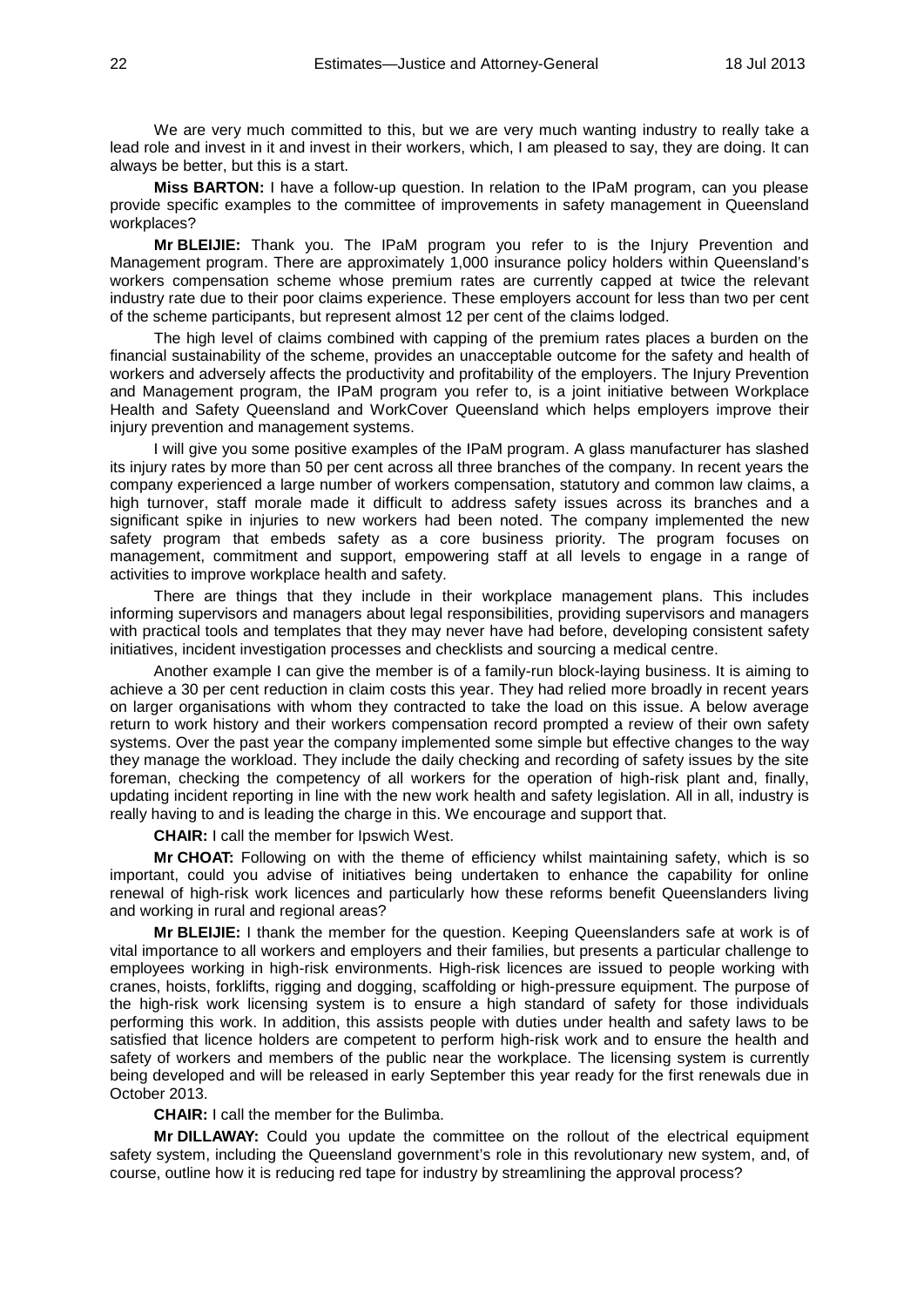**Mr BLEIJIE:** I thank the member for the question. The electrical equipment safety system is a Queensland-led national web based and publicly accessible register of domestic electrical equipment and deals with the registration of responsible suppliers of equipment onto the Australian and Queensland market. Queensland developed model investigation that could be adopted in its entirety or used by other jurisdictions to amend their own legislation. We have also coordinated uniform rules to be applied to the supply of domestic electrical equipment. The program includes a dynamic risk assessment approach to classifying electrical equipment risk, enabling regulatory intervention when needed. We are really at the forefront on this. The system commenced on 1 March 2013 and in Tasmania on 1 May 2013. Other states, except for New South Wales, are moving through their legislative processes already.

**CHAIR:** I call the member for Toowoomba North.

**Mr WATTS:** I turn you to the Office of Fair Trading. Could you update the committee on compliance activities undertaken by the Office of Fair Trading in 2012-13, particularly in relation to door-to-door energy retail salespeople and travelling con men?

**Mr BLEIJIE:** I thank the member for the question. The Office of Fair Trading's compliance work during 2012-13 included, for the member's benefit, receiving over 13,000 complaints, finalising 2,000 investigations, initiating 1,306 enforcement actions and monitoring over 9,400 individuals and corporations for compliance. There is a national campaign going on at the moment in terms of travelling con men. We have seen it in Bundaberg recently with con men offering to do bitumen and concreting work. That is unfortunately going on around the state.

We always say to people that when someone comes to their door do not sign a contract for work to be performed at a later date and certainly do not give any credit card or identifying particulars. We really have to have a national agenda because these con men are unfortunately travelling over borders and across jurisdictions. One jurisdiction can deal with it, for instance the fair trading office, but they end up in another jurisdiction. If we are not collaborating and working with our brothers and sisters in departments elsewhere we will have issues. We have to ensure that we continually talking to other officers—and we certainly do that—to make sure that we have the processes right. There are organisations registered in other jurisdictions that may be found to have breached particular legislation and we get told about them.

My message to Queenslanders, particularly the more vulnerable in our community, those with disabilities or the elderly, is that if you have these travelling roadshow con men come to your door, you will not know they are a con man until you have been conned—that is, until you have paid the money and are waiting for the work to be done and it never happens. Unfortunately, even after the Australians Day natural disasters we had in the Bundaberg region we had con men travel to Bundaberg offering to repair homes and fix driveways and footpaths. Money was paid upfront. They usually utilise the circumstances. As someone whose grandparents were in the epicentre of North Bundaberg and lost the downstairs area in their house and lost all their possessions, I can understand how people like my grandparents could be conned if someone comes to door in that type of environment where they are just wanting everything to be fixed and done.

**Mr WATTS:** You mentioned the elderly and disabled. I have another area that I am interested in. What initiatives have been undertaken by the Office of Fair Trading in the past year to engage young people in consumer protection issues?

**Mr BLEIJIE:** We have a few programs. We have one called Get Out There, in recognition of the specific needs of young people. The Office of Fair Trading hosts the Get Out There website. The animated site hosts a wealth of information young consumers need as they transition from school years to tertiary education or full- or part-time work. Young people can visit the website and learn more about keeping their money under control, buying a car, their rights as consumers, buying a house, renting, finding the right job.

We also have the Buy Smart Competition, which is currently underway, which I launched at the Chancellor State College. That competition is designed to encourage young people to be smarter consumers, know their rights and responsibilities and increase their understanding of trading issues. So that is a great concept. A lot of the time now young people unfortunately get conned with smart phones and iPhones. Ninety-nine per cent of young people in year 7 now have some form of smart phone. So the issue is trying to keep pace with the technology we have. Attorneys-General in all jurisdictions—we meet a couple of times a year—are battling the issue of these sorts of protections for the consumer when we live in a world where technology is increasingly moving more rapidly than law and we cannot keep pace with it. We have to try to keep ahead of it.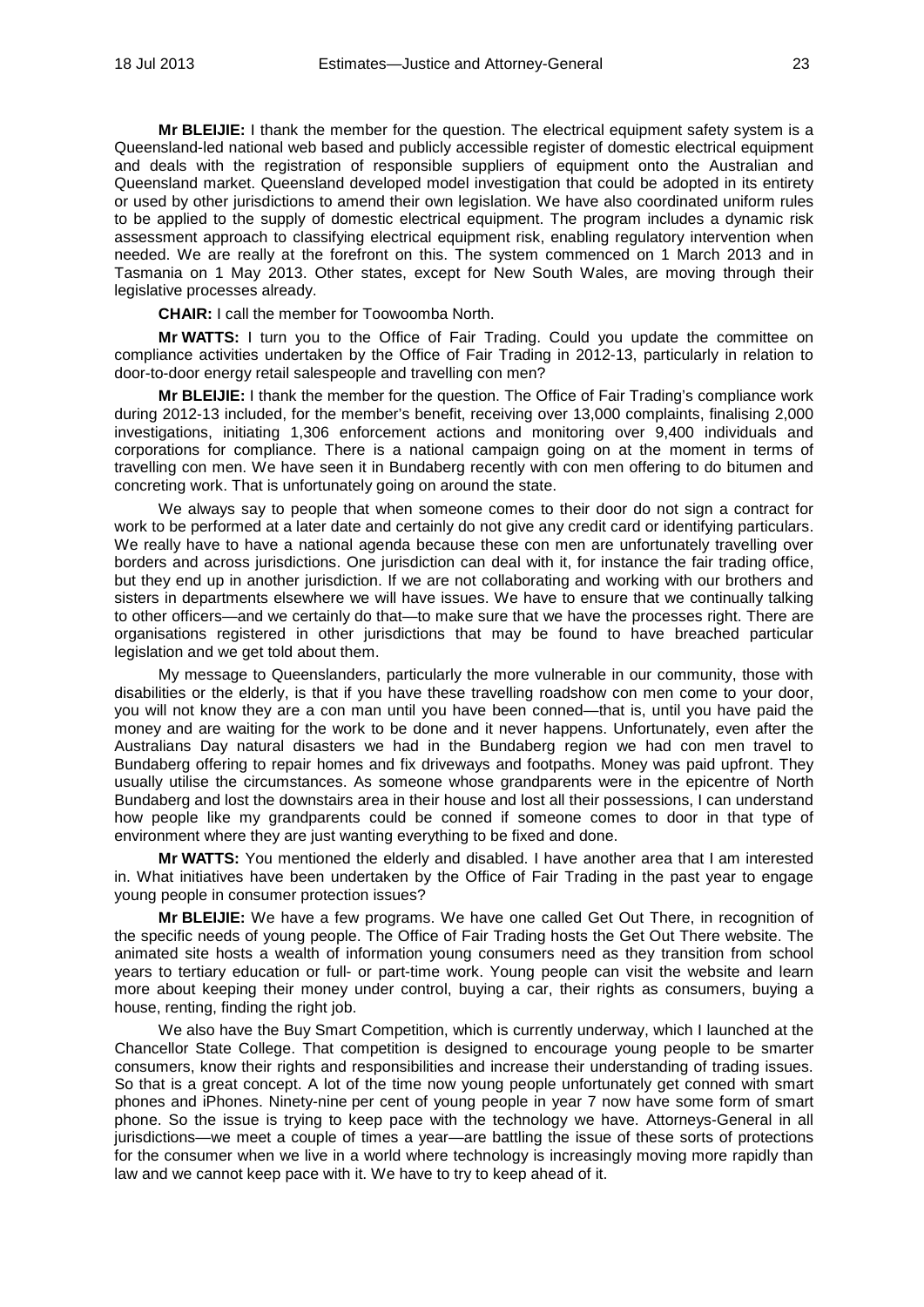**Mr DILLAWAY:** Can the Attorney-General update the committee a little further on the Office of Fair Trading in terms of the performance of the product safety team and the role of the unit over the next 12 months?

**Mr BLEIJIE:** I thank the member for the question. The legislative provisions to ensure the safety of consumer goods and products fall within the Australian Consumer Law, which is administered jointly by the Australian Competition and Consumer Commission and the state and territory fair trading agencies in Queensland. The OFT undertakes its product safety role by educating consumers and traders, monitoring the marketplace and enforcing product safety laws and liaising with the ACCC in relation to influencing the national product safety agenda. In 2012-13 the Office of Fair Trading conducted 771 product safety compliance audits state-wide; issued 10 civil penalty notices, totalling about \$104,000, for breaches of safety and information standards; issued six debt recovery orders, totalling \$3,000; issued 43 warnings for minor breaches; issued two enforceable undertakings; and finalised four court matters against two product importers.

Each year around the time of Ekka we also run a campaign with show bags. We look through show bags to make sure the products in all of the show bags on sale at different shows around Queensland are safe for kids. We had a demonstration at Parliament House some time ago, just before Christmas I believe, of plastic pump-action shotguns and helicopters and all sorts of things that I was firing out the front which we had recalled from sale because they presented a particular danger. Only in the last few weeks we had the tragic loss of a little Sunshine Coast child from a lithium battery. That is how serious we have to take these issues of product safety. The product might be safe but then if they can get into the battery compartment and the battery falls out and they swallow it we can end up with the devastating consequences we had a few weeks back.

**CHAIR:** Mr Attorney, can you provide an update on the Registry of Births, Deaths and Marriages' e-government initiatives, including the recent launch of the new family history portal?

**Mr BLEIJIE:** Mr Chair, I thank you for the question. The government are very interested in the digitisation of birth, death and marriage records. We want to try as best we can to have information available online rather than people sending faxes or letters for particular information. In 2013, in this modern world, the public would expect nothing less from a government than to have products and services available online. It is far easier. A lot of people do business now online, so government should keep pace with that. I think there is a tremendous opportunity with Births, Deaths and Marriages to ensure they are at the forefront of that. So one of the things we are continuing to roll out is the digitisation of birth, death and marriage records going back to the 1800s.

The first initiative, finalised in March, gives private hospitals, for instance, the ability to submit birth notifications online. A similar service has been used for some time for public hospitals but we have now rolled that out to the private hospitals. Submitting birth notifications online benefits both hospitals and Births, Deaths and Marriages by automating the process, reducing the chance of manual errors, and improves reporting on statistics.

The second initiative which I had the pleasure of announcing last month was the delivery of an enhanced online family history service. This service allows family historians to search, order and pay for historical certificates and register images online 24 hours a day, seven days a week. The service was made easier, faster and cheaper for people to access the growing treasure trove of digitised content held at the registry. Not only does the enhanced family history search take full advantage of the ongoing BDM digitisation project; it almost halves the cost of researching family history in Queensland. Previously, for the committee's benefit, it was about \$39 to purchase a hard-copy historical certificate. That is now reduced to \$28, or you can download a scan of the original register page for \$20. So we are nearly cutting in half what it cost to get that historical data.

We have had very positive feedback particularly from the historical societies and historians that look for family history records. When we announced the initiative, we looked at the original birth certificate of the author of *Mary Poppins*, who was born in Maryborough, of course, in the late 1800s. So we looked at her original birth certificate and we had a copy of her book there. The public can now access a copy of that extract for as little as \$25 for historical purposes.

**CHAIR:** I call the member for Broadwater.

**Miss BARTON:** Mr Attorney, are you able to provide an update to the committee on the performance of the Registry of Births, Deaths and Marriages in terms of the time taken for Queenslanders to register a life event and how this has improved?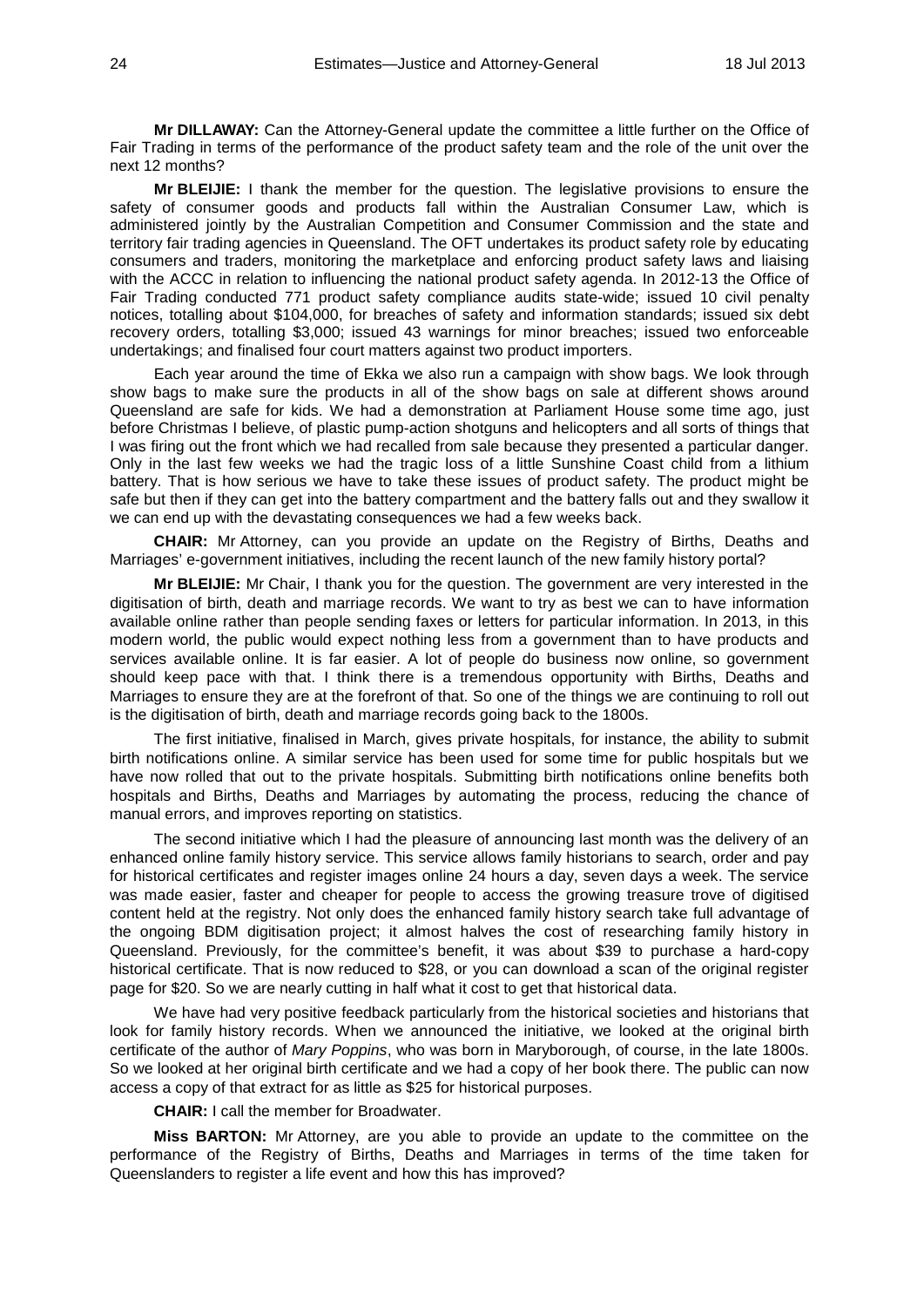**Mr BLEIJIE:** I thank the member for the question. This year alone Births, Deaths and Marriages have registered over 125,000 Queensland life events, with the average turnaround time of 4.3 days—a 25 per cent improvement on processing times from last year. So in one year of this government we have had a 25 per cent increase in the turnaround time for those particular provisions.

Queenslanders rely on the Registry of Births, Deaths and Marriages for prompt information and accessibility. That is why a lot of our online initiatives help. Last financial year 280,000 births, deaths and marriage certificates were requested from the Registry of Births, Deaths and Marriages and delivered within an average of 5.5 days. These time frames currently represent some of the best in the country, I am pleased to say, and are even more impressive when you consider that only four years ago it could have taken up to six weeks to register an event or receive a Queensland certificate. We are now turning it around—and the great staff in Births, Deaths and Marriages are turning it around—within an average of 5.5 days, down in the last four years from over six weeks. So we are continuing to demonstrate the online capacity, and I do thank all the Registry of Births, Deaths and Marriages staff for their continued role and positivity in that regard.

**CHAIR:** I call the Leader of the Opposition.

**Ms PALASZCZUK:** I just wanted to explore a couple more budget related questions, please, Attorney. I refer to page 49 of the SDS. Why was almost \$1 million in equity withdrawn from the CMC in 2012-13? Could that money have been used to provide additional resourcing to the CMC?

**Mr BLEIJIE:** Thank you for the question. The DG and the finance officers probably can give a better response in terms of the actual figures, but I will just make a general remark. The CMC, with over 300 full-time staff, has a budget of over \$50 million. We have heard for a year now from the opposition and from the Independent member for Nicklin issues of resourcing the CMC.

**Ms PALASZCZUK:** Legitimate concerns that Queenslanders also share.

**Mr BLEIJIE:** We have heard the acting chair of the CMC say today that they are sufficiently resourced to do what they are doing. The government have said on many, many occasions that we will ensure there is a strong independent watchdog, and all of this will be reviewed in the light of the government's consideration of and our responses to the recommendations of the Callinan-Aroney review. The CMC, with their existing budget, are doing what they need to do as Queenslanders would expect. I have raised issues in the past why the CMC spent \$60,000 surveying their staff and spent \$200,000 on consultants. We should be questioning why previous administrations in the CMC were spending money on those things—what they were spending that money on and why they were spending that particular money. Director-General?

**Mrs MILLER:** And you claimed back \$50!

**CHAIR:** Member for Bundamba, your Leader of the Opposition is asking the question. The question is only partially completed. Please allow the director-general to finish the question.

**Mr Sosso:** Just on a point of clarification to the Leader of the Opposition, is that the figure on page 49—\$1,351,000 down to \$980,000?

**Ms PALASZCZUK:** No. It is the 'equity injection/(withdrawal)' entry. The note seems to indicate that it has gone back to Treasury. I just want that confirmed.

**Mr Sosso:** The answer is yes, and that was because the CMC had over a number of years surplus cash reserves and so that cash reserve was returned to Treasury.

**Ms PALASZCZUK:** My next question is—and I refer to page 64 of the SDS: why was \$3.5 million in equity withdrawn from the Office of the Information Commissioner in 2012-13? What does it say about the commitment to open government when you are withdrawing money from the Office of the Information Commissioner?

**Mr BLEIJIE:** Mr Chair, if I can—

**Ms PALASZCZUK:** No. The question is to the director-general, sorry.

**Mr BLEIJIE:** Mr Chair, the opposition leader did not direct her question to anyone, so I am as Attorney taking the call on that.

**CHAIR:** Mr Attorney.

**Ms PALASZCZUK:** No. That is not correct, Chair. I am sorry.

**Mr BLEIJIE:** Well you did not direct your question to anyone.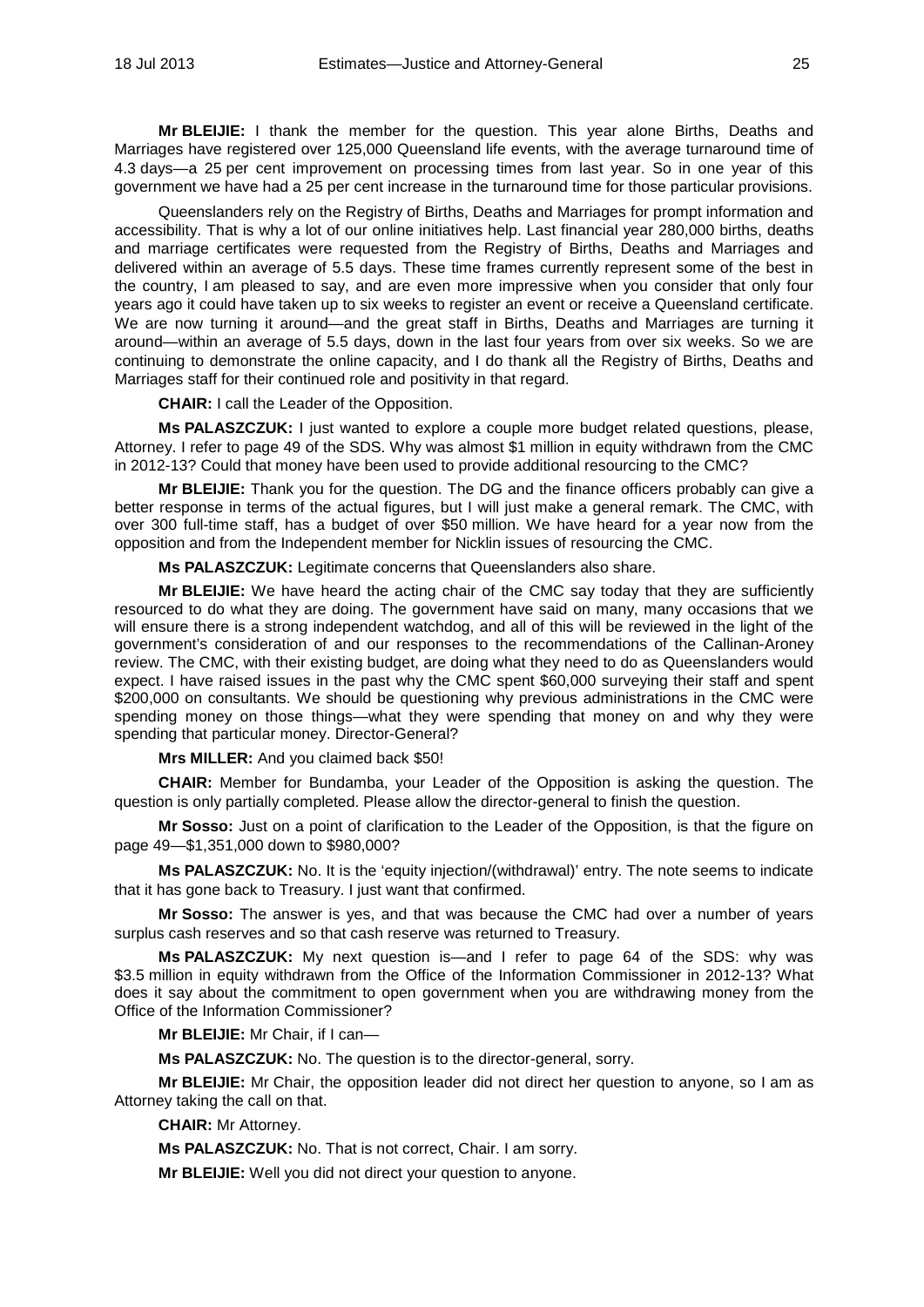**Ms PALASZCZUK:** No. My question is to the director-general.

**CHAIR:** Mr Attorney, she is entitled to ask the director-general directly.

**Ms PALASZCZUK:** Thank you. Thank you, Director-General.

**Mr Sosso:** Leader of the Opposition, could you just clarify your question now that I have the page open?

**Ms PALASZCZUK:** Thank you. It is again with the Office of the Information Commissioner— \$3.5 million in equity. It says 'equity injection/(withdrawal)' at the bottom of the page.

**Mr Sosso:** Yes. To the best of my knowledge, the same answer applies to that one. It was an excess of cash balance returned to Treasury. But during the break I will confirm if that is not the case.

**Ms PALASZCZUK:** That is fine. Thank you, Director-General.

**Mr WELLINGTON:** I have two questions to the Acting Electoral Commissioner, if he would like to return, please. I take the Acting Electoral Commissioner to page 69 of the Service Delivery Statement where it talks about how the commissioner has been 'working with political parties and candidates to ensure compliance with financial disclosure laws', and I ask: have there been any prosecutions as a result of noncompliance with the financial disclosure laws as a result of the most recent state election and are there any prosecutions currently underway?

**Mr van der Merwe:** There are no prosecutions to date. We are currently investigating one matter. That is with the CMC and I will not be able to comment on that.

**Mr WELLINGTON:** Thank you. I have a follow-up question. On that same page it states—

The Commission's effective delivery of electoral services and the provision of a free, honest and fair electoral system ensure that all Queenslanders have the opportunity to participate equitably in the democratic life of the State.

In relation to the proposal to require identification that the Attorney-General has referred to, can you give a commitment that there will not be any costs for any people or any person who may not be able to produce a driver's licence or identification with their photo on it, that they do not have to spend money to get some identification that is going to meet a new standard?

**Mr van der Merwe:** It is early days in terms of the proposal of requiring identification. The Electoral Commission will work with the Attorney and whoever else in terms of ensuring that nobody is not able to cast a vote. For example, if they are not able to produce the required identification on the day, there is nothing stopping us giving them a declaration vote and following up at a later stage. This proposal is all very new to us. It is only a couple of weeks old. We have not had an opportunity as yet to actually go through the administrative details and have a discussion with the Attorney. But I am pretty confident that will take place before anything is put into practice.

**CHAIR:** The committee will now break for morning tea. The hearing will resume at 11.45 am with the continued consideration of the proposed expenditure of the relevant organisational units within the portfolio of the Attorney-General and Minister for Justice.

# **Proceedings suspended from 11.13 am to 11.45 am**

**CHAIR:** The estimates hearing of the Legal Affairs and Community Safety Committee is now resumed. We will continue with the consideration of the proposed expenditure of the relevant organisational units within the portfolio of the Attorney-General and Minister for Justice. Member for Nicklin, could you start off with the first question?

**Mr WELLINGTON:** Thank you, Mr Chairman. I have one question for the Ombudsman if he would like to come forward. Earlier this morning we heard from the Attorney-General and other parties about the Callinan-Aroney report and the impacts on the Crime and Misconduct Commission. My question to the Ombudsman is: do you have a view on the possible impacts of the proposed changes to the Crime and Misconduct Commission in light of the Callinan-Aroney recommendations to the Attorney-General?

**Mr Clarke:** I did in fact make submissions to the Attorney in regard to the report which reviewed the CMC. The Attorney acknowledged those submissions in a letter to me and asked me for further submissions on matters I had not yet commented on, and I further made submissions to the Attorney. At the moment, based on the Attorney's response to me and based upon the announcements that have been made both in the parliament and in the media, most of those things which I did have concern about are under consideration by the implementation panel is my understanding.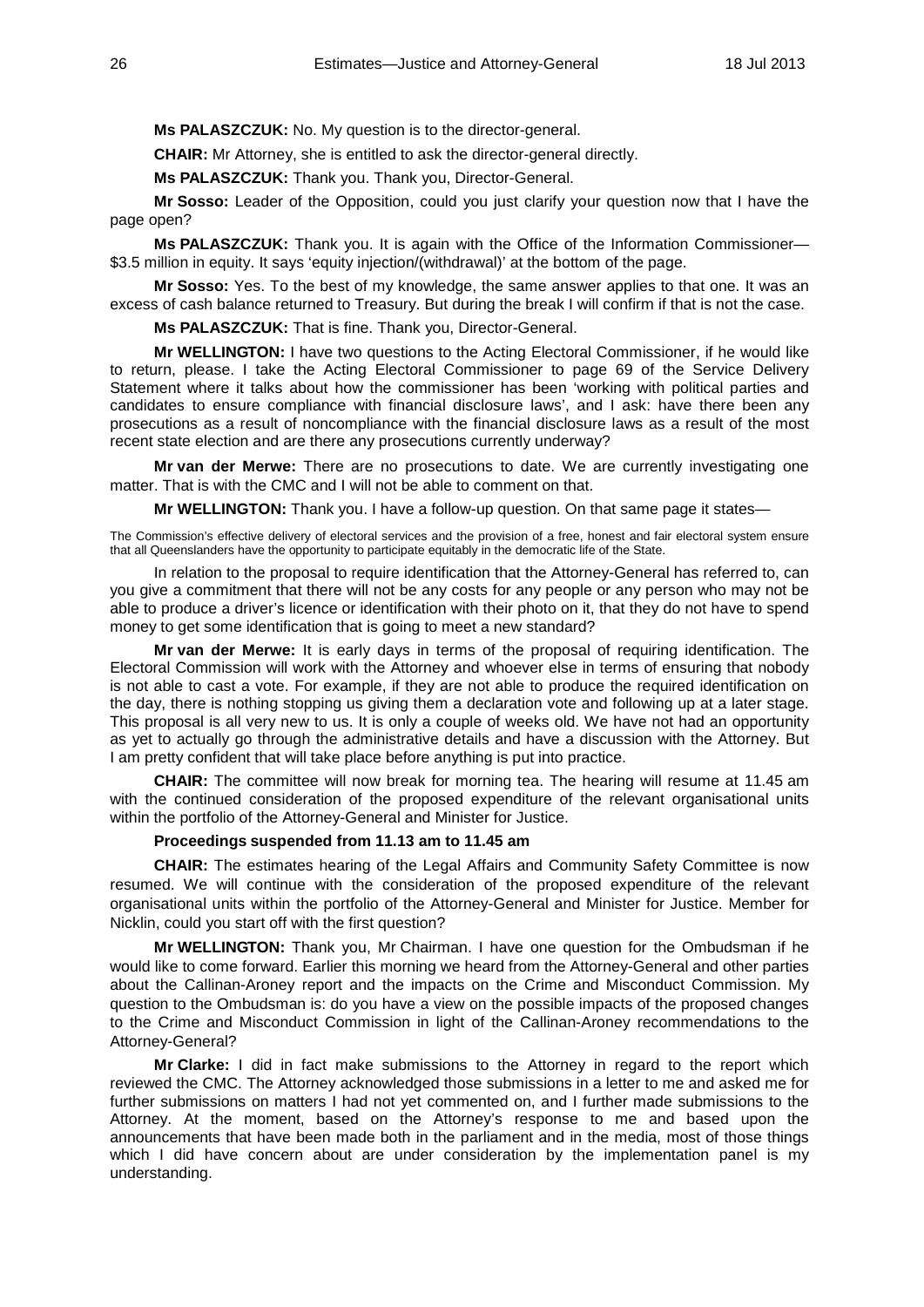As a courtesy to the acting chair of the CMC, I met him recently. As part of that courtesy meeting we did discuss some aspects of the implementation of the recommendations in that review report. Subsequently I have written to the chair of the implementation panel reiterating my views—my submissions—in regard to those recommendations, particularly the recommendations that impact upon my office, and that is recommendations 4 and 10. But at the moment I am awaiting the outcome of the panel's work and have received opportunities to discuss my concerns with the panel through one member of the panel at this stage, but I have not had a response back to my latest letter.

**Mr WELLINGTON:** Thank you, Mr Chairman. I have no further questions for our Ombudsman.

**Ms PALASZCZUK:** And neither do I, Chair.

**CHAIR:** On that basis, you can leave if you wish.

**Mr Clarke:** Thank you, Mr Chairman. Mr Attorney, are you comfortable with that?

**Mr BLEIJIE:** Yes. I do not think everyone behind you is comfortable that they have to stay.

**Ms PALASZCZUK:** Can I request to the front table the acting chair of the CMC and the acting chair of the Electoral Commission? I refer to page 4 of the SDS; namely, 'responding to the review of the Electoral Act'. My first question is to the acting chair of the Electoral Commission. I want to explore some of the day-to-day workings of the political donation declaration process. My question is: currently if an individual or an organisation were to donate \$12,000 to a party or a candidate, would that \$12,000 donation be declared as part of the six-month returns?

**Mr van der Merwe:** Yes, it would.

**Ms PALASZCZUK:** Under the changes currently proposed by the Attorney-General, would that \$12,000 donation be required to be declared at all?

**Mr van der Merwe:** To be honest, at the commission we are still trying to get our heads around what is being proposed in the policy. So I do not have an answer for you now.

**Ms PALASZCZUK:** But if the cap is made higher then essentially donations under the cap would not have to be declared; correct?

**CHAIR:** Technically, that is a hypothetical. I do not know that he is required to answer that.

**Ms PALASZCZUK:** I am happy to ask the Attorney-General.

**Mr BLEIJIE:** I thank the member for the question. The response that I have given has been that it is not a detailed response to the green paper. It essentially lines up with the federal donation disclosure laws with the added bonus of a continuous disclosure regime of monthly disclosures.

**Ms PALASZCZUK:** Yes, but under your proposed changes would donations under \$12,000 be required to be declared to the Electoral Commission?

**Mr BLEIJIE:** As I said, it lines up with the federal legislation.

**Ms PALASZCZUK:** Yes or no?

**Mr BLEIJIE:** It lines up with the federal legislation.

**Ms PALASZCZUK:** I am asking you a question, Attorney: yes or no?

**Mr BLEIJIE:** I have answered it. It lines up with the federal legislation.

**CHAIR:** We will move on. What is the next question?

**Ms PALASZCZUK:** Chair, I am actually very concerned about this. I would like to table a chart of donations for a six-month period to the end of 2012 which outlines that roughly 95 per cent of donations were below \$12,400. I seek leave to table the list of LNP donations for the second half of 2012.

**CHAIR:** Just the LNP?

**Ms PALASZCZUK:** No, I am going to get to the ALP as well. And the ALP donations as well.

**CHAIR:** I think you require leave.

**Ms PALASZCZUK:** I do. I seek leave to table those documents.

**CHAIR:** Committee members, is leave granted?

**Mrs MILLER:** Aye.

**Mr WELLINGTON:** Aye.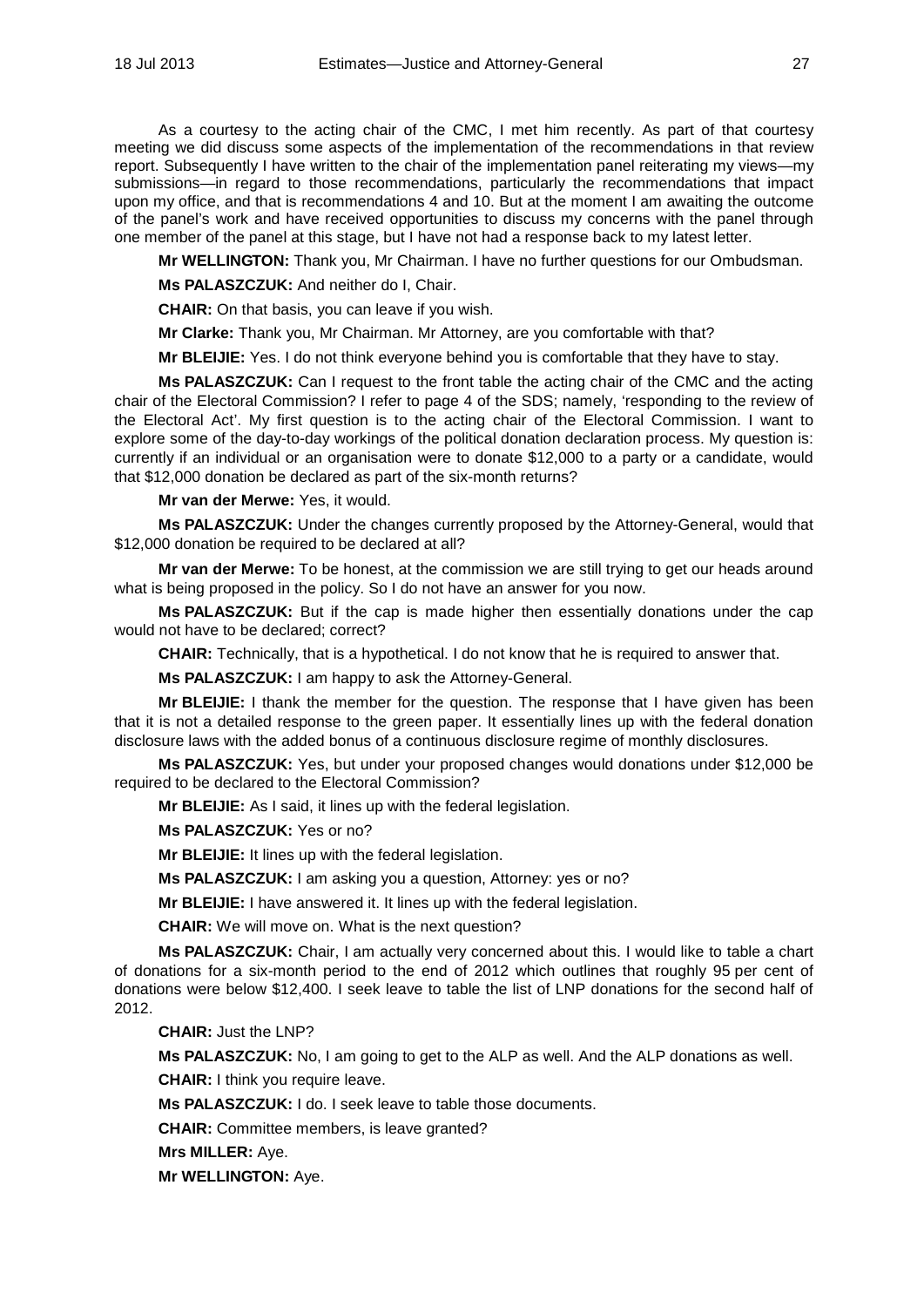**Ms PALASZCZUK:** Thank you. I would like to point out—

**CHAIR:** I have not quite clarified that. Leave is granted.

**Ms PALASZCZUK:** Thank you, Chair. From the list of LNP donations, 337 out of 352 donations—that is, 95 per cent—are under \$12,400 and they are declared. Under the new rules it now possibly means that only 15 would be declared. To make it very clear, it is a very similar situation with the ALP.

**CHAIR:** When you say 15, is that 15 or 15 per cent?

**Ms PALASZCZUK:** Fifteen, not 352, would be declared. From the list of 161 donations to the ALP, 155 are under \$12,400 so 96 per cent. That would mean only six donations, not 161, would be declared under the Attorney-General's new laws. Attorney, you promised an open and transparent government. How is this being open and transparent when so many donations will now not be disclosed?

**Mr BLEIJIE:** I thank the member for the question. Following on from the federal jurisdiction, which has the same legislation and which does not seem to be presenting any difficulties, corruption issues or perceived corruption issues at a federal level, we believe the balance is right. It is \$12,400, as I put in the response to the discussion paper, but for the first time in the history of most jurisdictions in this country anything over \$12,000 will be disclosed monthly. Under the current law it is upwards of \$100,000 that has to have more immediate disclosure. So someone can provide \$40,000, \$50,000 or 60,000 and it is not disclosed until a six-month period. Under our laws they will be disclosed every month. I think that is very transparent and more open than the current provisions provide for.

**Ms PALASZCZUK:** Attorney-General, over 95 per cent of donations currently going to the ALP and the LNP will now under your changes no longer be disclosed. How is that being open and transparent?

**Mr BLEIJIE:** Mr Chairman, as I said, it has served the federal system well and it has had no difficulties with it. If we implement it at the state level, we are having the added bonus of more continuous disclosure, which is what we promised. I think Queenslanders would expect a more continuous disclosure regime, which is exactly what they will have.

**Ms PALASZCZUK:** My next question is to the acting CMC chair. Last year during the 2012 estimates the then CMC chair informed the committee that the CMC was developing a report on the issue of political donations, later released in December 2012 I understand. I also note the government's review of the Electoral Act 1992. Was the CMC asked to provide input into the Attorney-General's review of the electoral system?

**Dr Levy:** That was before my time, I am sorry. I have not come prepared to answer that. I know there was a report done and it has been completed, but apart from that I have no other knowledge. I will find out for you and take it on notice.

**Ms PALASZCZUK:** You are happy to take that on notice?

**Dr Levy:** Yes.

**Ms PALASZCZUK:** Thank you very much. My question is to the director-general. Director-General, I refer to the recent legislative changes for so-called accountability of industrial organisations. Is the director-general aware of any Queensland cases in the last decade where an industrial organisation was brought before the Queensland Industrial Commission over issues of alleged impropriety of office holders?

**Mr Sosso:** Leader of the Opposition, what do you mean in terms of 'impropriety'?

**Ms PALASZCZUK:** Any allegations about misuse of funds; any irregularities. I am happy for you to take it on notice.

**Mr Sosso:** I imagine that there may have been many over the years in terms of both trade unions and employer organisations in terms of individual matters. Is that what you are after?

# **Ms PALASZCZUK:** Yes.

**Mr Sosso:** I will take it on notice and get back to you, Leader of the Opposition.

**Ms PALASZCZUK:** Thank you very much. My next question is to the director-general. I refer to recent hearings in the QIRC in relation to the Retail Traders Association, an industrial organisation representing employers, and I ask: when preparing legislation in relation to the accountability of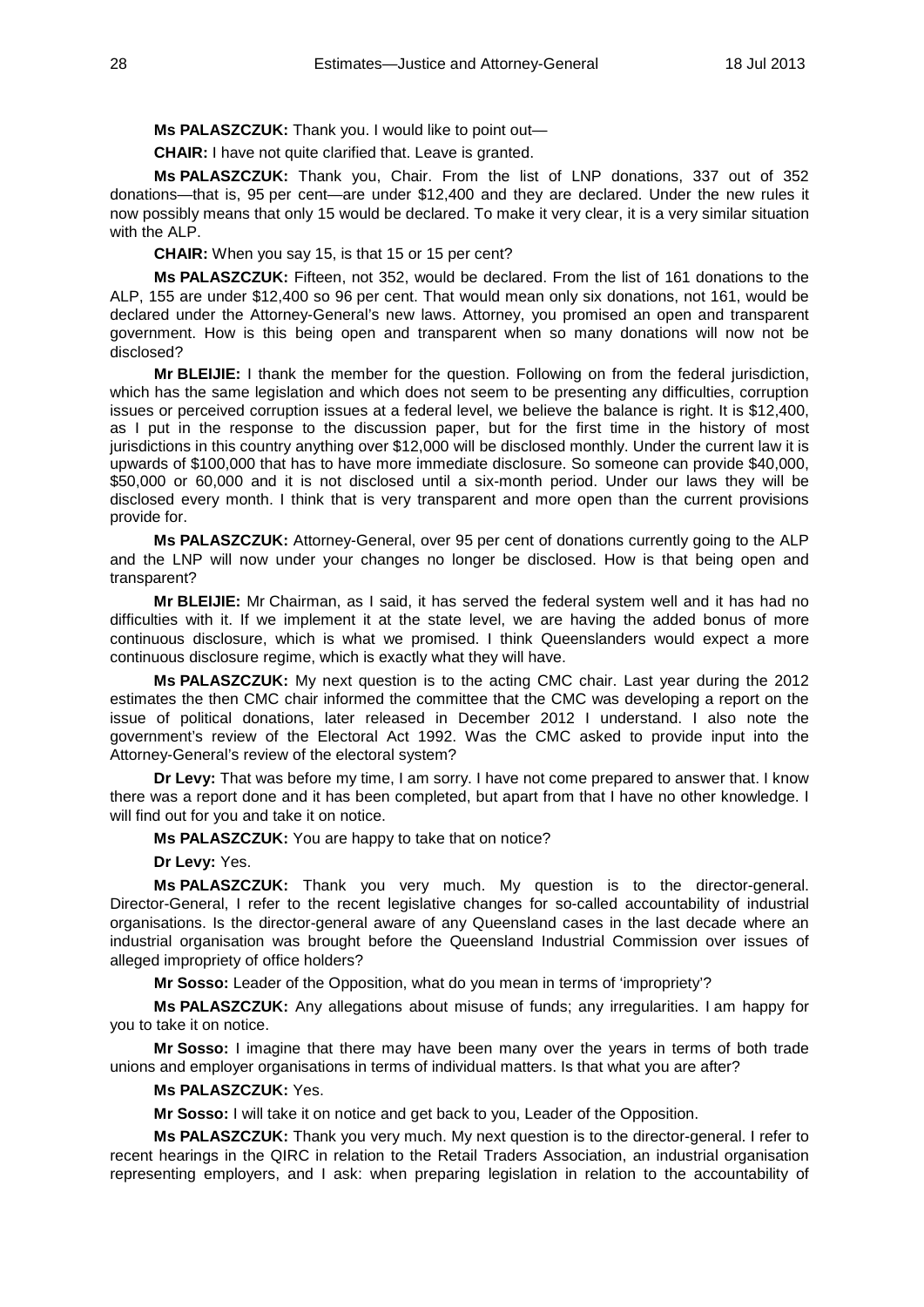industrial organisations, did you or your department provide advice to the Attorney-General that the most significant allegations of misuse of funds by industrial office holders were not related to a union but, rather, an employer organisation?

**Mr Sosso:** I would have to seek the guidance of the chair, but I would have thought that any advice given to the minister would be confidential.

**CHAIR:** Indeed.

**Mr WELLINGTON:** I have two questions for the Attorney-General. Attorney-General, I refer you to page 60 of the Service Delivery Statement which involves the office of the Information Commissioner. I understand the position of Information Commissioner is still vacant. Is it still vacant? And when do you anticipate the position will be filled?

**Mr BLEIJIE:** I thank the member for the question. We have gone through an employment process where we are looking at potential candidates. I suspect in the not-too-distant future we will be able to make an announcement on that.

**Mr WELLINGTON:** Attorney-General, I refer to your recent criticism of the proposed referendum question which is about recognising local government in the Commonwealth Constitution at the next federal election, and I ask: do you propose to have money allocated to fight the recognition of local government in the lead-up to the federal election?

**Mr BLEIJIE:** Mr Chair, I seek your guidance. It is nothing to do with the justice portfolio.

**CHAIR:** Indeed. I do not know that it has any relevance, particularly when it is a federal issue in any event.

**Mr WELLINGTON:** The connection was that the Attorney-General has made public comments in the parliament and I thought it was appropriate to ask him a question. Did he intend to allocate funds from his budget to pursue his argument? I was after a yes or no.

**CHAIR:** He said it is not within his portfolio. I do not know whether you can take that much further, can you?

**Mr WELLINGTON:** I am happy with that.

**Ms PALASZCZUK:** My next question is to the director-general. I refer to question on notice No. 13 in relation to savings made and reallocated by the department. Can the director-general confirm that—sorry, this is about industrial inspectors—that the ending of this contract with the Commonwealth saw the removal of the positions of industrial inspectors?

**Mr Sosso:** I will have to get some details, but basically that is the Commonwealth's responsibility. As the Leader of the Opposition would be aware, the responsibility for the bulk of industrial relations transitioned back to the Commonwealth after the passage of the federal legislation in 2005-06. We had a contract with the Commonwealth to carry out certain functions. At the expiration of that contract Fair Work Australia did the work that was being done by those particular inspectors. Currently, the inspectorate has 16 full-time-equivalent officers.

**Ms PALASZCZUK:** Can you outline to the committee, Director-General, the role of these industrial inspectors?

**Mr Sosso:** Whatever is prescribed by the legislation.

**Ms PALASZCZUK:** Perhaps you could provide a bit more advice, or you might have an officer here who could.

**Mr Sosso:** If you can bear with me, I will get the details for you soon.

**Ms PALASZCZUK:** I might ask the Attorney if that is okay. What impact have these cuts had and what impact will they have in the future on the workplace health and safety of Queensland workers?

**Mr BLEIJIE:** None.

**Ms PALASZCZUK:** No impact?

**Mr BLEIJIE:** None.

**Ms PALASZCZUK:** I refer the Attorney-General to the answer to question on notice No. 13 in which it was suggested that the cuts to the inspectors are justified because the federal legislation largely covers industrial relations in the private sector. Why, then, did the Queensland government set up a Building Construction Compliance Branch to oversee private sector employment when the federal government and the Fair Work Act cover those sections?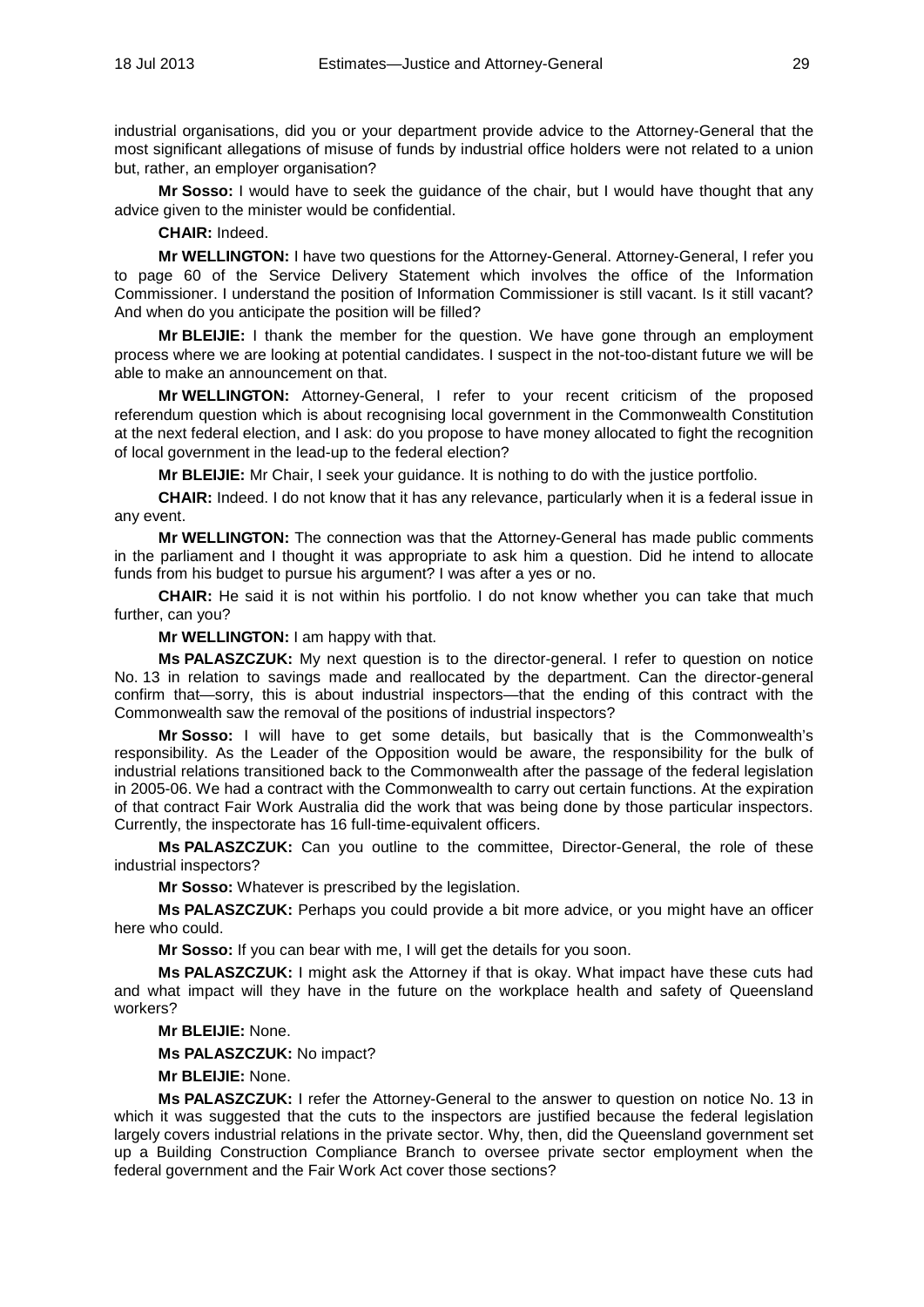**Mr BLEIJIE:** They are two separate issues. The BCCB is for union militant activity on construction sites.

**Ms PALASZCZUK:** You are being rather short in your responses, Attorney. That is unlike you. Is the Attorney suggesting that the state government has a role to play in trying to limit the role of unions in private sector workplaces but the state government does not have a role in the workplace health and safety of men and women working on Queensland work sites?

**Mr BLEIJIE:** No, I am not suggesting that.

**Mr WELLINGTON:** While our Acting Electoral Commissioner is at the table, I have a further question. I refer to page 74 of the Service Delivery Statement where it states—

The Electoral Commission of Queensland administers funds on behalf of the State which include:

• recovery of costs from local governments for the conduct of local government quadrennial elections and by-elections.

...

Then it states—

During 2012-13 the Commission collected Administered revenue which included:

• recovery of the annual costs of the local government elections branch from local governments.

Have you any idea how much money was recovered for conducting the recent local government elections?

...

**Mr van der Merwe:** Bear with me. I have it somewhere. In 2012-13 an amount of \$468,000 was invoiced to local governments relating to the establishment of the local government election branch. This amount will be remitted to Treasury once we receive it. Does that answer your question?

**Mr WELLINGTON:** Do you have any idea when it will be—

**Mr van der Merwe:** The invoices have gone out. We are just waiting for the councils to pay their debt.

**CHAIR:** As I understand from the committee, both the Electoral Commissioner and the CMC acting chair are not required to be here any longer. Gentlemen, thank you very much for your time. You may leave. Next I will go to Legal Aid Queensland. I see Mr John Britton at the back. I might ask the first question. Will the Attorney-General advise how Legal Aid Queensland is delivering quality legal services across Queensland?

**Mr BLEIJIE:** Just one clarification, Mr Chair. Mr John Britton is the Legal Services Commissioner. I think you want to call Legal Aid to the table.

**CHAIR:** I do want Legal Aid, sorry. You are correct.

**Mr BLEIJIE:** Just briefly, Legal Aid is doing an amazing job right across Queensland. They particularly participated in the recent floods—the January floods and, of course, the 2010-11 natural disasters. I congratulate all the staff on continuing to work with Legal Aid and on ensuring that we are providing the best access to justice that we can right across Queensland.

**CHAIR:** Will the Attorney-General outline the LAQ's investment in the private legal profession, which is something that is obviously important to Queenslanders?

**Mr BLEIJIE:** Legal Aid has strong support for small business and the private legal profession, and it is demonstrated by the close work with the private profession to deliver quality legal services to financially disadvantaged people across Queensland. In 2012-13 we had some expenditure on private lawyers of \$58.3 million, more than half the Legal Aid Queensland total expenditure, including grants to community legal services.

**CHAIR:** Will you outline the LAQ's breakdown—how the LAQ is funded?

**Mr BLEIJIE:** The anticipated funding for Legal Aid Queensland in 2013-14 from the Commonwealth and state governments is \$107.3 million. The Commonwealth funding for Legal Aid Queensland in 2013-14 is \$43.7 million, and this is used to provide legal services in Commonwealth areas, for instance family law. We have state funding of \$63.6 million, which comprises \$44.2 million in Queensland government grants and \$19.4 million from the legal practitioners interest fund.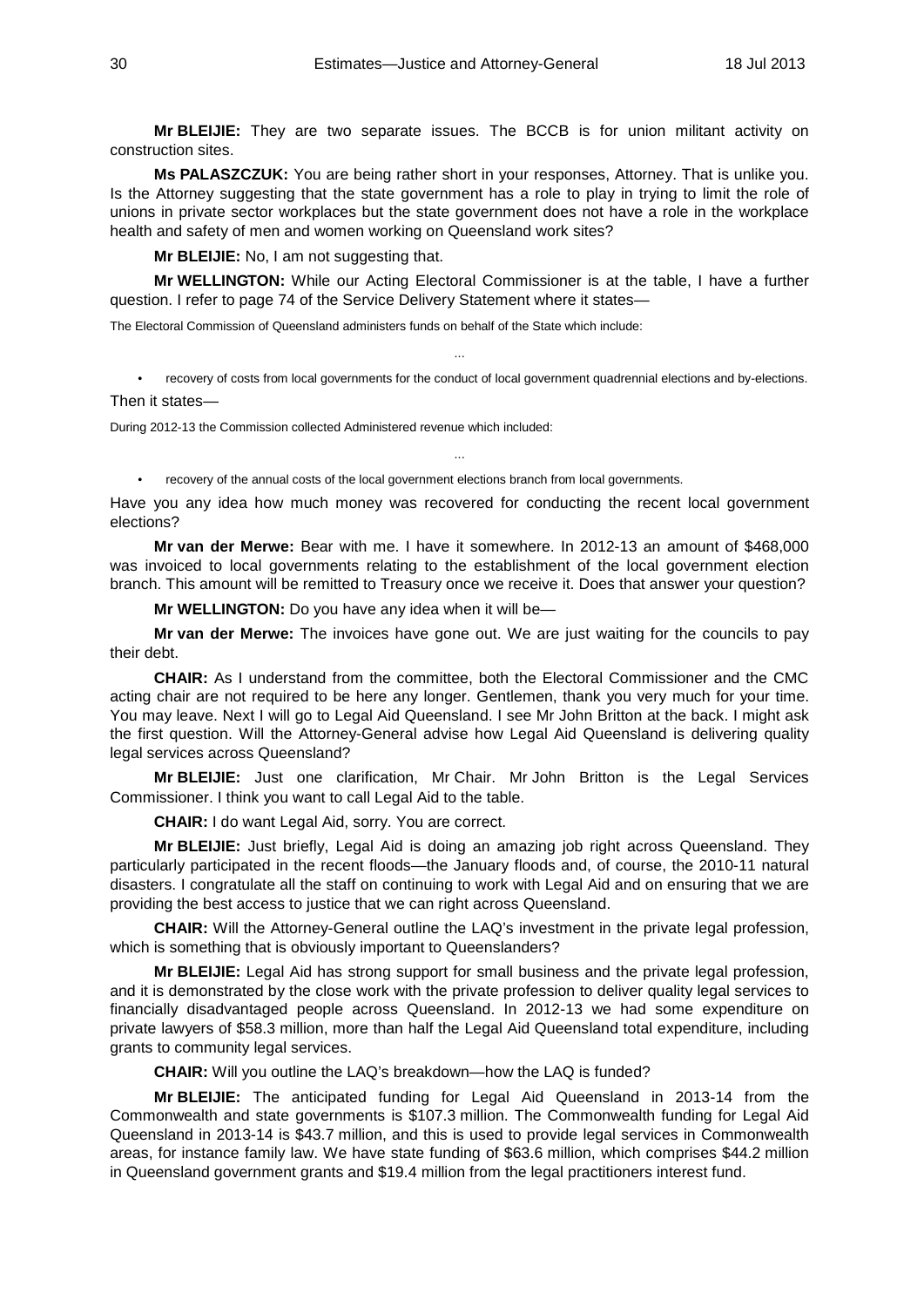**Mr CHOAT:** Can you provide details of the LAQ's capital program?

**Mr BLEIJIE:** I thank the member for the question. The capital purchase program for 2013-14 is \$6.3 million. That includes \$3.8 million for the first phase of the refurbishment of its Brisbane office to ensure the building meets the Building Code requirements. They will invest \$0.4 million to finalise the Grants Management Systems Modernisation project. There is also a further \$0.8 million to be invested to maintain Legal Aid Queensland's business systems and to replace motor vehicles.

**Miss BARTON:** Mr Attorney, can you please comment on the review of the grants process that is currently being undertaken by LAQ?

**Mr BLEIJIE:** I thank the member for the question. Legal Aid is mindful of the need to ensure value for money in purchasing legal services. To this end, Legal Aid Queensland has released a consultation paper on improving criminal law grants of aid. That paper states that trends in Legal Aid criminal law expenditure, as I have indicated, show that an increasing proportion of Legal Aid funding is directed to negotiated expensive case arrangements for larger criminal law trials.

**Mr WATTS:** I might ask a question in relation to the Office of Liquor and Gaming Regulation, an area close to my heart as a former publican.

**Mr BLEIJIE:** But you are a nightclub owner.

**Mr WATTS:** Yes, I have owned nightclubs and been a publican and worked in the club industry. I am also chair of the Toowoomba Liquor Industry Action Group, and my question relates to that. Could you advise what support is provided by the Office of Liquor and Gaming Regulation to Queensland's liquor accords?

**Mr BLEIJIE:** I thank the member for the question. The government is serious about tackling the issues of alcohol related violence. We are very supportive of the liquor accords because that is really about industry and participants getting together in the one room to talk about all these issues from the point of view of licensing and also of people who want to go out and have a good night in a safe environment.

**Mr WATTS:** In relation to the expert panel review of liquor and gaming legislation and with reference to the discussion paper released earlier this year, could you give us a little bit of an update?

**Mr BLEIJIE:** We appointed an independent liquor red-tape reduction panel, who are about to report to me in the next week or two, I suspect. That is all about strengthening the business community in Queensland to ensure people can go out and have a good night on the town in a safe environment as well as delivering on the government's agenda to reduce regulation and red tape. The Office of Liquor and Gaming Regulation's policy is probably one of the most overregulated industries in Queensland. That is our basis for attacking that regulation.

**Mr CHOAT:** I have some questions that are probably more relevant to community groups and the interface with your department. In particular, something that I am very interested in—and I know it is something that is very important to my community—is what benefit recent changes to community liquor permits will have for community groups that are trying to raise money and do all those things that add benefit to the community.

**Mr BLEIJIE:** For the member's benefit, some 4½ thousand community groups across Queensland will no longer have to fill out community liquor permits, saving approximately 40,000 pages of regulation and red tape and a couple of hundred thousand dollars each year. Most Rotary Clubs, P&C groups and P&F groups in schools that want to hold fetes, trivia events and rodeos out in the bush will no longer have to have a community liquor permit, saving the community groups a lot of money and resulting in substantially less regulation.

**Mr CHOAT:** Could you update the committee on action taken in relation to Queensland's Gambling Community Benefit Fund with reference to the recent Auditor-General's report?

**Mr BLEIJIE:** The Auditor-General has put out a damning report with respect to the way it is administered. We currently have boards in operation. We are going to be sorting out the mess once and for all. We are going to be looking at all manner of things in relation to those community funds. There is duplication—people getting funds twice. That is, unfortunately, something that we inherited, but we will fix it.

**Mr CHOAT:** I have a question with regard to the drink-safe precincts trial. Could you provide the committee with an update following the Auditor-General's report and the 18-month evaluation report?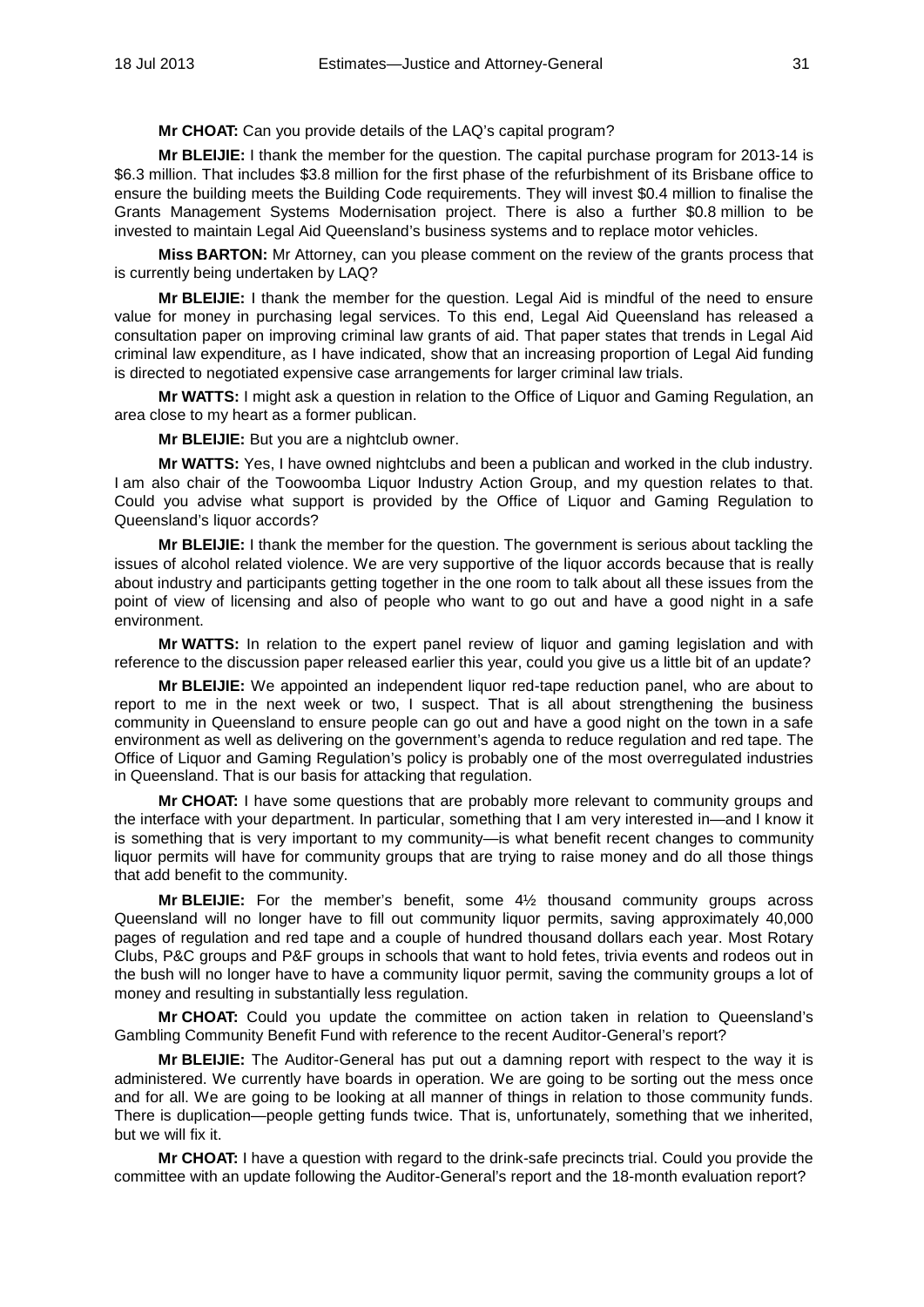**Mr BLEIJIE:** I have extended the drink-safe precincts until September this year. I made Mr Robert Cavallucci, member for Brisbane Central, the chair of the committee. He is to report to me in the next few days on the future or potential model of the drink-safe precincts. I am a believer in that form of model but, as the Auditor-General has now put out a report, that was a rushed botched job from the start that we are now having to again fix.

**Mr DILLAWAY:** I was wondering if you could outline to the committee some of the recent changes within the Office of Liquor and Gaming Regulation, in particular, that promote greater customer service and a more friendly interface with all Queenslanders.

**Mr BLEIJIE:** This is all about Queenslanders, our customers, particularly the licensees—the small mum-and-dad business operators that are getting licences extended, paying new license fees, setting up corner restaurants and cafes. I recently attended a meeting in Brisbane with most of the licensing officers—about 70 staff of the OLGR. My word to all the staff was that they are doing a great job in changing the culture in the department in terms of becoming more proactive rather than reactive to these sorts of things. We also wanted to encourage the public servants, particularly the licensing officers, by giving them a level of responsibility to clear the deck. If they, in their own opinion, can see that things can be approved for small to medium enterprises without having to go through the whole bureaucratic process and the waiting time involved, I have given them the instruction and the power to do so.

**Miss BARTON:** Can I turn your attention to the Office of the Director of Public Prosecutions? Can you provide the committee with an update on the important work that they are doing including the number of matters that that office dealt with in the last financial year?

**Mr BLEIJIE:** I thank the member for the question through you, Mr Chair. The DPP are a very important office in the state. They are making sure that criminals are held accountable in terms of prosecutions. We have had recent media coverage in relation to the resourcing of the DPP. I am happy to advise the committee that the director of DPP and I have spoken on many occasions about resourcing. He is satisfied that the existing resources are satisfactory to deal with the numbers with which they are dealing. I will always look at the DPP, review the DPP, and if there are particular issues that we need to address, then we certainly will.

**Miss BARTON:** Mr Attorney, so you would advise the committee that the QDPP is adequately resourced to prosecute offenders, and particularly those who are the subject of lengthy and complex procedures?

# **Mr BLEIJIE:** Yes.

**CHAIR:** I would like to move to Crown Law, if you do not mind, Mr Attorney. Can you provide an update on the important work of the Crown Law office? I might say that in a past life I had a lot to do with the Crown Law office, and I wish to put on record the good work which they do. Could you perhaps outline that for this committee in a little more detail?

**Mr BLEIJIE:** The Crown Law office does an amazing job. They are obviously the chief legal officers to government, providing all forms of legal advice to departments and particularly to me as first law officer of the state. They are challenged every day with particular issues. They have different divisions within Crown Law, and I do thank all the staff at Crown Law for the great job that they do in providing timely advice to the government.

Can I also again acknowledge in this Estimates Committee the great work that the Crown Law choir do. They are volunteers. The Crown Law choir is ever expanding. I had the pleasure of authorising an expenditure of about \$5,000 to the Crown Law choir so they can fit out with some new equipment, because they are really a showcase for Crown Law and also for the government. You will find that when we opened the Queen Elizabeth II Courts of Law, the Crown Law choir were there. At most government buildings at Christmas time they perform. This is all in their own time, of course, and they practise in their own time. I think it is one of the aspects of Crown Law which we should be immensely proud of.

**Mr DILLAWAY:** In relation to briefing council, will you provide an update on the impact of the government's policy to ensure value for money for the services provided and to ensure regional barristers are briefed where possible?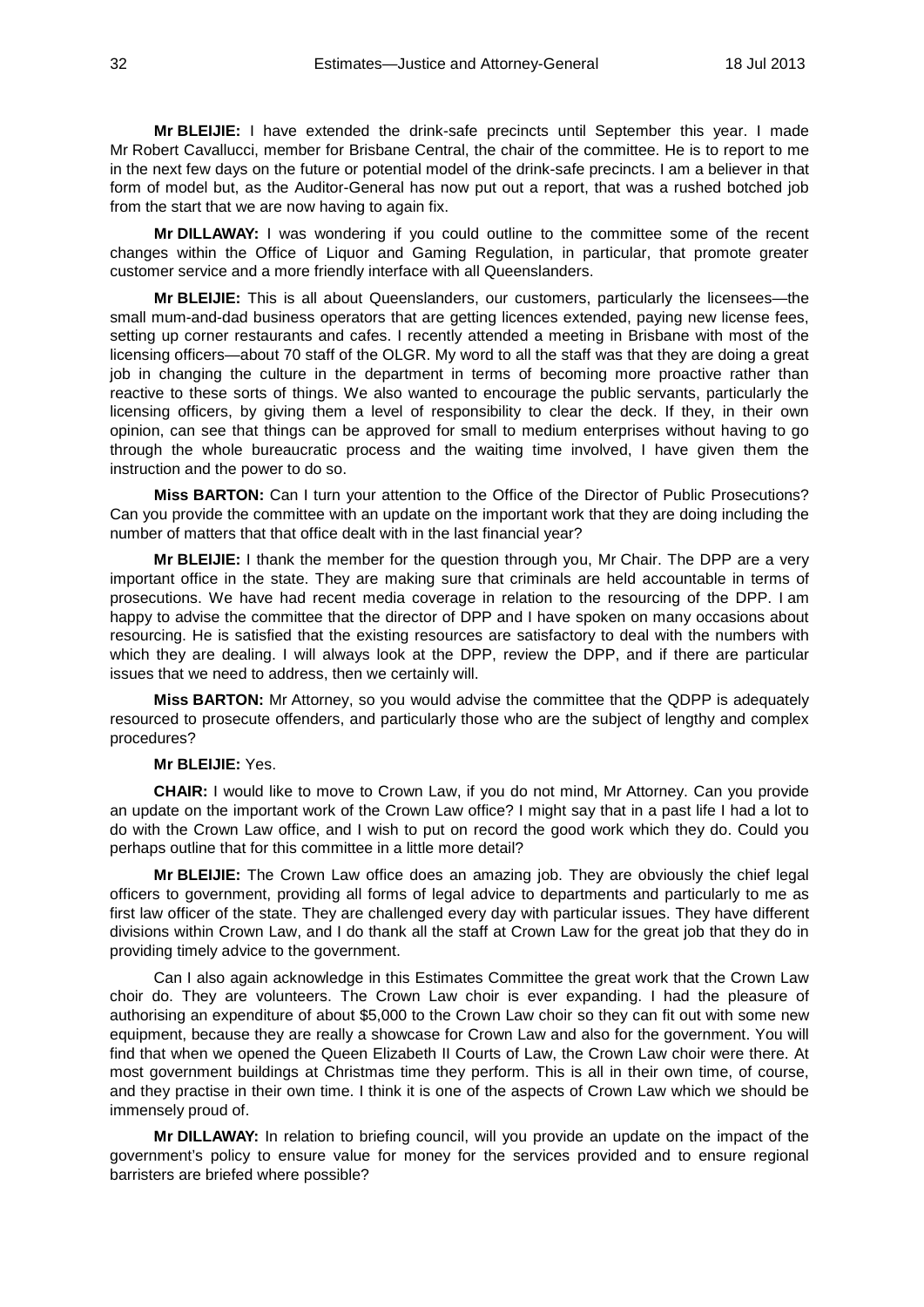**Mr BLEIJIE:** One of the first things I did when I became Attorney-General was talk to the Bar Association, Mr Chair, through you. I made sure that if we have issues that are in regional Queensland, then the preference and the priority should be given to members at the regional bar and the profession when we are briefing out, and also we always have to look at value for money for Queenslanders.

**Mr DILLAWAY:** Will you also provide an update to the committee regarding the important work undertaken by Crown Law, specifically as it relates to the Mental Health Review Tribunal and its associated jurisdictions?

**Mr BLEIJIE:** In relation to briefing me on those proceedings which have changed from the DPP to Crown Law, the Mental Health Act 2000 gives the Attorney-General the right of appearance in a range of different proceedings under the act relating to forensic patients. My role in those proceedings as prescribed in the Mental Health Act is also to represent the public interest. Since April 2013, Crown Law have been responsible for representing me in all proceedings at which I have the right of appearance before the Mental Health Tribunal, and that involves all of the work that they are doing in terms of the forensic orders made in relation to forensic patients who have been found unfit for trial or of unsound mind at the time that they committed serious criminal offences.

**CHAIR:** If I might start with a question in relation to the court process, which is a matter dear to my heart and to most Queenslanders. Will you advise and outline what steps have been taken to support the work of Queensland courts in administering justice in this fair state—who are the State of Origin winners, of course.

**Mr BLEIJIE:** Our Queensland courts, including tribunals and registries, play a very important role in making sure that justice is administered according to law and that people have access to justice. In terms of additional resources to the courts, I have appointed an additional Supreme Court judge, Justice Jackson QC, who is doing a fantastic job in the commercial division. We have also appointed an additional three magistrates across Queensland, an additional coroner and an additional three members to the Industrial Relations Commission to deal with matters. I think we have got the right balance there now in terms of judicial resources.

With respect to finalising matters, clearance rates, as I earlier indicated to the committee, are certainly up from what they were when we came to government in 2012.

**Mr WATTS:** If I might just take you back to Crown Law briefly. Could you comment on the review undertaken by Crown Law which was aimed at increasing efficiency and decreasing costs within its mental health chambers?

**Mr BLEIJIE:** I thank the honourable member for the question. The particular provisions there, as I indicated, used to be performed by the DPP in terms of the representation; now they are performed by Crown Law.

Just following on from my previous answer, this is quite a detailed and difficult job to some extent, because you are dealing with people who are there in the Mental Health Court because of particular issues. They may not be fit for trial, and there is a whole assessment process. Crown Law represent me on the occasions where I ought to be, and they provide particular advice with respect to individuals who are the subject of Mental Health Court orders, if the Mental Health Court orders are being reviewed, or if the Mental Health Court make a particular determination that I appeal. I do appeal on some occasions, just as I appeal other sentences in other courts in other jurisdictions. Crown Law is there to assist with those processes.

**Mr CHOAT:** Just going back to the question you answered before with regard to improvements and other work to support the courts, is there any evidence or are there any statistics that would evidence the effects of these improvements?

**Mr BLEIJIE:** I thank the honourable member for the question. As I said, when we look at the courts and their clearance rates, we have an unbelievable clearance rate at the moment. That is due to the good efforts of the Chief Justice, Chief Judge and the Chief Magistrate. The Magistrates Court is one of the fastest and busiest courts right across Queensland. We want to ensure that we have an efficient and effective justice system, and it is vital for the delivery of justice across Queensland. We are committed to the justice system and to ensuring that courts have the resources which they require to deliver outcomes.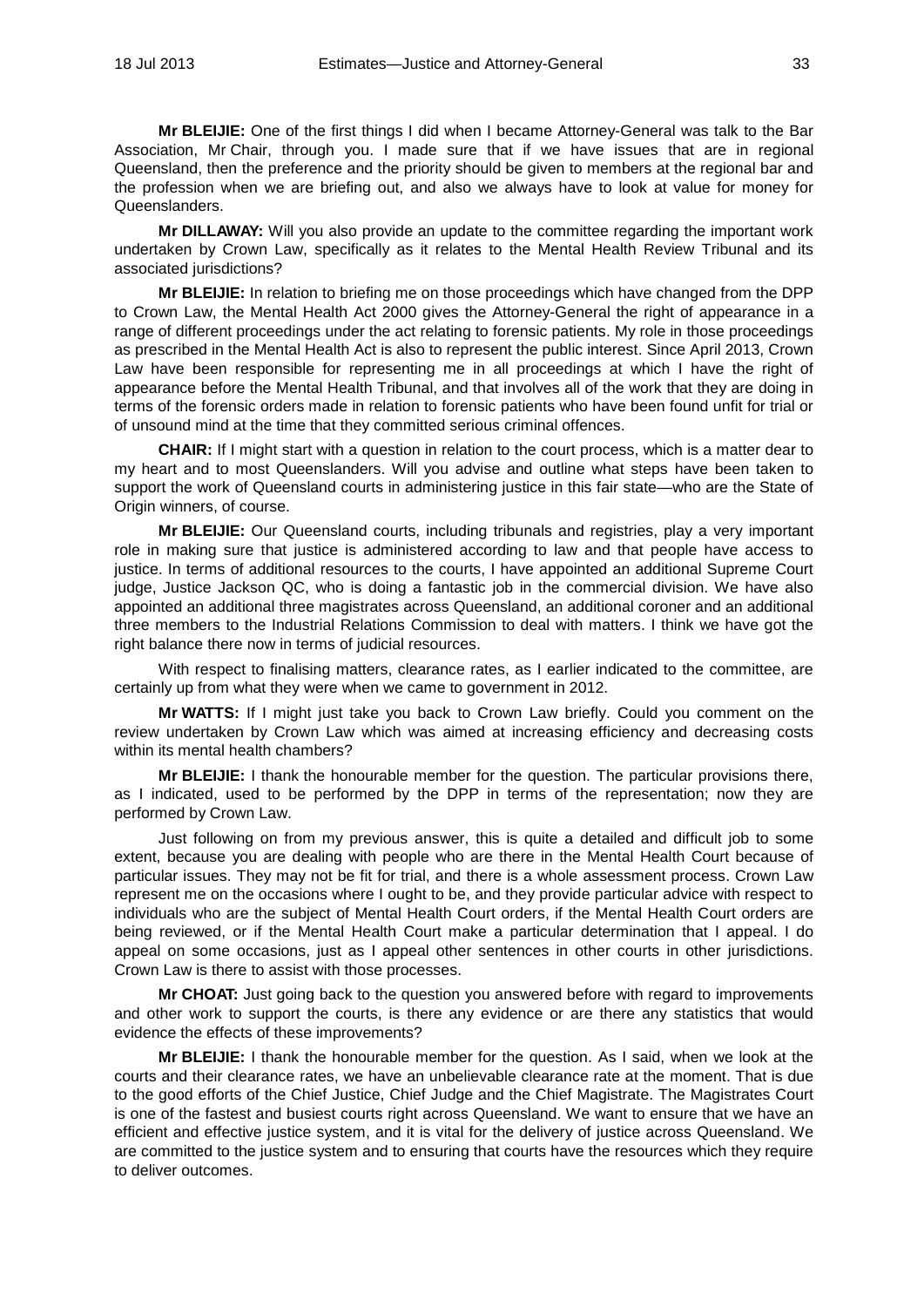As at 30 April 2013, the Supreme Court trial division alone had achieved outstanding clearance rates: 111.3 per cent in the civil jurisdiction; 123 per cent in the criminal jurisdiction. In the Court of Appeal, respective clearance rates of 92.5 per cent and 93.5 per cent were achieved in the civil and criminal jurisdictions. The District Court has achieved clearance rates that are exceptional: 107.1 per cent for the civil jurisdiction; the criminal clearance rate was 101.9 per cent. Those figures are above what was estimated. I will continue to work with the Chief Justice, Chief Judge and Chief Magistrate to ensure that our courts continue to operate as efficiently and as best they can.

**CHAIR:** If the committee will just indulge me with a moment of recollection. I remember being involved in the Moynihan process back in 2008 or so, and I am particularly interested in the Moynihan reforms—phase II, as we call them today—and the implementation of phase II. What impediments do you see and what is the likely timeline for that implementation?

**Mr BLEIJIE:** I think the easy answer to that is that my approach to that is a steady-as-she-goes approach. I want to make sure that Moynihan phase I has been completed and that we see the outcomes of that before we implement phase II. We are actually talking to the Bar Association and the Law Society at the moment about how best we can implement phase II and when that should be done. No decision has yet been made.

**CHAIR:** Are you able to provide a brief outline as to when that is likely to happen? Will it be within 12 months or so?

**Mr BLEIJIE:** I would expect that it would be on government's agenda for next year to start the debate and discussion.

**Ms PALASZCZUK:** Attorney, at last year's Estimates Committee we had a discussion about the Special Circumstances Court, which no longer exists. I was just wondering if you could outline to the committee what steps you and the department have put in place in relation to ensuring that those people with intellectual disabilities have access to justice through our legal system.

**Mr BLEIJIE:** I thank the Leader of the Opposition for the question. Every Queenslander has just and equitable access to our justice system in every court.

**Ms PALASZCZUK:** How many positions were there in the Special Circumstances Court?

**Mr BLEIJIE:** I will seek your guidance, Mr Chair, but I abolished the Special Circumstances Court in the last budget estimates process, which was subject to this estimates debate. I do not think they are actually contained in this budget process, because it was abolished. I am happy to get a figure, but it is not meaningful, Mr Chair, because the court does not operate any more.

**Ms PALASZCZUK:** Attorney, earlier you mentioned the JP information sessions, and I note that you will be attending one of mine which is coming up in the very near future. I just wondered if you could expand a little bit more on that in relation to the committee. How important are those JP information sessions, and will there be any more resources given to that section of your department to ensure that JPs are indeed getting the information that they need?

**Mr BLEIJIE:** I think JPs have more resources in the JP branch than they have ever had before. In fact, I think I gave them an additional \$3 million. I will stand corrected on that, but I think it is an extra \$3 million. We have outsourced training, which has freed up capacity. We are doing more JP training courses around Queensland. We conducted one a few weeks ago up in North Queensland with 800 JPs. I have written to the JPs across Queensland twice now, because they are an impressive and important part of our justice system, and we continue to hold them in greater stead than they have ever been before.

**Ms PALASZCZUK:** My question is to the director-general. Could you please state to the committee how many full-time equivalent positions there are currently in the Department of Justice and Attorney-General, and does how that compare to June last year?

**Mr Sosso:** Those figures are just coming. While we are waiting for them, can I answer your previous question more fully, Leader of the Opposition?

# **Ms PALASZCZUK:** Yes, thank you.

**Mr Sosso:** The referral arrangements in the transitional phase from when the Commonwealth took over most of the state's industrial relations jurisdiction included contractual compliance service delivery by a Queensland industrial relations inspectorate, which included creating an awareness of employer obligations in the new national workplace relations system, wage complaint investigations and pro-active audits.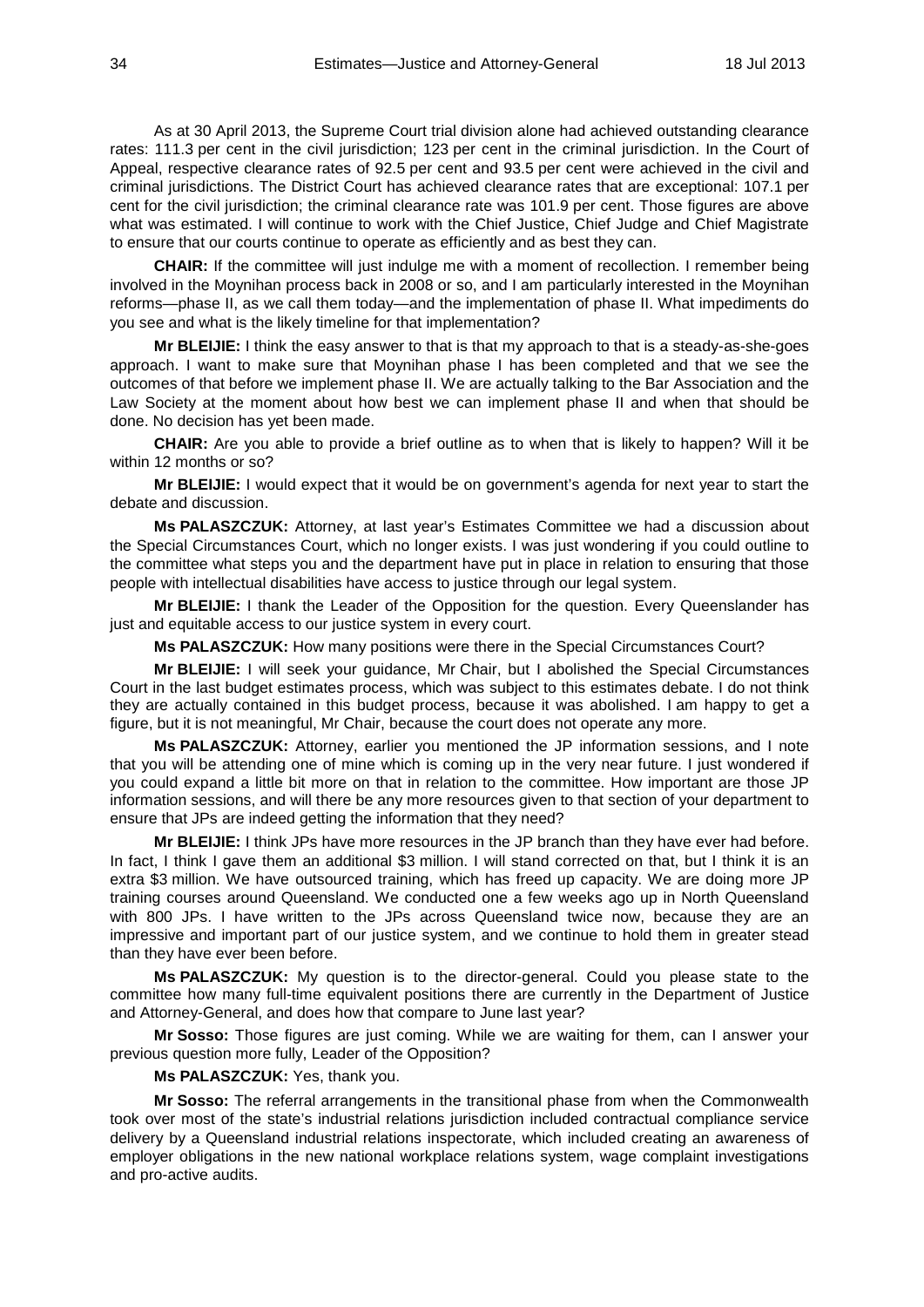I have some figures in that respect. For transitional education visits: in 2010 there were 10,000; in 2011 there were 5,000; and 2012 there were 2,500; so they were going down. In terms of audits: there were 1,000 in 2010; 1,000 in 2011; and 717 in 2012. Wage complaints were around 1800 to 1950.

With respect to the question of what the inspectorate is now doing—having those matters transition back to the Commonwealth totally—they are now focused on long service leave entitlements, child employment, private employment agents and trading hours. I do not know if that has answered your question.

**Ms PALASZCZUK:** Can you just repeat those areas again?

**Mr Sosso:** The four areas are: long service leave entitlements, child employment, private employment agents and trading hours.

Just going back to the question you were asking, Leader of the Opposition, you asked how many full-time positions there were last year as compared to this year.

**Ms PALASZCZUK:** Yes, thank you.

**Mr Sosso:** As at 30 June 2012 there were 4,856 actual full-time equivalents in the department; as at 28 June 2013, there were 4,278.

**Ms PALASZCZUK:** Sorry, but can you just repeat those figures?

**Mr Sosso:** Yes: 4,856 as at 30 June 2012 to 4,278 as at 28 June 2013.

**Ms PALASZCZUK:** Could you please give me details about where those positions have been lost from your department? Do you have a breakdown of that?

**Mr Sosso:** That one I will have to take on notice because I would need to go through each of the various areas of the department to extrapolate that information out.

**Ms PALASZCZUK:** Because that looks like it is over 500 positions that have gone.

**Mr Sosso:** If I was to put it in human terms, which is always interesting, as at 30 June 2013 468 positions were made redundant, of which 427 employees elected to accept a voluntary redundancy and 34 elected to be placed in alternative employment. Of the 34 who elected to basically remain in the Queensland Public Service, 31 of those 34 have been found jobs as of this time. Three we are still working on. The bulk of those redundancies applied to the State Reporting Bureau.

**Ms PALASZCZUK:** Yes, of course. Thank you.

**CHAIR:** I call the member for Bundamba.

**Mrs MILLER:** Attorney, information from Queensland state school cleaners from Brisbane and Ipswich has been provided to my office to advise that they are being told formally that they need to use up their long service leave and that they need to use up their sick leave. They are also being advised to get themselves an ABN in readiness for this government contracting out school cleaning, and I ask: how does this fit with the commitments the government has given school cleaners that their employment is absolutely guaranteed for the life of their current agreement, expiring in 2015? I note the laughter of David Fraser at my question.

**Mr BLEIJIE:** Mr Chairman, I have listened to the question. I fail to see how it is relevant in my budget process. I am not responsible for the Public Service Commission or Public Service IR and I would ask for your ruling on it, Mr Chairman.

**Mrs MILLER:** Mr Chairman, I refer to the SDS at page 6 titled 'Expenses' and then 'Fair and Safe Work'.

**CHAIR:** Member for Bundamba, could you just help me with that?

**Mrs MILLER:** Yes. I am referring to the SDS at page 6 under 'Departmental Budget Summary'. It says 'Fair and Safe Work' under 'Expenses'.

**CHAIR:** Okay. Now, what was your question again, if you can summarise it for me?

**Mrs MILLER:** My question is this: information from Queensland state school cleaners from the Brisbane and Ipswich area has been provided to my office to advise that they are being told formally that they need to use up their long service leave and use up their sick leave and they are being advised to get themselves an ABN in readiness for contracting out of school cleaning, and I ask: how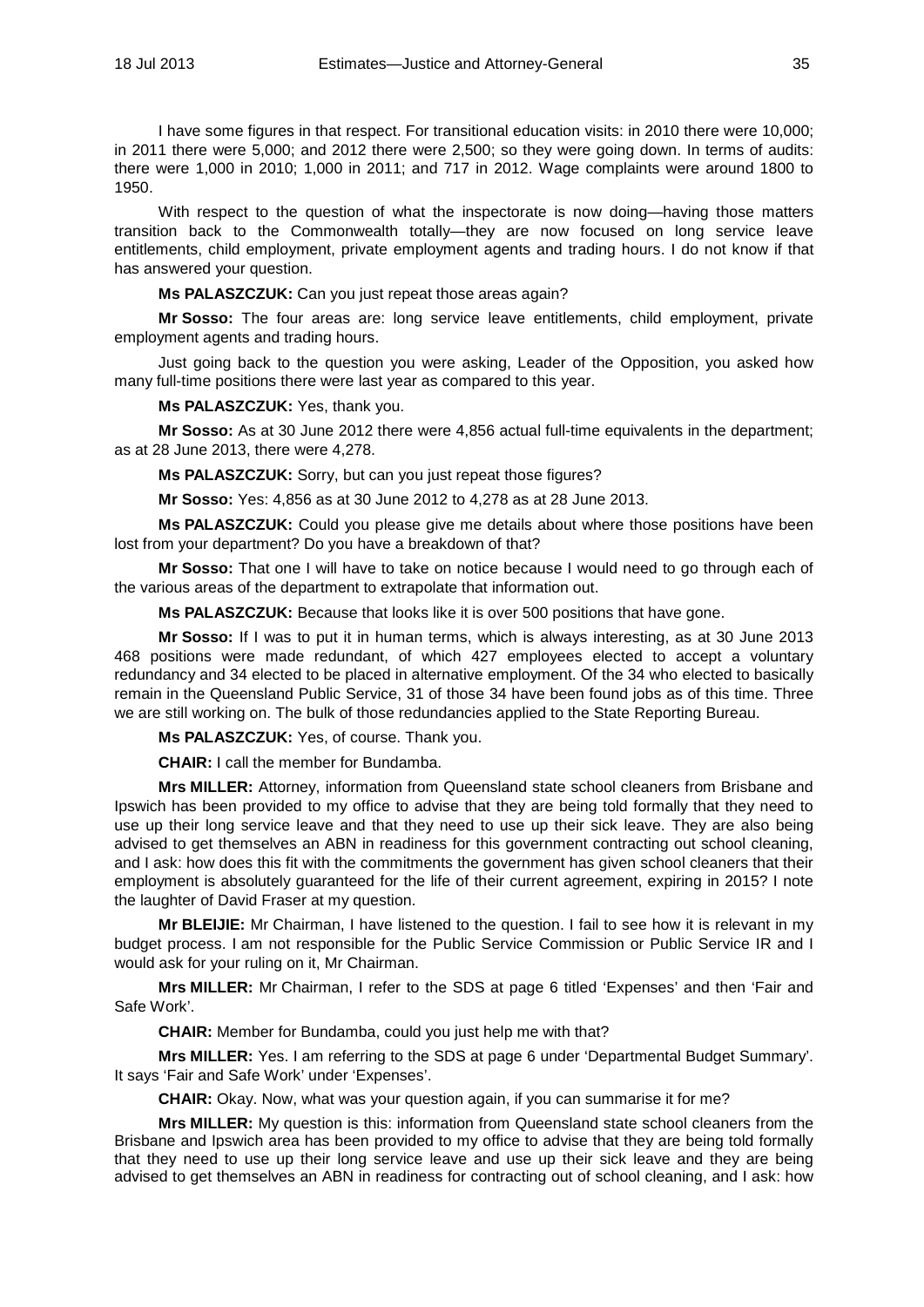does this fit with the commitments the government has given school cleaners that their employment is absolutely guaranteed for the life of the current agreement, expiring in 2015? This has to do with Fair and Safe Work.

**Mr BLEIJIE:** Through you, Mr Chair, it does not.

**Mrs MILLER:** It does.

**Mr BLEIJIE:** Fair and Safe Work is a completely separate provision in my department. I have tried to link it the best I can to answer the question, but I am not the education minister, I am not the Public Service Commissioner and I am not responsible for the Public Service Act.

**CHAIR:** All right. Question answered. Next question.

**Mrs MILLER:** I just note that the minister has refused to answer the question and I am sure United Voice would be very interested in that.

**CHAIR:** Member—

**Mrs MILLER:** My next question to the Attorney is: what are the government's real plans for contracting out, if this is the advice being given to school cleaners right now in 2013? I refer to page 6 of the SDS under 'Departmental Budget Summary' in relation to Fair and Safe Work.

**CHAIR:** Member for Bundamba, I think I am following the issue and the Attorney has just indicated that you have to ask another minister, that it is not within his province. The reason I am saying it at this stage is because it really has been asked and it has been answered. To ask it again does not necessarily make it more important.

**Mrs MILLER:** Okay. I will go on to another question.

**CHAIR:** Thank you.

**Mrs MILLER:** I have another question for the director-general, please.

**CHAIR:** Indeed.

**Mrs MILLER:** Director-General, would you be able to advise our committee whether there has been an increase in the numbers of officers who have applied for stress leave or sick leave since the LNP took government in March 2012?

**Mr Sosso:** No, I could not and I do not know whether those figures would be available. I will use my best endeavours to find them, but can I say that if I get any more questions my stress leave might be on the cards.

**Mrs MILLER:** Director-General, thank you so much for your enlightenment. I have another question to ask the director-general, please, because this is very important to female officers of the Public Service. Could you tell me the numbers of officers who are on maternity leave and also the numbers of officers who are on paternity leave, because this is a very real issue in our community?

**CHAIR:** If I might just clarify that, I assume we are referring to the Attorney-General and Minister for Justice's department only.

**Mrs MILLER:** Yes, that is right.

**CHAIR:** Okay. I was just making sure.

**Mr Sosso:** I do not know whether or not we have those figures, but if we do I am happy to supply them. I will have to ask the department to try to extrapolate that from the leave applications. There could be some privacy issues in that as well, but if I can obtain the figures for you, member for Bundamba, I will do so.

**Mrs MILLER:** Director-General, I am not after people's names; I am just basically wanting to know the numbers, because it is such an important issue in the community.

**Mr Sosso:** Sure. I am just meaning that I do not know whether or not there are any privacy issues—not referring to names but just the global issue. But if we have those figures and can extrapolate them, I will take it on notice and will supply them to you.

**Mrs MILLER:** Yes, I thank you very much, because I do note that the department, certainly in years gone past, was a leader in this field. In fact, the department had at one stage a breastfeeding room for female officers of the department which was much appreciated by them. So it is of personal interest to me, of course.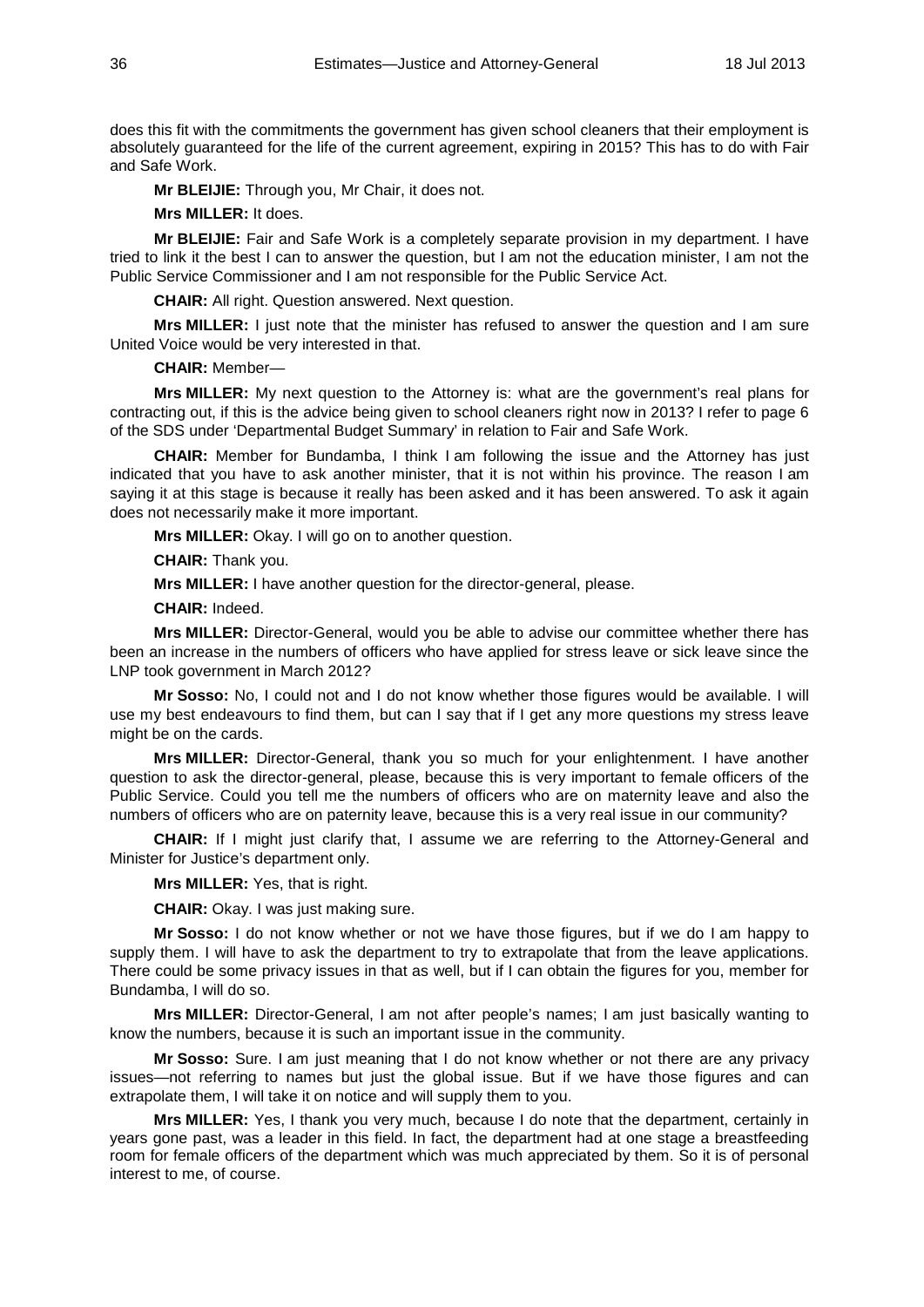I would also like to ask the director-general about the training budget, and of course those of us who are MPs here are certainly aware that this parliament provides training for Public Service officers in relation to bills and indeed the budget process. Can you advise the committee whether or not the department sends its officers here to the parliament to undertake that training?

**Mr Sosso:** Yes, we do.

**Mrs MILLER:** Can you also get the figures as to how many officers have undertaken that training or intend to? It is okay to take that on notice.

**Mr Sosso:** Yes. I have just asked if we have it on hand. We do not. I can take it on notice.

**Mrs MILLER:** Okay. I have another question, Director-General, in relation to the media or the public relations unit of your department. Do you have such a unit or officers employed in that capacity? If so, how many and what levels are they?

**Mr Sosso:** We certainly have a communications area in the department—a central one—and there are some communications officers in other areas. For example, it is very important in the consumer affairs area, given the important work they do in alerting the public to unsafe practices and so forth, and we do have a small area in head office, so to speak, in the State Law Building. But the focus of all of those areas is not on public relations; it is on communicating a message out to the community. I do not know if we have the figures with us, so could you just clarify the figures you wanted again?

**CHAIR:** Excuse me, Director-General, but the member for Bulimba is leaving because of a previous appointment and expects to be back at four o'clock. I say that simply for the record. Thank you.

**Mr Sosso:** So if you could just clarify, member for Bundamba?

**Mrs MILLER:** What I am seeking, please—and I know all departments have communications and PR type units—is the number of people within those units and their levels. I am not interested in their names; I just want to know basically the organisational structure of that particular unit, the number of people and the levels of their Public Service classification.

**Mr Sosso:** Yes, I will endeavour to provide that on notice.

**Mrs MILLER:** Thank you. I have one final question in relation to the Exhibition, which is coming up next month. The Department of Justice and Attorney-General has always, to the best of my knowledge, had a stand at the Exhibition. What are the projected costs if the department is going to go to the Exhibition this year?

**CHAIR:** The presumption is, of course, that you are going to have a stand.

**Mrs MILLER:** Yes.

**Mr Sosso:** Yes, we are going to the Exhibition this year. We are just in the process of organising that. As to the cost, it will depend on overtime and the like and what goodies the department provides. So at this stage it is—it would only be a guesstimate—not a large amount of money, but we certainly will be enthusiastically participating in the Ekka.

**Mrs MILLER:** As the department always does. Thank you very much.

**CHAIR:** I call the member for Nicklin.

**Mr WELLINGTON:** Thank you, Mr Chairman. My question is to the Attorney-General. I take him to page 10 of the Service Delivery Statement where it refers to the Liquor, Gaming and Fair Trading section of his department, and I ask: Minister, are you able to advise how many staff work in this department where their work is focused on ensuring compliance with the provision of not providing alcohol to intoxicated people? So I suppose I mean not just people sitting in offices doing paperwork but people out in the community monitoring hotels or places where alcohol is sold.

**Mr BLEIJIE:** I thank you for the question. I will take that on notice and get the response in the required time frame to the member.

**Mr WELLINGTON:** Thank you. I also would be keen, Attorney-General, if you would be able to provide information in relation to the breakdown of where those staff are working from, in particular the Sunshine Coast. Unfortunately, regularly we see on the news the problems of alcohol fuelled violence. Only recently I was at a community meeting and a constituent asked, 'Why is it that people are able to access alcohol if they are already under the influence?' I am keen to know how many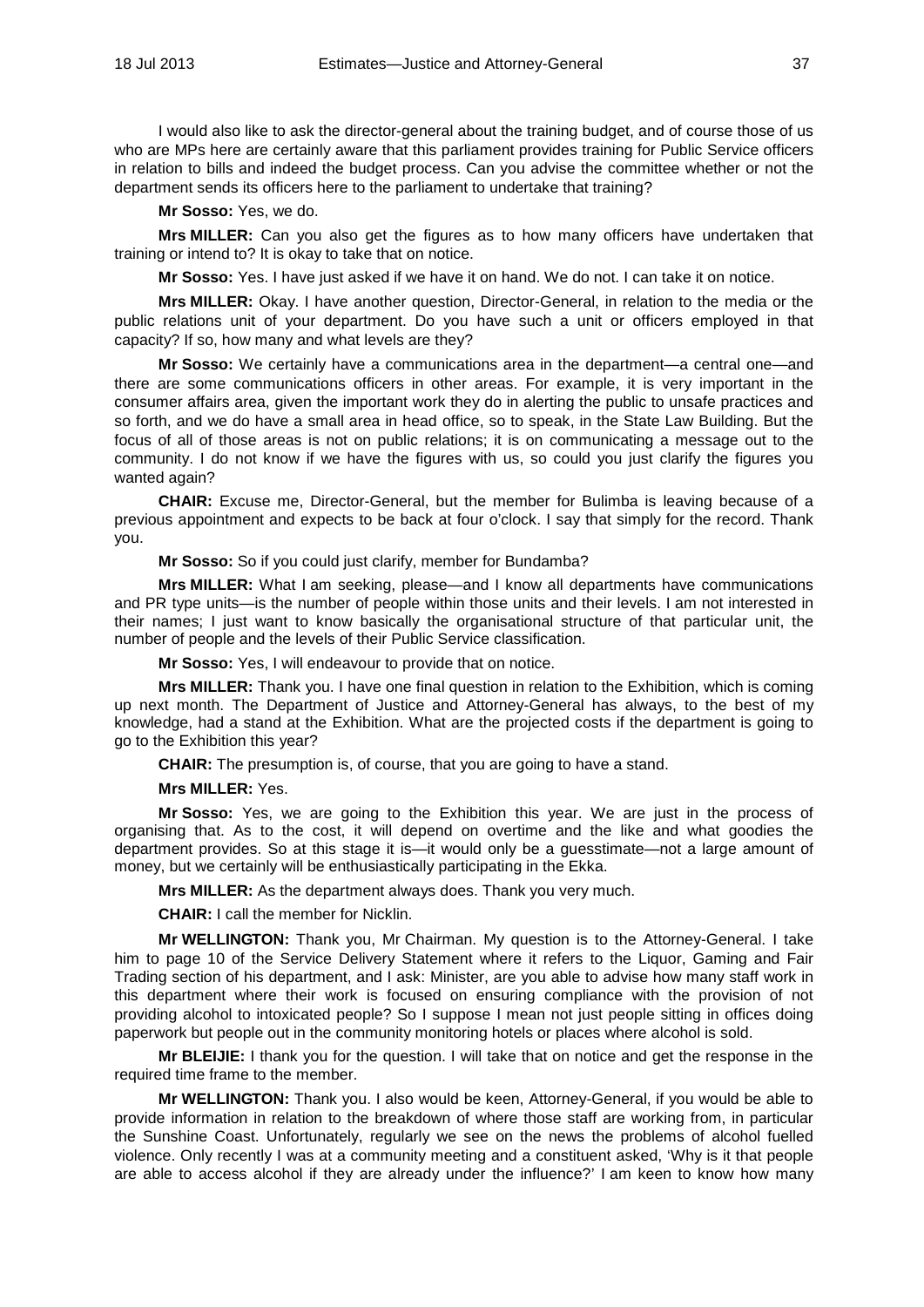people are out there, on the Sunshine Coast in particular, monitoring the sale of alcohol. Attorney-General, I am also keen to know what hours they work and in particular if there is any quarantining on hours of work or days and times for overtime reasons or whatever meaning they are not able to work.

**Mr BLEIJIE:** I will take that on notice.

**Mr WELLINGTON:** I also take the minister to page 15 relating to Land Court activities in terms of the clearance rate and the finalisation and lodgements percentage—that is, 95 per cent. Minister, can you clarify how many staff work in the Land Court and what funding is provided to run the Land Court in Queensland?

**Mr BLEIJIE:** Thank you for the question. That is a figure I do not have off the top of my head. I am happy to get it by day's end for the member's benefit.

**Mr WELLINGTON:** Yes, I am happy with that. The reason I ask is that, as a result of previous government decisions for significant infrastructure projects, a lot of land on the Sunshine Coast has been purchased by the state government. Many of these matters end up heading for the Land Court, and the advice I have received is that the backlog is significant. So my question, Minister, is: are you able to clarify the capacity of the Land Court to deal with many of the problems which are currently waiting to proceed to court, or do you have any information at all?

**Mr BLEIJIE:** Thank you for the question. I have regularly met with Carmel MacDonald, the President of the Land Court. I am not aware that the backlog is a potential or major issue down there, but if it is we will address it and fix it. Unless the DG has particular issues, I think the DG is meeting with Ms MacDonald next week. I was at a function two nights ago with acting President Smith and he did not particularly raise it with me.

If I can just give some information here, the majority of matters that contribute to the backlog are complex land valuation appeals that have failed to reach settlement through the court's alternative resolution dispute process. So the majority of the backlog is the complex land valuation appeals and they have not been able to settle through the process of dispute resolution relating to the compulsory acquisition of land and matters relating to the objections against the compensation for mining leases. The time line—obviously, a lot of the matters and the progression of those matters are in the parties' hands about how far they take the matter. Most require intensive case management. The Land Court is in regular contact with the parties. So it may not necessarily be because of a resourcing issue of the Land Court; it is because of the parties not being able to reach settlement. But we will get you the status on the backlogs.

**Mr WELLINGTON:** Thank you. If I can just follow up on that. One of the real issues that supports the concern is the high turnover in the state government. I know that it is not your ministerial responsibility; it is another minister's responsibility. The legal team and the constituents have been through a whole lengthy process and the next minute staff from the government have moved on and they have to go through it all again and they are just throwing up their hands and saying, 'This is a disaster.'

If I can take the minister to page 23 of the Service Delivery Statements in relation to the criminal injuries compensation scheme. Minister, how many applicants are there still waiting for finalisation? Is there a set amount of money provided to fund this or does it simply come out of consolidated revenue?

**Mr BLEIJIE:** I thank the member for the question. In terms of how many applications we have, off the top of my head I cannot give the member those details. We will endeavour to get back to the member with those matters. With these types of matters, if they are a simple compensation mechanism by which you can see the compensation that is payable, then they generally get paid, I suspect, in a relatively short period of time and I sign off on those. If it is a more complex matter, or if, in fact, there is a dispute about the compensation or the criminal injuries that are applicable, then I guess it is going to take a little longer. But I will get back to the member in terms of if there is a backlog and the average time those particular applications take to get through the system.

**Mr WELLINGTON:** Whilst on that matter, under that heading 'Criminal Injuries Compensation' it states—

If the offender was not known or could not be located or if the offender was financially unable to pay the compensation, the victim could apply for an ex-gratia payment of compensation.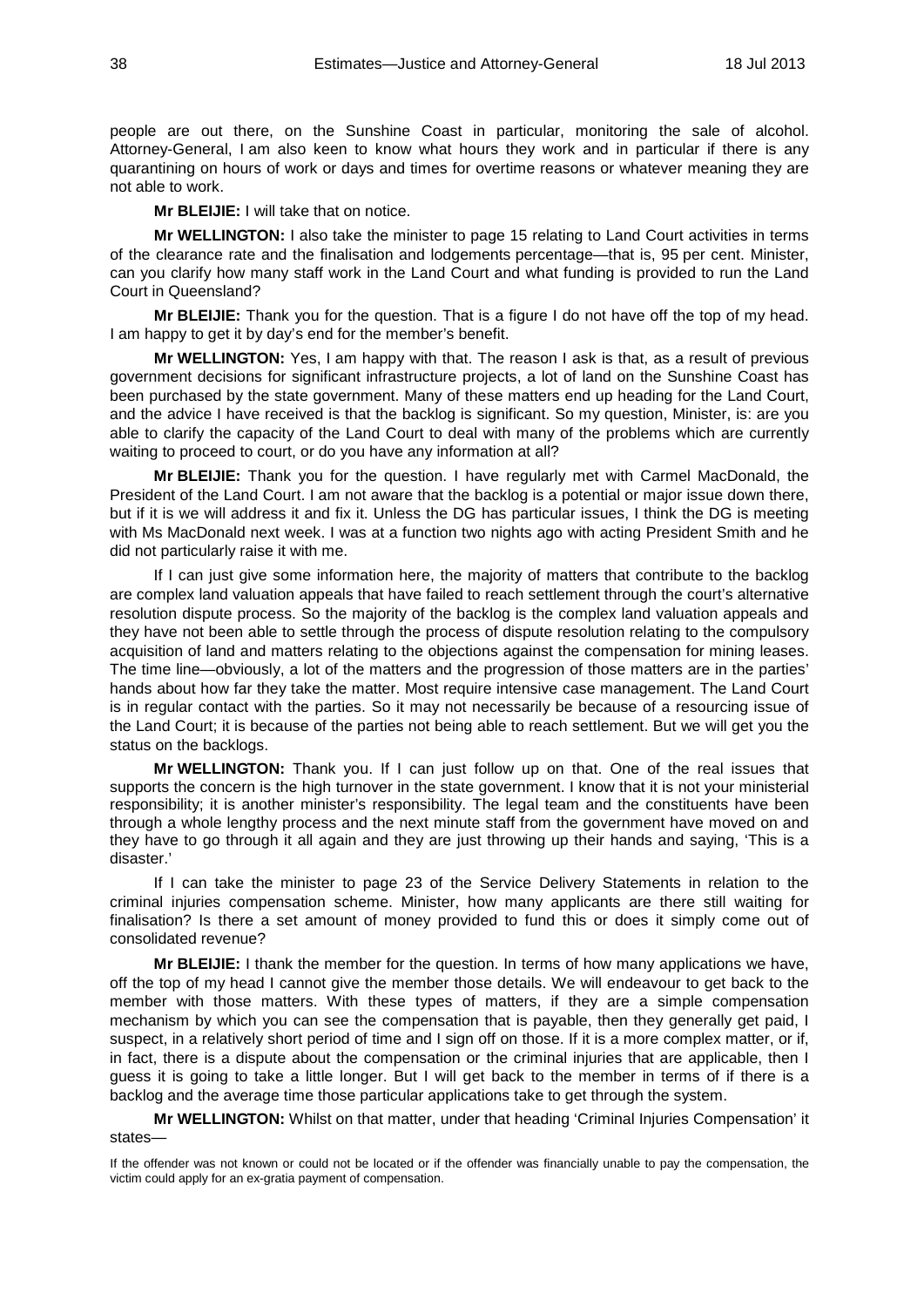Is that a difficult hurdle to overcome? Is there a high onus put on the applicant to prove that the offender is not financially able to pay the compensation? What steps are the normal process?

**Mr BLEIJIE:** Thank you for the question. The application is made. It is not a too onerous process. The funding through the Victim Assist process is paid out. The reason that the provisions are there to pay the ex gratia payment is that we do not want victims to wait until even the state tries to track down the offender. So it was decided by the previous government with the new system we have under the new Victim Assist regime and the criminal compensation regime that the money just gets paid out. At least the victim is then compensated. Then we do, in fact, add it to SPER for the offender. A large proportion of the SPER debt—which is not under my portfolio, but it is there—is, in fact, chased. So we try to track down the offender to pay back the taxpayers' money.

I just have some details here. As at 4 June 2013 the ODR Program has issued over 2,775 liability notices under the VOCAA, which is Victim Assist, to respondents to orders for compensation under the COVA/code. With the repealed schemes, with a value of over \$69.6 million, a debt is established under VOCAA on the issuing of a liability notice. The ODR Program has referred 2,630 notices to COVA/code respondents to the State Penalties Enforcement Register for enforcement with a value of \$65.1 million. SPER has recovered over \$2.73 million from the COVA/code respondents to liability notice to it, as per the SPER report dated 4 June. The ODR Program has issued 530 liability notices to convicted offenders to recover financial assistance payments made under the new financial assistance scheme, with a value of over \$3.17 million. Finally, SPER has recovered over \$144,000 from the VOCAA respondents to the new financial assistance scheme to the liability notices referred to it.

**Mr WELLINGTON:** Thank you.

**Ms PALASZCZUK:** Chair, that is our 25 minutes time. It is now over to the government.

**CHAIR:** Any questions? No, we do not have any questions

**Ms PALASZCZUK:** Sorry, the government has no further questions?

**Mr BLEIJIE:** It is really an estimates for the opposition.

**CHAIR:** We have no questions at this time.

**Ms PALASZCZUK:** No, it is actually split between the government and the opposition. I am happy to keep going, but I am just making it very clear—

**Mr BLEIJIE:** Over to you.

**Ms PALASZCZUK:**—that it is actually the time allocated to the government and no government member is prepared to ask a question. Thank you.

**Mr BLEIJIE:** Maybe it is the fact, chair, that the opposition does not have any questions ready to go.

**Ms PALASZCZUK:** Yes, we do.

**Mrs MILLER:** Yes, we do.

**CHAIR:** Leader of the Opposition.

**Ms PALASZCZUK:** I refer to page 8 of the SDS where it details the removal of \$5.628 million in funding in 2014-15, an increase from the withdrawal of \$2.147 million this financial year. Attorney-General, will you guarantee that the withdrawal of this funding will not involve redundancies?

**Mr BLEIJIE:** Thank you for the question. Can the opposition leader provide some specifics? That is just an average sum. It is hard to give any guarantees, particularly on a figure where there are no specifics behind it.

**Ms PALASZCZUK:** Can you explain the withdrawal?

**Mr BLEIJIE:** I suspect that the best person to answer that would be the director-general, who considers the budget and has those referrals. So I will give it to the director-general, if you like, to assist with the answering of that question.

**Ms PALASZCZUK:** Yes, I am happy.

**Mr Sosso:** Yes, I am just getting some of information myself about the ubiquitous expense measures. Perhaps while I am getting that information you might move on to the next one. Leader of the Opposition, I will get back to you in a minute.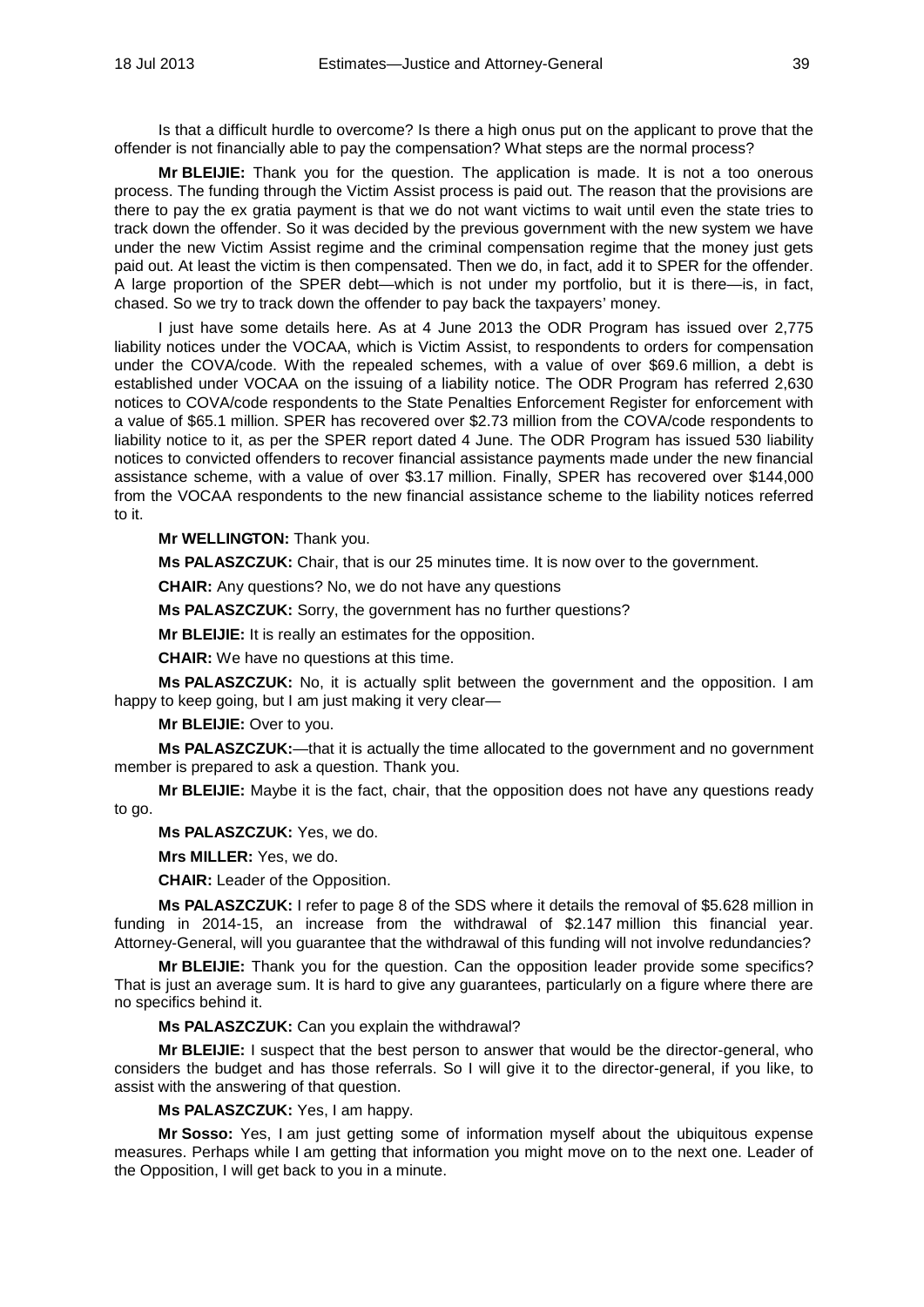**Ms PALASZCZUK:** I am happy to move on, but it is going to be another budget related question. I refer to the cash flow statement for Legal Aid Queensland and capital expenditure costs. Why is there a delay for the refurbishment of Legal Aid Queensland's Brisbane office? Is this having an impact on service delivery?

**Mr Sosso:** I am personally unaware of any delay in the refurbishment of Legal Aid's office. I am regularly in contact with Legal Aid Queensland and in conjunction with them I am very keen to ensure that their work is able to be maintained seamlessly and appropriately. Clearly, I am unaware of any problems so far as their accommodation is concerned, but I will speak to Legal Aid in the lunchbreak and find out if there are any problems. I am unaware of any.

**Ms PALASZCZUK:** And you will get back to us after the lunchbreak.

**Mr Sosso:** Certainly, if there are any problems.

**Ms PALASZCZUK:** Thank you. My next question is to the director-general. Director-General, in relation to the Regional Community Association Moreton Bay application to the Supreme Court that the organisation be shut down, when were you made aware of that application?

**Mr Sosso:** Could you just provide me with more details of that, please?

**Ms PALASZCZUK:** This is the application to the Supreme Court to close the Regional Community Association Moreton Bay.

**Mr BLEIJIE:** Is it before the court?

**CHAIR:** I am just wondering. I think the question can probably be answered, though probably not much more than that, because the question being asked is when did the director-general know about the application. So it does not really refer to what the result is. That is about as far as you can take it.

**Ms PALASZCZUK:** That is correct.

**CHAIR:** So if you know when you became aware of it—if you did become aware of it—

**Mr Sosso:** I am not aware of that application.

**CHAIR:** Okay. That is the answer.

**Ms PALASZCZUK:** So you will find out for us? You were not made aware at all? There was no departmental briefing note?

**Mr Sosso:** All I can say is to the best of my knowledge I am unaware of it. But, then again, I get many departmental briefing notes. But that one does not ring a bell.

**CHAIR:** I think the question was specifically asked of you and you are not aware of it. I think that really answers the question.

**Ms PALASZCZUK:** My next question is to the director-general. In allocating the department's budget to various areas of the department's responsibilities and administering the criminal justice system, did the director-general consider what impact the rising unemployment figure could have on crime rates?

**CHAIR:** The presumption there is that there is a rising unemployment figure. Are you able to answer it that on that basis—on that assumption?

**Mr Sosso:** Can you just repeat that, Leader of the Opposition?

**Ms PALASZCZUK:** Sure. In allocating the department's budget—so you have the decision to work out how to distribute the funding to the best of your capabilities—

**Mr Sosso:** Yes.

**Ms PALASZCZUK:** Are you taking into account, in administering the criminal justice system, the rising unemployment figure and the impact that that could have on crime rates?

**Mr Sosso:** Clearly, we take into account the workload of the courts and if there is a rise in unemployment, which has a correlation with an increase in crime, which means increased lodgements and work for the court, then it means increased assets, increased finances and increased personnel. So if there is a correlation between unemployment and increase in work in the department, there will be a commensurate allocation of resources.

**CHAIR:** The member for Bundamba

**Mrs MILLER:** Thank you very much. My question is to the director-general. I refer to page 4 of the SDS—

Continuing to respond to the outcomes of the Parliamentary Inquiry into Queensland's Workers' Compensation Scheme.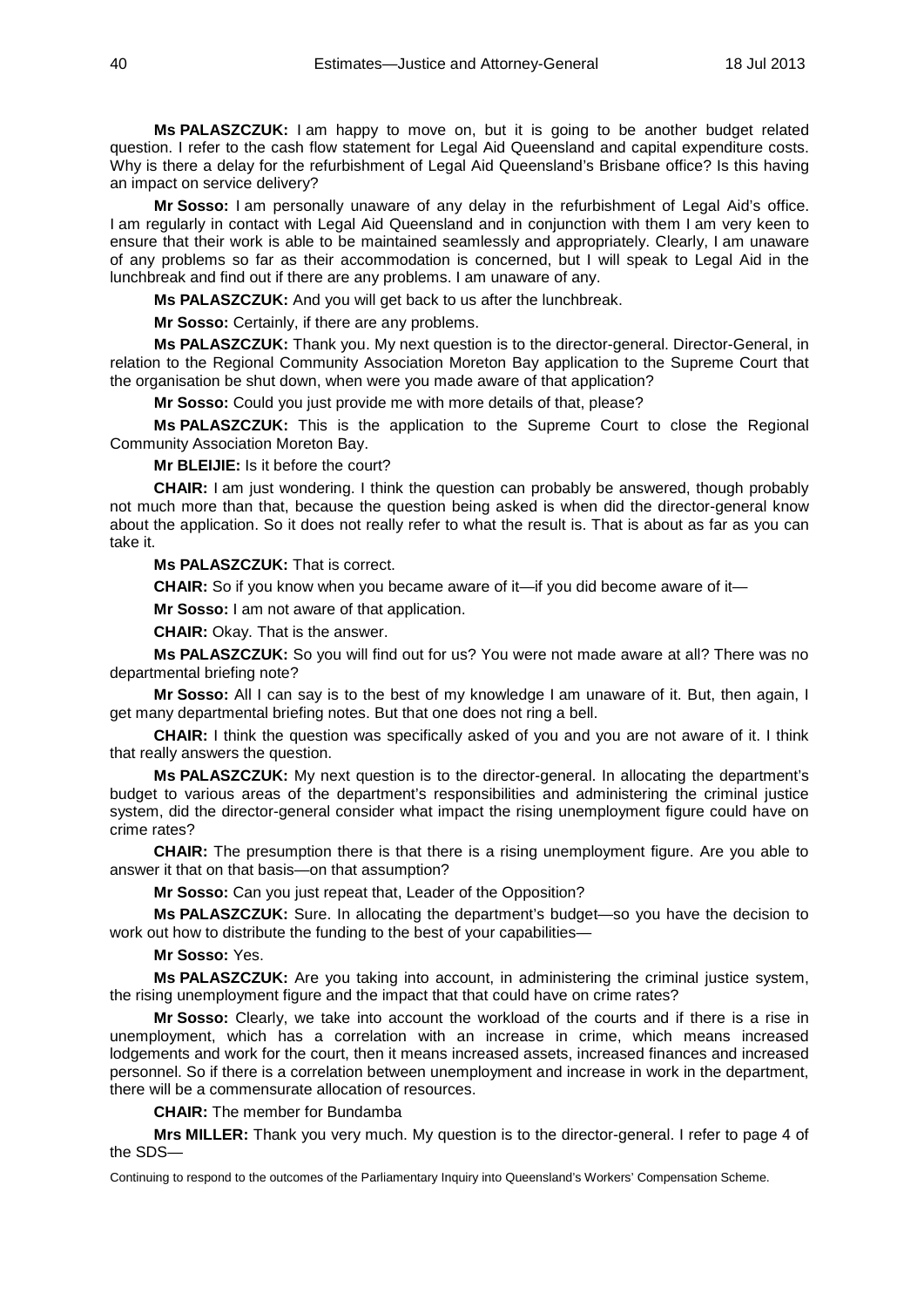In preparing a response to that review, is the department using the extensive parliamentary report as the starting point or has the department been instructed in any way to develop a response based on specific outcomes that may have been requested by the Attorney-General or the government?

**Mr Sosso:** I think that is a question of policy, Mr Chair.

**Mrs MILLER:** All right. I will ask the Attorney-General.

**CHAIR:** Sorry, are you asking—

**Mrs MILLER:** Yes, I will ask the Attorney-General now.

**CHAIR:** Just one second. The director-general has said that it is a matter of policy.

**Mrs MILLER:** Yes, and now I will ask the Attorney-General.

**CHAIR:** Do you mind if I just read it first?

**Mrs MILLER:** It is about workers compensation.

**CHAIR:** Sorry, you did not specify where it was and I have found it.

**Mrs MILLER:** So my question is now to the Attorney-General, given the director-general's response that it is a policy matter. Are you using the extensive parliamentary report as a starting point or have you requested the department to pursue your own end result?

**Mr BLEIJIE:** Thank you for the question. We will be responding to the parliamentary report in the statutory time frame.

**Mrs MILLER:** Thank you very much for your clever answer, Mr Attorney. I would just like to ask the Attorney and the director-general, but I will ask the director-general first: has the director-general provided advice to other departments about requirements involved in any possible outsourcing, contestability—whatever you may call it—including federal requirements that staff cannot simply be rehired in a private capacity with lesser pay and conditions?

# **Mr Sosso:** No.

**Mrs MILLER:** Okay. My question is also to the director-general. Are you aware whether there has been any advice prepared to other departments along the lines of existing employees to get an ABN number in preparation for outsourcing or contestability in relation to any requirements? Here I am referring to, for example, public servants who may have been sacked who may set up their own company and who then come back to consult the department.

**Mr Sosso:** I think in answer to the member for Bundamba, the answer to the first part of the question is no, but if a person who has either previously worked with the department—or has not worked for the department—comes back to perform contracting or consultancy work for the department in a private capacity, then in the normal course of events an ABN number would be required.

**Mrs MILLER:** Yes, I am aware of that. Can I ask a follow-up question in relation to that. If you have had a public servant who has been sacked or retrenched by the department who then comes back through a third party—like a consulting company—to work for the department, what is the department's stance in relation to that?

**Mr Sosso:** I do not think the department would have a stance, as such. I mean, obviously there would be issues if a person came back into the department who was terminated in terms of the income tax commissioner. But if a person who has received a voluntary or involuntary redundancy payment then obtains work for a private company and, say, for example, were tendering for work and they were a person who fitted the skill base, then I do not know whether it would be appropriate to discriminate against that person, provided there was that degree of separation and it was transparent.

**Mrs MILLER:** Thank you so much. Thank you very much.

**Mr WELLINGTON:** I refer the Attorney-General to page 101 of the Service Delivery Statement in relation to the Public Trustee. I note there is reference to 16 regional offices in Queensland. At the bottom of page 101 there is reference to maintaining its self-funding status through delivery of a strong financial performance. Then over on page 102 there is reference to further investments in upgrading regional offices throughout the state to provide a more efficient front-line service to Queensland regional communities. I think that is very commendable. My question to the Attorney-General is: what regional offices are scheduled for upgrading? Do you know what dollars are proposed to be allocated to these sites?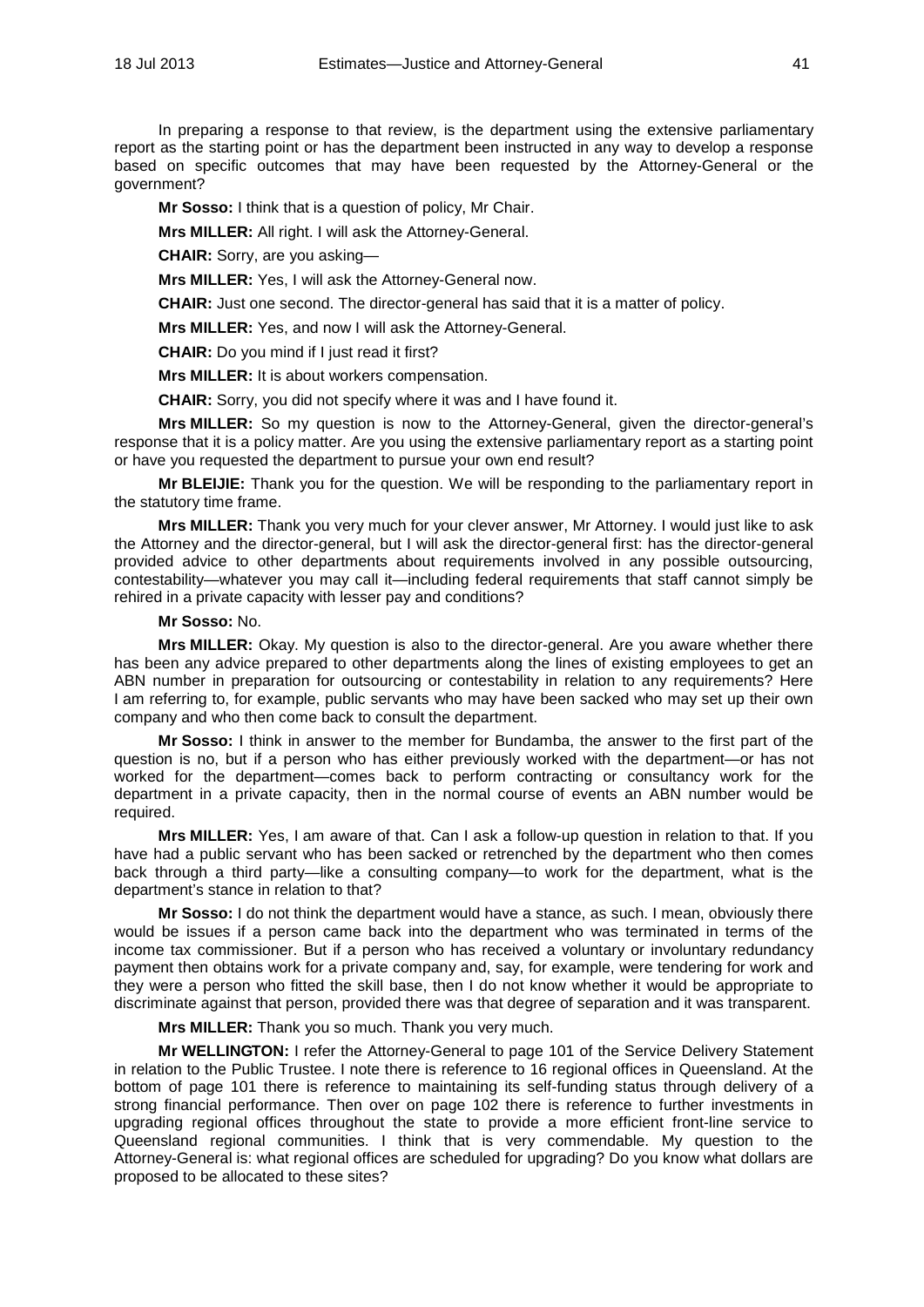**Mr BLEIJIE:** We will find the detail. Off the top of my head I do not know what offices or the scheduled upgrades. We will try to find the details in a relatively short period of time. We might have some details here for the member for Nicklin.

**Mr WELLINGTON:** We have a very important office in Currie Street, Nambour, Attorney-General.

**Mr BLEIJIE:** I see that on my list here, member: Brisbane, Brendale, Bundaberg, Cairns, Gladstone, Ipswich, Mackay, Maryborough, Mount Isa, Nambour, Redcliffe, Rockhampton, Sunshine Coast—Birtinya in my electorate—Toowoomba and Townsville. The Public Trustee is committed to meeting the Queensland government's objective for a wide range of quality and efficient services. For these reasons the Public Trustee is investigating the need for increased service delivery in the Brisbane metropolitan area to meet the growing population of retirees and the greater population of South-East Queensland. The trustee's office operates a program of continual refurbishment and upgrade of its locations in accordance with the strategic asset management plan to ensure the comfort and safety of clients and staff. I think the question is in relation to the strategic asset management plan, which we will make a copy of and provide details for you. I think your question really is: is Nambour being upgraded? I will find out.

#### **Mr WELLINGTON:** Thank you.

**Miss BARTON:** Mr Attorney, I note that you have called three inquiries, one of which was notably the Carmody child protection inquiry. Might you be able to provide the committee with an update on the implementation of the recommendations from that Carmody inquiry, please?

**Mr BLEIJIE:** I thank the member for the question. The Carmody commission of inquiry was the first inquiry that I set up with respect to making sure Queensland can be the safest place to raise a child. It was talking about child safety in the state. Commissioner Carmody over the 12 months did an extraordinary and excellent job in bringing down over 100 recommendations with respect to making sure Queensland can be the safest place to raise a child. He produced two documents, one of which was the majority of the recommendations with respect to child safety. The second document he produced was with particular reference to term of reference 3(e), which members may know as being referred to as the Heiner affair. The terms of reference were changed slightly during the proceedings.

I can advise the committee today that, with respect to recommendation 3(e) in his report, Commissioner Carmody comments that the shredding of the Heiner documents generated one of Queensland's most enduring public controversies. The commissioner rightly makes further comment that the inclusion of 3(e) in the commission of inquiry's terms of reference was intended to authoritatively resolve, once and for all, a long-standing and divisive debate about the adequacy, propriety and lawfulness of a 1990 cabinet decision. I note Commissioner Carmody's specific recommendation that the issue whether any criminal conduct was associated with any response of or action taken by the executive government between 1 January 1988 and 31 December 1990 in relation to industrial disputes and youth detention centres or like facilities be referred to the Director of Public Prosecutions. Commissioner Carmody's report and recommendations followed a comprehensive review of a significant body of evidence, noting that the inquiry was not intended as a substitute for usual criminal justice functions of the Director of Public Prosecutions or the authority of the courts.

Given the above and the consideration of term of reference 3(e), I have formed the view that it would be entirely appropriate for Commissioner Carmody's report on term of reference 3(e) to be referred today to the Director of Public Prosecutions to consider whether a prosecution is warranted as a matter of law and whether it is in the overall public interest. I will be writing to the Director of Public Prosecutions today. Of course, this results from a cabinet decision of the Goss government in 1988 to 1990, and I will be writing to the Director of Public Prosecutions referring that matter and then leaving it in the hands of the independent Office of the Director of Public Prosecutions to ascertain whether it is in the public interest and whether as a matter of law prosecutions should take place. Thank you for the question.

#### **CHAIR:** Member for Bundamba?

**Mrs MILLER:** Thank you very much. I refer to SDS page 5 in relation to public holidays. Attorney, you talked earlier about the change to public holidays in Queensland. I am asking whether or not you have conducted any inquiries into the effect this would have on communities such as Barcaldine and the economic consequences for a small community relying on that substantial tourist event. It really is very big in Barcaldine, Attorney.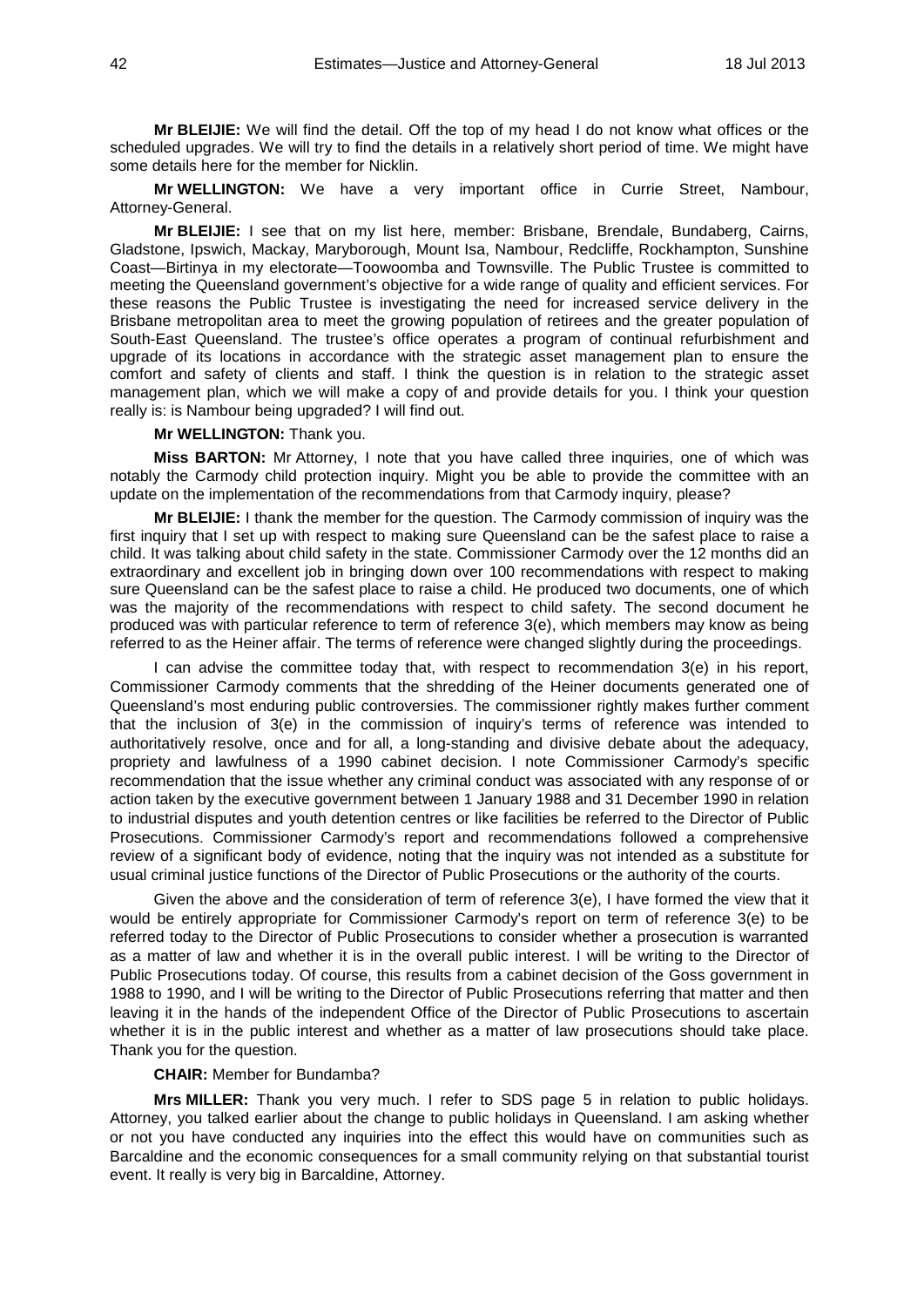**Mr BLEIJIE:** Thank you for the question. The issue of public holidays has been the subject of much debate in the last few years. The former government conducted an inquiry. As we travelled around the state, even in opposition, I was always told about the discomfort of people having so many holidays in the first half of year and not the second half of the year. The government resolved to fix that for the workers of the state. They have the same amount of holidays but over a better mix of time periods.

**CHAIR:** A follow-up question, member for Bundamba?

**Mrs MILLER:** Yes, there is a follow-up question here. You say here that it reduces the concentration of holidays in the first half of the year. Aren't there exactly the same number of public holidays in the first half of the year after the change as there were before?

**Mr BLEIJIE:** No, because Labour Day is being taken from May and put in October. Therefore, that is a reduction of one—and I am not replacing Labour Day with anything in the first half of the year, so no.

**Mrs MILLER:** I would like to go on to another area, please, in relation to retrospective legislation, particularly page 5 of the SDS and reference to the legal services area developing and coordinating proposals for justice related legislation. I ask: when you were developing the Industrial Relations (Transparency and Accountability of Industrial Organisations) and Other Acts Amendment Bill 2013, what advice were you given by the department about the proposed retrospective application of the legislation to trade unions, given that those provisions applied only to employee organisations and not to employer organisations?

**Mr BLEIJIE:** Thank you for the question. In essence, it was not essentially retrospective because the legislation said 'in the current financial year'. So, as normal, reports would be in the current financial year, so from 1 July last year to 30 June 2013. So it really was not retrospective because it was the current financial year which they would have had to report on, anyway.

**Mrs MILLER:** When you released your media statement on 30 April and said 'under the amendments, four publicly available, retrospective registers will be set up and required to be kept up to date from 1 July 2012', you were perfectly comfortable with the fact that some of those changes would be retrospective, because some of them were?

**Mr BLEIJIE:** There are strong arguments for transparency and accountability, and Queenslanders would expect nothing less on this particular issue.

**Mrs MILLER:** On 2 July this year you told journalists that retrospective legislation was repugnant and did not work. So the decision could not be overturned?

**Mr BLEIJIE:** Thank you for the question. I will make a couple of points, if I may. I note that Paul Howes recently has made submissions—quite public submissions, in fact—in relation to accountability of workplaces and unions and, quite extraordinarily, Paul Howes has come out challenging Mr Bill Shorten, my federal counterpart, about why Bill Shorten's legislation, when looking at union accountability, has not been as strong as the federal coalition's response. It is quite extraordinary that you have a union official, who essentially determines what happens at the federal level on most occasions with the Labor Party, coming out attacking the Labor Party because the fair work laws—and I quote from the newspaper article—'failed to match Tony Abbott's union accountability measures'. I seek leave to table a copy of that for the committee's purposes.

**CHAIR:** Leave is granted.

**Mr BLEIJIE:** In continuing that, when Queenslanders ask about union accountability and why these sorts of measures are in place, one only has to refer to this newspaper article put in by the Electrical Trades Union of Queensland. The member for Bundamba espouses in parliament on many occasions how good the ETU are.

# **Mrs MILLER:** They are.

**Mr BLEIJIE:** This type of article, with Hitler as its centrepiece, about government policy—I personally rang the Jewish Council chair the morning this appeared in the *Courier-Mail*—and this type of expenditure is the sort of thing Queenslanders are sick and tired of seeing, particularly when you look back at what happened in Germany with Hitler at the time. That is why we are looking at union accountability and transparency. That is why.

**CHAIR:** Are you tabling that?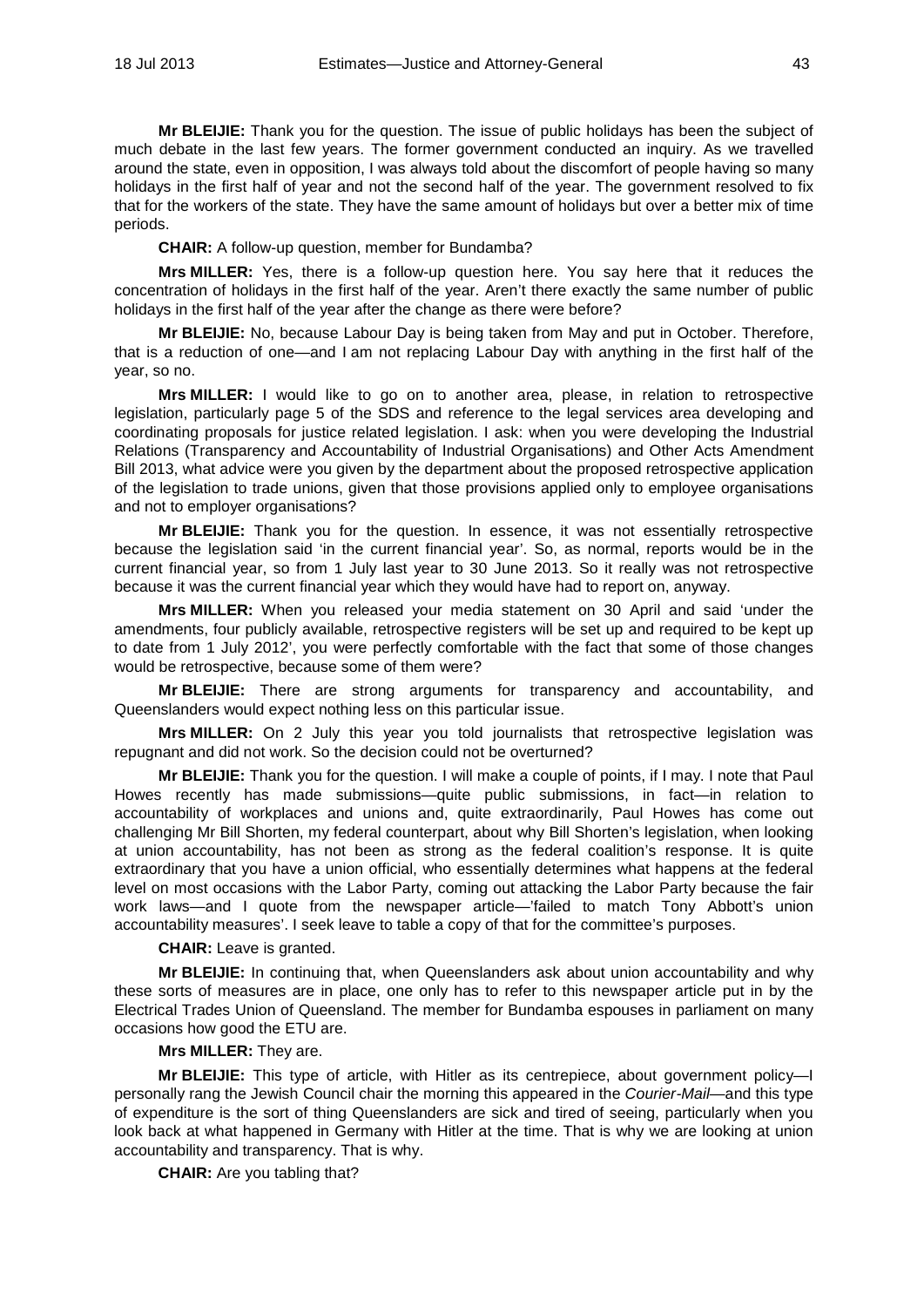**Mrs MILLER:** I have a follow-up question.

**CHAIR:** Just excuse me. Is that being tabled?

**Mr BLEIJIE:** No, Mr Chair.

**Mrs MILLER:** Have you ever as Attorney-General and Minister for Justice introduced any retrospective legislation into this parliament?

**Mr BLEIJIE:** Yes.

**Mrs MILLER:** Can you tell us what bills or acts they are?

**Mr BLEIJIE:** Various bills require various provisions. The most recent was probably the CMC negligence rectification bill that we introduced to fix up the issues of the CMC problems with the unlawful disclosure of particular information. That was retrospective.

**Mrs MILLER:** I have another question. I refer to page 25 of the SDS. Attorney-General, is the Cleveland Youth Detention Centre expected to come in on budget?

**Mr BLEIJIE:** It is interesting, because these questions that are being asked by the opposition are real dorothy dixers. The Cleveland Youth Detention Centre should have been opened by now.

**Ms PALASZCZUK:** You should be able to answer them, then.

**Mr BLEIJIE:** I am answering it. The Cleveland Youth Detention Centre should have been opened by now, but because of a budget blow-out by the former government it is going to be two or three years delayed. We are about to open, in the not-too-distant future, the very first section of it but really the hold-up and contractual dispute was occurring under the former government and not this government. We have sorted it out. We have appointed, through the director-general, a proper procurement officer outside to sort all the issues out. The issues haven't happened in the last 16 months; they happened actually under the former government.

**Mrs MILLER:** I have a follow-up question. Attorney-General, can you please advise us whether there has been any reduction in staff to the Magistrates Court in Queensland?

**Mr BLEIJIE:** In terms of the fiscal repair tasks that the state government had, I suspect the question taken on notice earlier by the director-general, with a difference between the two figures, will indicate, when the answer is provided, where those staff are located. I think that is what the director-general intended to do with the question that was taken on notice earlier.

**Mrs MILLER:** I have a follow-up question to the director-general. Director-General, are exit interviews conducted with those people who are given the chop by this government?

**Mr Sosso:** I just wanted to absolutely confirm that.

**CHAIR:** Just before you answer that, member for Bundamba, could you refer me to the part of the budget that relates to?

**Mrs MILLER:** Yes, I can.

**CHAIR:** Perhaps what you might do is save that question for after lunch. I intend to make a brief statement in relation to the Leader of the Opposition and member for Inala making a statement which really was inappropriate in a committee meeting such as this. It was about government members running out of questions. With respect, I do not know that it has so much run out of questions but we do not quite have the facilities that the opposition have in relation to having questions put.

**Mrs MILLER:** Nonsense!

**Ms PALASZCZUK:** There are 74 members of the government.

**CHAIR:** What I have done so far is adopt a 20-minute time in order to ensure the opposition got a fair run.

**Ms PALASZCZUK:** They can use their 20 minutes.

**CHAIR:** In order to allow the opposition to have an even more fair run, they have actually had more time than that. I think at this point in time, as the 20 minutes appears now not to be necessary, we might simply ask questions as they fall. Thank you very much for that. We might adjourn for lunch.

**Mr BLEIJIE:** Just before we go to lunch, can I thank you for that commentary as well, because, as the opposition leader would know being a former minister, we have folders of dorothy dixers, but my view is that this is the one chance the opposition actually have to grill the Attorney.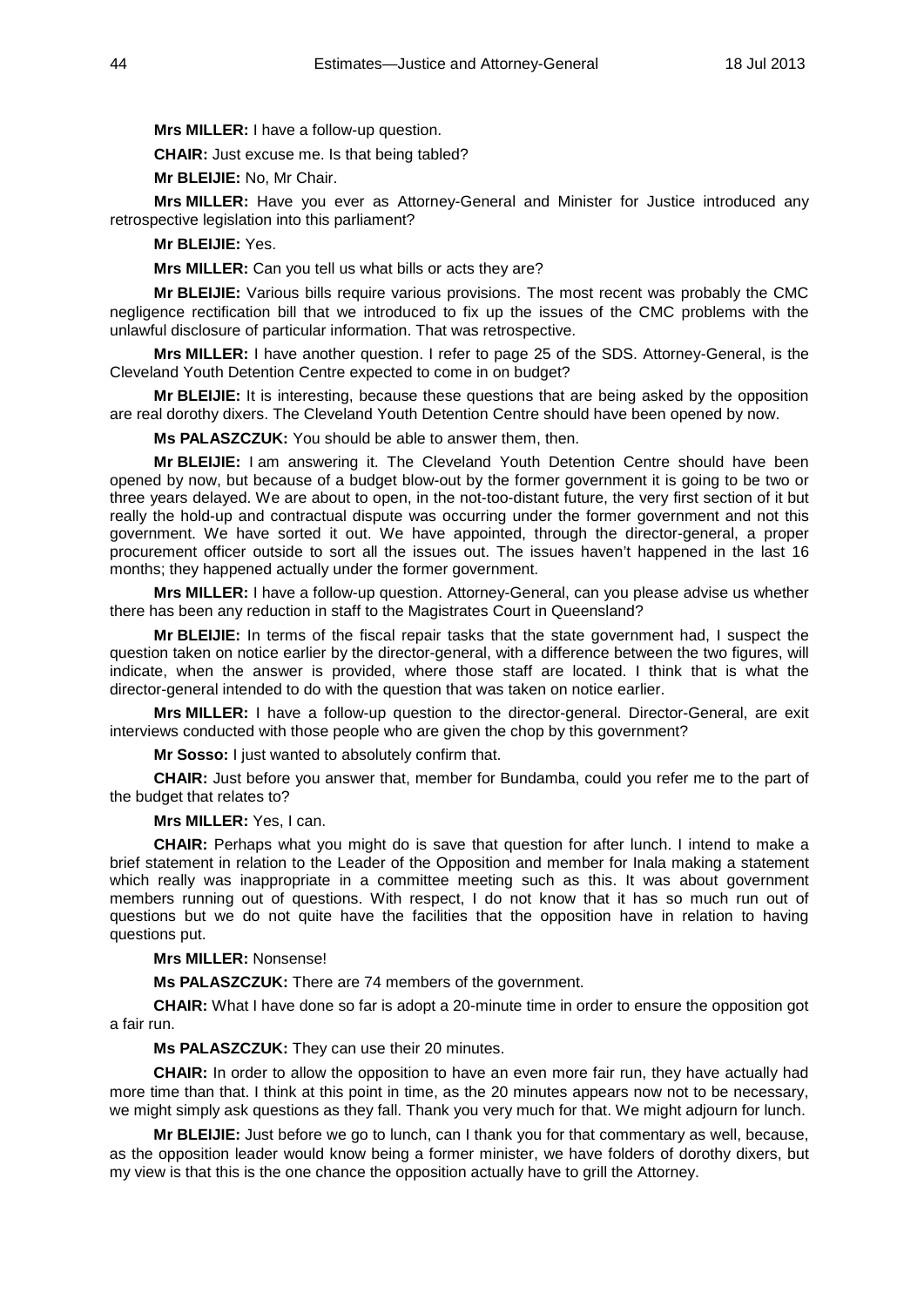**Mrs MILLER:** We are more than happy to keep going.

**Ms PALASZCZUK:** We are happy to ask questions. The government ran out of questions.

**CHAIR:** I might just interject. I do not know that the government has run out of questions. I think they may need time to reflect on some of the answers. We just do not have the support staff to be able to have them faxed in.

**Mrs MILLER:** You have a whole government. You have every public servant in Queensland available to you.

**Mr BLEIJIE:** If I can finish what I was saying?

**CHAIR:** Mr Attorney?

**Mr BLEIJIE:** This really should be an opportunity for the opposition.

**Ms PALASZCZUK:** We look forward to coming back after lunch.

**Mrs MILLER:** You have been embarrassed and you do not like it, do you?

**Mr BLEIJIE:** Mr Chair, I thought it would be good to afford the opportunity, rather than 20 minute brackets, for the opposition to have the whole day.

**Mrs MILLER:** Your nose is growing, Pinocchio.

**Mr BLEIJIE:** As the Deputy Premier said yesterday, he rarely gets a question. I rarely get a question. I saw the opposition struggling because I saw their staffers running questions over so I thought it would be good for them to have more opportunity to ask questions.

**CHAIR:** On that note, Mr Attorney and members of the committee, we will adjourn until two o'clock.

# **Proceedings suspended from 1.17 pm to 2.01 pm**

**CHAIR:** The estimates hearing of the Legal Affairs and Community Safety Committee is now resumed. We will continue with the consideration of the proposed expenditure of the relevant organisational units within the portfolio of the Attorney-General and Minister for Justice. Mr Attorney, can you please be so kind as to update the committee on the JP QCAT pilot program, which certainly is relevant to Ipswich where I am from.

**Mr BLEIJIE:** I thank you for the question. As I indicated earlier, the JP QCAT trial is in five locations across Queensland. I recall the event that I attended with you out Ipswich way. It was a Queensland Justices Association event where I made the announcement that Ipswich would be a trial site. We now have JPs in these trial sites who are conducting minor civil disputes under \$5,000. There is a real sense of common sense—if I can use that expression—in the JP QCAT trial. There is a great deal of excitement both in the processes at QCAT and also in JPs. We are now receiving expressions of interest from people outside the trial sites who want to engage or who are asking if a trial site can come near them. In fact, we are getting responses from people who now want to participate in the trial sites in their local area.

We have approximately 93,000 JPs in Queensland with four categories: JP (Magistrates Court), JP (Qualified), commissioner for declarations and, of course, JP (C.dec). We have recently written to all the JPs trying to formulate a response whereby we can transfer the JP (C.dec) which were still under the old system to the commissioner of declarations. We are going to grant them a stamp and an official number at no cost. The government will be providing the cost of that. That is about making sure that JPs can continue to do the great work that they do.

I envisage that if the JP QCAT trial is as successful as I am being told in terms of the four out of five trial sites so far, then we would very much like to roll those out in other jurisdictions and right around Queensland, because they are local people. They are local JPs who have gone through either the examination process or the course and are serving the community and saving the justice department and justice generally hundreds and thousands of dollars right around Queensland. Could you imagine a world where we did not have our JPs and commissioners of declaration? Obviously, I am biased because I am a JP (Qualified). I am really looking forward to the JP QCAT trial coming to a conclusion so we can assess it. Anecdotally as indicated now, we would envisage that we would be able to roll that out to other areas right around Queensland, because certainly there is a sense of great enthusiasm behind the program.

**CHAIR:** Thank you. Member for Inala?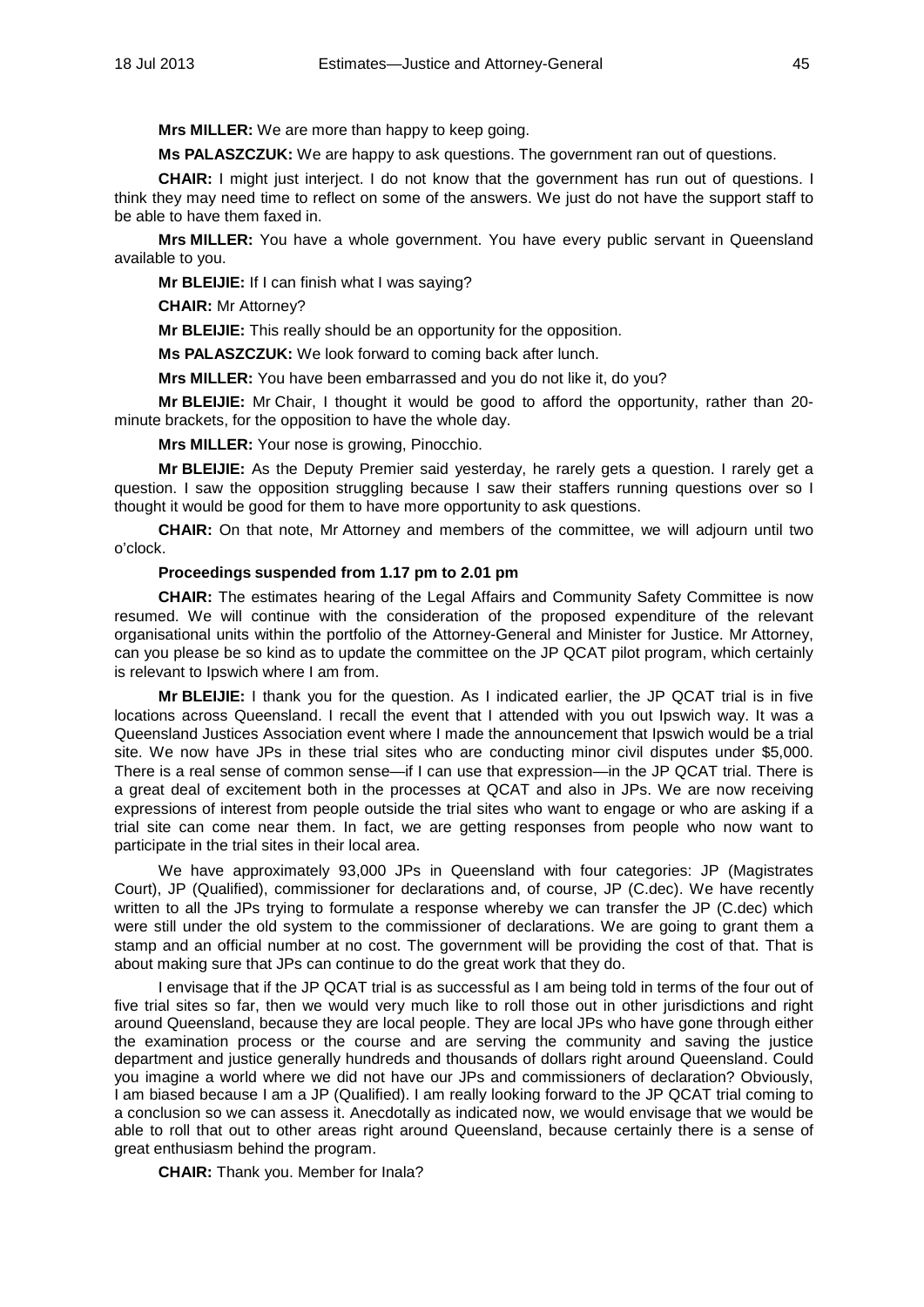**Ms PALASZCZUK:** Can I please call the Anti-Discrimination Commissioner? Good afternoon, Mr Cocks. Thank you for joining us. I refer to the SDS at page 40 about the work of the Anti-Discrimination Commission. I notice your main objectives there are to manage complaints under the act and to deliver training to business, government and community, and promote discussion on human rights. Could you outline some of the issues and the types of complaints that have come before the commission over the past year? Can you give the committee an update about the work and the role, as you see it, of the Anti-Discrimination Commission in Queensland.

**Mr Cocks:** Thank you for the question. Broadly, the types of complaints that have come to the commission have been very consistent over the years. The majority of complaints are in the area of employment and discrimination, and around impairment—about 25 per cent—and then around sexual harassment and race, around the 10 to 12 per cent area of complaint. That has been a fairly consistent area of complaint over a number of years in the commission. We have a number of new initiatives that we have been rolling out over the past couple of years to try to engage more with the community, particularly in a light-touch way, if you like, working with them to create spaces where the community themselves can come together and try to work through their issues, particularly in trying to be a more inclusive and a fair community.

Another thing that we have done is we have developed a trial education project for rights and responsibilities that is targeted at young people in school, probably around the grade 10 through to grade 12 area. That is a resource that we have worked on with Education Queensland, Catholic Education and the independent schools in providing a resource, particularly around their rights and responsibilities and work. We have seen some complaints around young people, in particular, being sexually harassed, both male and female, in employment. It is helping them understand their rights, but also their responsibilities. That is a project that we have trialled now with a number of educational institutions. It is just about ready to roll out.

We have also developed a relationship with MacGregor State High School and its creative arts section. We are providing scenarios of different types of discrimination and the school kids, as part of their curriculum in grade 11 and 12 in creative industries, are going to turn those scenarios into little CD or DVD scenarios that are more relevant in the way that kids would react to them. That will be happening in the next financial year and we will make those available throughout our areas.

The other thing we have done is on 1 July we launched our new website, which will give us greater capacity to engage with and have greater outreach to the Queensland community. In particular, we will be looking at developing online training, particularly for small business, because this is an area where we recognise that small business does not have a lot of resources—time resources or human resources—to understand their obligations under the act as well. So we have been consulting with the small business council and, in Townsville, we have been working with a number of small businesses that our office up there has built relationships with to try to understand what their issues are and develop resources for them.

**Ms PALASZCZUK:** I am very interested in the Schools Project you were just talking about. Do you see that that is something that could be rolled out to more schools in the future? Will you be monitoring it?

**Mr Cocks:** It will be made available to all schools, yes, particularly through their guidance officers or their pastoral care officers. It is not part of the curriculum, but it is there as a resource for guidance officers or pastoral care officers to use with young kids. Hopefully when the DVDs are developed it will be like YouTube, so kids can do what they do through social media. They will be able to look at that and it will help them understand when they are perhaps being discriminated against, but also their responsibilities when it comes to harassment, particularly sexual harassment.

**Ms PALASZCZUK:** You mentioned the Small Business Project, which is listed here on page 40 of the SDS. Could you expand a little more on that, please? You mentioned that it was in Townsville. Is it being trialled anywhere else?

**Mr Cocks:** No, that is where we are developing it. Our Townsville office had the task of developing both the education project and the Small Business Project. At the moment, we have developed a 20-questions booklet, which includes responses to tricky issues relating to our legislation that employers often face. We have developed a small business handbook. It is just being finalised and it will be going on our web at the end of next week, I am informed. Then we will do further work with the small business sector in looking at, in particular, developing online training for small businesses.

**Ms PALASZCZUK:** Can I ask, with the staffing, I note that there are 34 staff; is that correct?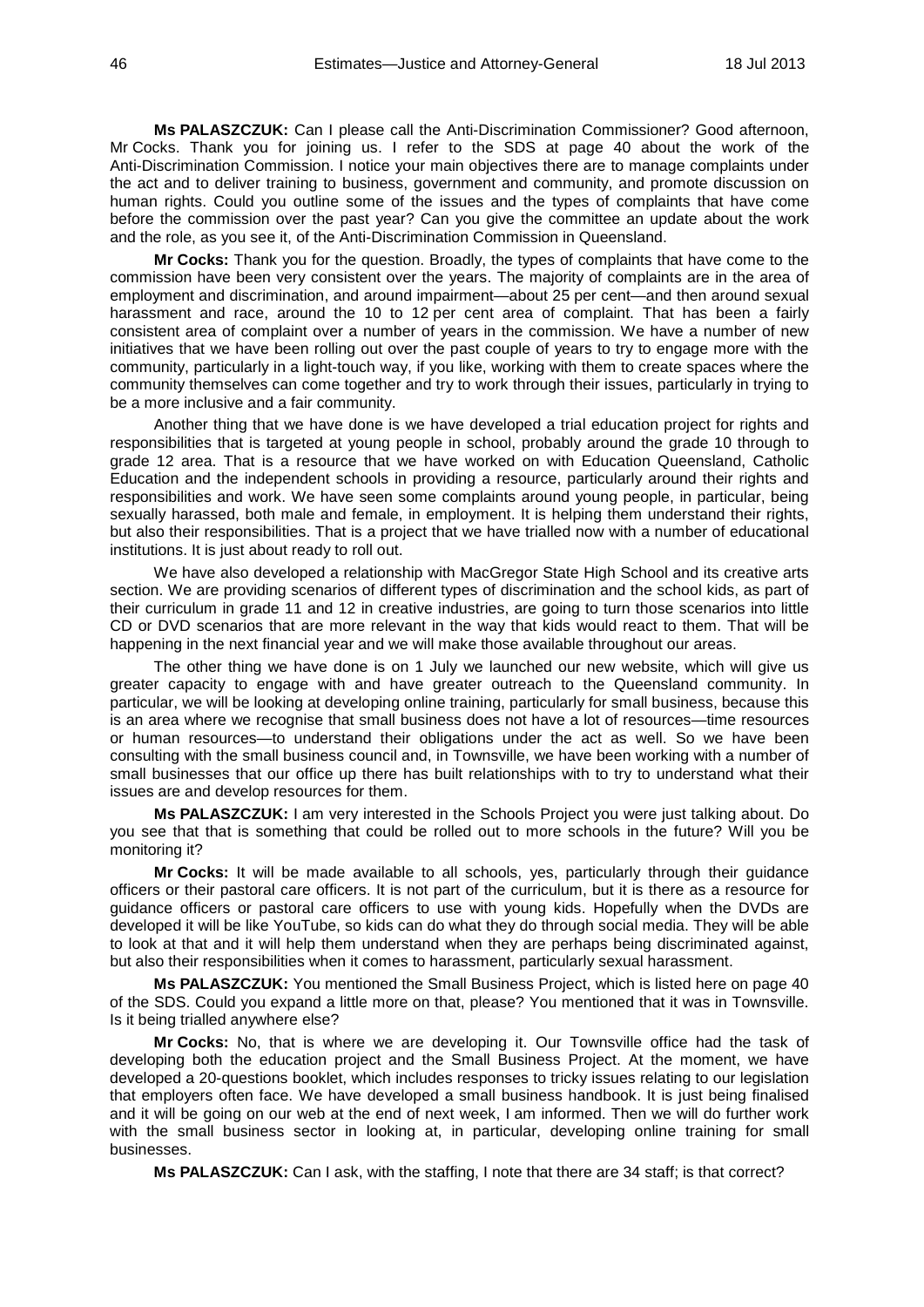**Mr Cocks:** Thirty-four full-time positions, yes.

**Ms PALASZCZUK:** How is that roughly divided up? You probably have people going out to different community events and raising awareness. Can you update the committee?

**Mr Cocks:** We have four offices: Cairns, Townsville, Rockhampton and Brisbane. In each of the regional offices there are three full-time equivalent positions, but they are broken up. We have part-time admin support and trainers, complaint handlers and a manager. The admin support and the trainer are both part-timers in each of the offices. They all have a responsibility for community engagement. In Brisbane, we have a complaint handling team, which has currently four full-time employees. Then we have community relations, which has three full-time employees. Our operational component has three full-time employees or four full-time employers—five, sorry, or six full-time employees. We are moving towards our strategic direction, which is to have a mixed model, so that all our staff—the complaint handling team's core business will be receiving complaints and trying to conciliate them, but all staff have a role in community engagement. So we have been able to extend our capacity to engage with the community, to help facilitate a greater understanding about how they can build more inclusive and fair communities.

**Mr WELLINGTON:** Page 40 of the Service Delivery Statement talks about the Anti-Discrimination Commission managing complaints received under the act and delivering training to business and government and promoting public discussion. My question is: what staffing do you have at the moment?

**Mr Cocks:** There are the equivalent of 34 full-time positions, but we have two vacancies at the moment.

**Mr WELLINGTON:** When you say 'equivalent of 34 full-time positions', are you indicating that there are a number of part-time jobs?

**Mr Cocks:** There are some part-time jobs throughout the commission.

**Mr WELLINGTON:** What is the workload of the staff? I suppose what I am looking at is: approximately how many files would they be working on at the same time?

**Mr Cocks:** In the last financial year I think we received just over 680 complaints. Not all of those complaints were accepted. That is one core component of our work. In terms of training, we provided almost 250 training sessions last year involving approximately 3½ thousand Queenslanders.

**Mr WELLINGTON:** Have the staff basically been there for some time? What I am concerned about is that there has not been a high turnover of staff. You said that you have received quite a few complaints and not all of them were accepted. I am keen to ensure that there is an understanding of the capacity to accept complaints and investigate them, not just a willingness to say, 'We have to cut costs, cut red tape and get rid of some of these. We have not got the funding or support from the state government.'

**Mr Cocks:** No, that is not the case. If the complaints do not fit within the jurisdiction of the act, that is why they are not accepted. We have had the usual turnover in our staff, but not a high ratio. In the complaint handling team in the last 18 months there has probably been a turnover of two or three staff who had been there for a reasonable length of time. Between four and seven years, I think, has been their employment. We have a fairly stable workforce.

**Mr WELLINGTON:** The reason for the question is that some other departments have had a significant turnover of staff and there has been so much loss of knowledge. As I mentioned before lunch, the complaint and legal teams effectively have to go through and start again because the new people sitting in the positions simply do not have the knowledge. For whatever reason, the others have moved onto other jobs. What sorts of resources do you have for the ongoing training of your staff? I apologise if that has already been raised.

**Mr Cocks:** In each regional office there is one person dedicated to providing training. But that does not mean that other staff who have those skills do not also participate. In Brisbane there are two trainers in the community relations team.

**Mr WELLINGTON:** In relation to questioning your decisions, what is the appeal process that people would go through?

**Mr Cocks:** If a complaint is not accepted there is usually a conversation between the complaint handler and the complainant. They can appeal and then we go through a review process.

**CHAIR:** You mentioned the internal process. Is that something that happens often?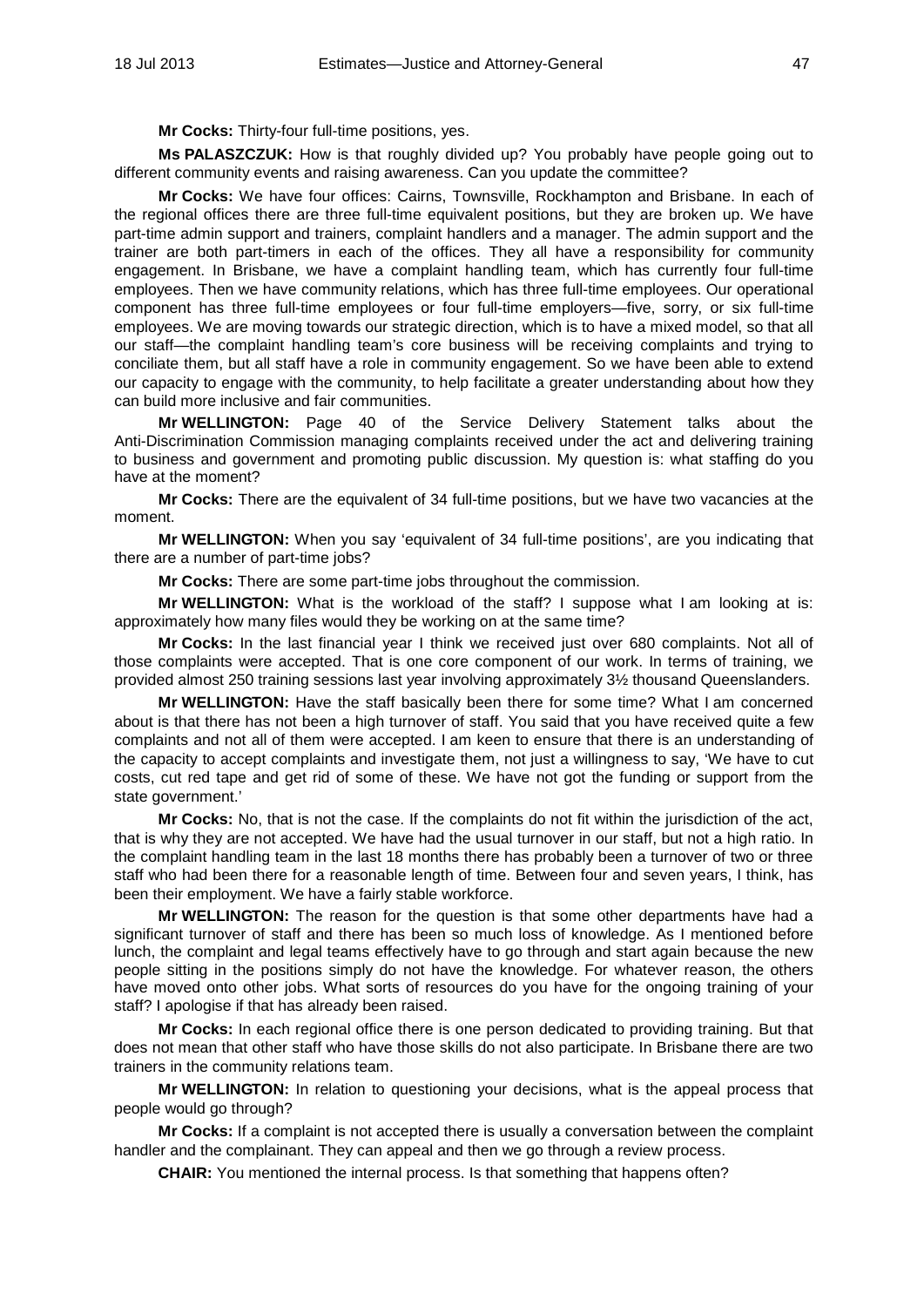#### **Mr Cocks:** Appeals?

**CHAIR:** Yes. These are on the basis of the rejection of an application only?

**Mr Cocks:** We explain to people that it does not come under our jurisdiction and explain for what reasons. Their complaint may be referred to another jurisdiction where it would be more appropriately heard. There are a small number of those. I can get you exact numbers if you like, but there are a small number of people who appeal. Then we give our reasons and if it goes to a JR—

**CHAIR:** I do not require that information, Mr Commissioner.

**Mrs MILLER:** My question relates to age discrimination. Increasingly in my electorate older people are talking to me about the fact that they are being discriminated against in applying for positions in the workforce as well as being discriminated against in the general community. I was wondering if you could please advise the committee as to whether or not there has been an increase in complaints about age discrimination and what the commission is doing about that.

**Mr Cocks:** I do not think there has been a significant increase. I think one of the real problems with age discrimination is that it is very difficult to prove because there are a number of ways it is done. Anecdotally we hear of people concerned that they have been discriminated against based on their age. The literature shows that age discrimination is quite insidious in that it is very difficult to prove. There is a lot of unconscious bias research that demonstrates age discrimination occurs very broadly and in fact it almost suggests that if somebody is older than you then you are more likely to discriminate against them. They say it is from eight to 80. It is a quite insidious type of discrimination. As I said, it is quite often difficult to prove that you have been discriminated against because of your age because of the way things may be presented to you.

**Mrs MILLER:** I have a follow-up question. I certainly note that Woolworths and other companies are now actively employing older people in their workforce. I am wondering whether the commission has been able to actively promote that in the community. For example, in some industries it is the case that once you have turned 50 they sometimes regard you as being over the hill. In other industries, for example retail—particularly the big ones, Coles and Woolworths—they seem to be employing more older people. I am just wondering whether the message is getting out there in the community that just because you are older it does not mean that you are not able to actively contribute to the community.

**Mr Cocks:** That is a point that I will take on board. Certainly in speeches that I and other senior staff have given we have clearly identified the rationale for needing a diverse workforce, including older people. There are a number of assumptions that are based on stereotypes or mythology which are not true. Older people bring their productivity, their knowledge—all of those assets—to the workforce. When we give speeches around workforce diversity and the benefits of that, those are certainly issues. Certainly I was unaware of Woolworths and Coles doing those sorts of things. We would be only too happy to promote those types of employers if they are doing that.

**Mrs MILLER:** I have one final question. Are you working with the Human Rights Commission on its inquiry into discrimination against women in the workplace that was announced by the federal Attorney-General?

**Mr Cocks:** We will place a submission before that inquiry, yes.

**Mrs MILLER:** Do you know when that submission might be forthcoming and will you make that public?

**Mr Cocks:** Yes, all of our submissions are made public. Usually when you place a submission before an inquiry it is public. We publicise them on our website.

**Mrs MILLER:** Do you have any time frame around when that submission might be produced?

**Mr Cocks:** Not at this point, but it will be produced by the deadline.

**CHAIR:** Mr Commissioner, if I might ask you a question in relation to something which is of interest to me in the schools project. No doubt at some point in time you will need to evaluate how effective the schools project is. Are you able to indicate when that evaluation will take place? Anecdotally, could you perhaps comment on how young people are receiving the project and whether there are any discernible trends?

**Mr Cocks:** To date we have only been trialling it, and we have received very positive feedback from the participants in the trial, both educators and students. Once we make it available we will start working with Education Queensland, Catholic schools and independent schools to roll that out and we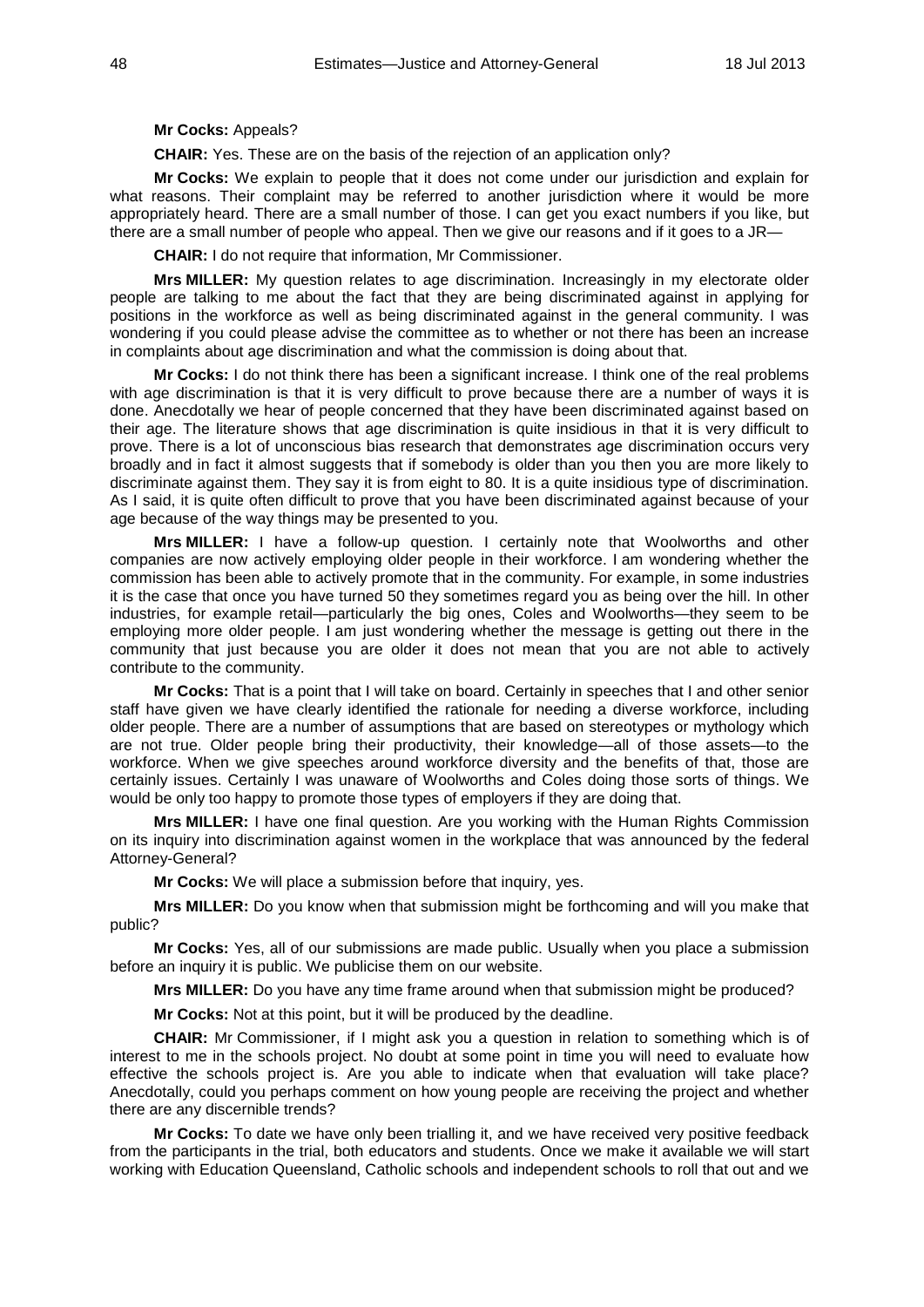will look at setting up an evaluation process. I suspect in another 12 months it will be a useful time to review the effectiveness of it, the usage of it and what we need to do to make it more relevant if it is a useful tool.

**CHAIR:** I call the member for Ipswich West.

**Mr CHOAT:** I have a question based on a statement you made earlier about solutions to potential issues of discrimination at a community level. I suggest you are probably talking about a community based negotiation. Is that accessed by people quite easily through your office? How would a community go about getting involved in that?

**Mr Cocks:** It is usually where there might be an issue arising within the community and it is brought to our attention. If it falls within our priorities and we have the resources, we may initiate bringing the key stakeholders together within that community. We do not see it as our role to continue to lead that. We see our role as acting as a catalyst and perhaps guiding that process for a while and letting the community take control and responsibility for it. We try to act in a proactive way. Certainly where there have been issues around racism within certain communities we have taken opportunities to gather some of the stakeholders together to try to get them to start talking about those issues. But it is certainly about empowering the community to take responsibility for it.

**CHAIR:** Thank you very much, Mr Commissioner, for attending. I understand that you can be excused.

**Mr Cocks:** Thank you very much.

**CHAIR:** I call the Leader of the Opposition.

**Ms PALASZCZUK:** Can we call the Public Trustee, please. On page 101 of the SDS in relation to the strategic direction of the Public Trustee it lists four things that the Public Trustee's services aim to provide to Queenslanders. I was wondering if you could please give the committee some more information in relation to the role of the Public Trustee for the local community.

**Mr Carne:** Could you just clarify that? You are seeking what information?

**Ms PALASZCZUK:** Page 101 lists four things that the Public Trustee's services aim to achieve. It mentions the financial assets of members of the community, ensuring the orderly succession of property, assisting the Queensland community by making free-of-charge enduring powers of attorney and providing members of the community with the assurance that the Public Trustee will act as their attorney. I was wondering whether you could outline some of those roles that you perform as the Public Trustee?

**Mr Carne:** Thank you for that question. That is a very important role that the Public Trustee has now been performing for some 97 years. In particular, what we are finding is that there is a greater demand for the service that comes within those four points, particularly as our population is ageing. As a consequence of that, we are finding that a significant number of our population no longer have capacity, and it is in that area that the Public Trustee services are exceedingly in demand.

What we are finding is that our appointment as a financial administrator has become our most significant role. Traditionally the role had been that of an administrator of deceased estates. That has now been surpassed by our role as a financial administrator. So we are getting appointed in a significant number of matters as a financial administrator usually for elderly people who do not have capacity and we are appointed solely to handle their financial affairs. The Adult Guardian, of course, is appointed to handle their personal affairs.

We are appointed in a situation where there is nobody else who wishes to do that role, say a family member, or nobody else who is able to do that role or where there has been conflict. Normally that happens where a family member has had an enduring power of attorney and it has been found after a hearing before QCAT or a court that that family member has abused that power of attorney and stolen the funds of usually a parent. The Public Trustee is appointed in a very difficult situation to take over the finances of that elderly person. We usually find in that situation that the money is all gone. We then have to prepare a budget and then handle the payment of their rent or accommodation or medical expenses et cetera and then embark on a difficult legal process to try to recover the funds that have been stolen. That has become a significant role for the Public Trustee, and that is covered in that first dot point on page 101.

As I have mentioned, the second dot point is the role that we perform where somebody has died with a will or more often without a will. Usually when somebody has died intestate—that means without a will—we have been asked to step in and if there are assets that need to be administered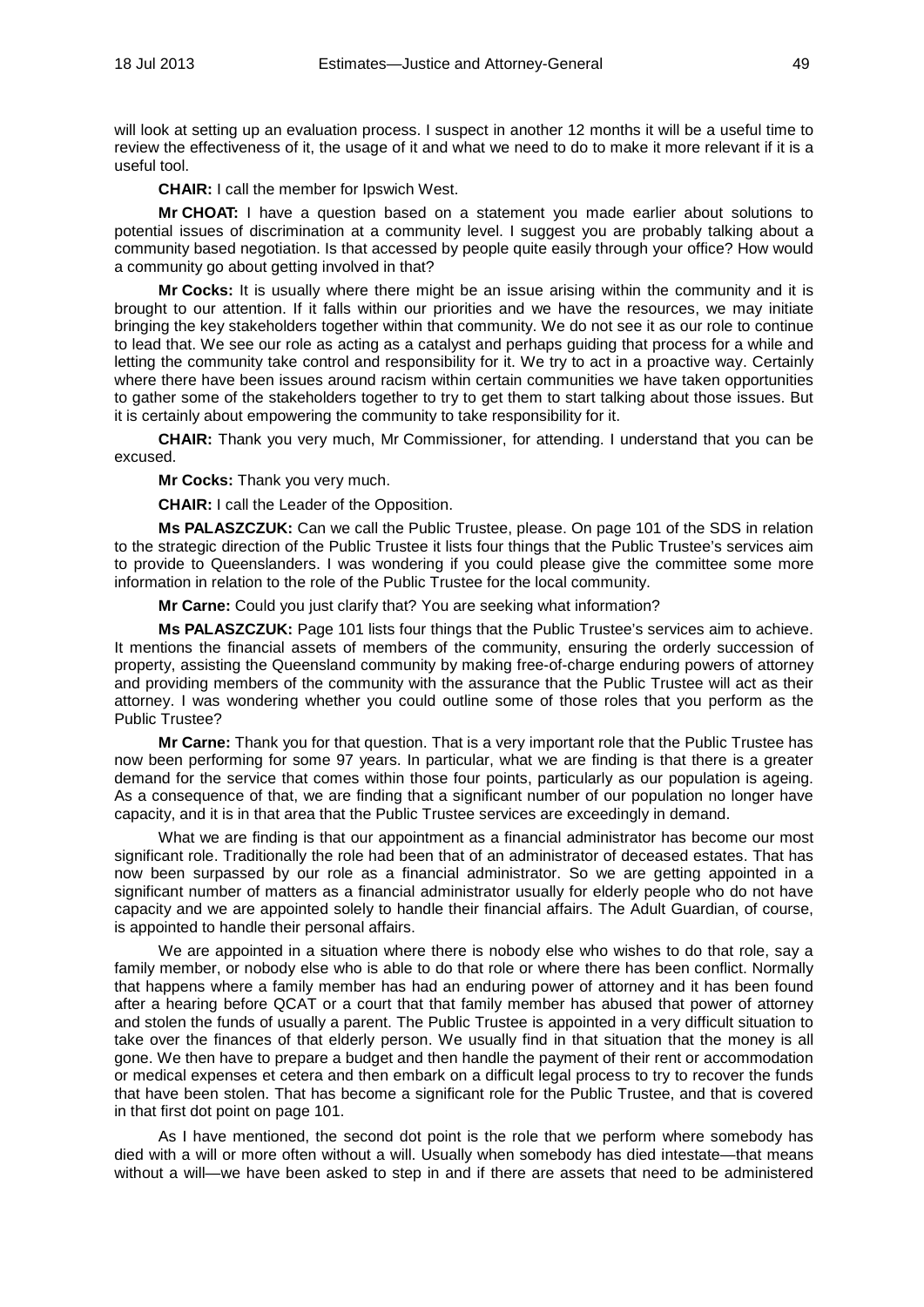then the Public Trustee performs that role. Once again, this is a very demanding role. What we are finding, of course, is that unfortunately there is growing conflict within family units and that has come about as a result of restructured families. There are situations I am finding where people have been in several marriages and there are children from various marriages. So we are finding that there is a lot of conflict now over assets of a deceased estate.

Unfortunately the Public Trustee gets caught in the middle of that in the role of the executor or often in the situation where we have been acting for a child who does not have capacity, and we have about 8,000 of those clients. A significant number of those are young people who have not got capacity because of birth defect and we have had to handle their financial affairs. Often we are finding that a parent does not leave them anything in their estate with the misapprehension that one of the other family members—one of the other children, the siblings—will look after that sibling or with the attitude that the state will look after that sibling. So our role then, under the Succession Act, is to apply to the court for what we call proper provision for that client. So we have a lot of those cases as well. So that is a significant area that we perform in.

As you would be aware, the Public Trustee is unusual as a government agency in that we are totally self-funded. So in those cases where the clients can afford to pay then we are fee-for-service, similar to what lawyers are. So we charge those costs, and those costs, as you also would be aware, are gazetted and tabled in the parliament. So that is a very significant role we perform and it is a traditional part of our role. Unfortunately, as I mentioned, what we are finding is a growing conflict situation. We are not alone; lawyers are finding that as well, as the chair would be aware. So that is a significant part of the role that we perform.

In regard to making wills free of charge, that has traditionally been the role of the Public Trust Office. You would be aware that the Public Trustee was set up in January 1916 by the TJ Ryan government solely for the purpose then to do free wills for servicemen who were going overseas, and we still hold wills of those servicemen where our trust officers in January 1916 went down to the wharves with the departing troop ships or out to the RNA showgrounds where they were bivouacked and did free wills for those servicemen. We have continued in that role and we are the only Public Trustee in this country that does do free wills. As a result, we did some 24,000 free wills last year. Our nearest Public Trust Office would be New South Wales and they do in the order of about 9,000 wills because they charge if it is that they are not appointed as the executive.

**Ms PALASZCZUK:** So that was 20,000, was it?

**Mr Carne:** 24,000.

**Ms PALASZCZUK:** Is that higher than last year?

**Mr Carne:** We do 24,000 free wills whether we are appointed executor or not. So it is a significant service that we provide to the people of Queensland. It is interesting that there is research being done by the University of Queensland in regard to intestacy throughout Australia, and one of the original findings—and we are in the early stages of that research by the university—is that Queensland has a lower intestacy rate than other states. They seem to be believe—and they are still looking through that—that that came about as a result of the work that the Public Trustee has done over some 97 years of doing free wills. We actually have at our Brendale will bank some 980,000 wills which we hold on behalf of Queenslanders. So that is a very significant role that we play for Queenslanders, and that is part of our CSOs that we contribute back to Queenslanders. It is in the order of \$4 million or thereabouts that we incur by way of a cost to us to deliver that free service to Queenslanders.

The last dot point is 'provide members of the community with the assurance that the Public Trustee will act as their attorney'. Once again, we can perform that if Queenslanders do not have anybody that has either the capacity or the willingness to be their attorney. It can be a very onerous task legally to perform that role and the Public Trustee can perform that service, and we do for a number of our clients.

**Ms PALASZCZUK:** Thank you very much. Can I ask a further question? How many staff are there currently at the Public Trustee?

**Mr Carne:** If I can just turn to the relevant document that I have here because it is a very important question in regard to the way we deliver our front-line services. In regard to our staffing—I just want to be correct on the number—we currently have 553 full-time equivalents, and that is up to 30 June this year. We are anticipating that that will rise to 558 during 2013-14, and that is as a result of our increase in front-line service delivery.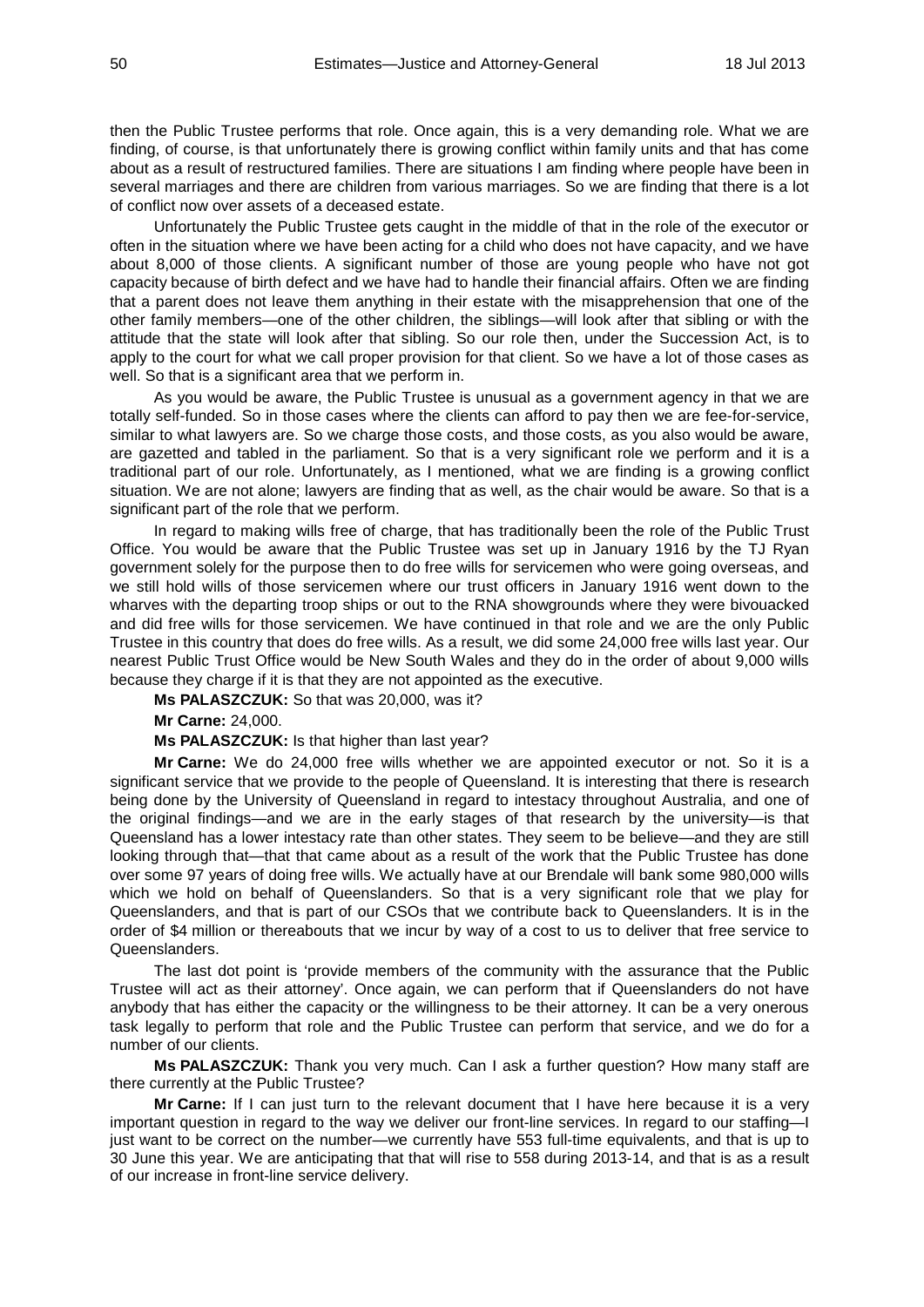**Ms PALASZCZUK:** It sounds like you do an amazing job there, especially in providing 24,000 free wills each year. I think the member for Bundamba may have some follow-up questions.

**Mrs MILLER:** Yes, I do. Will the Public Trustee provide an outline of the trends regarding workloads in his office? I am asking about areas where the workload is going up and also decreasing. Could you provide us some information on that?

**Mr Carne:** Very well. Perhaps if I can premise that by giving you a brief overview of the work that the Public Trust Office does. It is surprising that a lot of people are not aware of the broad ambit of the role of the Public Trust Office. As I mentioned in my response to the previous question, clearly we do administration of deceased estates. So, of my 553 staff, there would be in the order of some 360 who are trust officers. We operate out of 16 offices throughout Queensland from Cairns to Mount Isa and all the way down the coast to Ipswich and Redcliffe and down to Southport. As I said, 360 of those would be trust officers. They operate out of our 16 offices. They do the traditional work whether in regard to the administration of deceased estates or whether in regard to the financial administration of clients who do not have capacity.

What we are finding in some of our areas is that we are challenged in getting competent staff. There is turnover of staff. As you appreciate, to have trust officers do what can be complex quasi-legal work, training is very important for us. So we put a lot of training in. As a result we produce very skilled and very well-trained trust officers who then get snaffled by other government agencies. So that is an ongoing challenge for us as to how we can maintain the delivery of that expert service.

So in regard to our deceased estates and financial administration we have set up projects what we call client service centres—and those are in areas where we do not have high client contact. For instance, we have in the order of some 5,000 clients who are minors. These are children under the age of 18 who have normally been awarded damages for, say, a motor vehicle accident and until such time as they come of age at 18 then they need an administrator or the trustee to handle those funds. So we have some 5,000 of those clients who we act for. Our only contact will be with a parent who requires funds to buy, say, a laptop or a bicycle or to go on a holiday or for education et cetera and we are required to process those requests, and we set KPIs as to how quickly we must deal with those.

We have found that it is more efficient for us to centralise that service, and that achieves two things. It means that we can have a point of contact, because the other problem I have is with staff turnover and staff being on holidays and the complaint, 'I can never speak to the same person.' In order to address that we have now centralised, as I mentioned in this case, minors' trusts and we have moved those into our Redcliffe office. We have moved the 5,000 files into that office and we have set up a team where we have one person across the top who is the point of contact and those underneath who do the leg work on the files. We have found that that is also a very good way of training those young trust officers in understanding a file and working a file. So we have now rolled out that in regard to minors.

We have also rolled it out in the Brisbane office in regard to those of our clients who are in institutions, say, in hospitals or in aged-care facilities. We are also now rolling it out at Ipswich for those in shared accommodation. We have a large number of clients—and they tend to be centralised in the Ipswich area—who have intellectual disabilities. We care for them in shared accommodation. We are finding that we are able to deliver a much better service there. So that is one way we have addressed, first of all, the demand in regard to our services and our staffing and the training.

We also have a very large legal team. Getting good competent lawyers to work in what is a very stressful environment because of the pressures of legal work—we have in the order of some 40-odd or thereabouts lawyers who handle that legal work—is an ongoing pressure for us.

What we have also done is we have what is called a property division. So we have a large number of our clients' properties that we have to maintain and look after. We have now outsourced a lot of that sort of work. So we have just gone through a whole process of outsourcing work, such as doing maintenance on those properties and valuations of those properties, throughout the whole of Queensland to streamline that and get a better cost base for that, because we can do volume with those who have been successful in the tendering process we have completed.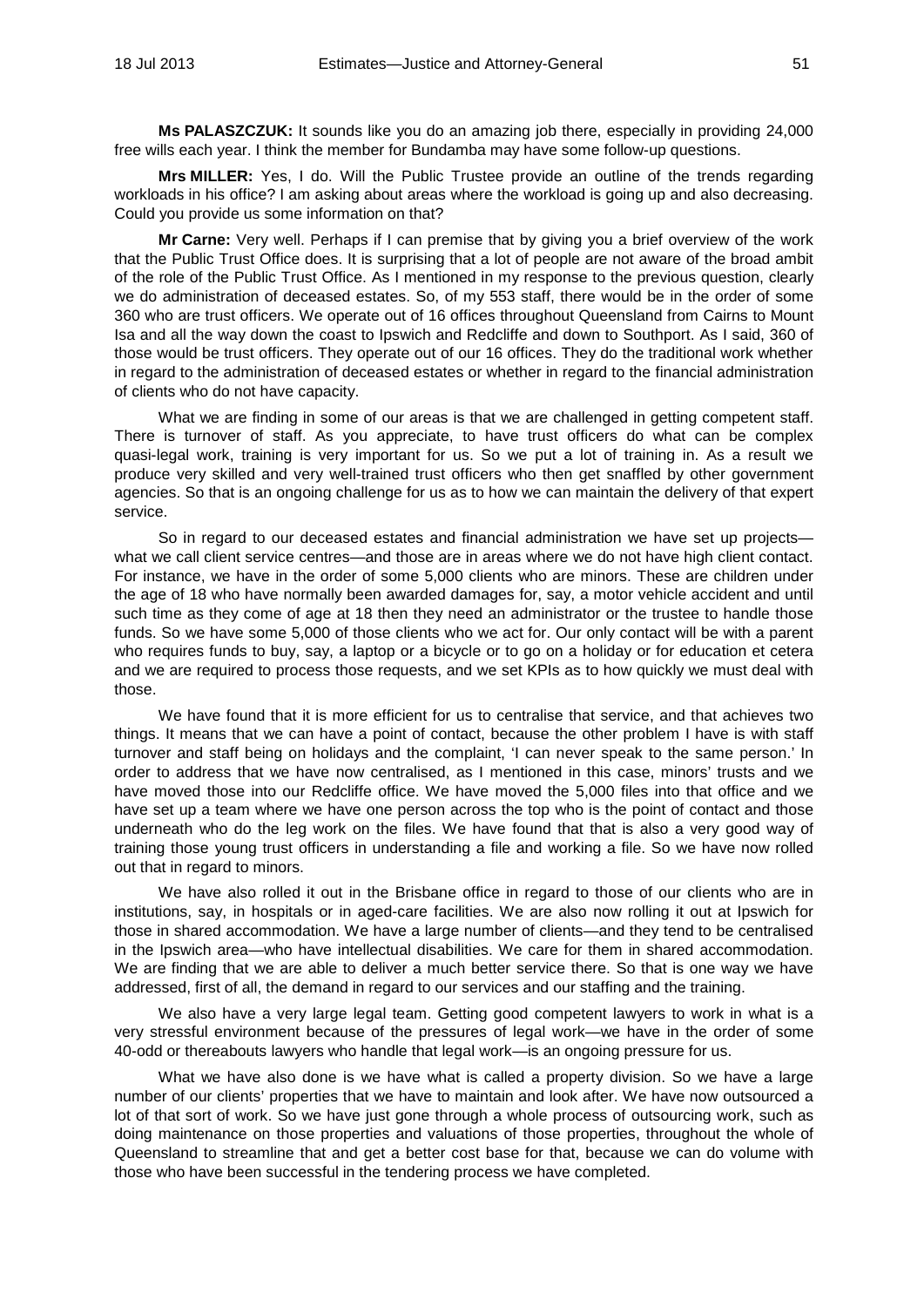We were doing motor vehicle auctions and that now has been outsourced. As a result, that work has reduced and I am now dealing with a surplus of three staff or thereabouts who have come out of that and they will be absorbed within the organisation. That is a further demand in regard to our staffing.

The major area, of course, though is in regard to our front-line service delivery, which are those 360-odd staff throughout our 16 offices. What we are looking at is how we can train and deliver that service, and the CSCs is one model we are working on to ensure that that happens.

**Mr WELLINGTON:** I have a follow-up question. You spoke about teamwork. When you are acting for a client, I thought the situation was that there would be one person working on the file and that that one person knew the file. But are you indicating that there is a whole team working on these individual files so that when someone moves on or gets transferred there is that knowledge? Then the follow-up question is about costing. How do you determine the fee for managing that file when you may have to have more people familiarising themselves with the file and more time is required—it is not just one person dealing with one file?

**Mr Carne:** Perhaps if I can take you that through step by step because that is fairly complex and it is a broad-ranging question, Mr Wellington. First of all, I am not losing that knowledge. As the CEO of the organisation, I am confronted by the fact that I have staff turnover for whatever reason. I am challenged with an ageing staff. That is one of my major problems at the moment. I have staff who have been there for 30 to 40 years. Unfortunately the X and Y generation are not that like that. We are not going to see that sort of commitment to one place of employment. So with my X and Y generation I am tending to have significant turnover, and my challenge is how I ensure that service delivery. And you are right: you need to have knowledge of the matter.

So I will first of all deal with the aspect of work which is the financial administration—that is, as I said, where we have been appointed to handle the financial affairs of a client who does not have capacity. The Public Trust Office has a very sophisticated and very advanced internal management system—a computer system, a software package—that assists trust officers in the tasks that they are required to do. Each trust officer would have, depending on the complexity of the files, ranging from 50 or thereabouts up to 80 files—so the less complex, the greater number of files to assist. So for that trust officer each day the tasks come up on the screen—'Pay Mr Wellington's rates'; 'Pay Mr Carne's hospital accommodation'—and that trust officer then has to carry out that work. As I said, that is in regard to those areas of work where there is not intensive client contact.

We also have a large number of clients who do not have capacity, and we are getting appointed in a lot of matters now where clients do not have capacity for drug or alcohol issues. So they are not elderly people. They tend to be younger people. They tend to be very street smart and they do not like the fact that the Public Trustee collects their pension and pays their rent and their food and their accommodation. They would much rather take control of that.

We find that we have far more contact with those clients because they are always on the phone saying, 'I need another \$30 for cigarettes, presents et cetera,' and we have to process that. In that situation we are finding that, if you have a team working across the top, you can better administer the file. Because in a file, as with a legal file, you have documents to put on it. Rather than having a senior AO5 or AO6 person doing that, having somebody at an AO2 or AO3 level handle the day-to-day operations is much more efficient. To handle the decision-making process and understand the protocols, you have a much senior person. That works much more efficiently.

So far as the cost that the Public Trustee charges, once again that depends on the area of work we are in. Our fees, as I said before, are similar to those of a legal office. It is piecework. So we calculate how much it costs to do that area of work over that period of time, and that is based upon the number of assets and the number of contacts you expect. We categorise the file, as I said before, based on complexity. The higher the complexity, the higher the demand and then obviously the higher the fee. There is no 'we seek not to charge a fee' because somebody then has to get familiar with a file. That is why we are looking for systems where you have senior people across the top with other people doing what I call lesser work. The very effective use of technology takes away that labour intensity, so there is not that loss of knowledge of the matter because it is captured within the system itself.

**Mr WELLINGTON:** I have two follow-on questions. How do you actually cost a file to send an account to a client? Is it the case that you are effectively a business arm of the government in that you are making money for the government?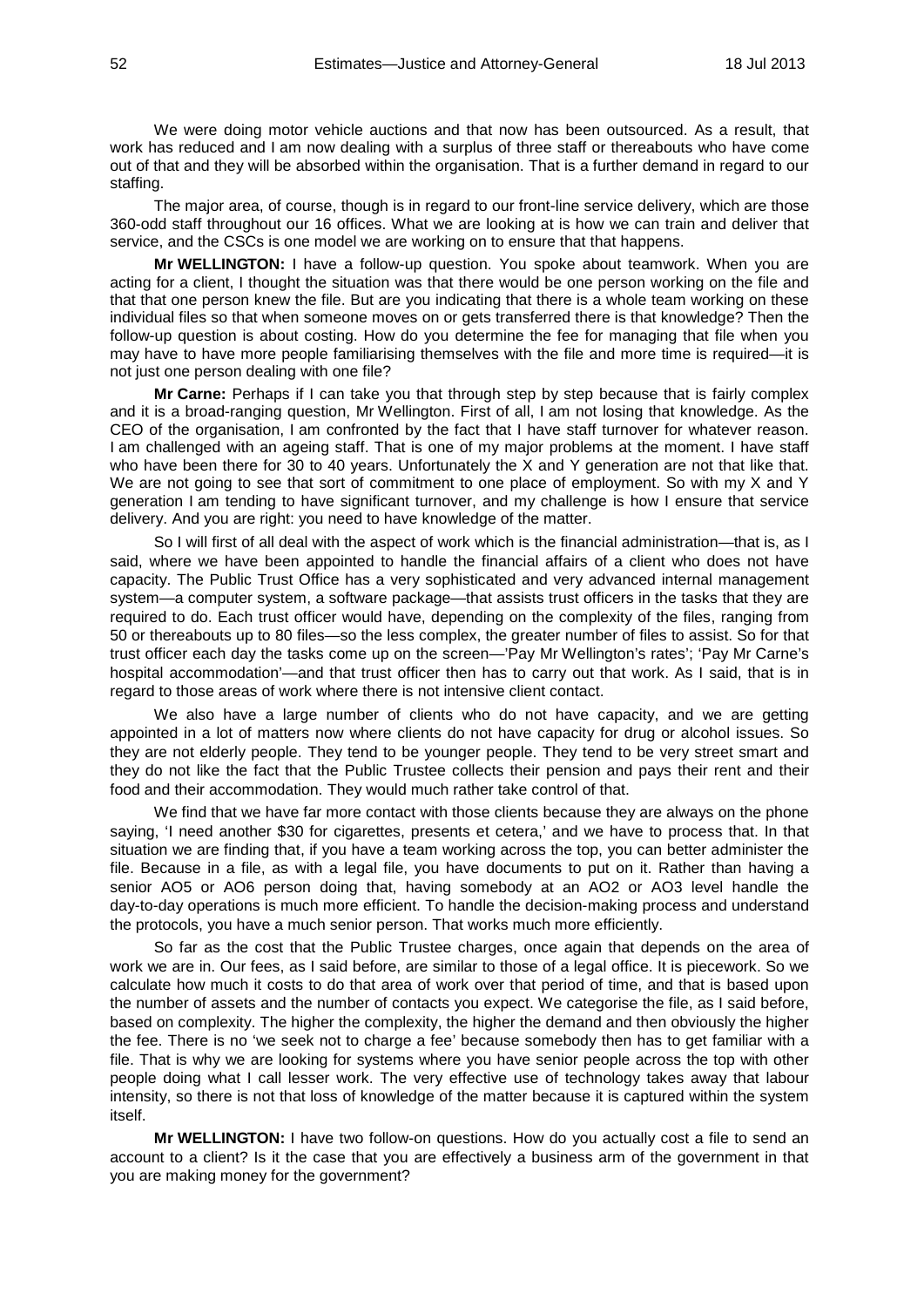**CHAIR:** I might add a question also. Are you task based or time based in your billing?

**Mr Carne:** It is piecework so it is task based. I will go to the paper in regard to fees and charges, because this is obviously a topical issue. Your question was: are we a financial arm of the government to make money for the government?

**Mr WELLINGTON:** Well, you are self-funded. In the SDS it says that you maintained your self-funding status through delivery of a strong financial performance. I have not checked the financial figures, but are you sending a return back to the government? Are you an income-making business?

**Mr Carne:** No, we are here to help the government. To that end, we are here to make sure we are not a financial burden on the government. In regard to the current financial year, we have had a good financial year. A significant part of our work is what we call funds management. We manage several billion dollars of clients' funds. That is a very challenging role, particularly during the GFC, which is a good example. We, like every other trust company or financial organisation, were very hard hit by that, because we depend on that income to help us meet the major costs of service delivery.

So far as the government is concerned, the big benefit is that our CSOs—which are significant; they are in the order of some \$27 million for the financial year just ended—would be a cost on government if we did not absorb them. If we were not absorbing that, it would be met by government itself. I spoke earlier about the free will service, for instance. Education is a major CSO. We fund Legal Aid to some extent. We fund the Adult Guardian's office to some extent. As a government agency we assist and we also ensure that we do not make a demand on consolidated revenue.

My challenge as the CEO is to ensure that my commercial operations are sufficient to meet the growing demands of my CSOs. The difficulty I have as a CEO is that I cannot contain my major overhead, which is growing at the rate of 12 to 15 per cent. It really grows as a consequence of us being appointed as the financial administrator of clients who do not have the capacity to pay those fees. Unfortunately, that is a growing demand on us. What we are finding is that a significant number of the clients to whom we get appointed to handle their financial affairs do not have the financial capacity. Their only source of income is their pension; they have no other assets. A significant percentage of our clients—in excess of 70 per cent of our clients or thereabouts—have less than \$20,000 to their name, which is a very small amount of money. To get back to your question about fees, if you wish I can go through that in some detail because that is an issue that is often asked of us. As I mentioned—

**CHAIR:** Provided you do not do it item by item.

**Mr Carne:** I will not. With all due respect, Chair, you come from a legal background. You know how tedious it can be when a client asks about fees item by item. What I will give you is a broad overview, if I may. The first thing that is a sense of reassurance is that our fees are gazetted. That is, they are laid in the parliament and they are reviewed by the parliament. The unusual aspect of the Public Trust Office, unlike every other Public Trustee in this country—except for Western Australia, which was only three or four years ago-is that we are fee for service, as I mentioned before. Every other trust company is commission based. In 2001 the Public Trustee in Queensland—the first Public Trust Office—decided that it was not a transparent process to charge fees. Why should somebody pay five per cent of their assets if I do the work or not, because it is not based on the amount of labour you do or the service you deliver; it is based upon five per cent of your capital portfolio?

What we were finding during that period in the late nineties and early 2000s is that, because people's capital assets were building—the value of their houses and their share portfolios—it was a very lazy way to make income but it was not a true, transparent way to make income. So we converted to fee for service, and that was done in 2001. Since then the fee for service has only increased by CPI. We review our fees on an annual basis to make sure they are appropriate, and we table those in the parliament.

Those fees, as I have said, are based on that piecework. It is similar to a lawyer saying, 'For me to do your estate, based upon the fact you have a house, shares and two bank accounts and there are five beneficiaries, the cost will be in this order.' So it is worked on that basis. It is a very complex process which is detailed step by step in our fees which are tabled in the parliament and published in the *Government Gazette*.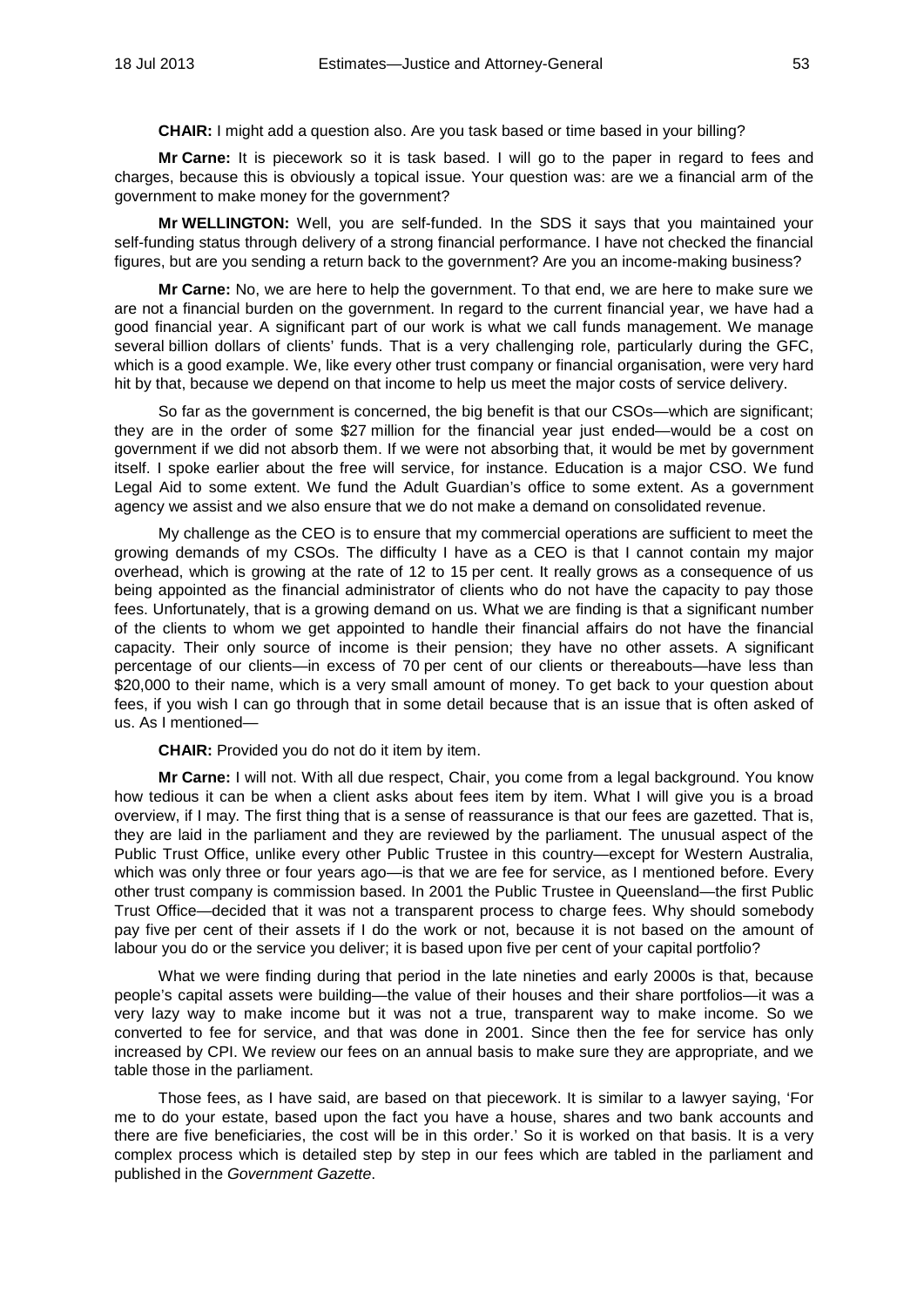**Mr WELLINGTON:** I have a follow-on question. In relation to the skill set of staff in the Public Trust Office, you mentioned there is a reasonably high turnover of staff. I think that is accurate. What sort of ongoing training is available? I am thinking out loud. Are we talking about solicitors? Are we talking about accountants? With the movement in the new work that is taking up a lot of your time, is there a need for more funding to be allocated to provide better training or more in-house training?

**Mr Carne:** Most certainly my most valuable asset is my people. We have invested tremendously in our people. You will see in your question about the SDS that we are putting money back into our organisation because we believe it is a very important investment to make, both in our people and in our capacity to deliver that front-line service. One of the big challenges we have had, as I mentioned before, is how we can continue to meet those KPIs with a quick turnaround in a decision for our clients. I spoke before about our CSCs, our client service centre delivery service.

The other area is how we can do outreach services. We are using technology. We are going through courthouses and Centrelink offices to expand our service with the use of laptops and printers. So my document makers are able to visit. We have a very extensive outreach centre, so we are not just held to our 16 geographical locations which we have inherited over some 50 or 60 years. That is another major way of delivering services. But you are correct: investing in our people is the most important thing we do. We put a lot of money into our training. We have used technology. We have an online system of training now, because training can be expensive. My HR people are working very closely to look at how we can be very effective. We are doing an online service. We are developing modules now in-house.

I also have my people working to understand about leadership. One of the big challenges I have is that I have a lot of people with the title 'manager', and they have that title simply because of years of service and not necessarily because of their skill as a manager. So I am now making sure my managers know how to manage. I am putting a lot of money into leadership development for my senior people. I am also looking at performance planning review. That is something we rolled out three years ago, and we are now going through that process. My staff and my managers are getting used to the fact that they have to work with their staff and the staff have to meet their deliveries. We have to meet what they are looking for out of the organisation as well.

When I spoke before about the churn rate, post GFC things changed dramatically. Prior to the GFC there was a significant churn rate. People are now very conscious of how important a job is, but at the same time my people are well trained and are very attractive to other government departments. I have invested in my people and have ensured they can see a sense of progression in the organisation. To that end I have rolled out a workforce plan. I have now filled my positions. I had a very high proportion of people acting up in positions, not owning the positions. I have now completed a process in my organisation where people have been appointed to positions. I believe that process, along with training, PP&D and permanent appointments to positions, will overcome the stress that comes from the churn rate.

**Mr WELLINGTON:** I have a follow-on question. Before lunch I asked the Attorney-General questions about the various locations of your trust offices. One is in Nambour, at Currie Street. I thank you very much for maintaining it. Only last night I attended a meeting in Currie Street, Nambour about a range of matters, and we are very appreciative of that continued presence. Are there any plans for more regional offices? I know we are talking about the bigger centres and doing things on the internet, but do you have any plans for new smaller regional offices, where people can walk in off the street and have one-on-one contact, which I think many people look for today instead of doing it over the internet?

**Mr Carne:** Mr Wellington, that is a good question. It is one that you and I have had discussions about, particularly service delivery in the Nambour office. The Public Trust Office has done a lot of work over the last three years in working with the state government demographer to get an understanding of where our client base is growing. Our client base is those who are 65-plus. I am constrained by the fact that I have some 16 offices. Back in the 1970s or thereabouts my predecessor went out and bought buildings. What I am finding now is that I need to be able to move to where the demand is. We have done a lot of work to understand where that growing demand is going to be. As you would appreciate, the big challenge for my office, policymakers within the parliament and the delivery of services in this state will be what I call the ageing tsunami that is going to sweep across the top of us over the next 20 years. We are not well resourced to meet that.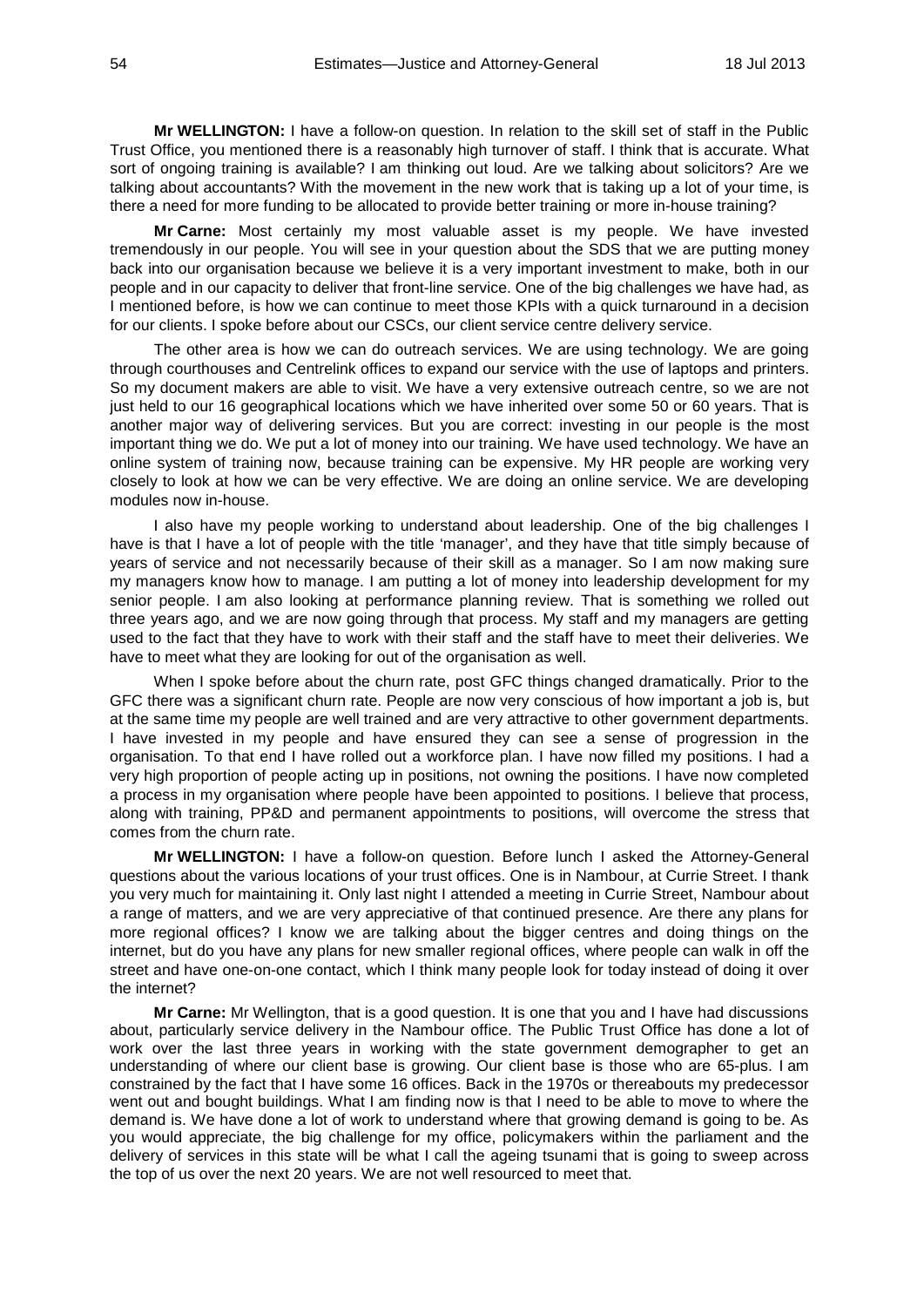Part of that has come out of our understanding of where our client base is growing—that is, the 65-plus age group. As you would appreciate, Queensland has a very high percentage of ageing population because they come up here to retire. Clearly, it is on the Gold Coast and the Sunshine Coast but it is in other areas as well such as Cleveland, which we were surprised about. So we have a better understanding of where our demand is going to be. Buying a physical location is very capital expensive. We need to be able to meet that demand, and that is why we are looking at the use of technology. Our outreach services through other government agencies are very effective, because most people want to see us to get a will made or an enduring power of attorney.

The other thing we are looking at is how we can centralise our offices and then provide what we call a front office and back office type arrangement. So we are looking at all those models at the moment. As you are aware, the Nambour office has been there since about 1998. We worked with you on that. We have recently renewed that lease for another year. We are conscious that there is a huge amount of development being done with the shopping centres in Nambour just around from where our office is. There has been some money spent on that. However, as the Attorney would be aware, we put a significant investment in our Sunshine Coast office in his electorate some three or four years ago because we saw that as a growing need. We identified where the railway was going to be put in, where the hospital was going to be put in and we identified that would be a huge demand for our client base. That is why we positioned an office there, to meet what we see as a growing demand.

We are aware that we have to look cleverly at how we can deliver that service and make sure that we do not overcapitalise and waste money and make a wrong decision. We are continually looking at both location and service. At the moment we put our toe in the water through our outreach service to see how things are growing. We keep a regular check on the work through various offices and we do notice trends where some offices increase in work and some offices decrease in work. We have to compensate for that because there is a bottom-line cost in regard to service delivery. As I said, it is a very expensive way to deliver the service. But, yes, we are looking all the time at where our service is needed. As that service gets greater, we will then be looking at—I am against buying property because I believe it constrains your ability to move as the situation changes. For instance, we lease the Sunshine Coast office. That is the way we are going to move forward. But we are continually looking at that, and it is a matter of where the demand is and how we best meet that demand with our service delivery.

**CHAIR:** I have a follow-up question. You mentioned free wills. My questions will come in a series, but I need you to follow where my argument is leaning. Is there a means test on free wills?

**Mr Carne:** Chair, you and I go back a long way in regard to will making and that delivery of service. In regard to a means test, no, there is not a means test. It is provided, as I said, to all Queenslanders whatever their financial situation might be and whether we are appointed as the executor of their estate or not. There are some situations where we have clients who have very complex structures. Sometimes we have to work with them to get them to understand that it would be better if a lawyer did their will.

**CHAIR:** That was the next part of my question.

**Mr Carne:** I understood that. I know you well and I could see where you were going.

**CHAIR:** As a past president of the Law Society you know that—

**Mrs MILLER:** And a very impressive one.

**CHAIR:** Indeed.

**Mr Carne:** I was your CEO.

**CHAIR:** You know that in Queensland the profession of solicitors, or lawyers as we now call them, is a very decentralised one. Seventy per cent would probably work in a practice with four partners or fewer. Of course the Public Trustee competes against those lawyers who might be a single practitioner in Longreach or Nambour perhaps. They actually compete against each other, don't they? You provide a complementary service to the local solicitor in the local town.

**Mr Carne:** Sorry, are you saying we compete with regard to doing wills?

**CHAIR:** That is competition to me. If the Public Trustee is a doing a will and the solicitor two doors up is doing a will, that is competing, is it not, except in the case where there is a free will and the lawyer charges for one. It is competition, isn't it?

**Mr Carne:** If you are talking about pricing—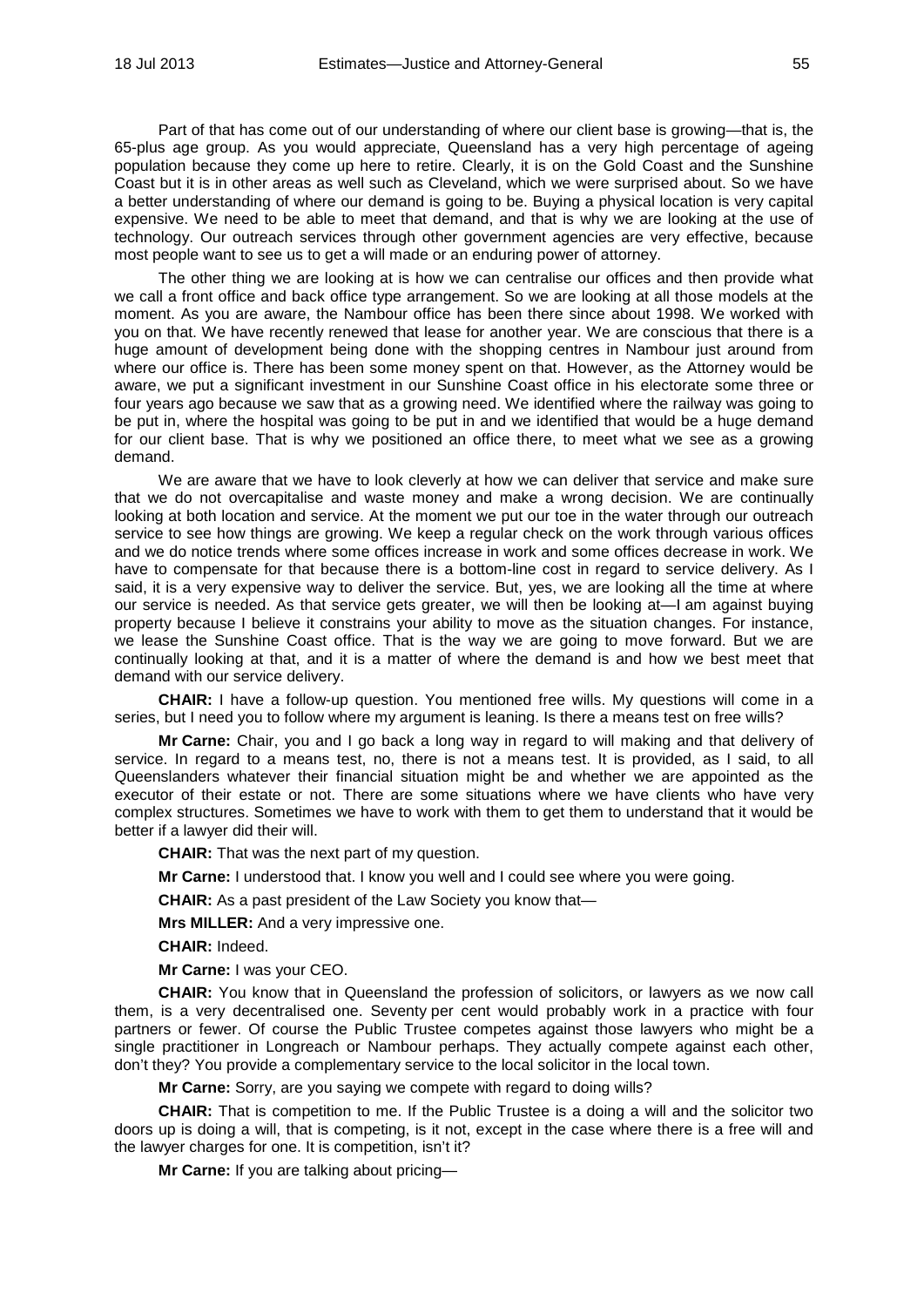## **CHAIR:** Competition on service.

**Mr Carne:** No, it is not. The government has determined that it is important for all Queenslanders to have the opportunity to have a will. Queenslanders have the choice to go to their local lawyer or to go, in this case, to the Public Trustee Office. It has been shown that the cost to the community, to the government and to the courts of a Queenslander not having a will is quite significant.

**CHAIR:** That still applies to Queensland solicitors, though, doesn't it?

**Mr Carne:** Sorry?

**CHAIR:** That still applies to Queensland solicitors, whether they go to a Queensland solicitor in private practice or to the Public Trustee?

**Mr Carne:** Yes.

**CHAIR:** They both save that court process by having a will.

**Mr Carne:** Yes, and many solicitors do free wills. When I was in practice, on a lot of occasions I did free wills. We are not in competition with the legal profession. We are seeking to complement what the legal profession is doing, and it is a very important role that the legal profession performs in Queensland. I have said both to you and to many of the Queensland Law Society presidents that we are not there to compete with solicitors in Queensland. The area in which we work is a very large area and you will find that people do not make a choice. To be honest with you, why would you go and get a free will done—and that is one of the difficulties I have because people think less of something that is free. I think it is a good, quality product, but at the same time why would I compete with a solicitor with regard to a product based on cost, because it is such an important document, whether it is my will or my enduring power of attorney?

**CHAIR:** I understand all that.

**Mr Carne:** You will find that most Queenslanders either have a relationship with a solicitor or know somebody who does and they will get a referral to that solicitor. As I have said to many presidents of the Law Society in the past and the current one just recently, when you look at the clients we do service, a lot of them—and I have to be careful in the way I phrase this—are challenged in terms of their ability to access the services. They find it easier to go to the local Public Trustee Office because their family is used to dealing with government agencies. We are not really competing for the same group, I would say. When you look at the estates that we end up getting, they are very small estates. The area that the solicitors of Queensland work in is a different area, with a more sophisticated client base; they are looking for a very professional relationship and to that end they pay for it. That is something I support.

**CHAIR:** All I was really leading to was that when you are looking for an area to service, do you take into account the local legal services?

# **Mr Carne:** The local legal services?

**CHAIR:** Is that something you do or is that something that is simply not relevant to whether or not you establish a centre in a provincial town?

**Mr Carne:** One of the big challenges all of us have—and it was the same when I was the president of the Law Society and the CEO of the Law Society—is the difficulty of finding lawyers to deliver services, particularly into a lot of the regional areas. That is where government has been asked to step in. That is where that outreach service is so important. So far as whether we look at the lawyers who are there, it is relevant to take that into consideration. My job is really to assist government in delivering what is, as I said before, a very important service. Yes, we work with other providers, and that of course is the legal profession.

**CHAIR:** I only mention this on the basis that a sole practitioner in a provincial town would pay rent and wages and would not be subsidised across other areas. For instance, sole practitioners—

**Mr Carne:** And that is a very valid point—

**CHAIR:** If I might go on, it seems to me—and I hope I am not looking at it too simplistically that there are, as you say, estates being administered and injured people whose investment interest funds are used to effectively subsidise the free wills? Isn't that effectively what happens?

**Mr Carne:** We can step through that as it is a very broad question. First of all, as you would appreciate from my background both as a practitioner for some 35 years and as a former president of the Queensland Law Society and CEO of the Queensland Law Society, I am very committed to the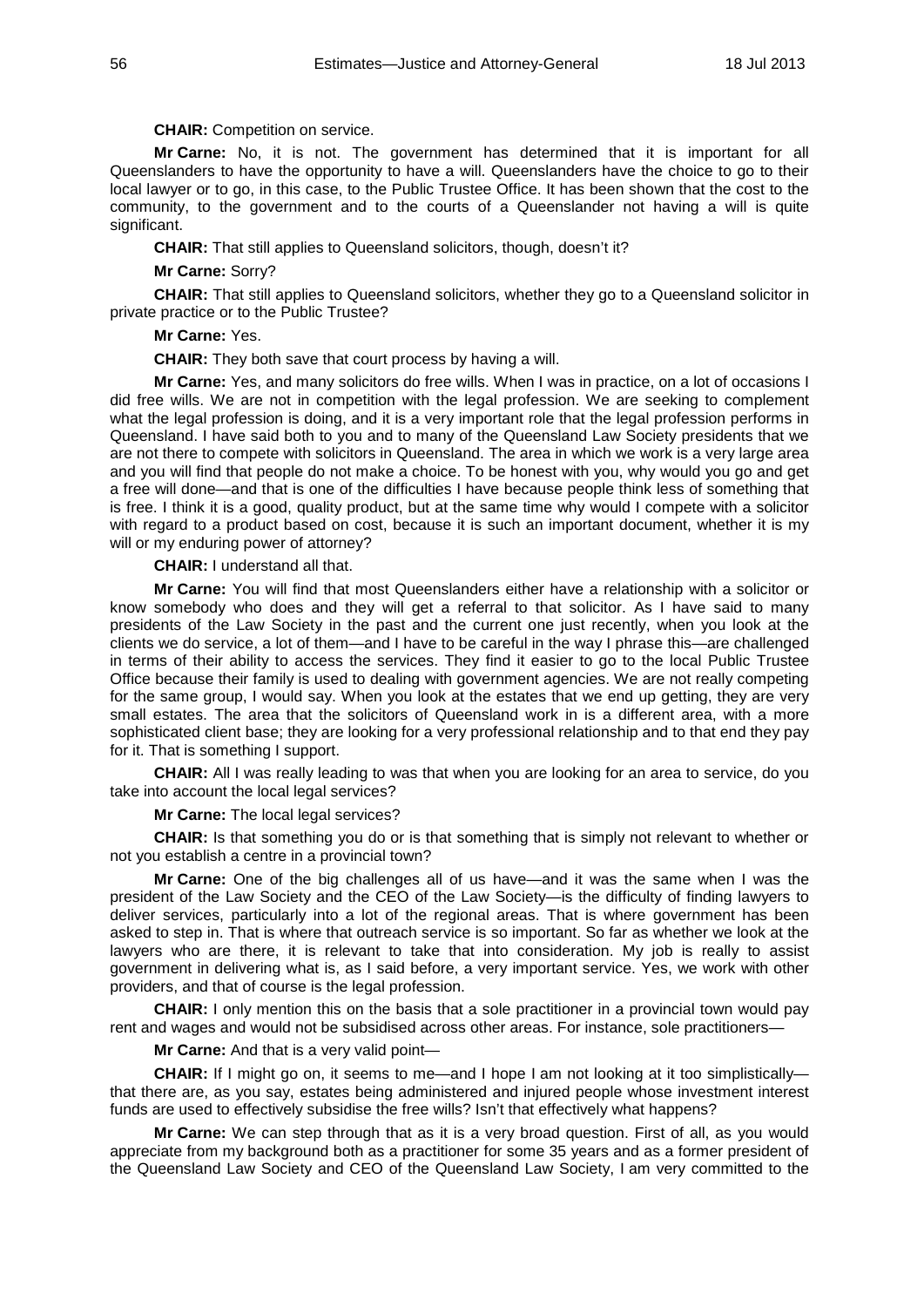very important role that solicitors deliver in Queensland. To that end solicitors I know do not look to make a living out of charging for wills. That is certainly not the work they do. As I mentioned before, we do not seek to be appointed the executor. We simply provide a facility so that people can have a simple will and an enduring power of attorney drawn up. In the case of most people, we find that when their family member passes away, they go to their local solicitor to administer the estate. That is where solicitors are seeking to grow their practice and that is where they do very good work, and we do not seek to compete with that. But, yes, we do not charge for wills. It is a service that the government, over some 97 years, has sought from the Public Trustee Office to do. I am at the order of my minister, the Attorney-General. If he believes that that is not an important service and it is best left to solicitors to do, then most certainly I will back off from that. Your question then was regarding whether the funds that we have then supplement or enable us to deliver that service and, therefore, that is not true competition—

**CHAIR:** I was not relating it so much to true competition. It is the case that private industry does not receive the same benefits of having something else in their practice subsidising free wills, for instance. They do not have myriad client money to assist them in paying other outlays in order to be able to provide free wills.

**Mr Carne:** Most certainly, yes.

**CHAIR:** That is all.

**Mrs MILLER:** I was interested in your comments in relation to the Public Trustee managing property. I note that the Public Trustee manages the houses in Collingwood Park affected by subsidence on behalf of the department of mines. Can you give us an outline of what is involved in managing these properties throughout the state and how many properties you might manage?

**Mr Carne:** I referred to the fact that when we administer estates we have assets, usually properties. During the time of administration we handle those properties, whether it is to rent them out, to pay the rates and then to sell them so the estate can be wound up. They are the properties I was referring to. You mentioned something at Collingwood Park?

**Mrs MILLER:** Yes. I understand that the department of mines has purchased a number of properties at Collingwood Park and the department of mines basically asked the Public Trustee to manage them on behalf of the department of mines. If you could get some more information about that I would be very grateful as to whether or not that is the case.

**Mr Carne:** Yes, certainly. I will take that on notice. I thought I would have been aware of that. I am not aware of that, but I will certainly have that looked into.

**Mrs MILLER:** I thank you very much for that. I have another question in relation to your involvement in providing information at National Seniors functions, the Ekka and other places around Queensland. It is highly appreciated by people in our community. I wonder whether Public Trustee officers also visit schools? My concern relates to particularly grade 12 students who are ready to go out into the workforce and move on in their lives. A lot of them really do not know a lot about their legal obligations. I am asking whether or not Public Trustee officers go into schools, particularly around year 11 and 12 time.

**Mr Carne:** That is a very good question. No, we do not. It is a very important role that the Queensland Law Society performs. Whenever the Queensland Law Society approaches us for assistance we certainly do support that. But, no, we do not have a program where we go into schools.

**Mrs MILLER:** Could you think about it?

**Mr Carne:** I certainly will.

**CHAIR:** Mr Attorney, as I understand, the Public Trustee is prepared to take a question on notice in relation to the administration of the Public Trustee in respect of mining tenements, as I understand it?

**Mrs MILLER:** No, it was in relation to the houses that the department of mines purchased in Collingwood Park.

**CHAIR:** Are you happy for that to be a question—

**Mr BLEIJIE:** The Public Trustee made the point that he did not know whether that was in fact the case. So the Public Trustee will get back to us.

**CHAIR:** Is that something you intend to do?

**Mr Carne:** I certainly will.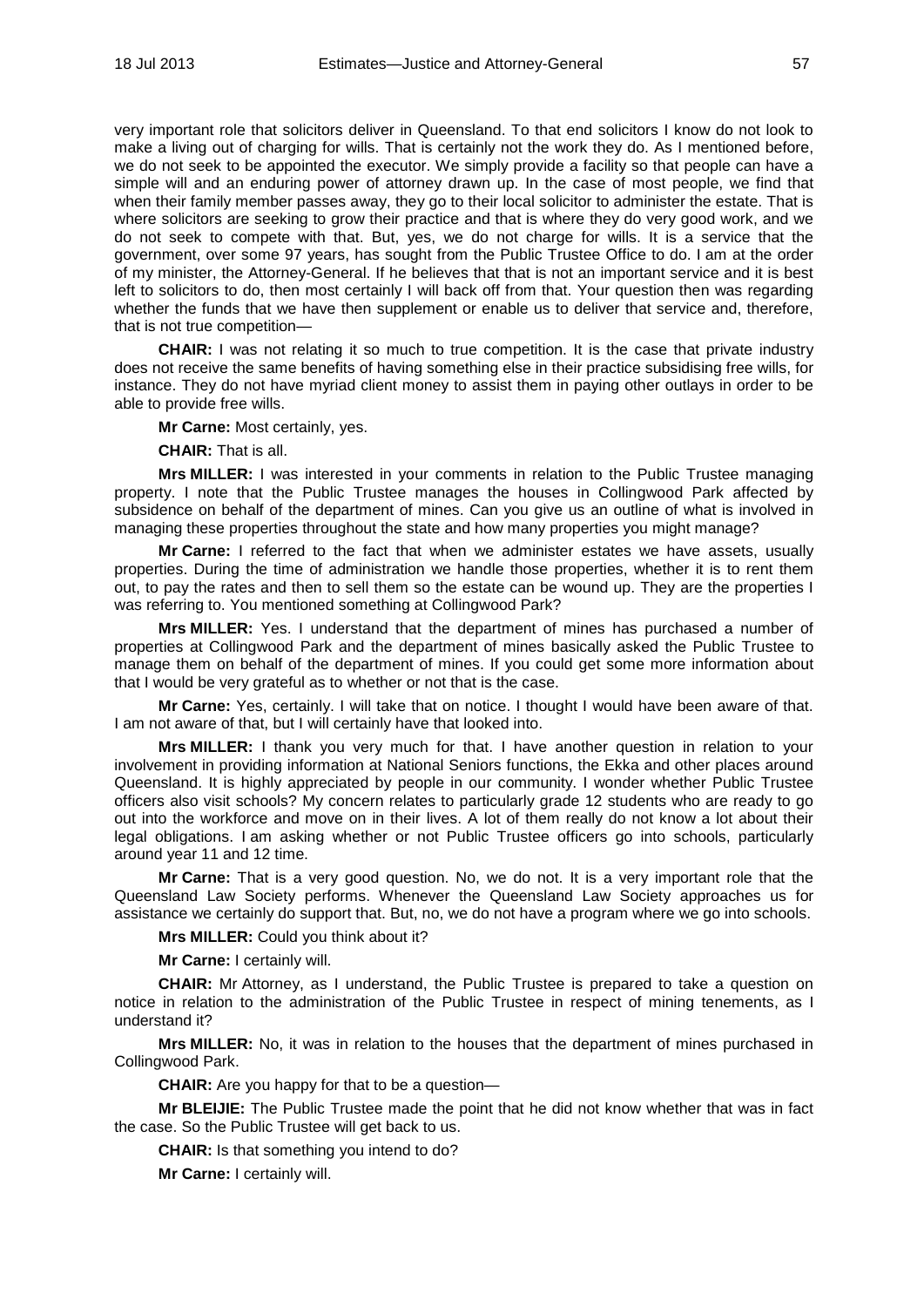**CHAIR:** I understand the director-general may have been asked on two occasions to supply an answer to a question on notice. Are you happy, Mr Attorney, to accept those as being questions on notice?

# **Mr BLEIJIE:** Yes.

**CHAIR:** Thank you for that. Mr Public Trustee, thank you very much for giving us your time and for your words. We wish you on your speedy way.

**Mr Carne:** It was a pleasure, Chair. Thank you.

**Mr WATTS:** Attorney-General, you spoke earlier about making Queensland the safest place in Australia in which to raise a child. Can you outline some of the steps that have been taken to affect that for the government, particularly in relation to synthetic drugs, child grooming and some of those areas?

**Mr BLEIJIE:** I thank the member for the question. There are a few things. Immediately on coming to government we set up the Carmody commission of inquiry, and we have now seen the results and the government will respond to that accordingly. Basically, that commission looked at the child protection system and how we can gain efficiencies but it also was about ensuring, as Commissioner Carmody has said, that we do not experience the expected spike of 30 per cent in the next 10 to 15 years because there will be too much pressure on the system. The commission of inquiry came up with some great recommendations that the government is considering.

The other things we have done include one of the bills that I introduced in the parliament of which I am immensely proud, which is the two strikes policy for child sex offenders. This is the first and toughest law in the nation with respect to two strikes for paedophiles. Essentially, it means that if a child sex offender is convicted of a crime that carries a sentence of life imprisonment and they are then convicted on a second occasion, they will receive mandatory life imprisonment with a non-parole period of 20 years. It is a two-strike policy. I note the support of Bravehearts. Like other organisations, the Daniel Morcombe Foundation is very supportive of those types of laws as well.

Synthetic drugs are a scourge on our community. The issue we had to tackle recently in the parliament was the fact that when synthetic drugs are manufactured, the chemicals keep changing. Currently, I am required to update and add banned drugs to the Drugs Misuse Regulation. The problem is that, once we find out about a drug and we go through the process of putting it on the banned substances list, the manufacturer then changes the chemical structure and it then would not be the same drug. Then it would go straight onto the market. Recently we brought amendments into the parliament which essentially say that, if a drug is intended to have the same pharmacological effect as a normal substance would, it will fall into one of the two categories. The same applies if it is of a similar or substantially similar chemical structure. There are a couple of limbs that have to be satisfied now. That is very much about ensuring we can nip these issues in the bud rather than going through the process of adding substances to the banned substances list. Instead, we can do that at the outset. I suspect that once the legislation really kicks off, the police will be able to utilise it as a tool and a mechanism that they have not had before. They now have access to it.

**Ms PALASZCZUK:** I have a few questions for the Attorney-General. I refer to SDS, page 3, 'restore accountability in government'. I was just wondering if you can recall whether you had any meetings with Echo or Collection House in May.

**Mr BLEIJIE:** I cannot recall, no. But I would make the point that you can go online and get my diary and have a look yourself.

**Ms PALASZCZUK:** Actually, I am glad you mentioned that, because I have here your diary, which was tabled yesterday as part of the estimates hearing. There does not appear to be any entry there that you did meet with either Echo or Collection House, but what I am concerned about—and I am happy if you want to take this on notice or seek further clarification—is that I have gone now to the Queensland Integrity Commissioner, where the lobbyists actually log who they have met with. It may be their oversight, so I need some clarification, but it says here very clearly that on 9 May 2013 Collection House met with the Attorney-General.

**Mr BLEIJIE:** As I said, I cannot recall. I cannot even recall what Collection House do. I know what Echo does; they have a casino.

**Ms PALASZCZUK:** You do not recall meeting with—

**Mr BLEIJIE:** No, I do not—not at all. But it may be—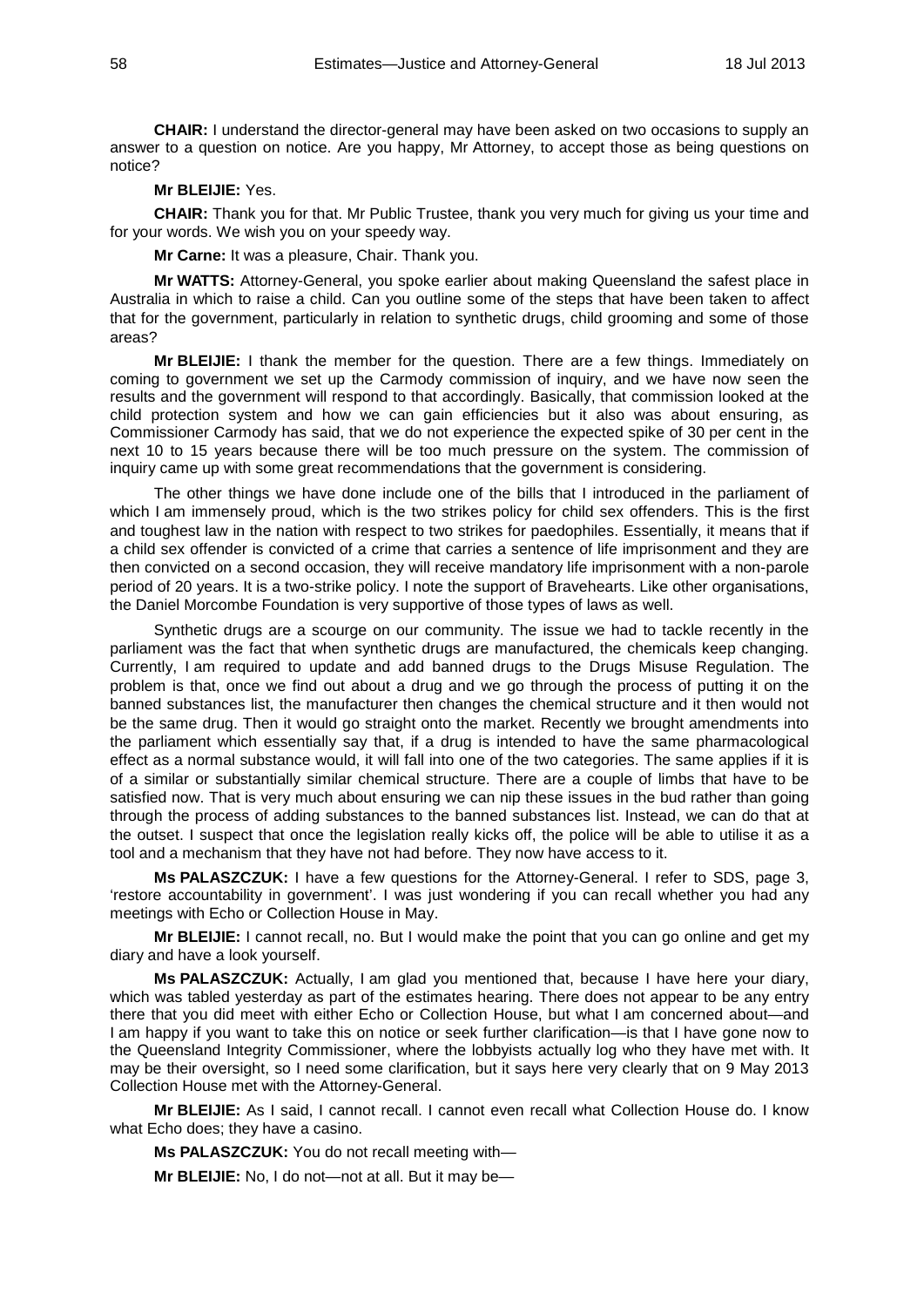**Ms PALASZCZUK:** It could be your office. I am just trying to seek clarification.

**Mr BLEIJIE:** I am happy to clarify it, but there are many social functions that we may go to where lobbyists, through this new code of conduct, may put that they saw me or met with me, and our diary may not have had an official meeting because it might be a social situation. But I am happy to clarify that and provide details at a later date.

**Ms PALASZCZUK:** Just to clarify for the committee, I have 9 May here: Echo Entertainment, and the name of the government or opposition representative was the Attorney-General. Then again on 9 May, Collection House; and then on 30 May, Collection House, the Attorney-General. It is not 'Office of the Attorney-General', so I am assuming it could be you. I am happy to seek clarification, and I am happy to seek leave to table those. Also, I have gone through these dates here—

#### **CHAIR:** Granted.

**Ms PALASZCZUK:** My follow-up question to the Attorney-General is: I do have a copy of your diary here, and there is no matching detail that contact with the lobbyist was actually made in your diary. That has already been tabled at a previous estimates hearing, but I am happy for the Attorney to get back to us. Or is he happy to take it on notice?

# **Mr BLEIJIE:** Of course, yes.

**Ms PALASZCZUK:** Can we please call the CEO of Legal Aid.

**Mrs MILLER:** My questions are for the CEO. I refer to the summary of portfolio budgets, which is the first table in the SDS. It lists the estimate of the budget for Legal Aid Queensland for 2012-13 as being \$125,922,000 with an estimated actual spending of \$123,101,000. Can you explain that drop in funding for us, please?

**Mr Reilly:** The amounts \$125,922,000 and \$123,101,000 are in the expenses side of the budget. Income is up at the top. In terms of funding, the more relevant figures are \$125,922,000, which grew to \$127,069,000. In terms of expenditure, \$125,922,000 was budgeted; the estimated actual was \$123,101,000. That is why there was a surplus.

**Mrs MILLER:** On page 54 of the SDS I note a list of initiatives to be started or completed by Legal Aid Queensland this financial year. Can you go through some of those initiatives, please, and advise us in relation to how you are going to complete these initiatives if you have a reduced budget allocation in terms of staffing et cetera?

**Mr Reilly:** In terms of the staffing allocation, the numbers of FTE that we have currently is 437. That is our estimated actual for 2012-13. Our estimate at the time of writing the Service Delivery Statement for 2013-14 is 431. That decline is due to a number of large projects ending during the 2012-13 financial year, so there was no need to continue those jobs. That was part of a planned approach. When I end projects, people leave because they are temporary positions.

In terms of the dot point at the bottom of the page, 'continue to provide quality front-line legal services', that is our core business. I can take you through those in detail if you wish.

#### **Mrs MILLER:** Yes, please.

**Mr Reilly:** Legal Aid Queensland is very diverse organisation which provides a range of free legal services across the whole spectrum, from early intervention services such as community legal education, information and advice, through to lawyer assisted dispute resolution, duty lawyer services in family courts and criminal courts, large and complex criminal trials, family trials, DV hearings and so on, all the way through to appeals to the High Court. So it is a very diverse and interesting organisation.

The outputs that we plan to achieve in 2013-14 will be at the same level or higher, we hope, than they were in the past year, so there is no reduction of services next year. In fact, due to some increased Commonwealth funding that was announced a few months ago we are able to increase some of the services that we will be providing in Commonwealth areas of law, including family law and civil law, areas such as consumer law, employment law and so on. That is very exciting. Is that enough about providing quality front-line legal services? I have hundreds of numbers, but I can spare you them if you wish.

In relation to increased fees to private lawyers for family law grants of aid by five per cent, we have not increased our fees for private lawyers for family law grants of aid since 2004. Legal Aid Queensland has a really good mixed service delivery model: 80 per cent of legal representation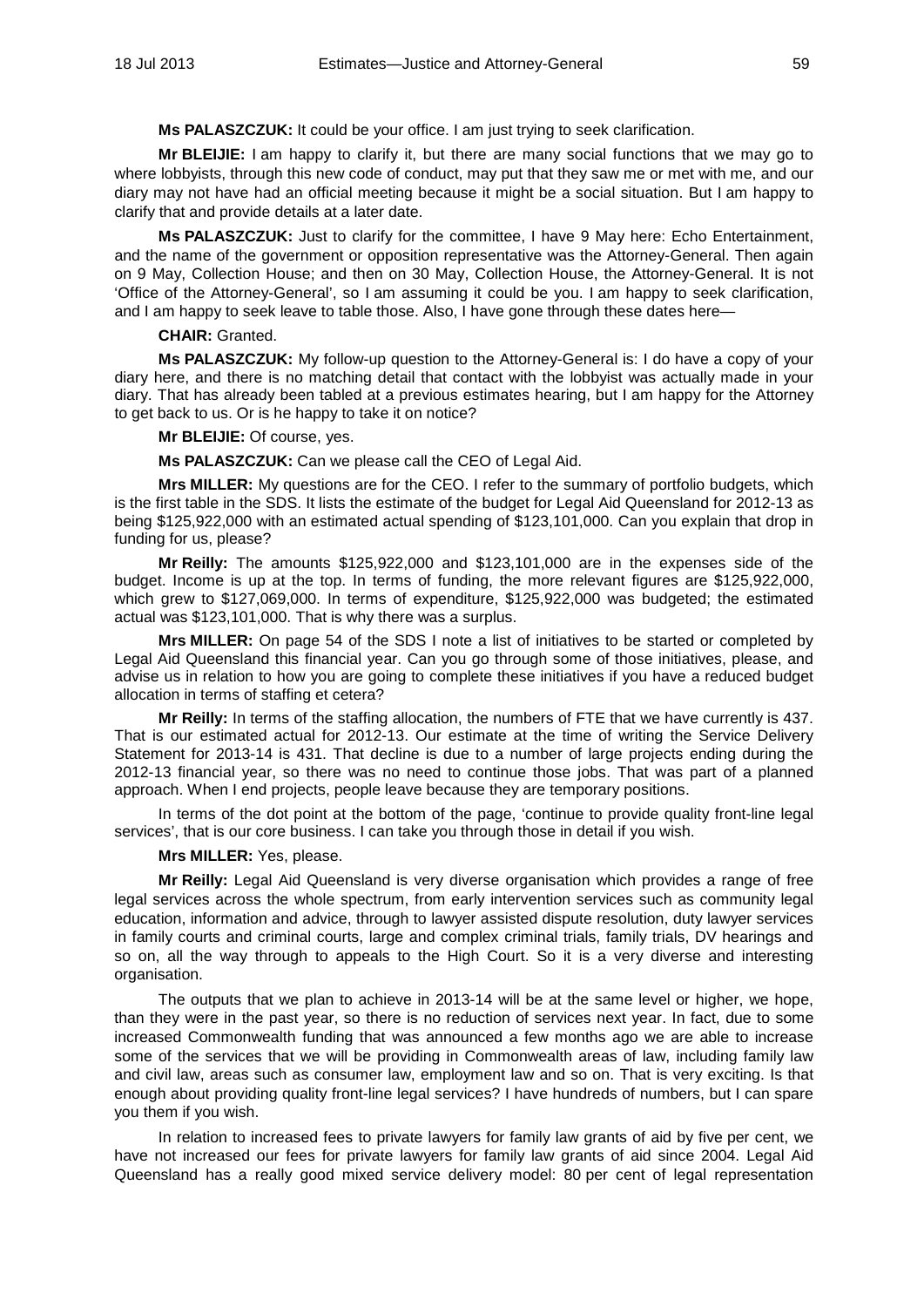services are provided by private lawyers. I am very proud of that. We have the highest usage of private lawyers—at least the last time I looked—of any legal aid commission in the country. We enjoy a good working partnership with those lawyers.

One of the things I have been worried about in the past few years is the need to keep making sure private lawyers are able to keep doing the work we ask them to do at the rates that we pay them. It has been really nice this year to be able to increase fees for family lawyers in the family law area by five per cent. It is the third or fourth increase we have been able to introduce over the past 12 months. Last year we introduced a 10 per cent fee increase in the area of domestic violence law and also increased the cap that lawyers could claim from us by a significant amount. That was part of an overhaul of our approach to domestic violence grants of aid.

We also increased the hourly rate that we pay to duty lawyers in criminal law matters from \$110 to \$120 an hour. That was in recognition of the really important work that private lawyers do for us in looking after duty lawyer services across Queensland. That is a service that we provide that not only helps provide access to justice for Queenslanders but also is actually integral to the effective functioning of the court system. The courts could not do without it.

Then the other fee increase we have had is an increase in our fees for advices. Sometimes we cannot provide advice in-house because we have a conflict, so we have increased the advice fees for private lawyers as well. This is the latest of a series of fee increases that we have been able to introduce over the past 12 months. It will hopefully keep a few of those very good private lawyers who do legal aid work on the books, because we cannot get by without them.

We move into projects then. The first project is redeveloping the Legal Aid Queensland website to improve accessibility for clients, lawyers and the community. I have an amazing statistic here: our website gets over a million hits a year. I have a number here which is not actually just website hits; it is other things we do as well. It is a very well utilised website, and it has a host of information for the community about legal issues. It also houses all of the information for lawyers who do legal aid work to help them understand what is going on at Legal Aid, and so on. One of the systems that we have there, Grants Online, is a bit ageing and we think we can do better for the lawyers and have something more contemporary and useful. What we are doing is upgrading our website. One of the concerns we have about it at the moment is that it is not fully disability accessible, so we need to clean it up and improve it.

That is funded from within our normal core funding. It is a project that we have planned for and allocated a budget towards. We have a project manager who is a staff member. At Legal Aid, just as we contract out a lot of our work to private lawyers, we bring in a lot of outsiders to help us with our projects as well. It helps really revitalise the place and bring in the best knowledge that is out there into the organisation. That is funded from within core funding.

In terms of expanding our referral pathways for advice programs through Toowoomba, I am pleased to say that that has actually happened. I was in Toowoomba a few weeks ago, and I had a great meeting with a bunch of NGOs up there. That is a really good program. We have a state-wide call centre which provides legal information and referral services to tens of thousands of Queenslanders every year. You are always welcome to ring us between 9 and 5 every day. But many clients are more vulnerable than others, and there are also some priority areas where we really need to make sure we are out there for the clients, if you like, more than just sitting back in a call centre.

The referral pathway links to non-government organisations that provide services to particularly vulnerable clients. It originated in the domestic violence space. We make sure that when those community organisations have a client who is in that situation they can get straight through to a really experienced lawyer in Legal Aid rather than having to come through the call centre. It is now in Brisbane, Ipswich, the Gold Coast and Toowoomba. We are hoping we can expand it to another regional area during the course of the coming financial year. So Toowoomba has been rolled out, and I hope it is going to go well.

I refer to the item 'implement the IT support capability review's recommendations'. Like any large organisation, we are very dependent upon a sophisticated IT system. We have 13 regional offices. We have the most amazing server room with air conditioners blasting and server racks. We have complex business systems, file management systems and all that sort of stuff. To make sure we are on top of this complex world, we did a review of our IT systems to work out some priorities so that we can plan for the future. For example, one priority is that we need to make sure our servers are well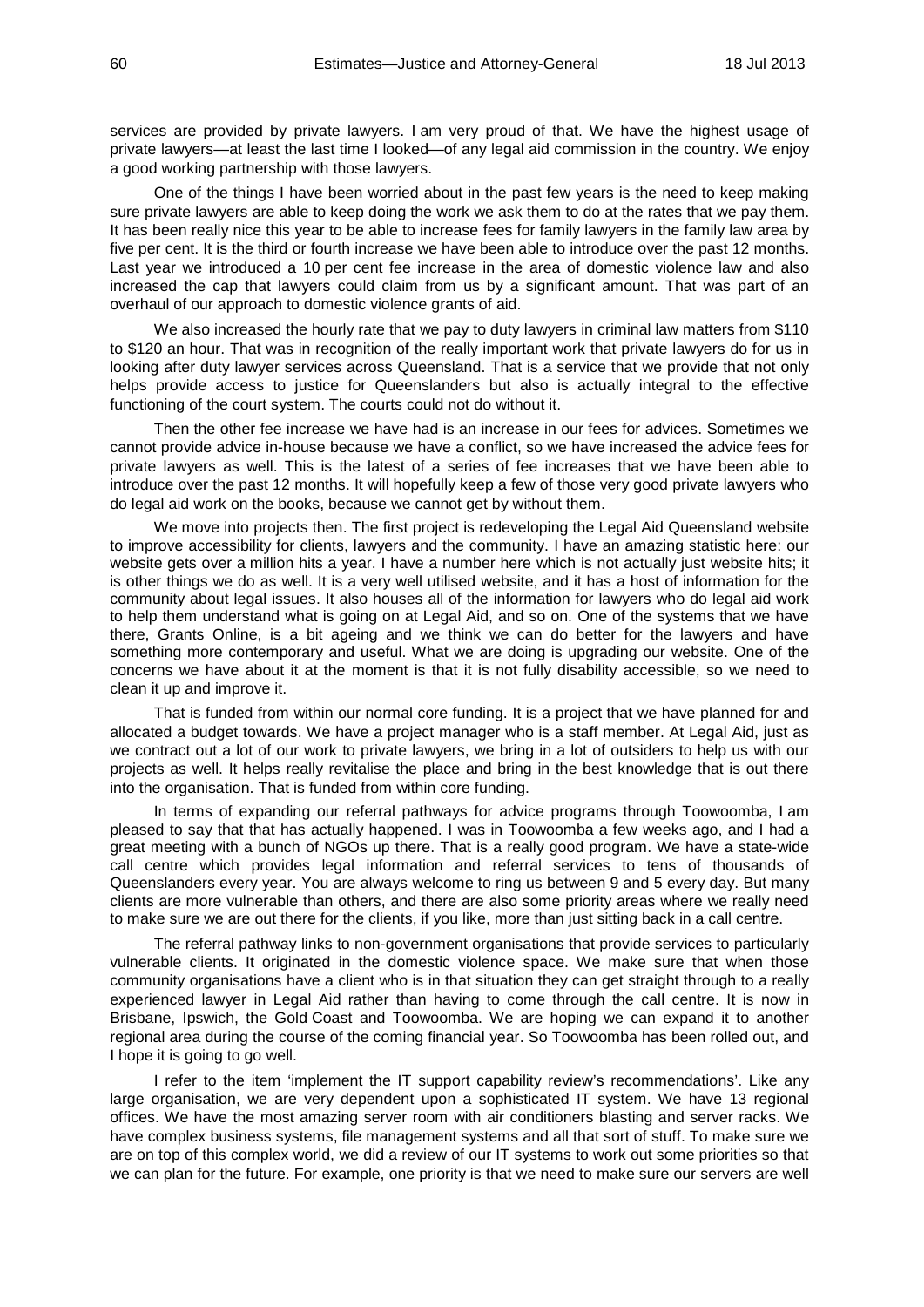housed and are up to the job. We are looking now at the option of contracting out our service support to the private sector rather than doing it in-house. That is an example of the sorts of things we are doing there. That is one of the major recommendations. Another thing we have to do is upgrade our Microsoft software, because the one that we have is many, many years old and will not be supported soon, so we have to upgrade to a new system. It is just about the basics of keeping our IT system up to scratch and doing the job.

Again, we have the money to fund that already, and I can talk about that more if you wish. With regard to continuing to focus on financial sustainability, I started as CEO in late 2009. In the years leading up to that, Legal Aid had had a series of deficit budgets and that had led us in early 2009 into some financial problems. When I came in as CEO, both the board and I were determined to focus very much on financial sustainability for Legal Aid Queensland. It is our highest priority because we want to be able to provide services to Queenslanders without having to be constantly asking for more money and being a burden, and we have been able to do that over the past few years.

**CHAIR:** So you did not ask for more money?

**Mr Reilly:** At the time some more money was allocated.

**CHAIR:** Because we are talking about the GFC et cetera.

**Mr Reilly:** Yes, the GFC hit.

**CHAIR:** So your income went down and Legal Aid asked the government for money. Did they supply it?

**Mr Reilly:** Yes, there was a whole-of-government review. Some more funding was allocated. Our income was stabilised. We were very reliant on interest from the solicitors' trust accounts and less reliant on consolidated revenue, and now that situation has been reversed. The government has said, 'We recognise that Legal Aid is a core service and we'll make sure that most of your state government funding comes from consolidated revenue,' because the interest on the solicitors' trust account is not what it used to be and may never be again just because of the nature of the way money is transferred through law firms and so on.

**CHAIR:** One of the difficulties is that lawyers can be seen to be negligent if they leave the money in a trust account for too long.

**Mr Reilly:** Absolutely.

**CHAIR:** So it is a catch 22.

**Mr Reilly:** Absolutely. So the government has been doing a great job in the past few years of making sure that our core funding is more stable than it was when it was more reliant on that interest than it is now.

**CHAIR:** We are running out of time, but you did mention that one of your core matters as part of budgetary control is the 80 per cent of private practitioners. Based on what people have told me and probably my own experience, I am a product of the seventies where we had certificates and you did not do audits of so many telephone calls and so forth and you did work and if you did it efficiently you got renumerated. But today I think that Legal Aid is probably a third or a half of what you would earn in private practice.

**Mr Reilly:** It is about 30 per cent to 50 per cent.

**CHAIR:** Indeed. One of the difficulties that I have seen that I ask you to comment on is that you do this service really almost at cost and yet the Legal Aid Office would come along a year later and audit you and you would have to have a staff member get all of the files out and you think, 'Is it worth it?' I am just asking you to comment about retaining that 80 per cent, because once you leave Legal Aid you do not go back.

#### **Mr Reilly:** No.

**CHAIR:** I ask you to comment as to whether there is anything that you have planned for the lawyers of Queensland that might make it viable to stay in Legal Aid.

**Mr Reilly:** Sure. The first thing is that we have been increasing fees over the past few years. Wherever we can, within our current funding we have been trying to be very frugal in how we run our business and therefore free up money to increase fees to make Legal Aid work attractive for private lawyers. Another thing we have been doing is the grants system modernisation project. We have this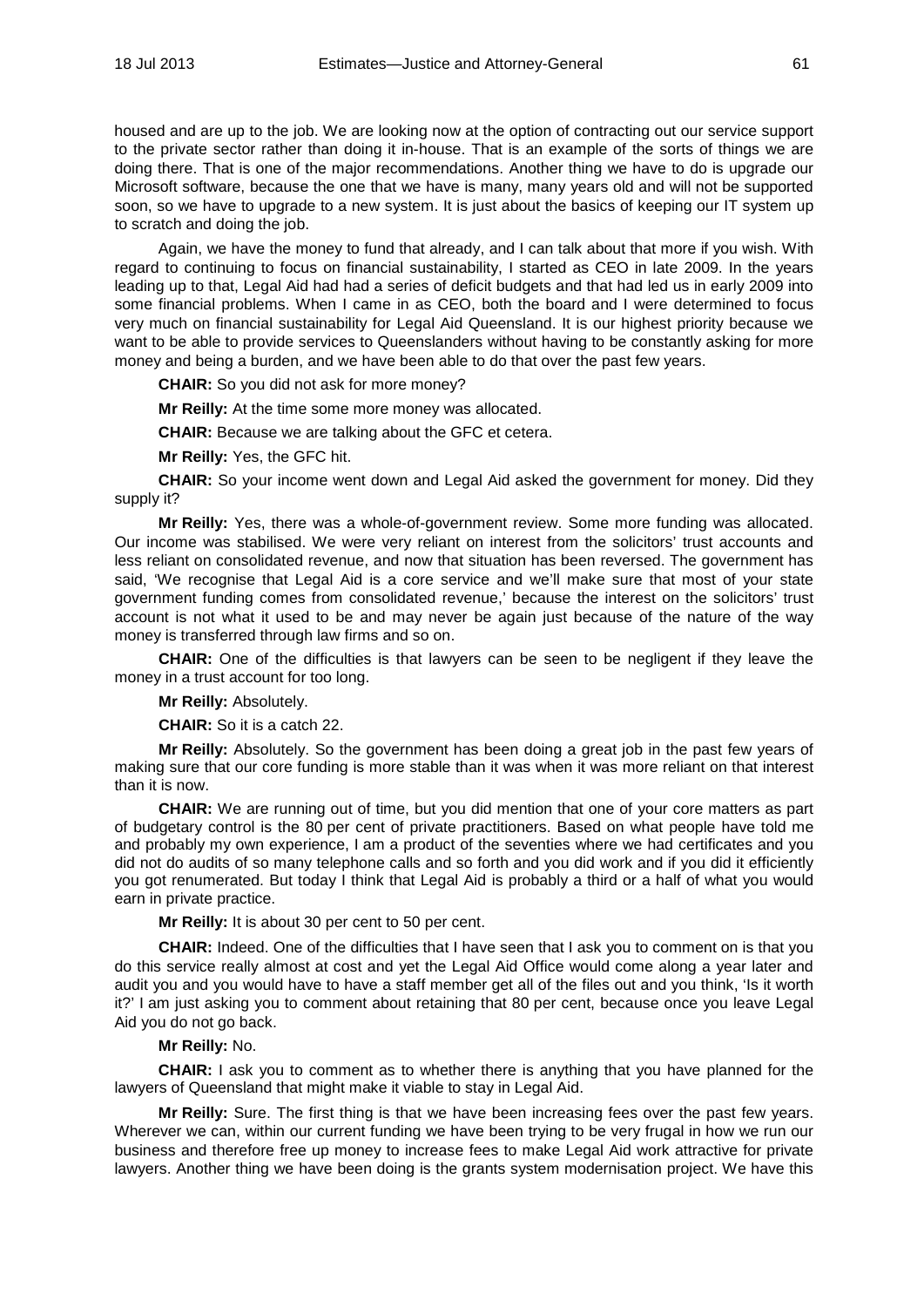big, complex IT business system called LAQ Office and all of the applications for grants of aid are processed through that. We have been trying to make that much easier for the private law firms to use. It is an ageing, bespoke technology. For example, through the improvements we have introduced, lawyers can now attach documents to the electronic applications they lodge. They could not previously do that.

#### **CHAIR:** Are you almost paperless?

**Mr Reilly:** No. We have an e-lodge system that we encourage private lawyers to use, and they do most of the time. But a large number of applications still come through in paper form, and there are a whole lot of reasons for that. Another improvement to that business system is that—and I know this sounds terrible; it shows how old the system is—when lawyers' admin assistants were doing the application, if they were only halfway through the document they could not save it. They lost the whole thing if they went away. So we have fixed that up so they can save it. So we tried to make that system more user friendly, so that is one thing. We have tried to reduce red tape and pay better fees. In terms of the auditing, it is really interesting and lawyers do get frustrated by that. We are spending taxpayers' money, so it is really important that we fulfil our duty to the community by making sure that the money is being spent wisely.

**CHAIR:** I was not so much referring to auditing per se; it was auditing but having a system that might be certificate based—for example, an application for residence in the federal Magistrates Court. If you roughly know that in the 100 previous cases the mean was about \$2,500, why not just issue a certificate for \$2,500 as a lump sum. We do not want to reinvent the wheel.

**Mr Reilly:** We are looking at some of these things at the moment. For example, we have issued a discussion paper on improving criminal law grants of aid and one of the proposals that we have put in there is a flat fee for pleas of guilty. So rather than lawyers having to invoice us to say that they did a mention or two mentions or they did this or they did that, we just deem it as a flat fee—that is it—if you do the work. So it is a certificate system, if you like, and we have put that to the Law Society to see if they are in support or not and we are looking forward to their feedback.

Another example of a similar initiative is in terms of the outlays we pay on grants of aid. We have said, 'Rather than put you guys through the trouble of itemising it, why don't we arrive at a figure that is sort of a good, solid average figure and we'll just pay that every time?' Again, it is similar to a certificate system. So we are actually trying to identify opportunities to avoid the complex billing—the unnecessarily complex billing—and just have simple fixed fees. A lot of our fees are flat rates anyway, or they are maximum rates if you like. So, yes, I agree with you and it is actually a direction we are heading in. Those are two little initial forays that we are making into that area. If the Law Society is receptive to those sorts of proposals—and the meetings so far have been really good; the discussions about this consultation paper with both the Bar Association and the Law Society have been really nice—I am really looking forward to some positive stuff coming out of it.

**CHAIR:** I think you will find it will not be the principal as much; it will be the remuneration at which you start I suspect.

**Mr Reilly:** Absolutely, but what we are trying to do, interestingly, is to say, 'Can we agree on the principal and then let's talk about the amount?' I think there is a really solid principal in there, and if we can agree that is a good principal then we can haggle over the cash and the actual amount, and that is a negotiation process. So we are heading down that direction. I think if those two get off the ground, then that will be a good basis for saying, 'Okay. Let's look at some others.'

**Mrs MILLER:** Mr Chairman, I table the public holidays for the information of the committee.

**CHAIR:** It is tabled. I call the member for Nicklin.

**Mr WELLINGTON:** I note on page 54 of the Service Delivery Statements the opening sentence reads that Legal Aid Queensland's purpose is to provide front-line legal services to financially disadvantaged Queenslanders. Over the last 12 months I have certainly seen more and more people come through my office in downtown Nambour seeking support and assistance for a whole range of reasons. I certainly do not give them legal advice; I point them in the direction of our Nambour Community Centre which now has the community Legal Aid visiting service. I just think that it is wonderful that they are now in Nambour. To the CEO of Legal Aid, I note you spoke very complimentarily about the private lawyers in Queensland who do all of the work and how you could not function without them. Is there any recognition that you actually provide to those lawyers who do the work? After five years or 10 years do we recognise them and thank them for their work or is it just one of those things where we take them for granted, or is it too big a job to consider?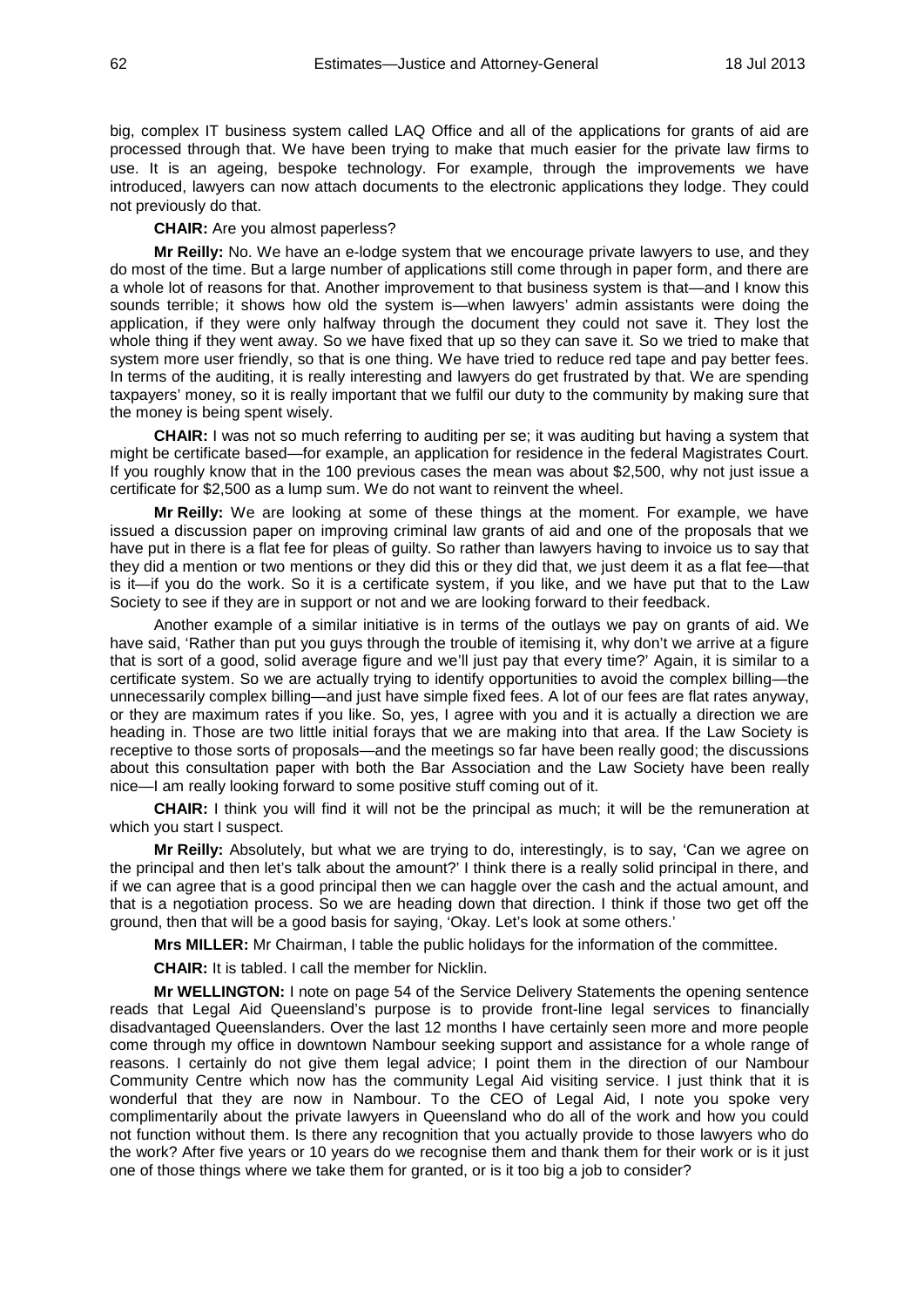**Mr Reilly:** That is a really good question. Our deputy CEO and manager of our regional services pay a lot of visits to preferred suppliers in regional areas—for example, they recently went out through Longreach, Emerald and so on—to make sure they are in touch and talking to people and finding out what their needs are and so on. Do we have a way of saying thank you? No, not at the moment, but it is a nice idea. It is a good one. I should have a look at it.

**Mr WELLINGTON:** As a follow-on question—

**CHAIR:** This might be the last question, I think.

**Mr WELLINGTON:** All right. I see clearly more and more people in financial difficulties. I see more and more calls for help. I note your comments that you have to be financially sustainable. Have you been able to increase staffing to respond to what I am seeing in my office in Nambour? Is that what you are seeing in other offices—that is, there is a real need for more staff to actually help instead of just rely on the private law firms?

**Mr Reilly:** We have a mixed service delivery model, so we have 13 regional offices and each one of those has a small staffing—and that usually includes one to two family lawyers and one to two criminal lawyers plus some front office people—and in our Brisbane office we have big contingents, and then those services are then complemented by our network of private lawyers. Is there increasing demand at the moment? Demand is always strong for Legal Aid services. We say no to a lot of people. Our means test is quite low and Legal Aid in Australia generally is at risk over the next decade, if you like, in that our services have only really been available for people who are almost on welfare. There is something we call the justice gap in Legal Aid commissions for lower and middle class people who struggle to pay lawyers' fees but cannot access Legal Aid either. So there are some interesting policy issues there for government about the extent to which government seeks to have Legal Aid available for what part of the community. That is an issue for all governments in Australia and all governments in Western democracies actually.

**CHAIR:** Attorney and Director-General, are there any matters that you wish to acquaint the committee with in respect of questions on notice?

**Mr BLEIJIE:** The director-general has a couple and then I have a couple of matters to finalise.

**Mr Sosso:** Thank you, Mr Chairman. Firstly, the member for Bundamba asked me prior to lunch about exit interviews. I have checked that. Exit interviews are available to any staff person who leaves the organisation. They are not mandatory for the person to participate in and they are optional, but they are certainly offered and they are taken seriously. To the Leader of the Opposition who asked me the question about the 'Budget Measures Summary' on page 8 of the Service Delivery Statements and the impact of the savings measures in terms of redundancies in the department—I think that was the question—can I just say this: while no-one can ever give a guarantee that there will not be voluntary or involuntary redundancies in a department brought about by changes and workplace changes—work goes up, work goes down; populations move out, legislation is repealed in terms of the way that we are managing our vacancies and the way we are running the department, I can say there are no plans in the financial year coming as a result of any savings strategy to require the redundancy of any staff person in the Department of Justice and Attorney-General. With respect to Legal Aid Queensland and the refurbishment of the building, I have some material which I would like to table answering the question from the member for Bundamba.

**CHAIR:** The director-general is asking for leave. Is leave granted? Leave is granted.

**Mr Sosso:** Could I further state that the refurbishments will be completed in February 2014 and the work being undertaken will have no impact on service delivery. Can I finally state that there is a dedicated budget of \$22,000 to cover the department's participation in the RNA Show this year. The theme is 'We're With You Every Step of the Way'. We will have a stand and an area where children can complete an activity sheet and explore Queensland history through using the new Births, Deaths and Marriages family search history tool. Thank you, Mr Chairman.

# **CHAIR:** Attorney?

**Mr BLEIJIE:** I seek leave to table an answer to a question taken on notice with respect to the backlogs of coronial investigations broken down by region.

# **CHAIR:** Leave is granted.

**Mr BLEIJIE:** Secondly, I made a comment early on about the return of the Fitzgerald documentation in terms of the Fitzgerald unauthorised releases. I think I noted that as a Callinan-Aroney recommendation. Just to correct the record, it was in fact a recommendation of the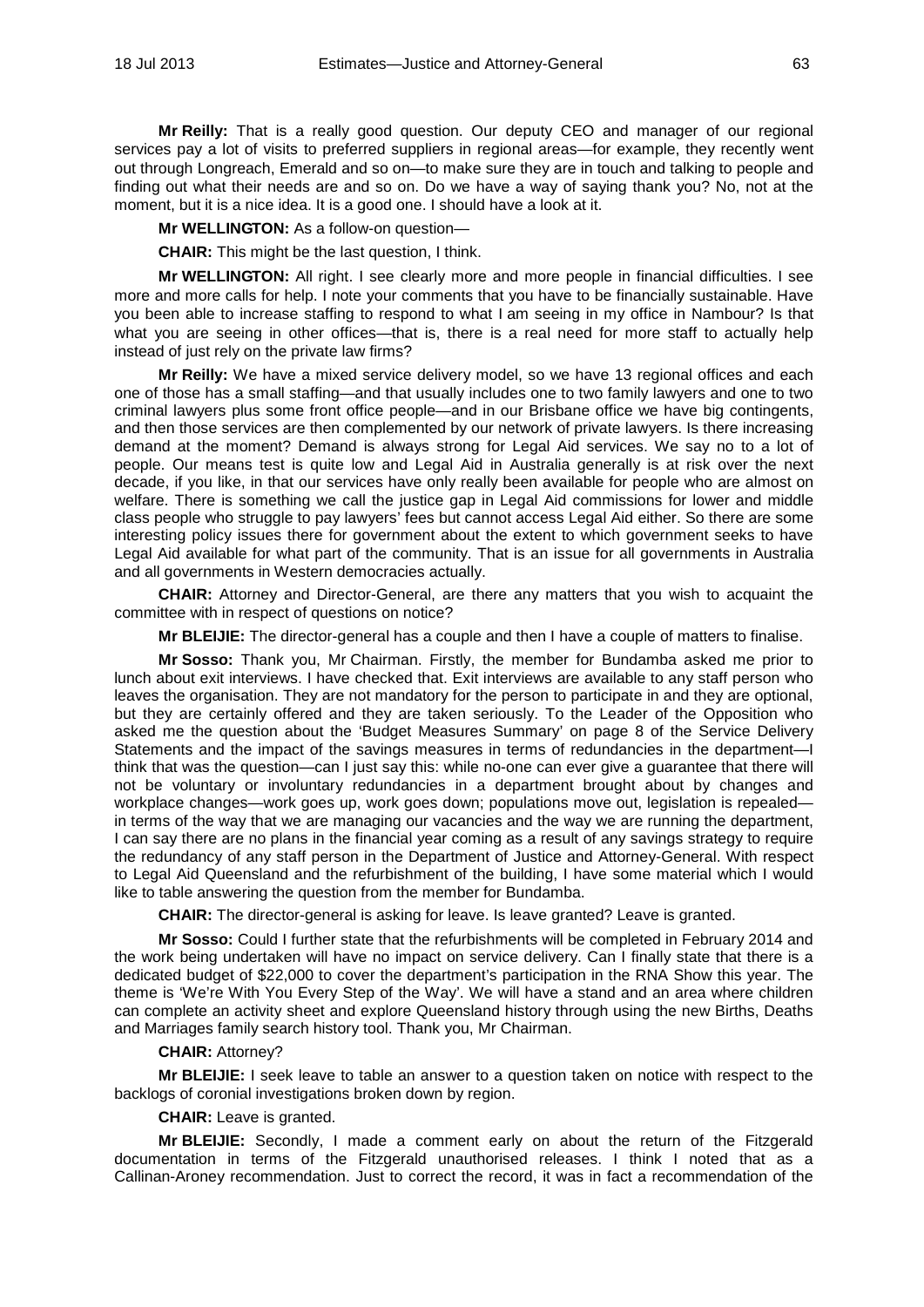PCMC report, not Callinan-Aroney. I also made reference to the Tenant Advice and Advocacy Service receiving LPITAF money. It is not that service that received LPITAF money; it was the Tenants Union of Queensland that received \$114,738 from LPITAF and \$84,593 from the state. Finally, the member for Bundamba asked about public holidays and the calculation of public holidays. Although remaining the same, the mix of public holidays in the first half of the year is in fact less one in terms of April where I used the period of Anzac Day, Easter and the former May Day. The Queen's birthday is in the middle of the year. That was returned to normal and that is in the middle of the year. So it is actually a decrease in the very first half of the year in terms of the public holidays.

**CHAIR:** Thank you. The time allocated for the consideration of the proposed expenditure of the relevant organisational units within the portfolio of the Attorney-General and Minister for Justice has expired. On behalf of the committee, Mr Attorney, I thank you and your advisers for your attendance. I remind you that your answers to the questions taken on notice at today's hearing are to be provided to the research director by close of business on Monday, 23 July 2013.

The committee will now break for afternoon tea. The hearing will resume at 4 pm. The transcript of the hearing thus far will be available on the Hansard page of the parliament's website within approximately two hours. We can hardly wait!

**Proceedings suspended from 3.47 pm to 4.03 pm**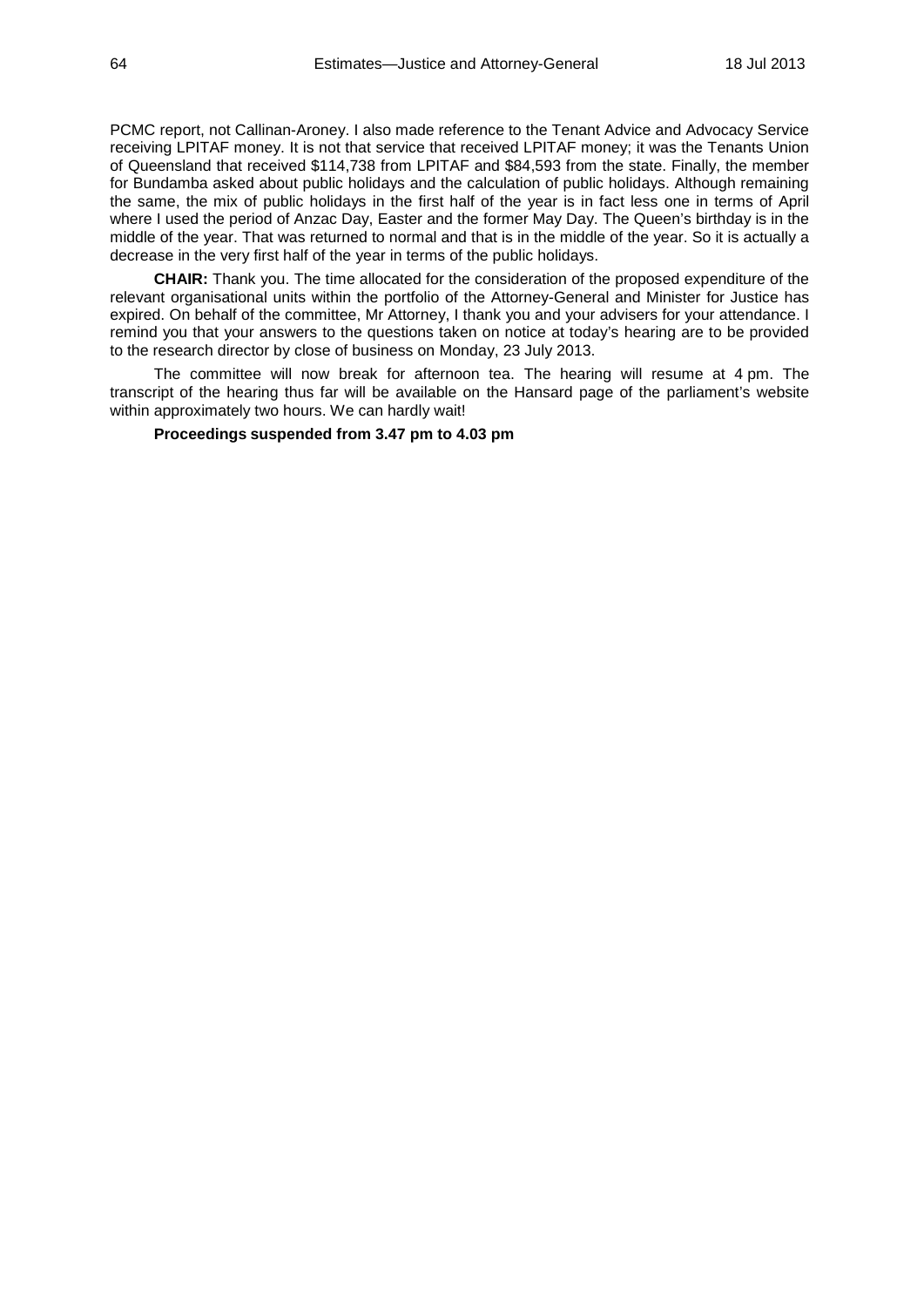# **ESTIMATES—LEGAL AFFAIRS AND COMMUNITY SAFETY COMMITTEE— POLICE AND COMMUNITY SAFETY**

# **In Attendance**

Hon. JM Dempsey, Minister for Police and Community Safety

# **Queensland Police Service**

Mr I Stewart, Commissioner of Police

Mr S Gollschewski, Strategy, Policy and Performance

Mr P Brown, Deputy Chief Executive, Corporate Support

Mr P Barron, Deputy Commissioner (Acting), Regional Operations

Mr A MacCracken, Principal Project Officer, Strategy and Business Review Command

## **Department of Community Safety**

Mr K Anderson, Director-General

Mr M Rallings, Commissioner (Acting), Queensland Corrective Services

Mr R Bowles, Commissioner, Queensland Ambulance Service

Mr L Johnson, Commissioner, Queensland Fire and Rescue Service

Ms D Graham, Principal Adviser, Performance and Planning, Corporate Service

**[CHAIR:](http://www.parliament.qld.gov.au/docs/find.aspx?id=0Mba20130718_160404)** The hearing is now resumed. On behalf of the committee I welcome the Minister for Police and Community Safety, advisers and members of the public to the hearing. The committee will now consider the proposed expenditure of the relevant organisational units within the police portfolio of the Minister for Police and Community Safety.

\_\_\_\_\_\_\_\_\_\_\_\_\_\_\_

I remind all of those participating in the hearing today that these proceedings are similar to parliament to the extent that the public cannot participate in the proceedings. In this regard I remind members of the public that, under the standing orders, the public may be admitted to or excluded from the hearing at the discretion of the committee. I ask that all mobile phones and pagers be switched off or put on silent mode.

I remind members that the standing orders provide that the directors-general and those chief executive officers set out in schedule 7 of the standing orders may be questioned by the committee. The committee welcomes the attendance of the member for Logan, Mr Michael Pucci MP, who is replacing the member for Toowoomba North, Mr Trevor Watts MP, for this evening's session. I also welcome as a guest member Mrs Desley Scott MP, the member for Woodridge. For the benefit of Hansard, I ask all advisers to identify themselves before answering a question.

I declare the proposed expenditure for the relevant organisational units within the police portfolio of the Minister for Police and Community Safety open for examination. The question is before the committee—

That the proposed expenditure be agreed to.

Minister, do you wish to make an opening statement?

**Mr DEMPSEY:** Thank you, Mr Chairman, and good afternoon to you and to the other committee members here this afternoon. This LNP state government takes the issue of law and order very seriously. In our first year of government we have been working hard to increase the Queensland Police Service and the community's faith in Queensland's law enforcement system. The Queensland Police Service revitalisation has been a central focus to ensure that we have not only one of the best services in the world but also one of which the 11,055 police officers, 371 recruits and 3,705-strong support team are proud to be members.

The Queensland Police Service is charged with protecting the lives of nearly 4.7 million Queenslanders in addition to property and state infrastructure. This government is working hard revitalising the service to ensure that serving officers have the resources, the technical capability and the legislative tools they need to keep all of us in this great state safe. Since coming into government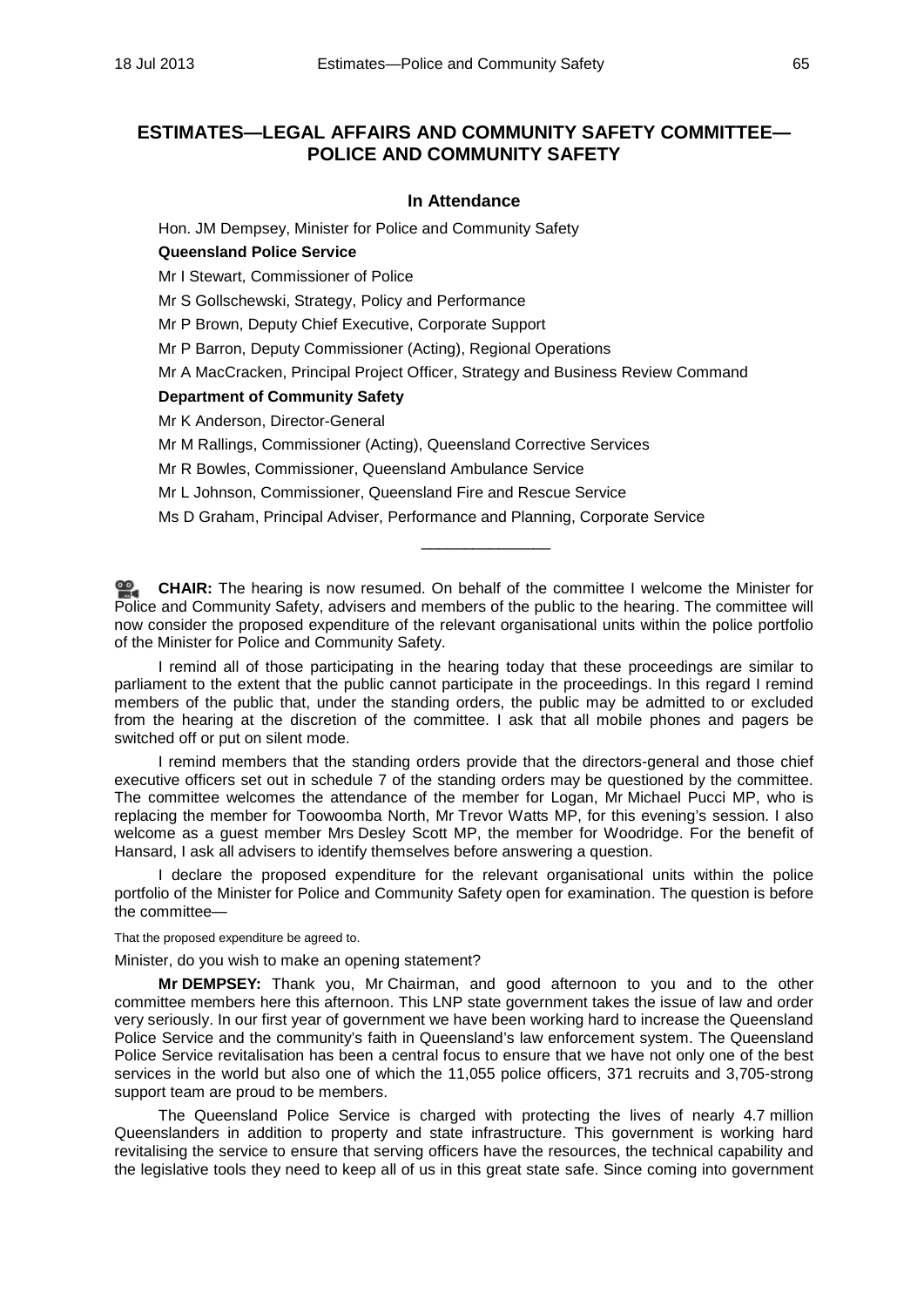we have been doing this through a four-stage approach: increasing the number of police officers; reducing red tape; increasing public transparency, particularly in the field of technology; and introducing laws and subsequent penalties that not only meet community expectations but also alleviate the frustration that officers have felt seeing the same offenders breaking the law and receiving only a slap on the wrist, as happened in the past.

Last financial year we saw both police academies operating at capacity, as 300 recruits—on top of attrition rates—began training at both Oxley and Townsville. Including these additional recruits, approximately 800 new first-year constables hit Queensland streets last year and are doing a fantastic job in their respective communities. In the 2012-13 financial year, we saw more than 130 additional officers take up posts in the south-east region, achieving an LNP election commitment made to the people of the Gold Coast and Logan three years earlier than promised. We have continued funding Queensland's first police helicopter and, after many years of waiting, there has been great progress made in making mobile data for the Queensland Police Service a reality.

This year, the revitalisation and reconstruction of the Queensland Police Service continues in a number of ways. The Police Commissioner, Ian Stewart, has commenced implementing his restructure of front-line services, which will see even more police officer positions return to the front line. The financial year ahead is just as bright for the Queensland Police Service revitalisation, with the 2013-14 \$2 billion-plus budget swelling the front-line ranks by an additional 267 officers. The budget also includes \$38 million for new police vehicles and \$3 million for continued police helicopter services across the Gold Coast and South-East Queensland.

We will also see \$70.6 million for new and upgraded operational equipment, including \$8.2 million towards three new catamarans; \$29.5 million to support the continued deployment of mobile and fixed speed and red-light cameras to reduce road trauma; \$17.7 million for capital works projects across Queensland; \$14.5 million as part of an ongoing technology refreshment and improvement program; \$4.8 million to support the Queensland Police Service network; and \$1 million in 2013-14 to help revitalise Neighbourhood Watch and Crime Stoppers as part of our overall \$4 million program that started in the last financial year.

Without doubt, these are very exciting times to be part of the Queensland Police Service, and the work each officer has undertaken over the past 12 months, especially during Tropical Cyclone Oswald, has been nothing but outstanding. I sincerely thank every Queensland Police Service officer for their commitment, bravery and, most of all, passion for serving the people of Queensland.

**CHAIR:** Thank you very much, Minister. What I might do is, at least just briefly and preliminarily, outline how we intend to run the questioning. We will operate in 20-minute blocks. So for 20 minutes both opposition and government members will ask those questions for the reason that there may well be follow-up questions, which can be done in that 20-minute block. I might ask the member for Rockhampton if he would like to commence with a question.

**Mr BYRNE:** Thanks. Minister, I refer to page 1 of the Queensland Police Service SDS, the section that deals with ministerial responsibilities. I ask: do you recall travelling to Far North Queensland on Friday, 25 May and Saturday, 26 May last year? What was the purpose of that trip? That would have been your first trip to Cairns as the minister.

**Mr DEMPSEY:** I thank the member for the question. I have visited Cairns on at least six or seven occasions over the last 12 months and have made other visits to the surrounding areas. Obviously, we had the very important Operation Cairns Escalate in relation to a build-up of offences, predominantly over the last 20 years, in and around the Cairns area. So we have continued to make sure that that operation runs smoothly.

The first phase of that operation was, obviously, the instigation of the task force. The second phase, whilst that was going on, was increasing the number of officers into that particular area. I believe—and I am happy to provide a more detailed number—there are approximately 13 other officers in that area. The next phase is a whole-of-government task force, which is going to be unique for Cairns, and it will eventually start rolling out through the rest of the year.

For those particular dates, in relation to Cairns, I travelled on the 11th to the 13th; is that correct?

**Mr BYRNE:** No, 25 May and 26 May.

**Mr DEMPSEY:** Twenty-fifth of—

**Mr BYRNE:** May and 26 May last year, shortly after you became minister.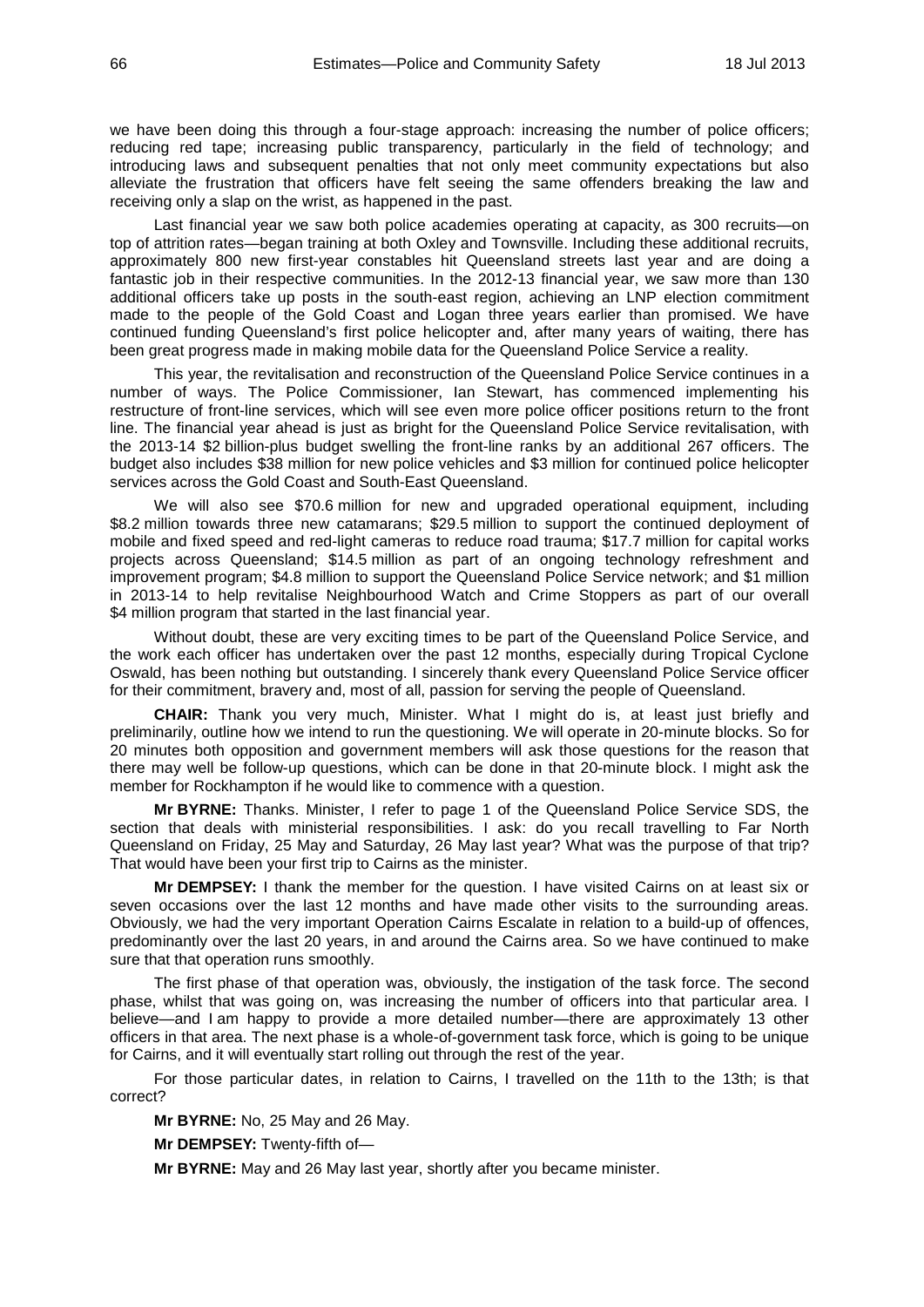**Mr DEMPSEY:** Yes, I may have travelled. As I said, I have travelled to Cairns on approximately seven occasions in relation to police and other areas of the portfolios I administer. I am happy to take that on notice. If there is a particular instance—

**CHAIR:** I might just question the member for Rockhampton. That is in the previous year. Is it really something that you want to pursue?

**Mr BYRNE:** There is in particular because it comes to, as I said, the SDS as it deals with ministerial responsibilities. In relation to that trip—

**CHAIR:** Hold on. I think we need to resolve this, because we are dealing with the budgetary process for this financial year. So unless you can see a particular relevance to the committee, I think we will have to move on to the next question.

**Mr BYRNE:** I think it is relevant, because it goes to the very essence of the way in which the minister exercises his responsibilities. On that basis, it needs to be aired either here or in some other forum. So I think the opportunity is here and I think I would like to explore that.

**CHAIR:** I can offer some advice in asking you to generalise the question, but if you are going to ask for specific dates prior to 30 June, I am going to disallow it.

**Mr DEMPSEY:** For clarity, if he writes to me later, after the estimates, I am happy to reply, considering that it is not in relation to the SDS that we have before us, Mr Chairman.

**Mr BYRNE:** It is in relation to the SDS, because the SDS reflects on your responsibilities as the minister and there is no statute of limitations associated with that, so to speak. So this goes to the very nature of the way in which ministerial responsibility is exercised.

**Mr DEMPSEY:** I ask that you to respect the committee.

**CHAIR:** This is the position and the way in which I am going to call it. Unless it comes within the ambit of this budgetary period, the question will not be allowed. If you wish to expand the question or make it relevant to this budgetary period and indicate the basis for it, I will allow it. But those two dates of themselves will not allow the question to proceed.

**Mr BYRNE:** I believe that the cost for this activity would have been accrued during this financial year.

**CHAIR:** Okay. Proceed with your question and we will do it on that basis.

**Mr BYRNE:** So in relation to that event, was there any personal reason for you to travel to Cairns, on your first visit to Cairns as the Minister for Police?

**Mr DEMPSEY:** I really thank the member for the question. Travel occurs within a particular financial year. For something that happened prior to this SDS period, about which we are before this committee, I am happy to get details back to the member.

**CHAIR:** Next question? We will move on from there.

**Mr BYRNE:** Like I say, I believe the costs were accrued in this financial year so it is a matter for discussion.

**CHAIR:** With respect, he said he is going to get back to you about that. Are you happy with that?

**Mr BYRNE:** Not really. I want to keep going on this.

**CHAIR:** He doesn't know. I think that is what you are saying, Minister?

**Mr BYRNE:** Let me get to the point. Did the minister instruct his staff to prepare or have a professional reason for that trip to Cairns manufactured?

**Mr DEMPSEY:** Mr Chairman?

**Mr BYRNE:** Do you recall instructing staff—

**CHAIR:** Unless you can make it relevant to this budgetary period I am not going to allow this question. You still have not made it relevant. This is the present SDS.

**Mr BYRNE:** I find that rather unusual, but anyway. I have put my opinion. I want my objection noted. Let us move on. Queensland Police Service SDS page 3, \$63 million to recruit 300 new police officers. I refer to parliament question on notice No. 96 where you denied that recruits had obtained merit ratings and entered the academy without fully completing all of the requirements. The unofficial Police Academy Facebook page, which has 792 members, clearly states that recruits did not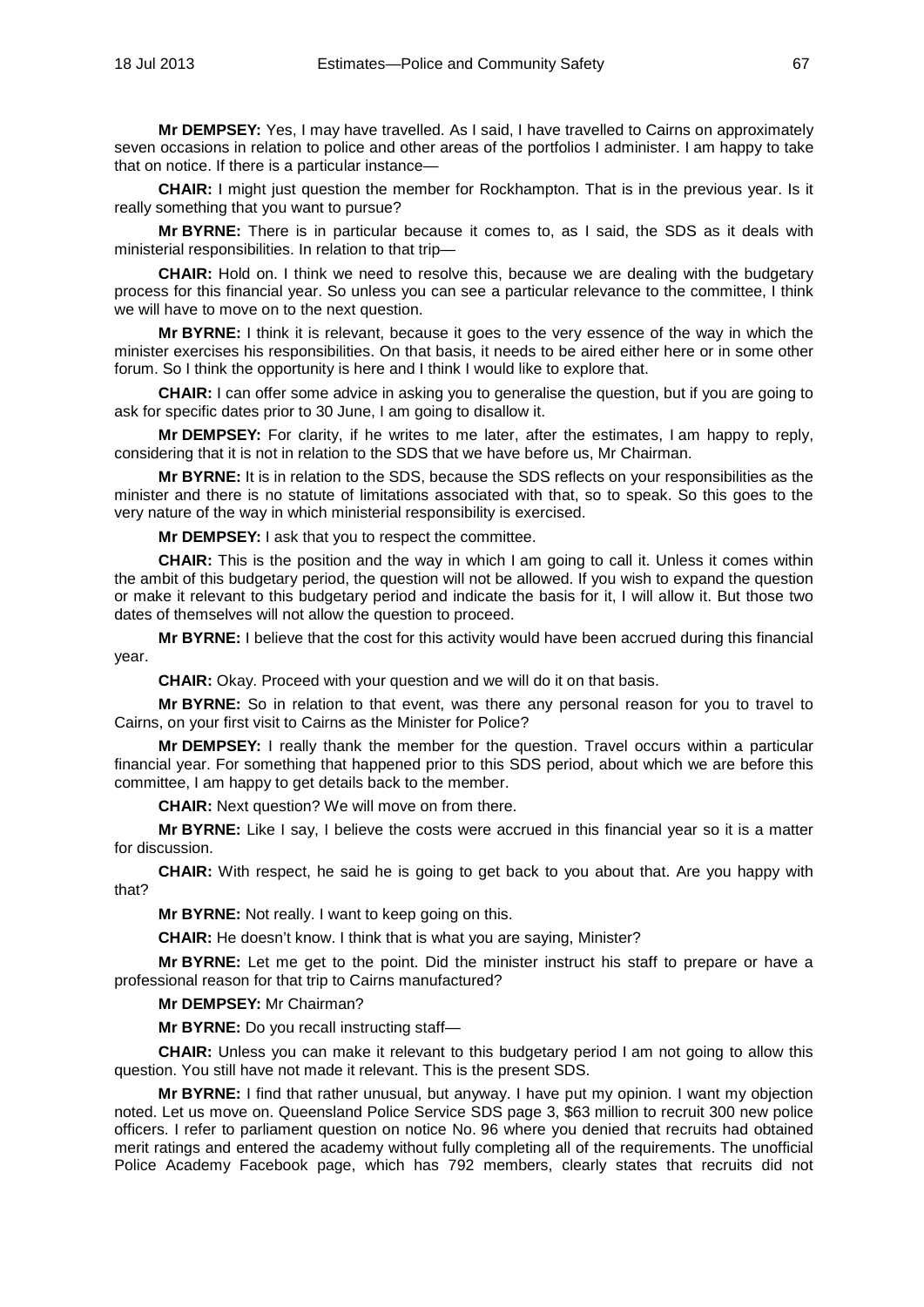complete the obstacle course on 16 February due to rain. They were given merit ratings and some entered the Police Academy on 1 April 2013. Police Minister, was the obstacle course completed by all recruits on 16 February 2013 and will you table the recruits' paperwork and supporting declarations to say that they were completed?

**Mr DEMPSEY:** Through you, Mr Chairman, I thank the member for the question. It is an important question, particularly in relation to the professionalism and the accountability of the Queensland Police Service. Questions like this, that are obviously about the detail, I will pass to the Commissioner in a short period of time, but I would like to reiterate the high standards that we place on our police officers. They have to go above and beyond many of the other requirements of many positions in other professions and they go about it in a professional way. They swear an oath to serve the people of Queensland and we set a high standard in relation to their recruiting process.

Also in relation to police officers, we know that they see the worst of the worst but they also see the best and we have to ensure that we have proper training in place in relation to the overall aspects of attending both the Townsville academy and the Oxley Police Academy as well. But for the operational details I will pass to the Commissioner.

**Commissioner Stewart:** Thank you. Thank you for the question, sir. The Queensland Police Service operates two recruiting pathways, the first is the Police Recruit Entry Pathway and it began in its current form on 1 June 2012. Applicants are selected based on their physical health and fitness, personal integrity, cognitive ability and literacy, psychological suitability, life and work experience and practical policing skills which includes physical fitness and communication skills. The new process also required applicants to take a 2.5 hour test. If successful in that exam they are invited to submit an online application. The QPS also considers academic and vocational education qualifications.

The recruitment criteria have changed to accept people straight from year 12, as well as those with a year 10 education who have worked full-time for at least three years. The average age of our PREP, as I said the Police Recruit Entry Pathway, recruits is presently 28 years. But the new process gives younger people the opportunity to consider a career in policing. This brings significant diversity to the Queensland Police Service. Whilst some recruits will be young, the scheme also allows people with a range of life skills wanting a career change to apply. The new entry requirements bring Queensland into line with other Australian police jurisdictions. They enable Queensland to compete for the best recruits with other states. Since the March 2012 state election 1,045 recruits have commenced police recruit training as at 21 June this year.

In the other pathway, the PACE program, the Police Abridged Competency Education program, the QPS also seeks to bring enabled experienced officers from other jurisdictions into the organisation. The PACE program was reintroduced on 4 October 2012. As at 21 June 2013, 96 PACE recruits have entered the program, including 54 applicants from overseas, seven former QPS officers and 35 from interstate and federal jurisdictions. The average age of our PACE recruits is 35 years.

In fact, as I said to you earlier, we certainly look at a person's fitness as part of the entry standard. At the present time there is no obstacle course in our current program. That is not part of the standards that we use. We use a more scientific test called a beep test which is a back and forward running test that you may be aware of, sir.

**Mr BYRNE:** I am familiar with that test.

**Commissioner Stewart:** I have recently undertaken it myself, which was quite an experience. But that is the test that we use to grade our recruits. I hope that that helps to answer your question

**Mr DEMPSEY:** Faster than the streaker at the Origin, I believe.

**Mr BYRNE:** Thank you, Commissioner. I am well aware of all those matters that you just raised there. That is not what I am inquiring about. I am inquiring about the way in which potential recruits are communicating about their interface with the Queensland Police Service. I am inquiring about this particular matter where they are on Facebook saying that they didn't do what was required and they were given a free run. As far as I am concerned, Minister, either you have answered honestly on a question on notice or the people who are being recruited are reflecting problems with their baseline integrity because they are on Facebook making a big deal about it. So, it points to me towards either the people on Facebook are saying that they were given a free pass which points to the issues of your own officers at the academy at that point, or they are making things up and that they have substantial character flaws in the first place. I am wondering whether you have a view. Which do you think it is?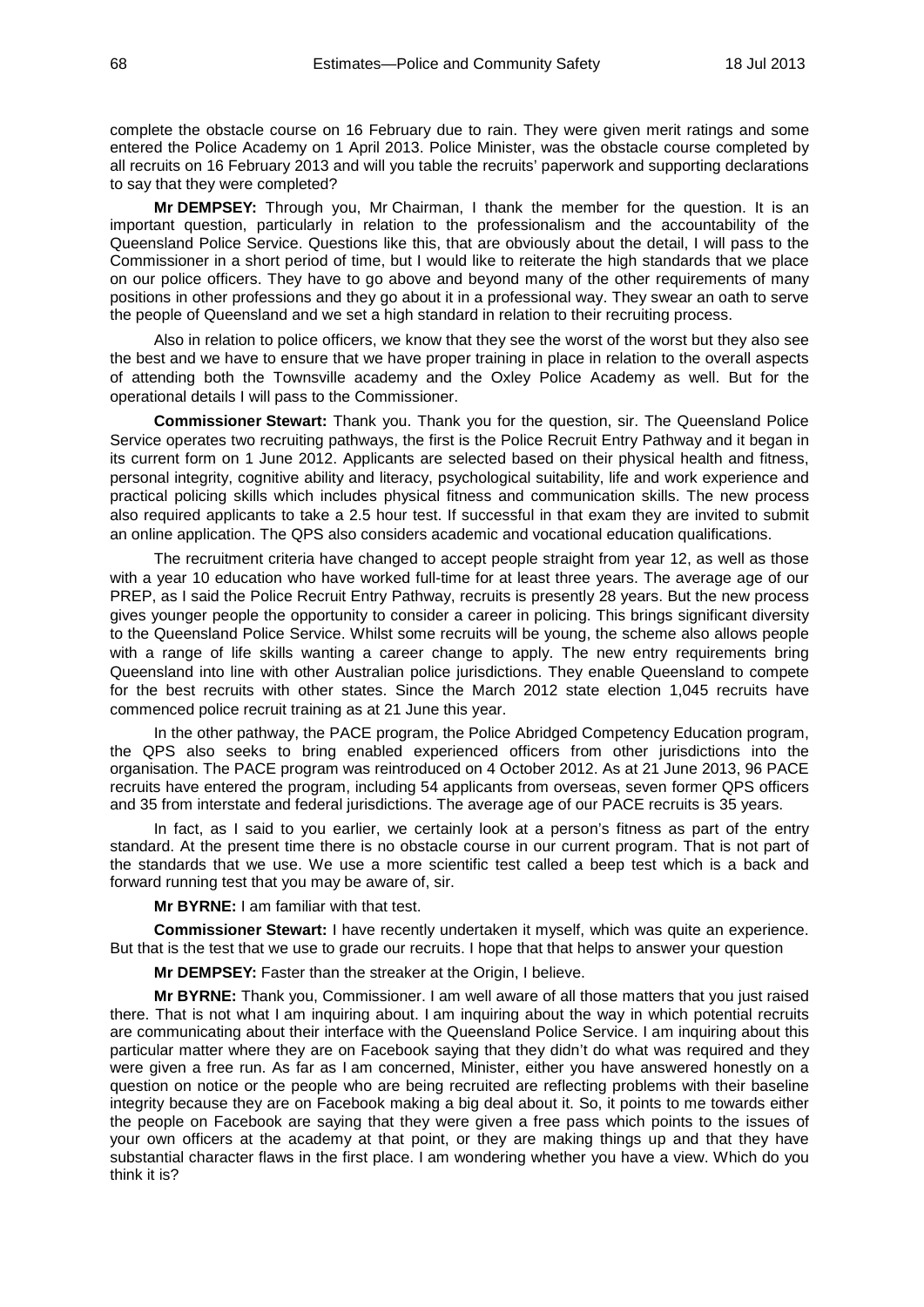**Mr DEMPSEY:** I thank the member for the question. If the member has any particular details in relation to the accusations that he is making I ask him to please put it down in writing and I am happy to accept it and the Police Service will investigate it. Obviously integrity needs to be at the highest standards and we will make sure the matter is properly investigated. If people have done something wrong I am sure that the Commissioner, who has a great reputation in relation to the disciplinary process, but also being fair, would be able to look into that matter as well. I do hope that the member does take the opportunity to actually put the details down on paper and isn't just going to say it without having some founding information.

**Mr BYRNE:** I am concerned about the entry standards. That is what this is about. I am concerned about the pressure to recruit the numbers, that is what it all points back to, and the quality of those officers potentially being recruited.

**CHAIR:** I understand what you say, member for Rockhampton. You have got an assertion, an allegation, but it is not evidence and it is not something that we can deal with today. The minister doesn't know about it and I don't know that we can really advance that question any further. We cannot really put it as a question on notice. I think effectively what the minister is saying is produce what evidence you have got and the Commissioner will deal with it, as with any matter where somebody is alleging that something did not happen and it should have happened.

**Mr BYRNE:** I suppose, if you want to cut to the chase on this, I have got other examples which I will provide you later but they go directly to the ethical standards and integrity of some recruits entering the academy. I am concerned and I ask the question whether the cuts to Ethical Standards Command, the mass redundancies of senior officers and the extreme pressure on academy staff to produce these numbers, may have led to fudging of the standards or compromise of the ability to filter out unsuitable recruits? What are you going to do to ensure that ethical standards and integrity of applicants are of the highest standards at all times?

**Mr DEMPSEY:** I thank the member for the question. There are basically two parts to the question, one in relation to ethical standards and the seriousness that the QPS has in relation to ethical standards, as well as the number, the qualifications and so forth. It is of interest to me, especially as a new minister and as a new government, but the mere fact is that the total strength from 2011 to the present time has actually increased by an additional three officers. The total length of service for officers in ethical standards since we have come into government has increased from 1,827.06 years length of service to 1,916.88 in relation to the total length of service. If you are even trying to use that as a marker to say that standards in some way have certainly slipped, you yourself, having been a member of a military style organisation, surely know that people can be in positions for numbers of years and it does not necessarily mean that they have the overall best qualities of a junior officer. There are different life experiences, different positions and places that those officers will serve in and they gather those life experiences that they bring. I certainly have the greatest faith in the ethical standards operation. I know the officer in charge, Assistant Commissioner Peter Crawford. I have spoken to him a number of times about the great work and the expectations that I have in that particular area. I have confidence in that particular area because the majority of those officers are of a senior rank, they are of a detective quality, but I would like, for further detail, to pass to Mr Commissioner.

**Commissioner Stewart:** Thank you, Mr Byrne, for the question. I would like to reassure this committee and you, Mr Byrne, that there has been no reduction in the quality of people we have in the Ethical Standards Command. There has been a slight drop in the overall numbers of staff at ethical standards and partly that is because we have removed the research function and moved it to a different area of the organisation. So that actually caused a drop in the overall numbers. In terms of the redundancies of commissioned officers, we did reduce the number of commissioned officers in ethical standards, but as you might be aware, sir, previously we did not require any of the commissioned officers who went to ethical standards to have a base of detective qualification. That didn't mean that there weren't some of the inspectors with that qualification, just that wasn't one of the base requirements.

What we have done through the restructure of the organisation is that we have made it a base requirement that people who go there, the investigators, and who are usually in that range of senior constable to senior sergeant level, certainly we have asked that those more senior people have detective qualifications. So in actual fact I believe we have probably strengthened the investigative ability of our ethical standards. The other thing we have done with ethical standards is to make sure that each of the investigative teams still have at least one commissioned officer in charge, plus there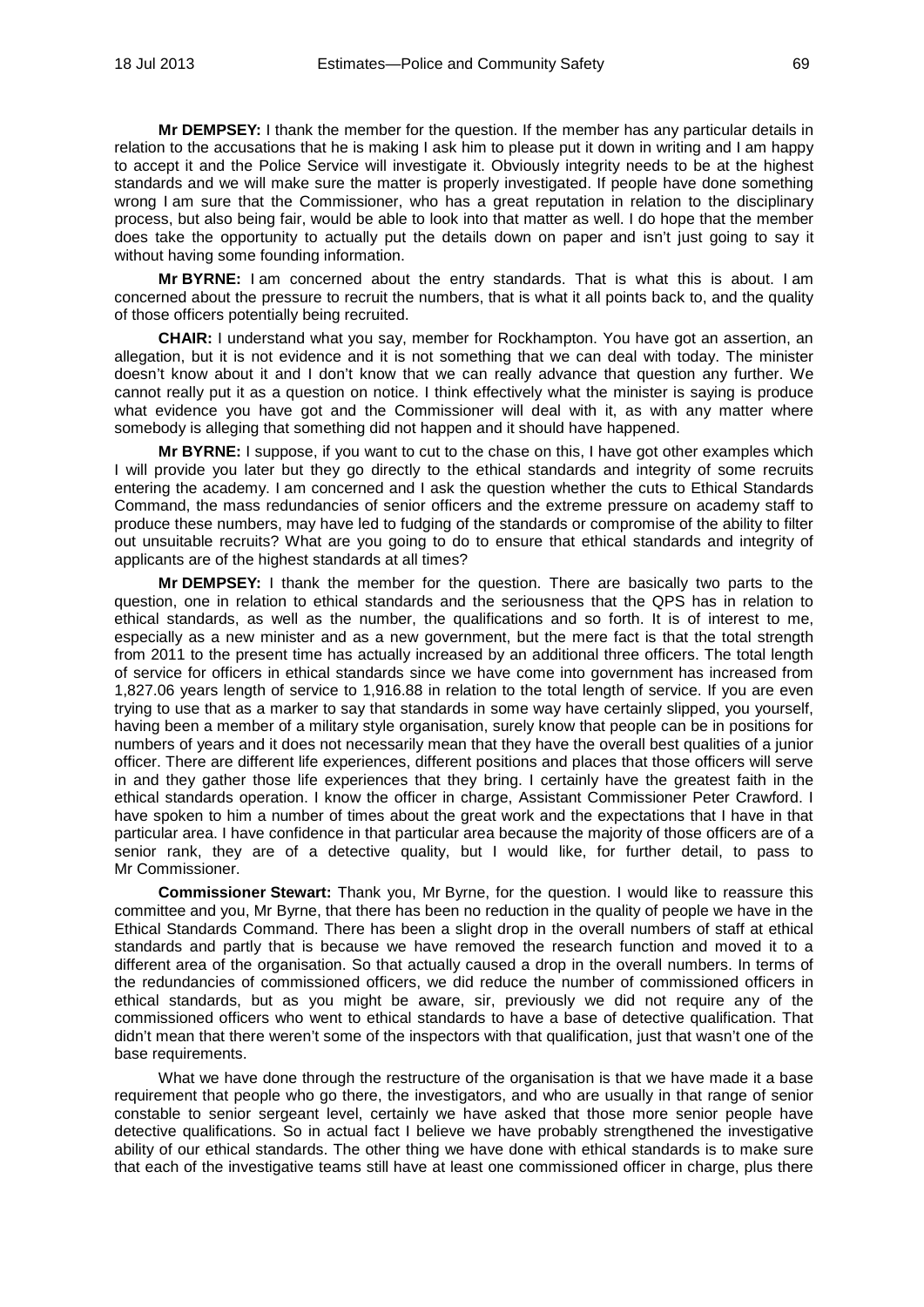is a series of quality control mechanisms over and above the investigation teams that look at each of the investigations. They use peer review, so this is their colleagues reviewing their work as well within those teams. I would like to assure the committee that one of the things that has been very close to our hearts and strategies in the restructure was ensuring that there was no reduction in the quality of the people who are at ethical standards and are keeping an eye on, through the investigative process, all of those more serious end investigations that need to be done from time to time.

**Mr BYRNE:** Thank you. I might just go on to some of the crime rate issues. I refer to Queensland Police Service SDS pages 12 and 13 which list the target estimates for serious car crashes and estimates the fatalities and serious injuries, et cetera and, of course, question on notice 18 to this committee where the rates of deaths and hospitalisations from serious crashes are sharply increasing per 100,000 people. I note that there has been a cut of 225 staff from the road safety program and ask why are serious car crashes projected to be increasing on this government's watch?

**Mr DEMPSEY:** I thank the member for the question. I warn the committee that this is an area of interest that I pay a great deal of attention to. I converse with the commissioner every morning of the week, 365 days a year, in relation to the road toll. Currently it is at 162, which is 19 above last year. That is why, as a government, we take it very seriously. We have obviously introduced legislation in relation to evade police powers. For an offence of evade police, the average person would get a fine of approximately \$350. We have increased that to \$5,500 and a loss of licence for two years, and I make no apologies for that. We have introduced the anti-hooning legislation to send a clear message that if you commit a type 1 offence on two occasions, your vehicle will be either confiscated or destroyed. It sends a clear message. It also changes the organisational structure, because prior to that an officer would take approximately eight hours to process one offender. When this comes in in November, it will be a matter of minutes or half an hour for a police officer to do that. That will change the dynamics of the officers on the street. We have made sure that we have increased the number of police officers. We have committed to 1,100 new police officers over four years, returning 200 officers from nonoperational duties to operational duties. Obviously, the restructure is about ensuring that we have a greater focus on the street in relation to road safety.

In relation to traffic offences, the direction we are going in is having more police physically out intercepting offenders. I think as many members here and many members of the community know, going through a device is not the same deterrent as having an actual officer talk to a person to let them know about the seriousness of that particular occasion.

**Mr BYRNE:** I understand all of that. This is not because of population increase or decrease. This is a rate per 100,000. Despite all the measures that have been introduced by your government, the projection is for an increase—and I think a substantial increase—in fatalities and hospitalisations. I do not understand, from what you are saying, how that estimate can be in the budget papers. I am perplexed. Have you any idea why that would be the case?

**Mr DEMPSEY:** The Queensland Police Service estimates for performance and outcomes do not set the targets. They are aspirational estimates.

**Mr BYRNE:** They are trying to increase the death rate?

**Mr DEMPSEY:** We have to set them at a standard to ensure that obviously we have those estimates. In relation to traffic offences, and particularly road safety, we are making sure that we get rid of red tape and we get rid of bureaucracy in relation to enforcement. You would have seen earlier this year the fatal four project. We have increased that to the fatal five. Previously we had speeding, seatbelts, drink driving and fatigue, and now we have inattention and we are making sure that we are out there enforcing the law.

**Mr BYRNE:** I understand all that, Minister. If all these measures are in place, all the things that you just described to me—and for over 18 months we have debated the pros and cons of that—why in the budget papers are we talking about these numbers going up per 100,000, and substantially going up? I do not understand. I understand what you are saying and I agree. We are not having a huge argument about that. Why are the numbers projected to go to that level with substantial increases? I do not understand that

**Mr DEMPSEY:** Before passing to the commissioner, I would say that the fact is that we are ensuring that we take as many precautions as possible to make sure that we change the legislation to provide police officers with less red tape and bureaucracy, to ensure that we have more police officers out there, and to also make sure that we have the policies and procedures to allow them to get on with reducing the road toll. Over the years, you will see peaks and troughs. Then what you will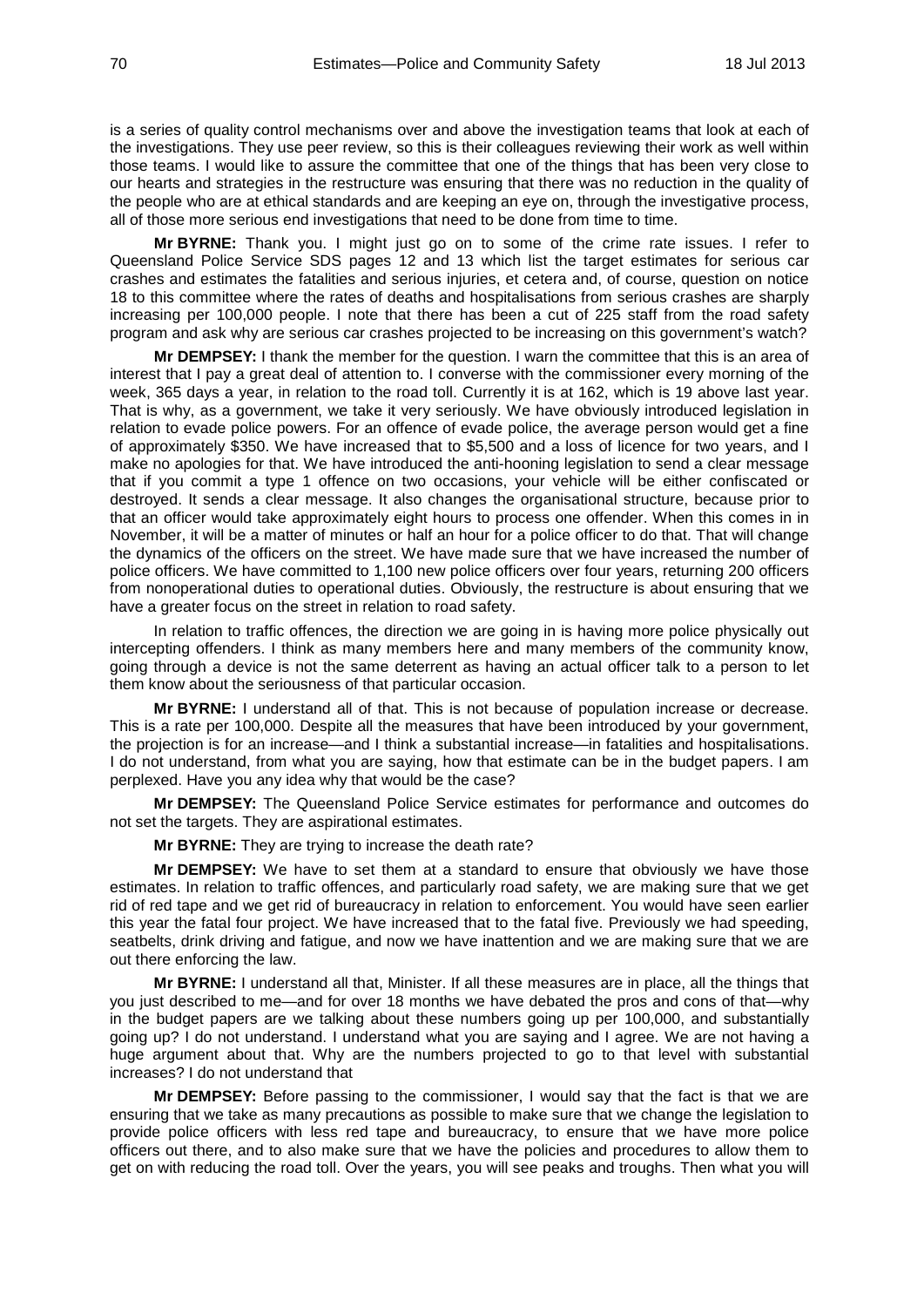see—and hopefully what we will see in the future—is with the strengthening of the legislation and greater enforcement, coupled with education, is a decrease. I cannot look into the mirror and see what is going to happen in the future. What I can say is that, in relation to road safety, we will take every step possible. I would prefer that we did not have to issue one traffic offence notice. I would prefer that the police officers did not attend one single accident, but the reality is that they do. That is why we have to ensure that we have road safety measures in place, that we have the legislation in place to protect fellow Queenslanders, and that we also free up our police officers from bureaucracy and get them out on the street enforcing the road rules. That is why we have changed the fatal four and we have brought in new legislation. Commissioner, would you like to comment?

**Commissioner Stewart:** Thank you, Minister, and thank you, Mr Byrne, for the question. Obviously this is an area very close to our hearts. One of the aspirational goals of the Queensland Police Service at the moment is to make the community safer and that includes road safety. Certainly, the estimates that are identified in the SDS are put there simply to indicate what the trends are looking like at the moment. It does not mean that we accept those trends; it means that this gives us something to work towards to try to reduce those trends. We do that on a year in, year out basis.

The trends, particularly in fatalities, are quite perplexing when you see the rises and falls in that. You might be aware that I think 2010 was the lowest year ever recorded in the rate of fatal accidents. Since then, we have seen slow-moving growth again. We are taking steps within the Queensland Police Service to try to reduce that. Bear in mind that enforcement is only one component of the road safety issue. The one that I think we need to work more on is personal responsibility of drivers because that is the true way to get—

**Mr BYRNE:** I understand that but what you as a service and the minister are saying in the budget papers is, 'Despite our best efforts, we expect substantially more Queenslanders per 100,000 to be killed on the roads, despite all the measures we are putting in place'—

**CHAIR:** Could I just interrupt you there. Member for Rockhampton, I think that has been asked probably three or four times.

**Mr BYRNE:** I am still waiting for an answer.

**CHAIR:** I think it has been answered.

**Mr BYRNE:** I just want an explanation.

**CHAIR:** The difficulty that we have is that the Queensland police minister and service are here. When I was at the Main Roads department back in 1979 or so, I asked an engineer how to decrease the road toll. He said, 'Well, it's very simple. You separate people by 30 or 40 metres, rather than one or two feet.' It is not Police Service by itself. It is transport, infrastructure. We are talking about the Bruce Highway right at this moment. I think we cannot really pursue this issue. It is more complex than simply the Police Service. I will ask the member for Broadwater for her question.

**Miss BARTON:** Thank you, Mr Chair. Minister, I refer to page 3 of the SDS, specifically where it refers to \$3 million in funding in 2013-14 to continue providing police helicopter services to the Gold Coast and South-East Queensland. Could you please outline how this is making a very real and positive impact on policing in the south-east corner?

**Mr DEMPSEY:** I thank the member for the question. I note her interest in and thank her for attending the many functions in relation to the Queensland Police Service and our other emergency services, particularly in the south-east and in her electorate. I thank her for attending the new helicopter launch at the surf lifesaving venue. It is important to provide police with air support for criminal investigations and, particularly, high-speed pursuits. It is part of our overall pursuit policy that we want to make sure that we reduce unnecessary incidents.

Helicopters can be used as a surveillance and information gathering platform. The government is providing \$3 million in 2013-14 as part of an \$18 million commitment over four years to deliver police helicopter services for the Gold Coast and South-East Queensland. The current police helicopter service is being leased from Surf Life Saving Queensland until July 2014. The government is committed to delivering two dedicated police helicopters for the Gold Coast and South-East Queensland by 2014-15. The Queensland Police Service has commenced a tender process for the delivery of those services. An options analysis is currently being undertaken and the procurement phase is expected to commence in September-October 2013. The government has now announced a review of its air operations to ensure efficiency and value for money. At this stage, the review will not affect the Queensland Police Service helicopter service.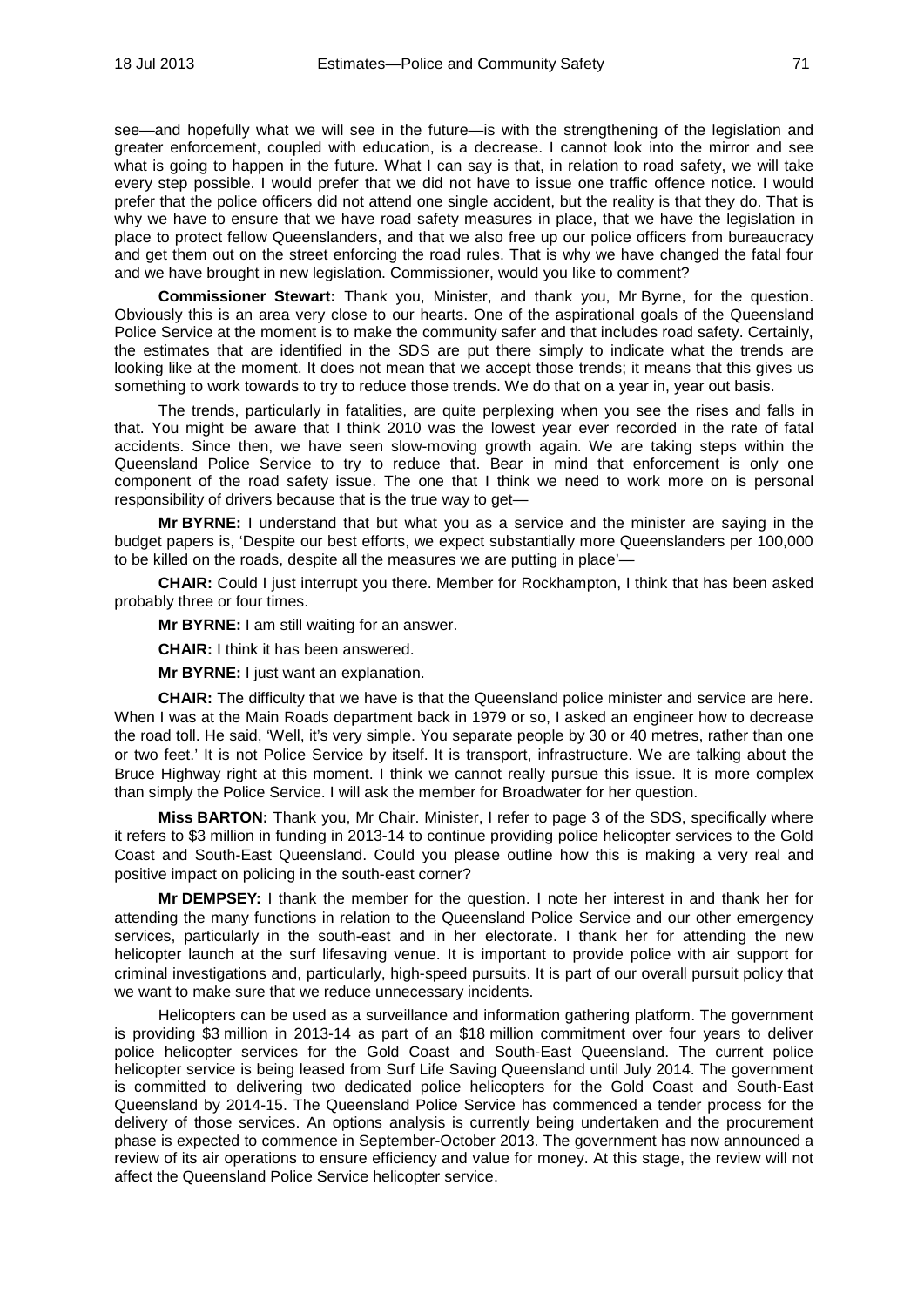Since its introduction on 7 November 2011 and as at 30 June, the Gold Coast helicopter has undertaken 1,335 accumulative flight hours, 2,146 planned operations and 1,475 task and response to calls to the community, being the first police unit to arrive at the scene on over 75 per cent of occasions. We have seen many of those events in the media. It certainly shows the modern techniques that we are continuing to improve in the Police Service. It has attended 337 traffic related taskings, 1,254 crime hot spot patrols and 487 responses to community complaints, including offences such as public order, assaults, home invasions and shootings.

I will go into a few examples where the helicopters have been instrumental. First of all, I thank the previous Gold Coast City Council for its commitment, many years ago, to fund the initial helicopter service in the Gold Coast area. Since the election, we made a commitment to establish two helicopters. Certainly you can see the value in those services. For example, on 22 June 2013, while on a task patrol the helicopter's infrared system identified a vehicle being driven in an aggressive manner. Ground units were unable to intercept the vehicle, but the helicopter was able to track it down to the location where it was dumped. The helicopter then tracked the offenders and coordinated the ground units, which were able to arrest the offenders without incident. The vehicle had been stolen during a burglary and had been sighted at other burglaries. The primary offender was subsequently charged with multiple offences, including evade police.

That is just one clear example of how having this latest technology assists police in their tasks, negating the event of a possible pursuit, making sure offenders are located and arrested by police and brought before the courts, while also being able to coordinate other resources into an area in a safe manner. They are so valuable. There are many other fine examples. In my own electorate, they were tasked to the Bundaberg area and the community certainly embraced them. They certainly are the heroes of the sky, along with the EMQ helicopters. Together they do a magnificent job serving the people of Queensland. They are a particularly dedicated crew that certainly go way above their normal duties. I thank the member for the question.

**Mr PUCCI:** As I am sure the minister is aware from his many visits to Logan, the people of Logan and I are very appreciative of his commitment to the area. Minister, you would be aware that the issue of young people in the criminal justice system comes up often. Page 2 of the SDS states that one of the Queensland Police Service's challenges is the overrepresentation of young people in the criminal justice system. Minister, can you explain how police are tackling young people's involvement in out-of-control parties?

**Mr DEMPSEY:** I thank the member for the question. Only today in a media outlet we saw mention of two fine officers who have been nominated for bravery having been involved in a particular incident. When you read the story of their dedication, it goes to show that the people of Queensland are in good hands in relation to having fine police officers. Those officers certainly went through their training in their own particular manner. They rose to the high standards that the Police Service expects. It was pleasing to see that, even with the deterrent of being assaulted so violently, they had the keenness and passion to get on with the job, to get out onto the streets. One officer's comments about the way that he wanted to help young children certainly brought a lump to my throat. He is very inspirational, not just for his family but for many other families he will assist in the years to come.

This government has acted to send a strong message to young people that it is not acceptable to break the law, show disrespect to hardworking adults or turn our streets into battle zones with out-of-control parties. We have provided local councils with the power to shut down long-term holiday houses that are used as party houses. Organisers of so-called Facebook parties will soon risk massive fines and prison terms as the state government cracks down on out-of-control events. Legislation is being drafted to penalise wild party organisers—those are particular event organisers and that will be considered by cabinet in September this year. Parents allowing children—and it is not so much the parents; it is the adult people in these particular instances and there are only a small few—to hold uncontrollable parties could be slapped with a fine of up to \$12,100 or 12 months behind bars. If the event is held at a place where the organiser has no lawful authority to hold it, the party organisers may face a fine of up to \$18,150 or three years imprisonment. The community and the police are sick of unsafe and unruly parties putting people at risk. It is time the organisers are brought to task.

The proposed legislation will also give the police the ability to recover the cost of officers required to be brought in to break up these out-of-control parties. This will be based on an hourly rate for the resources required. Additionally, the proposed legislation will give the police powers to charge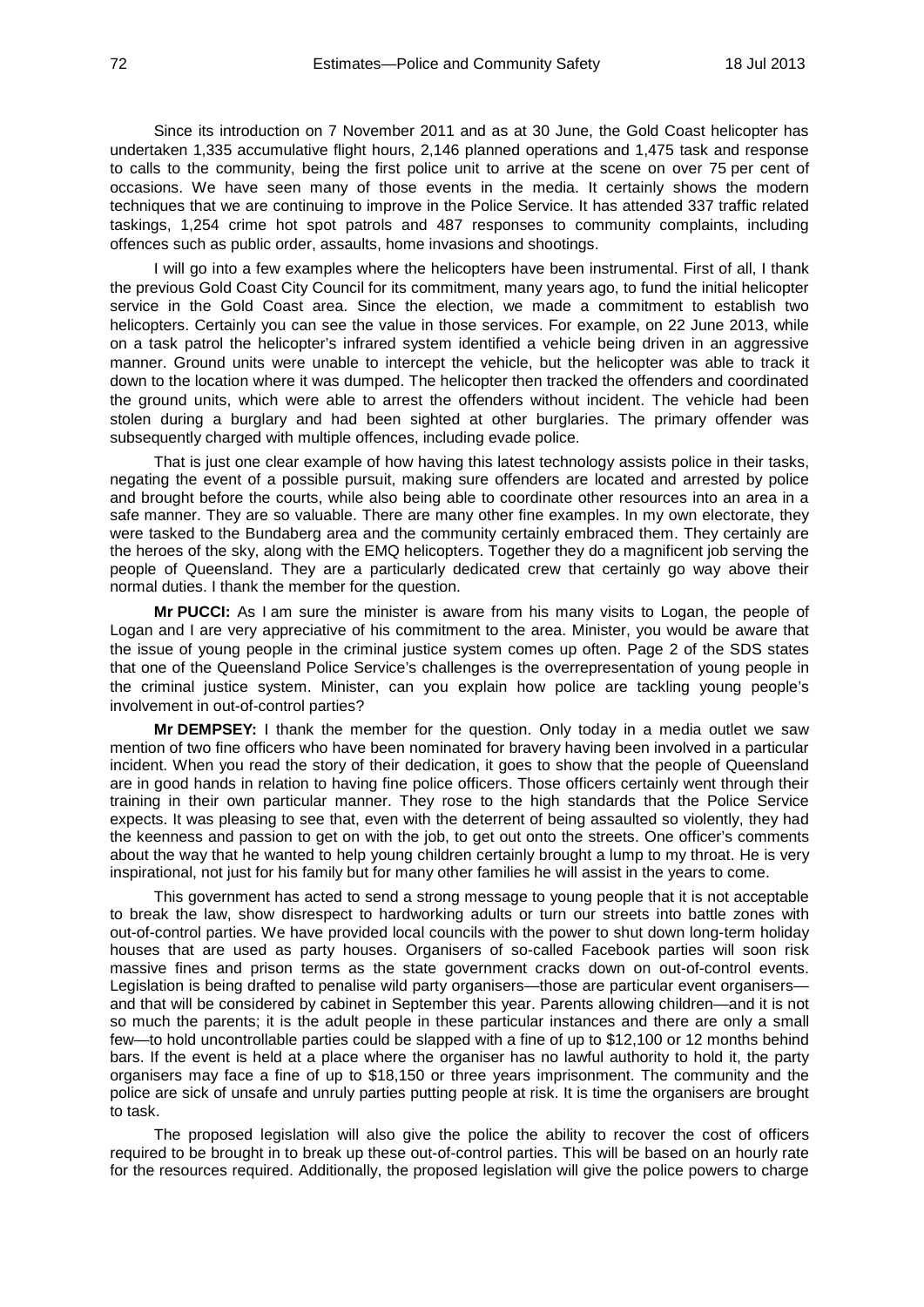people who fail to comply with their directions when dispersing a wild party. Those who fail to comply with police directions can also receive fines of more than \$12,000. This includes everyone from those not moving on to the DJ for not turning off the music when directed.

People looking to hold responsible parties can still register them by visiting the Queensland Police Service's Party Safe website or by visiting their local police station. They can also get information to help plan their party and reduce the risk of problems on the night. Most responsible Queenslanders already do this. In the 12 months to 1 May over 6,000 parties were registered with the police. Parties often become out of control when information about their location is spread through social media. The member for Rockhampton might want to look up the Facebook page and assist police with their investigations. Police are monitoring Facebook and other social media to help target out-of-control parties.

The Queensland Police Service has also established Project Iris to help tackle this issue. Project Iris will provide specialist support to detect and respond to social media parties and develop information for the police and the community about the issues surrounding parties that are advertised on social media.

The police also work in partnership with other government and non-government agencies to help support young people. This is done through programs such as the Queensland Early Intervention Pilot Program. This program helps young people take personal responsibility for their drinking behaviour. SupportLink is another great program that helps young people and their families at risk of criminal, self-harm and antisocial behaviour. In 2012 the Queensland Police Service made over 9½ thousand referrals to SupportLink for young people and their parents.

Programs like school based police officers and the adopt-a-school program are also helping young children get back on track. The Adopt-a-Cop program has been running in schools for over 28 years. I remember being an Adopt-a-Cop myself and having the privilege of helping young Queenslanders. The government has also provided an extra 15 school based police officers throughout the state. There are now 50 school based police officer positions covering 57 state high schools and colleges. As part of their duties, school based police officers support students at risk of offending. Together, these important initiatives are helping young people and police work together to keep our neighbourhoods safe.

I would also mention that I released the latest myPolice blog in Rockhampton recently. Whilst we have Neighbourhood Watch groups—and they do a remarkable job; there are two new Neighbourhood Watch groups in the Gold Coast area—not everyone wants to go to a Neighbourhood Watch group. The myPolice blog gives younger members of the community the opportunity to engage, to give feedback and to reduce the fear of crime among young people. They provide a secure point of call for the provision of information. That information is filtered in such a way as to stop a lot of rumour-mongering and negativity, particularly amongst young people.

We are doing a considerable lot in this space. The officers in that area are particularly dedicated to that task. If they can get on top of young children's antisocial behaviour as quickly as possible, we might be able to save them. We all know that young children will test the boundaries and push the limits. They need boundaries, but they also need safe boundaries. The people who organise these Facebook parties are bringing pain and suffering to young children. If they are not applying fees then they obviously at times are dealing in alcohol or drugs which affect young children. As a father of five, I certainly know the importance of ensuring that we set boundaries and high standards for young children in Queensland.

**CHAIR:** I call the member for Broadwater.

**Miss BARTON:** Minister, I refer to page 2 of the SDS where it states that Queensland will host the 2014 G20 leaders summit and the finance ministers meeting, when leaders from the world's biggest economies will gather on our shores. Could you please explain to the committee what efforts are being made to provide safety and security during these events?

**Mr DEMPSEY:** I thank the member for the question. It is an important question. It is going to be a great event to showcase the new Queensland—the great state with great opportunities. Before answering your question, I point out that this afternoon I had the pleasure to commission a new supertruck for the Queensland Fire and Rescue Service. It is worth \$1 million. The truck has scientific capability. The scientific capabilities contained in that vehicle to detect chemical, biological and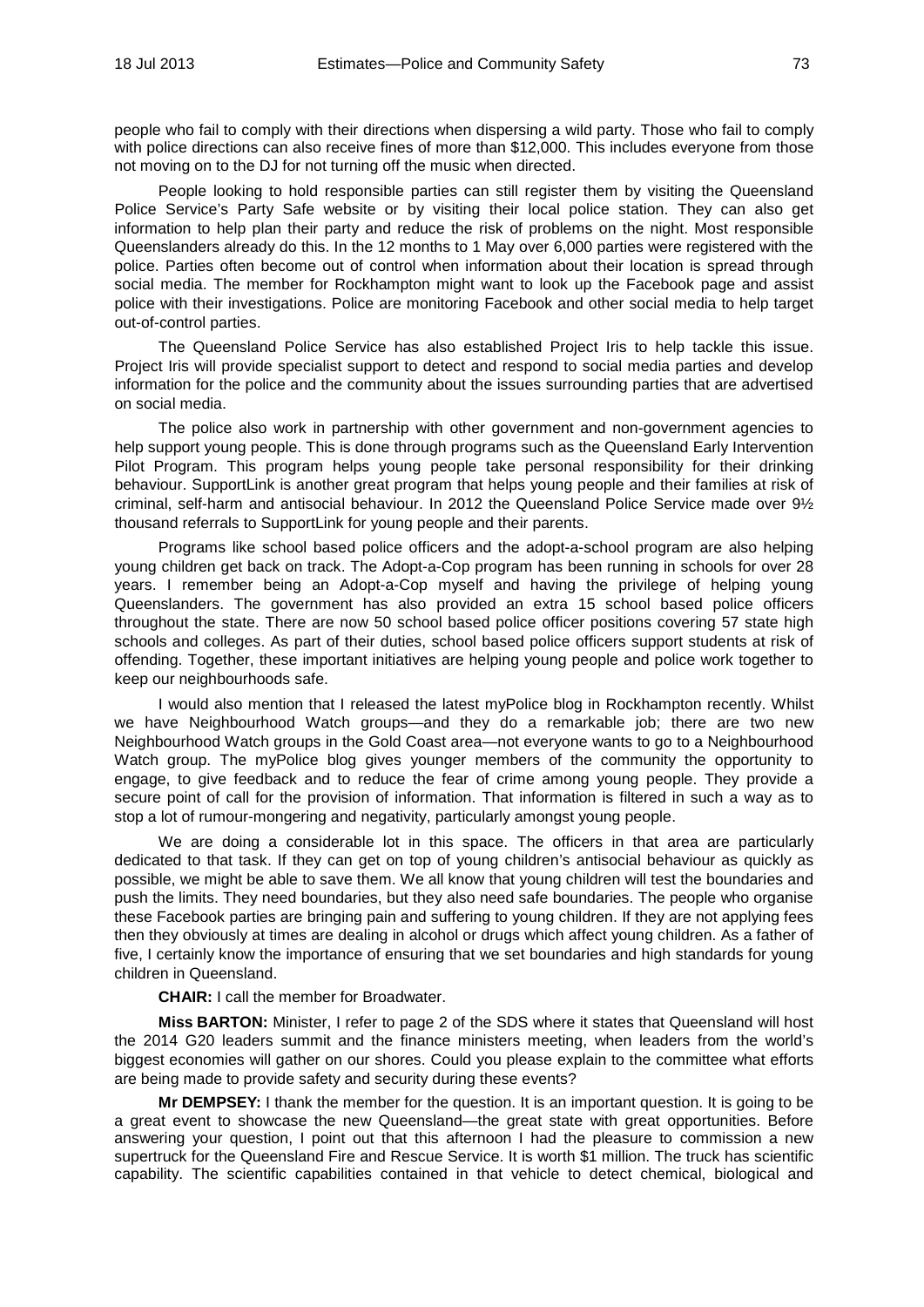radiological substances are outstanding. It is the only one in Australia. It is obviously of world standard. It is able to pick up airborne chemicals and residues—for example, explosives or other devices. It will be a great asset. We will be able to use that truck and its equipment right across the state.

I come back to this committee and its examination of the SDS. The Queensland Police Service certainly is a major partner in the planning and delivery of security and safety during the G20 events in Queensland in 2014. In November 2014 Brisbane will host a Group of Twenty leaders summit. Up to 4,000 delegates and 3,000 media representatives are expected to attend the G20 leaders summit. The G20 finance ministers and central bank governors meeting will be held in Cairns in September 2014, with up to 2,000 delegates and media representatives involved there.

Early estimates indicate that around 2,000 police will be needed to deliver security and public safety services for the finance ministers meeting and up to  $4\frac{1}{2}$  thousand for the leaders summit. The Queensland Police Service has established the QPS G20 group and is well advanced in planning to ensure the security of delegates and the community during these particular events. The group is working with planning staff from other state and Australian government agencies. All Australian police agencies as well as New Zealand's police have pledged in-principle support to provide police and resources to assist.

The Queensland Police Service is organising training to meet the increased security, dignitary protection, public order and intelligence needed for both meetings. The identified budget for all QPS G20 related training and exercises is approximately \$5.98 million. As the G20 event is a Commonwealth government responsibility, the Commonwealth will pay the majority of the G20 costs, including for training, as it has for similar events held in other states.

A number of training courses will be conducted across a broad range of capabilities including dignitary protection, motorcades, public order and crowd management. Some training, such as dignitary protection, has already commenced. The total number of QPS staff to receive G20 related training will be determined after discussions with other interstate agencies about the availability of their staff for deployment in Queensland in 2014. It is anticipated that all required training will be completed by September 2014. That will be well in advance of the event. Wherever possible, the QPS G20 group will strive to minimise face-to-face training and seek varied options to provide training through the use of available technologies.

In early 2014 readiness exercises will take place internally within the QPS and externally with state and Commonwealth agencies. They will test all facets of the G20 planning prior to this event. The Australian government has given an undertaking that no Queensland community will be left with inadequate police resources because of the G20 summit.

The Australian government has also agreed to contribute funding for the implementation of a secure digital radio communications network required to support the G20 events. The Queensland government wireless network is currently under development to deliver this capacity. Funding for the QWN is subject to current state and Commonwealth negotiations.

Special events legislation, the G20 Safety and Security Act, is also being progressed and is due to go before cabinet shortly. This new legislation will provide police with extra powers within specific security zones to ensure the safety of the public and the security of visiting delegations. The new act will commence immediately before and cease immediately after the G20 event in Brisbane. You would have already heard a number of media statements about a holiday for the period of the G20 to assist with security measures and to negate any possible interference with the normal lives of people in the Brisbane area.

**CHAIR:** I call the member for Ipswich West.

**Mr CHOAT:** My question relates to social media and community relations. Can I just say that my police district is extremely well served in that space. Sergeant Nadine Webster and Senior Constable Stephanie Corless do brilliant work. I was with them yesterday at the Rocky Horror Road Show. They do great work and bring credit to your department. Getting back to why we are here, page 3 of the SDS refers to the release of a number of myPolice blogs around the state. They let police swap information with the public in a quick and easy way. Would you please outline how these blogs are helping police connect better with their local communities?

**Mr DEMPSEY:** I thank the member for the question. First of all, I would like to thank him for his commitment in supporting the Queensland Police Service and his community. I will be up there shortly to open the new fire station at Brassall. The member has hit the nail on the head in relation to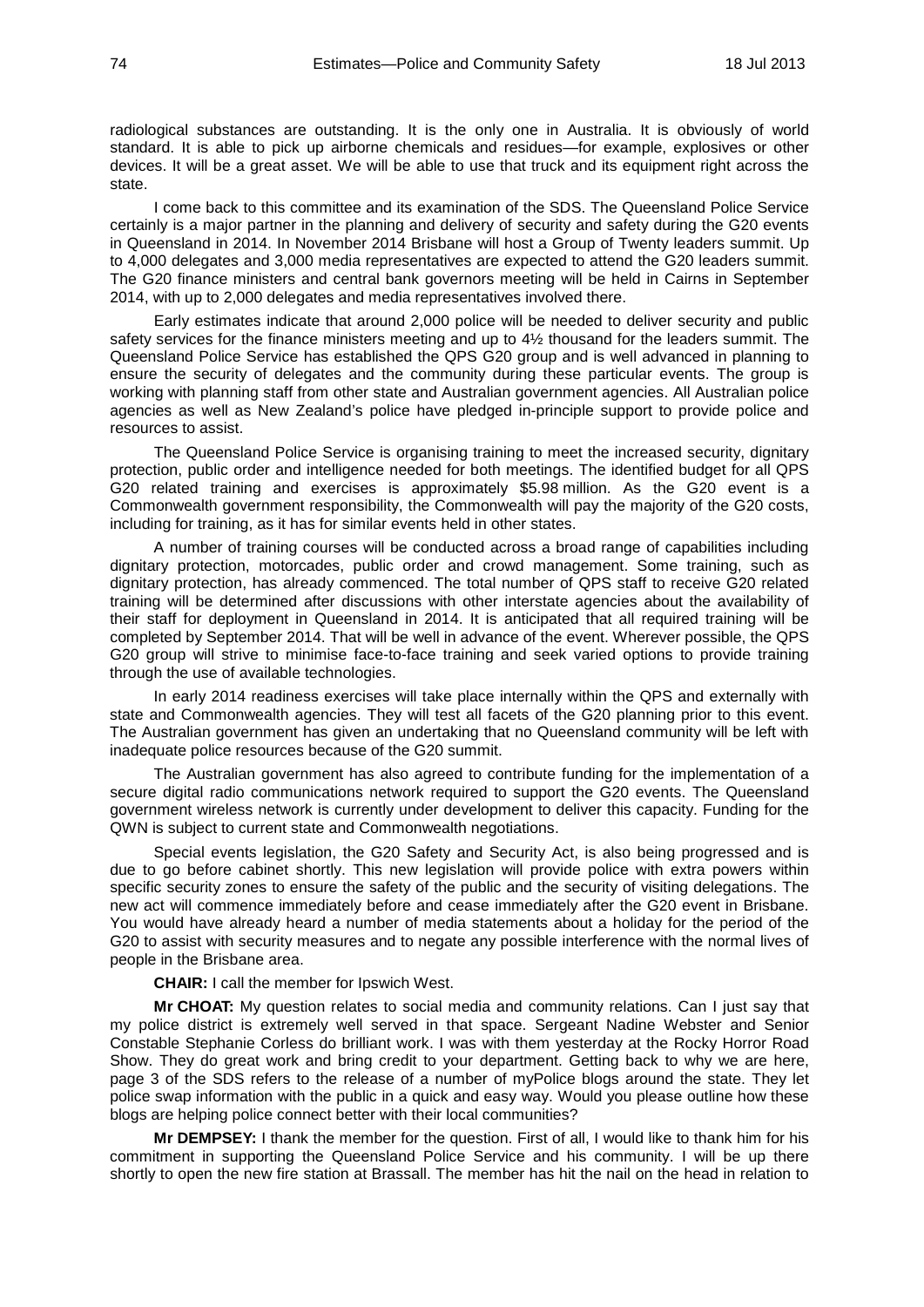how the community connects with police. The adage is that the police are only as good as the information they receive. Often when police attend it means that other parts of the community are failing.

The use of technology is very important for the Queensland Police Service. In particular, the myPolice blogs allow police officers to provide their local communities with information on local issues, crime prevention tips, current crime trends and public alerts and warnings. They also allow police to interact with a part of the community that may not have the ability or time to attend Neighbourhood Watch meetings or drop into the local police station.

The myPolice blog helps officers to target crime and receive community feedback at a grassroots level. In the event of a disaster, myPolice blogs also provide crucial information for residents and visitors, including updates on road closures and wet-weather conditions. The first myPolice blog was launched in late 2011 at Dutton Park. Other myPolice blogs are now operating in my home town of Bundaberg and on the Gold Coast, in Cairns, Gympie, Maryborough, Mount Isa, Pine Rivers, Redcliffe, Rockhampton, South Brisbane, Townsville and Wynnum. They are operating in the Police Museum and in the Stock and Rural Crime Investigation Squad. There are the state-wide news and Commissioner's blogs as well. Further development of the myPolice blogs is continuing, and it is planned to be extended state-wide. Release of myPolice blogs for Logan and the Sunshine Coast are planned in the near future.

The myPolice blog pages have been viewed 10,221,124 times. You must admit that that is an outstanding number and an outstanding success. The blogs also send more than seven million emails a month to subscribers. The QPS has a Facebook page with more than 395,000 Facebook followers. There were more than 39,000 Twitter followers as at 4 July 2013. These channels are posted to and monitored 24 hours a day. The Queensland Police Service currently averages 14 posts a day through Facebook and Twitter in addition to 22 myPolice blog posts each day.

QPS social media, including myPolice blogs, has resulted in numerous examples of missing persons being located and offenders being identified. Specific matters still before the courts, including a homicide investigation, have been assisted by social media. During natural disasters social media enables the QPS to communicate quickly and effectively with the public.

The QPS social media channels, including qlalert.com, provide public safety information direct to large sections of the community in a disaster, enabling the timely sharing of information. These channels received several million hits a day during the 2013 floods which is quite remarkable. I would like to put a bit of a plug in here. I do not like to pick out one particular media outlet, but I know from recent disasters over the years that the *Courier-Mail* website, believe it or not, has had an exceptional number of hits and the feedback that I have had from members from all around Queensland is that they have certainly been able to utilise that particular media forum, even though I suggest that people go to the QPS site first. It is great to see not just internal media but other media coming to the fore in times of disasters. I am very passionate about the myPolice blogs. I could talk about this all night because it reiterates the communication between the Police Service and the community. Commissioner, would you like to comment?

**CHAIR:** I think that should be sufficient. As there are a million-odd hits, we are happy for you to continue to talk about the blogs.

**Mr DEMPSEY:** It is quite phenomenal because that information is filtered information. It also reduces the fear of crime because you do not have to be in your local town, looking it up on your phone or your iPad or your computer. You can be anywhere in the world and you can know what is happening in your community. This is all about having a connection between the community and the police officers and having the technology but also having that open data system which we have released so that people know exactly what is happening in their community, besides waiting to attend other meetings later on. So it is a very exciting time.

**CHAIR:** I call the member for Nicklin.

**Mr WELLINGTON:** Minister, I refer you to our Premier's recent request to buy local and support Queensland businesses where possible, and I ask: has a directive been issued to relevant departmental purchasing officers consistent with the Premier's request? Have any contracts been entered into by your department for the supply of goods and services that you can point to that are a direct result of this request to buy local and support locals in Queensland?

**Mr DEMPSEY:** I thank the member for the question. The member has the same feelings as I do in relation to buying locally. I know the Minister for Tourism and Small Business is aligned with that as well. For me personally, I want to ensure that the Queensland Police Service is able to buy local but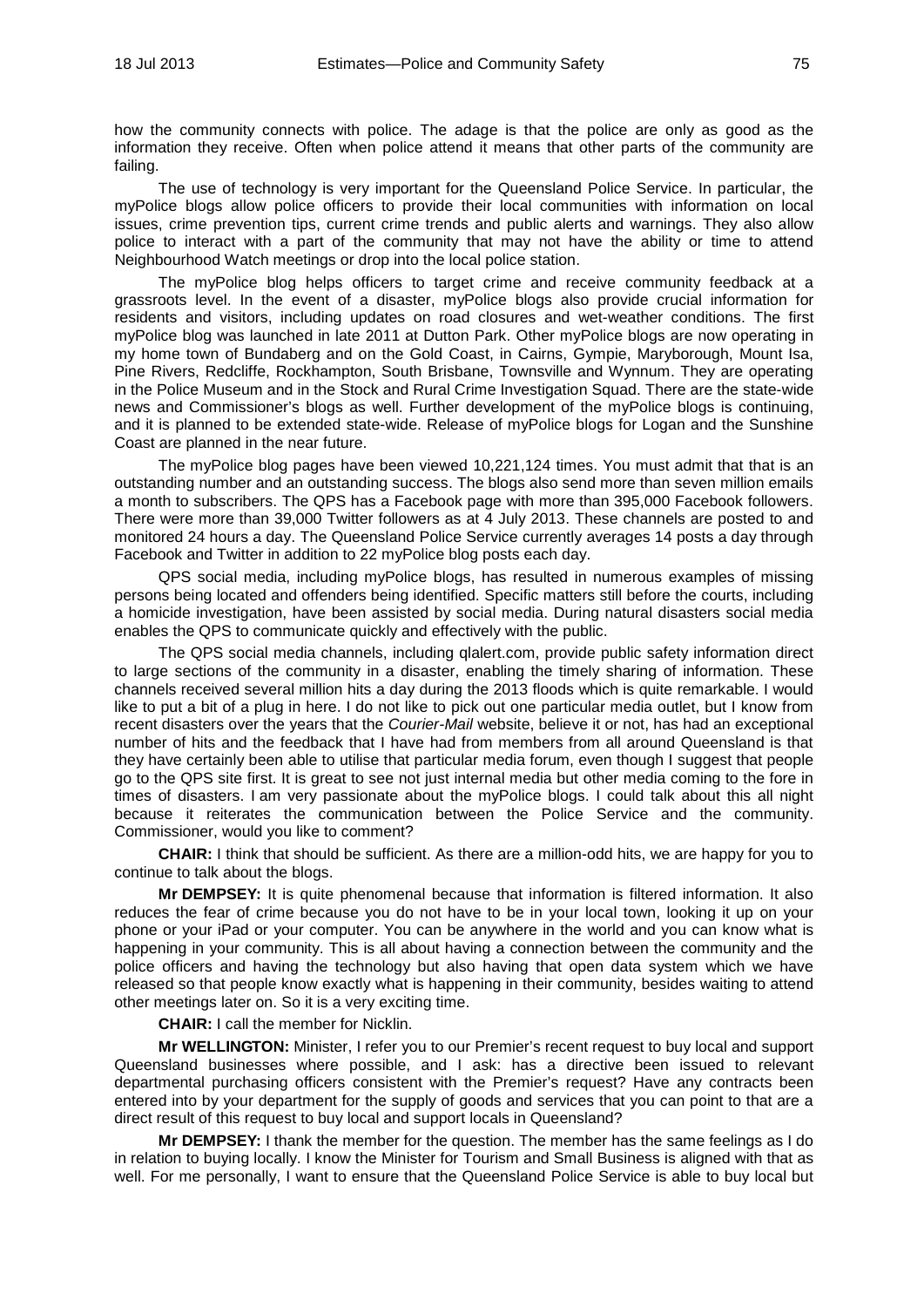also to get value for every dollar. So if there is an enormous increase in the cost of a particular item in Queensland, obviously the average mum and dad and family member would expect us to look elsewhere in Australia if we are able to get significant savings for the taxpayers of Queensland. But as a general rule we always look at the Queensland options first. That is part of our tendering process.

I can only allude to the other part of the question at this estimates process. There will be some significant announcements in the coming weeks in relation to substantial purchases here in Queensland that I know all Queenslanders will be very proud of that is pertinent to the capital expenditure that we have before us here this evening. The only reason I cannot go into further detail at the moment is due to the confidentiality of private contracts. As soon as I am able to, I will let the good member know.

**Mr WELLINGTON:** The reason for the question is that, whether it is ambulance officers, the SES, the Rural Fire Brigade, the police or the firies, there is significant capital expenditure as part of your portfolio.

**Mr DEMPSEY:** There certainly is, not just in procurement but in the construction area as well, and in making sure that we get the best deal for Queenslanders right across-the-board not only in my overall portfolio but also in the Queensland Police Service, because we are very proud parochial Queenslanders, as you all know.

**Mr WELLINGTON:** I have a further question to the minister. It is in the context of asset sales or the pending sale of some land that schools are located on. Minister, in my electorate we have the Nambour Police Station and that has a common neighbour being the former Nambour fire brigade site. That also adjoins the current police residence and the current Nambour Courthouse is actually situated on QPS land. Are there any plans or investigations for the disposal of any part of that complex, be it the police residence, the courthouse or the former fire station site, that you are aware of?

**Mr DEMPSEY:** In the first instance I am happy to take that particular question on notice to make sure that I give you a thorough answer in terms of those particular lot numbers and everything else. There is a matrix generally over any sale of a police asset which involves community consultation. So I would suggest that if particularly the member in the area has not heard anything yet—

#### **Mr WELLINGTON:** I have not, no.

**Mr DEMPSEY:**—then I would be fairly confident that we would not be heading in that direction. But we also have to make sure that we have identified the growth areas and that we have blocks in those areas. We have said there is a bright new future for the Queensland Police Service in relation to technology and the way we go about policing. A lot of the structures will, I believe, be significantly different in the next 10, 20 to 30 years. But we have to ensure that we have the proper facilities in place.

**Mr WELLINGTON:** The reason I ask the question is that that is a significant site in the CBD of Nambour. With the courthouse, I am keen, be it this government or a future government, for there to be a major rebuilding of the police station. Perhaps it could be a combined police-courthouse facility as well. But I think that is for another day.

Minister, the Nambour Fire Station is on significant land that is currently leased at a peppercorn rent to the Sunshine Coast show society. Again, I am seeking assurances—and I am happy for it to be on notice—that there are no plans for that surplus land to be placed on the open market. At the moment it is surplus land, currently leased to the Sunshine Coast show society at a peppercorn rent.

**Mr DEMPSEY:** I thank the member for the question. I will take that on notice. I have visited the site.

**Mr WELLINGTON:** It is a great site.

**Mr DEMPSEY:** Yes, it is a great site. I did not realise how low that site next to the station was there. In saying that, I understand the significance and importance of that land, particularly to the show society and to the community. There are a number of groups in that area from car enthusiasts and other motor sport enthusiasts to the junior rugby league club. Everyone is keen to get more kids—I should not say kids; they are goats—but children into sports these days.

**Mr WELLINGTON:** You have certainly been well briefed, Minister.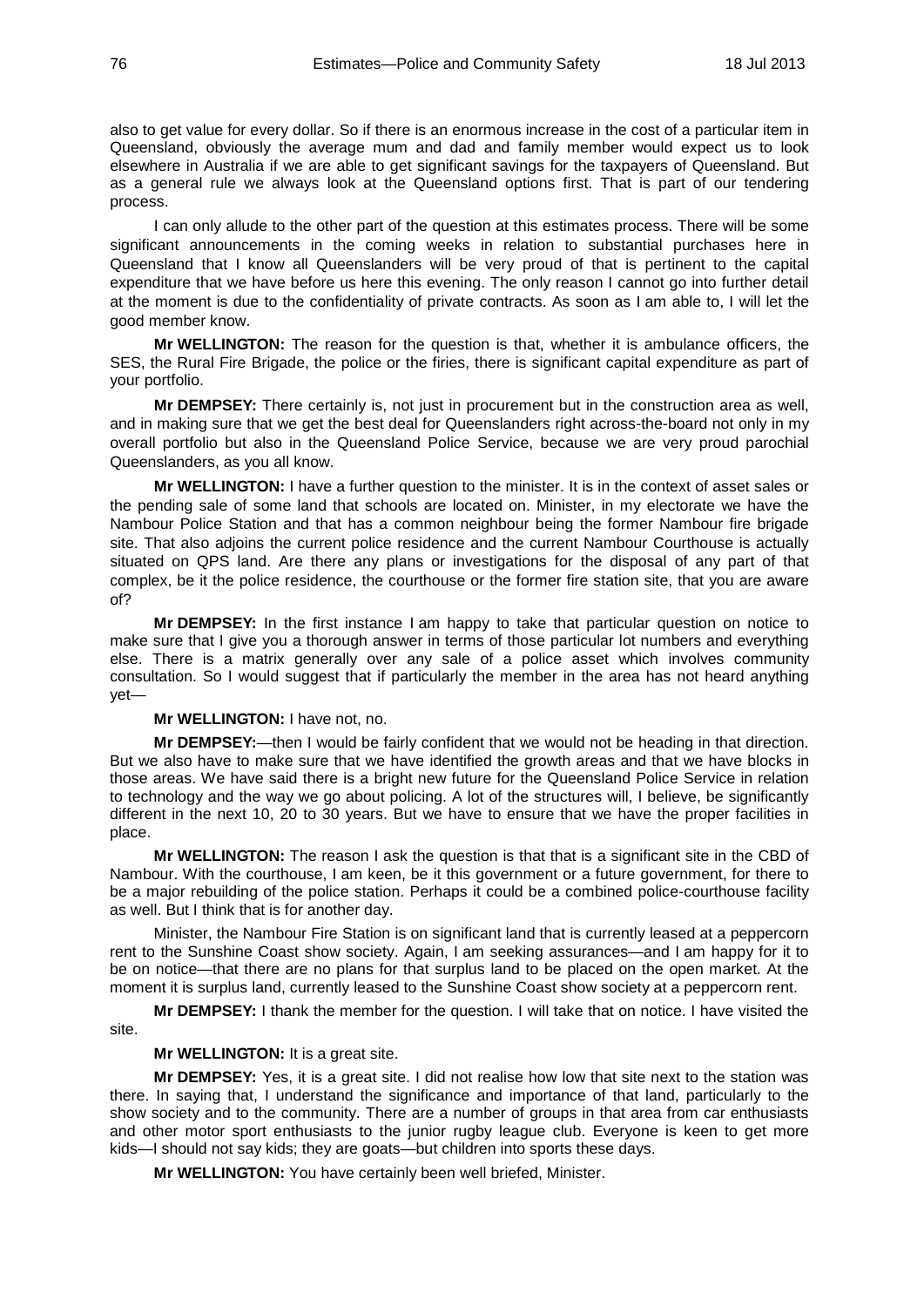**Mr DEMPSEY:** I remember it because we had that beautiful drive up the Obi Obi Road that day. It gave me a great opportunity while I was there to look at other resources in that area.

**Mr WELLINGTON:** I have one further question to the minister. It relates to the staffing of the Weapons Licensing Branch. I suppose it is in the context that we have recently had the amnesty for firearm registration and the handing in of firearms. Recently I received correspondence from one of my local sporting shooters associations concerned about staffing levels and resourcing. My question is, Minister: has there been any secondment of staff or transfer of staff to assist the current Weapons Licensing Branch to manage all the work that they have to do? If there has not, is there any planning to assist them with that backlog of work?

**Mr DEMPSEY:** I thank the member for the question. It is an important question. Feverishly I get sheets of information put before me, good member. I have a great deal of interest in this area, because we had to bring in the toughest firearm laws in Australia and we had to do it in a way that we did not punish the legal firearm owners—the sporting shooters, the farmers or other persons who have a genuine need to have a firearm. So we set up the Ministerial Weapons Advisory Panel and that involved different representatives, including the Police Union, to discuss what we wanted to do in terms of advancements in the weapons licensing system as well as licensing as a whole. At the moment there are approximately over 650,000 firearms in Queensland and about 150,000 firearm owners.

The new system is processing around 23,000 firearms per month. It has been an outstanding success. In my first 12 months of becoming a minister I visited the weapons licensing section a number of times. I walked around every floor and spoke to each individual person who was working there, to listen to them about other ways that they can improve the weapons licensing section. At that time we had had an increase in staff there because we had planned ahead in relation to the large amount of interest that comes with simplifying the process. You can now apply for new licences online and pay through PayPal online. We have the highest standards in relation to obtaining a licence, so once you have achieved that—jumped through the hoops, crossed the t's and dotted the i's—other states have been able to process these applications in a matter of days and weeks, when previously some of these applications have taken many years to process. So that is important. Everyone knows the significance. Even with hundreds of thousands of applications, if we get it wrong once it can be to the detriment of the safety of one of our fellow Queenslanders. So it is very important that we do it right.

I meet regularly with the weapons advisory panel, as well as with the officer in charge and Inspector Craig Rolls. As far as staffing is concerned, we have increased staffing in that particular area. Commissioner, would you like to add to that as well?

**Commissioner Stewart:** Thank you, Minister, and thank you, Mr Wellington, for your question. This is an area where technology is going to resolve a lot of the backlog that we have had over time. Certainly we have actually seen increases in the number of applications since we went to online applications which is quite interesting when you think about it. Perhaps it is simply that people now see the ease of legally registering their firearms, and we are seeing the first rollout of that. But, as you also know, we recently undertook an amnesty. The government put in place a firearms amnesty, and that was between 1 February this year and 30 April this year. We saw a range of firearms come forward from people where perhaps their father or grandfather had had one in the back shed and they simply wanted to get rid of it.

But, in the main, 13,745 unregistered firearms were registered as a result of that amnesty, and that is an outstanding result when you think about those numbers. We are still finalising the numbers around that because people have come forward and they are still to make up their mind about whether to have the firearms destroyed or simply give them up or have them registered. We had 4,500 surrendered for destruction and there were also other firearms placed into safekeeping while owners' applications for registration are being processed, because there needs to be some significant work done around that.

You may know that Crime Stoppers have had a program in place since the end of the amnesty, tackling firearms crime. Again, I thank the government for the work in giving us the laws to do our job because we know how difficult it is to deal with firearm crime in this state and in fact across Australia.

**Mr DEMPSEY:** Just to add to that to reiterate the success of that program, the previous amnesty collected approximately 10,000 firearms over a 12-month period. This amnesty collected over 19,000 firearms in a three-month period. And it did not just happen. If you think about the way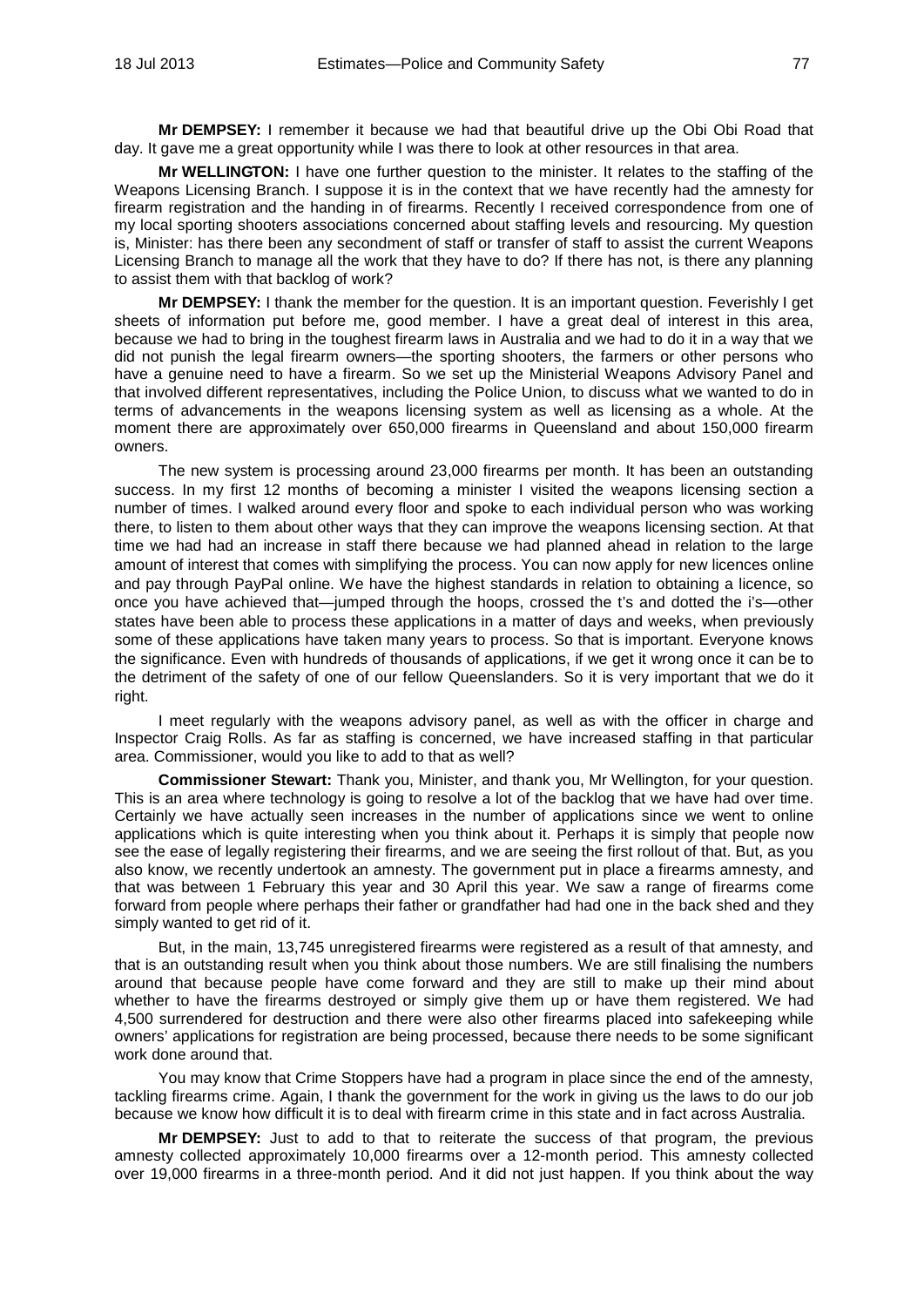the government went about it, we introduced the legislation—the toughest laws—and we established the weapons advisory panel so that people who had a legitimate right to have firearms could have a voice, knowing that we would have the amnesty and for the commissioner and I, who regularly meet with other ministers from other states and territories, to align that with the federal program in relation to Crime Stoppers and so forth. Due to that success, I would certainly like to see some form of amnesty in the future.

**Mr WELLINGTON:** I have one last question in this section. Minister, it follows on from your recent visit to my electorate when we drove down the Obi Obi. Many people who have not driven off a bitumen road may not be game to drive down the Obi Obi. We drove down it and you inspected the site where the ambulances came to grief in the past. I want to say thank you for your involvement so that the ambulances can get back on the Obi Obi. That leads to the bigger question I put to you last year about the Kenilworth first responders and their workload and the pressure they are under. I am happy for you to take the question on notice. Can you have the Ambulance Service revisit the statistics and the postcode areas they service and review the call for greater support services for them at some stage in the future through ambulance officers, especially at peak holiday times? We are talking about a handful of volunteers who do amazing work that I think sometimes paid people take for granted—and I do not mean you.

**Mr DEMPSEY:** I thank the member for his question, and it is a very important question. In the next segment of this estimates hearing I will get the ambulance commissioner to comment as well. In relation to first responders, like you, I had the privilege of serving in the police force for nearly 20 years in remote and isolated communities. It takes a special person to be a first responder. They are required to get up at different times during the night and on weekends to go out on a volunteer basis and help their community. That is the type of volunteer we need to grasp and hold on to like a piece of gold for their importance. I have spoken previously to the commissioner about the first responders in that area. He will provide you with an answer to that in the next phase of the estimates.

**Mr WELLINGTON:** Or you can take it on notice.

**Mr DEMPSEY:** I am happy to take it on notice.

**Mr WELLINGTON:** The postcodes are critical.

**Mr DEMPSEY:** They certainly are, especially because your area is growing and also considering the overall model in relation to the Queensland Ambulance Service and other facilities. As I witnessed myself, it is certainly a very liveable area. I think a lot of Queenslanders are jealous of that particular area. We have to ensure we have the facilities in place.

**Mr BYRNE:** Just quickly, I have a question about the statistics that were estimated in the SDS at page 12 and your answer to question on notice No. 19. Similar to my concerns about the number of projected deaths and serious injuries due to accidents, the numbers associated with car theft seem to be put on paper in the same vein. I have the same sort of question. What additional resources are you going to provide or what approaches are you going to take to ensure that those estimated casualties do not actually occur and that we reduce the vehicle theft rate?

**Mr DEMPSEY:** I thank the member for the question. They are obviously estimates and aspirational estimates. Before going any further, I point out that we have seen an increase in motor vehicle theft across a number of other states and territories. The Police Commissioner has also instigated a number of community awareness programs in relation to the securing of vehicles. No-one in this room or in the community would leave \$20,000 or \$30,000 lying on the bench before going to bed, yet we have seen that car keys have often been left out on verandas or in other places that are accessible, resulting in opportunistic crimes. I am not saying that all of them are opportunistic crimes, but there is a fair amount of ineptness in the community about protecting their vehicles. Those community programs certainly do assist.

The number of vehicles stolen between 2001 and 2013 actually decreased by 38 per cent. As we said, the rate of opportunistic theft has been reduced through vehicle immobilisation. I am also looking at opportunities in the private sector, which has a sales advantage in terms of advancements, relating to the installation of immobilisers in new vehicles. It is not in this brief, but I know that immobilisers cost around \$1,500 to supply and then around \$1,500 a year to monitor. If the private industry somehow increased its motivation, it may be able to reduce the cost, based on the number of vehicles with those particular devices fitted. I think the industry has many other ways in which it can step up to the mark in terms of the type of security they fit in vehicles.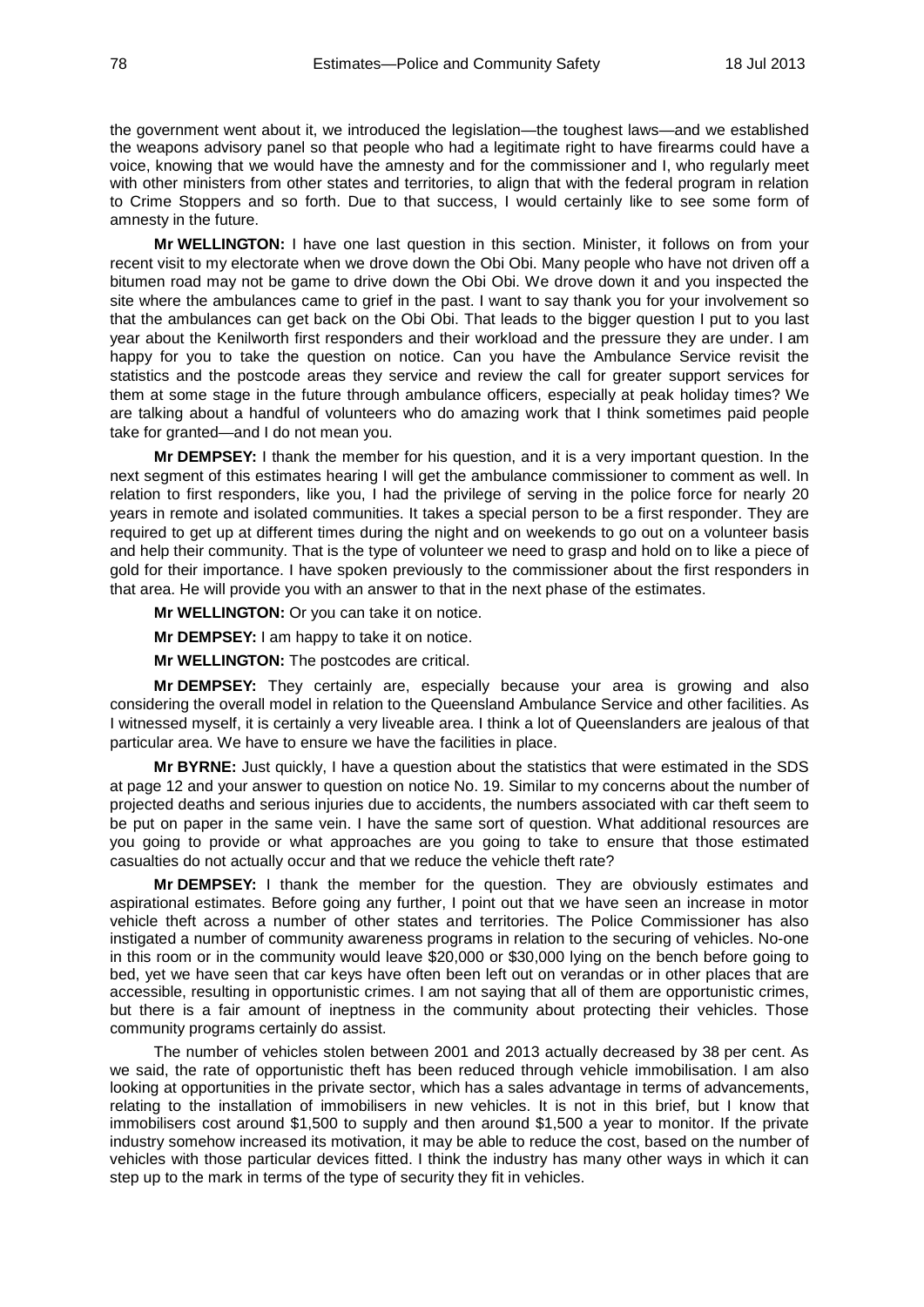Improved inspections, registration processes, information sharing with the department of transport and the insurance industry, and the reduction in insurance fraud over the years have also helped to reduce those statistics. We have to ensure that we work with all stakeholders, including the insurance industry. However, what is needed is not just a policing response to what can often be a blasé approach by people to protecting their vehicle. When I was in the police force, people would ask, 'Why do you get a fine for not securing your vehicle?' One could say it is harsh penalty. However, if a young child gets in that vehicle and takes off the handbrake and it goes down the hill, or if they start the engine and cause danger to someone else or if they hurt themselves in that particular vehicle, the community will then ask, 'What are the police doing about it?' That is why we are trying to encourage people to secure their vehicles. Commissioner, would you like to comment?

**Commissioner Stewart:** Thank you very much for the question, because it goes to the heart of some of the changes we have made in the Queensland Police Service such as our focus on borderless policing. Lines on maps do not mean anything to the crooks and so they should not mean anything to our police. We are certainly looking at having more police out there on the front line, where the public expects them to be. There is also the use of technology.

You may know—and forgive me if the minister mentioned it—that between 2000 and 2012-13 there was a reduction of 38 per cent in the number of vehicles stolen in the state. It is interesting that we saw a spike—an increase. Between 2011 and 2012 there was a 23 per cent increase in the number of motor vehicle thefts. We think the main reason for that is that the criminals have worked out that it is no good trying to overcome the car security systems that exist in modern vehicles; they simply go and steal the car keys. That is why we have run a number of education programs for the public, asking them simply to make their car keys less observable from outside their home. In fact, they should put them in places about which only they know. In the long term we will see through our evaluation how well those education programs have gone.

If I may, I would like to quote from the most recent National Motor Vehicle Theft Reduction Council bulletin. They of course use statistics that come from right around Australia. They detail the statistics on passenger and light commercial vehicles and motorcycles stolen for short-term use. These are the joy-riders and the crooks who simply steal them to take a joy-ride or to use in a crime. The bulletin shows that in the January-March quarter of this year Queensland saw a seven per cent reduction in motor vehicle theft in that category, at 1,991, from the previous quarter. But, most importantly, compared to the same quarter in the previous year there was a reduction of 214. Obviously, while we have had this spike, we are starting to see some traction with the programs we are using.

I am very hopeful that technology will also help us to overcome some of the deficiencies in the security of vehicles. I know the minister talked about immobilisers, and some of the high-end vehicles already have remote kill switches. I can see that that will filter down through the industry over the coming years. That will assist us stopping people not just stealing vehicles but also using them dangerously, which is another part of the puzzle.

**Mr DEMPSEY:** To very quickly add to that, with the restructure of the Police Service we have obviously moved toward borderless policing. The breakdown of the divisions and districts means that the problem of offenders moving from one police area to another has been overcome. So having no borders certainly increases the effectiveness of police controlling these particular types of offences.

**Mr PUCCI:** I refer to page 3 of the SDS and the government's commitment to provide an extra 1,100 police officers over four years. This government has definitely demonstrated a commitment to Logan, with 71 new officers being provided for the Logan district, every police station being staffed by three to four police officers—more than when we were elected—a school based police officer for the Flagstone school and the myPolice blog coming to Logan. Can the minister outline what is being done to enhance policing services in the Torres Strait?

**Mr DEMPSEY:** I thank the member for the question. I have had the opportunity to visit the Torres Strait on a number of occasions. The Torres Strait is a unique model. What I want, and what we are setting about achieving, is a unique policing model, because we have to involve particularly their culture, their family and that sense of ownership that each and every one of those special islands has. Besides the culture, it is a very religious area, and that is something that we need to ensure we embrace in a policing model. It is a very exciting area for policing going ahead.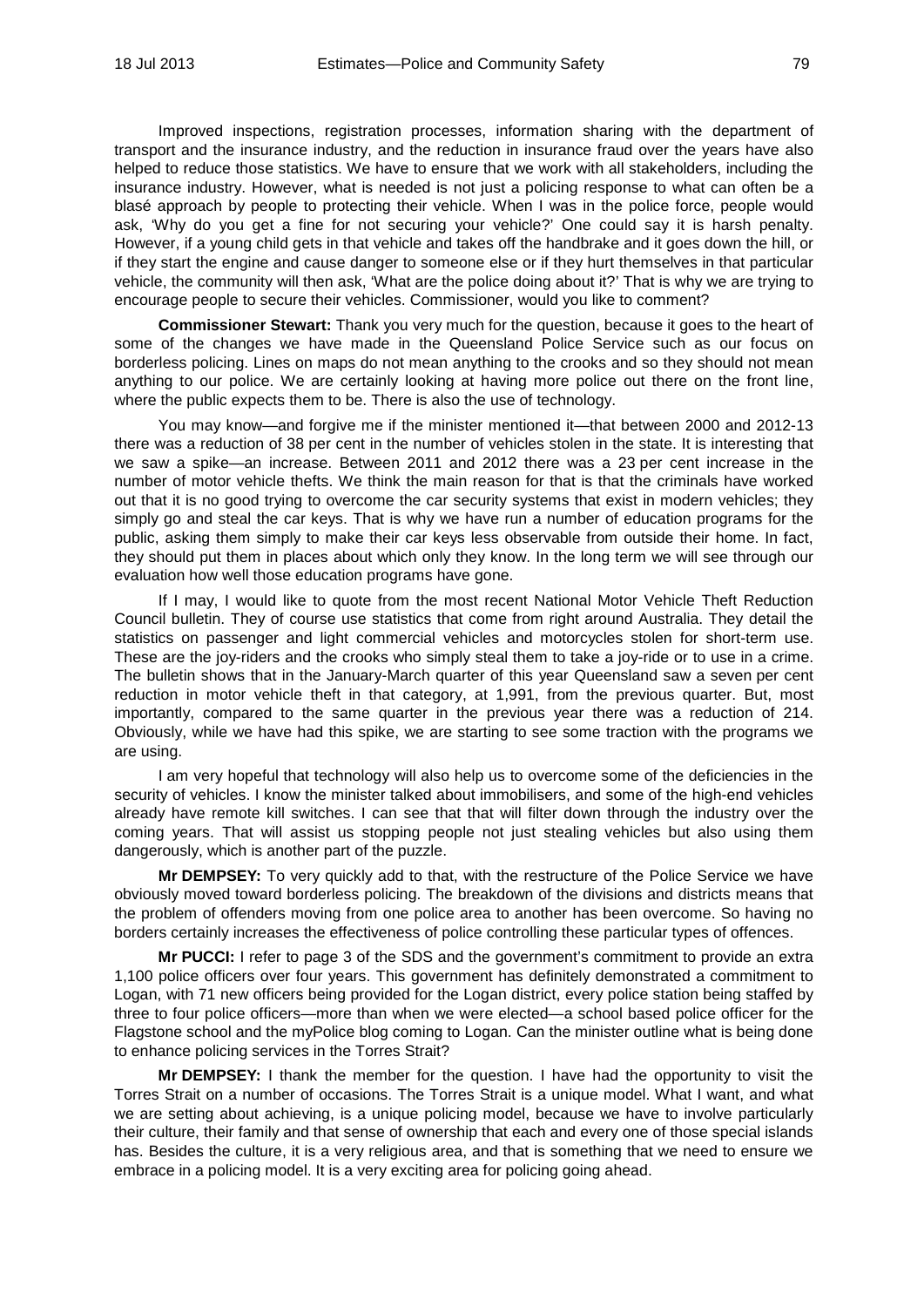The Queensland Police Service will expand its reach into the Torres Strait region by employing up to 36 Torres Strait Islands police support officers. In March 2013 I announced that for the first time police would take over responsibility for all law enforcement duties in the Torres Strait Islands under a staged approach. Previously it was looked after by the council. Most Queenslanders, particularly people in the Torres Strait, believe that policing is a state responsibility and we have accepted that.

The government approved community police officers will move from the Torres Strait Island Regional Council to the state government payroll system. The Queensland Police Service will continue to work with the Torres Strait Island Regional Council to identify how the QPS can assist in the future with the enforcement of local laws. Recurrent funding of \$2.6 million will be used to employ these officers from 1 October 2013. They will be renamed Torres Strait Islands Police Support Officers. The officers will wear QPS uniforms with epaulettes in the primary colours of the Torres Strait: bright green with two bands of light blue and white.

The extensive geographic area of the Torres Strait makes it challenging to efficiently and effectively police, as we noticed with the tragic occurrence on the seas in the Papua New Guinean waters recently. These support officers will give QPS officers the eyes and ears they need on the ground as well as important police contact for island residents. The support officers will play an important role in helping police with language and cultural barriers as well as provide intelligence, situation reports in emergencies, help with search-and-rescue operations, and advice on how community issues and incidents can be resolved. They will also be trained to take reports and educate the community about crime prevention and safety techniques. The Torres Strait Islands Police Support Officers will undertake ongoing Queensland Police Service training as part of their role. I will be formally launching the new role of the Torres Strait Islands police support officers later this year.

Policing in the Torres Strait is also being enhanced by using the Britten-Norman Islander police aircraft as a transport platform for officers stationed on Horn Island as well as Thursday Island. In addition, the 22-metre police vessel *William Conroy* is acting as a patrolling and policing platform. Between eight and 10 officers will board the vessel for a seven-day period in that area every second week. There are also two police stations in the Torres Strait—on Thursday and Horn islands—and I have visited both on a number of occasions. Seventeen uniformed officers are based on Thursday Island and they are supported by eight plainclothes officers, five water police, a prosecutor, an intelligence officer and a Cultural Liaison Officer.

Three police liaison officers are stationed at Thursday Island to support the police station. Horn Island station has two permanent officers assisted by a senior police liaison officer, and five Queensland Aboriginal and Torres Strait Islander police officers are stationed on Badu Island. The general duties officers are supported by specialist units, including the Criminal Investigation Branch, Child Protection Investigation Unit, Tactical Crime Squad and the regional dog squad. State Crime Command and Operations Support Command also provide specialist resources when needed.

I would just also like to emphasise the enthusiasm with which the local community has embraced this initiative. For the first time we have a Torres Strait inspector actually stationed in the Torres Strait. Prior to this time the officer was based in the Cairns area. Over the last 12 to 18 months we have worked on number of things, particularly in the Cairns area, and I think people appreciate the fact we have an officer who is now based in the Torres Strait rather than giving direction from a distant city many miles down the coast.

**CHAIR:** Judge Manus Boyce, chair of the Prostitution Licensing Authority, if I might give you the imprimatur, you may leave. We have looked at the committee's questions, and we do not have one for you. I am so sorry for that, but you might just be able to beat the traffic home. Or perhaps not.

**Mr DEMPSEY:** Just before the good judge leaves, that section is of great importance for the health and safety of that particular industry. It also assists people who work in that particular area and ensures that we have openness and transparency. There is more work to be done. The judge and I have spoken about that on a number of occasions. We look forward to possible changes in legislation, particularly in the area of certain types of advertising and how a number of different industries avail themselves of business opportunities to the detriment of people who work in that industry. We have to keep ahead of that, and that is what we will be working towards. I look forward to having legislation brought before the cabinet in the future.

**CHAIR:** It is only an observation from me, but I understand the issue is that for legal operators it is too difficult to make a profit when you have illegal operators out there. That is another issue for another day, and I do not think we can do too much about that today.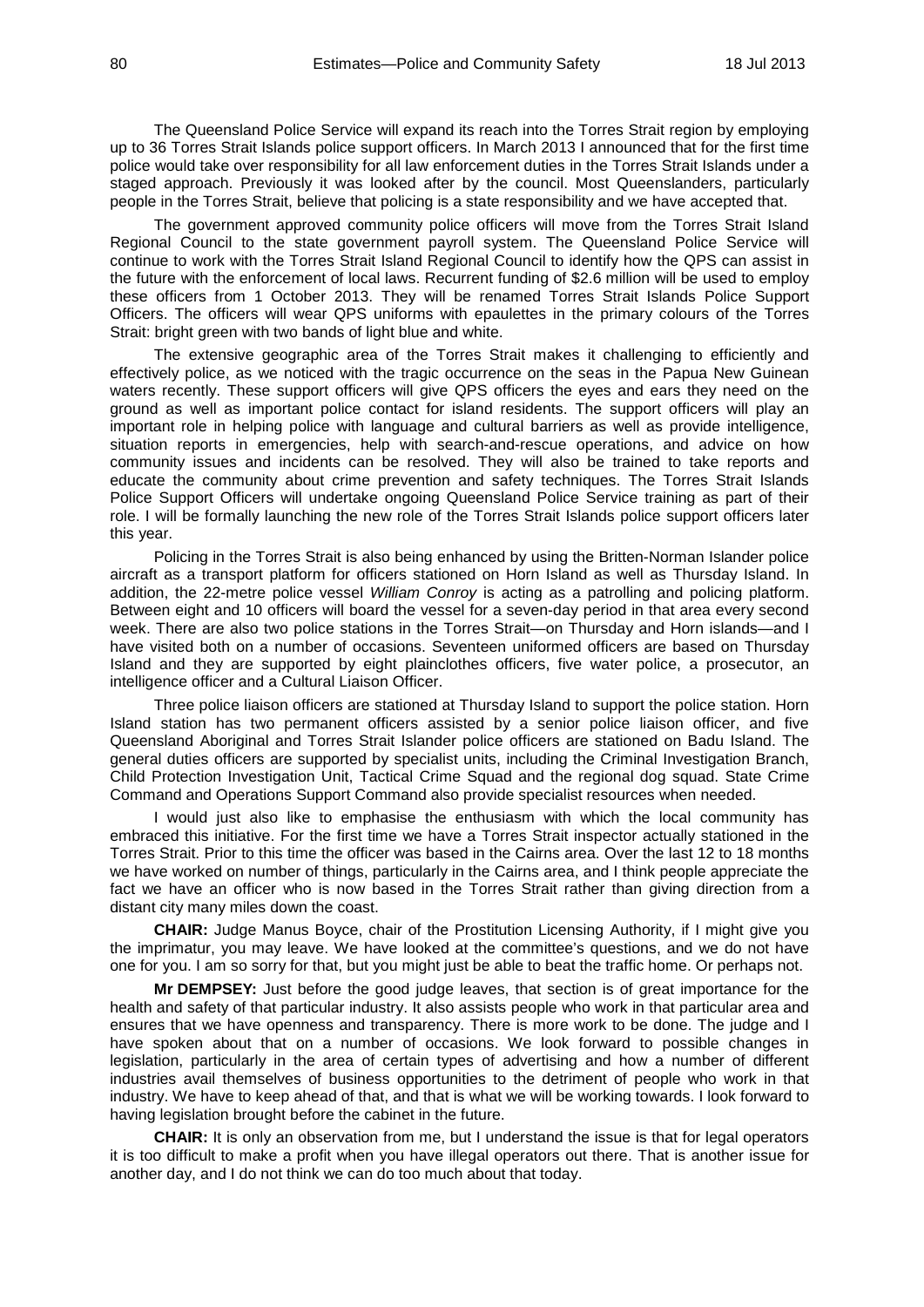With the minister's imprimatur as well, Judge, I do not think there is any necessity for you to continue to stay. Enjoy the rest of your day.

**Mr PUCCI:** Minister, as you know from your many visits, road safety is also a concern for the residents of Logan. Reference is made on page 3 of the SDS to \$26.6 million in additional operating costs and \$2.9 million in additional capital funding to support the continued deployment of mobile and fixed speed and red-light cameras throughout Queensland. You mentioned road safety measures earlier in another question. Can the minister please outline what else the Queensland Police Service is doing to reduce road trauma and improve road safety.

**Mr DEMPSEY:** I thank the honourable member for the question. It is a passionate area for me as the police minister, having experienced many tragedies in this particular area myself, and the Queensland Police Service is also similarly passionate about the issue of road safety. In 2012 the road toll was 280, or 6.14 per 100,000 people, as the good member for Rockhampton alluded to. This was the third lowest figure ever recorded in Queensland's history. That gets back to the fact of the peaks and troughs which the commissioner alluded to and the need to have initiatives in place to try and reduce these terrible statistics. At that time there were 27 fewer fatalities than the average number for the previous five years from 2007-2011. As at midnight of 17 July the Queensland road toll stood at 162, which is 19 more deaths on our roads. If we can save the life of one Queenslander, it will certainly be a blessing.

On 4 June the Queensland Road Safety Action Plan was launched. This action plan outlines about how the government will make Queensland's roads safer over the next two years. As the chairman alluded to, that was signed in conjunction with the police and the minister for transport. We want to ensure that we no longer have government agencies working in silos, but together to reduce these horrific incidents.

That is why we are also reducing the speed tolerance across all speed detection devices. These changes to speed tolerances will be incremental over time. I thank the commissioner for bringing that forward. They will be guided by evidence such as the road toll, public compliance with speed limits and level of speed tolerance. That is obviously a matter for the commissioner. As I stated to the media today, the speed limit is the maximum; it is not a guide. It is not a recommendation. If road users obey the speed limit, they will not receive a ticket. It is quite simple. People have to make a conscious choice in relation to the fatal five. They have to make a conscious choice to speed, to not wear a seatbelt, to take alcohol or drugs, to talk on a mobile phone or to drive that little bit further when tired and put their lives and others' at risk. We ask all road users to please make the right choice for the sake of all Queenslanders.

Also as of 1 July 2013 the Queensland Police Service began publishing speed camera locations throughout Queensland via the police website www.police.qld.gov.au. I am very surprised that to date there has been no app developed, because those sites are freely available to all Queenslanders.

In April 2013 the government passed the country's toughest antihooning legislation. These laws will come into effect in November this year. This will allow time for public education regarding the new penalties, as requested by the Legal Affairs and Community Safety Committee. The new penalties will see people who commit two serious hooning offences in five years having their cars confiscated indefinitely. The two strikes approach will apply to those committing type 1 offences. When we think of the offences of dangerous operation of a motor vehicle, racing and speed trials on the roads, wilfully starting a motor vehicle or driving a motor vehicle in a way that makes unnecessary noise with smoke—that is like the drifters and so forth—and evading police, we had to ensure that we had those particular offences in there because from the information that we have in relation to police pursuits, there must be severe penalties. The evading police legislation, hooning legislation, new technologies, helicopters, borderless policing—it is all part of the puzzle to be able to make sure that our officers and Queensland road users are safe. Quite frankly, Queenslanders are fed up with dangerous hooning on our public roads, and police will now have the tools to put the brakes on hoons.

Members of the public can obviously contribute to the hoon hotline. Over 18,000 calls from the public have been answered since 8 June this year alone. We are also continuing to ensure that drivers do not break the road rules. In relation to RBTs, the idea is that police will have more contact with people out on the road and not necessarily have a particular mobile device which people drive past. There was an article in the paper today which showed that the number of speeding offences had increased. It was a balanced article because it demonstrated that enforcement had increased by approximately 150 hours, which just shows that having more officers out there enforcing the road rules is actually working.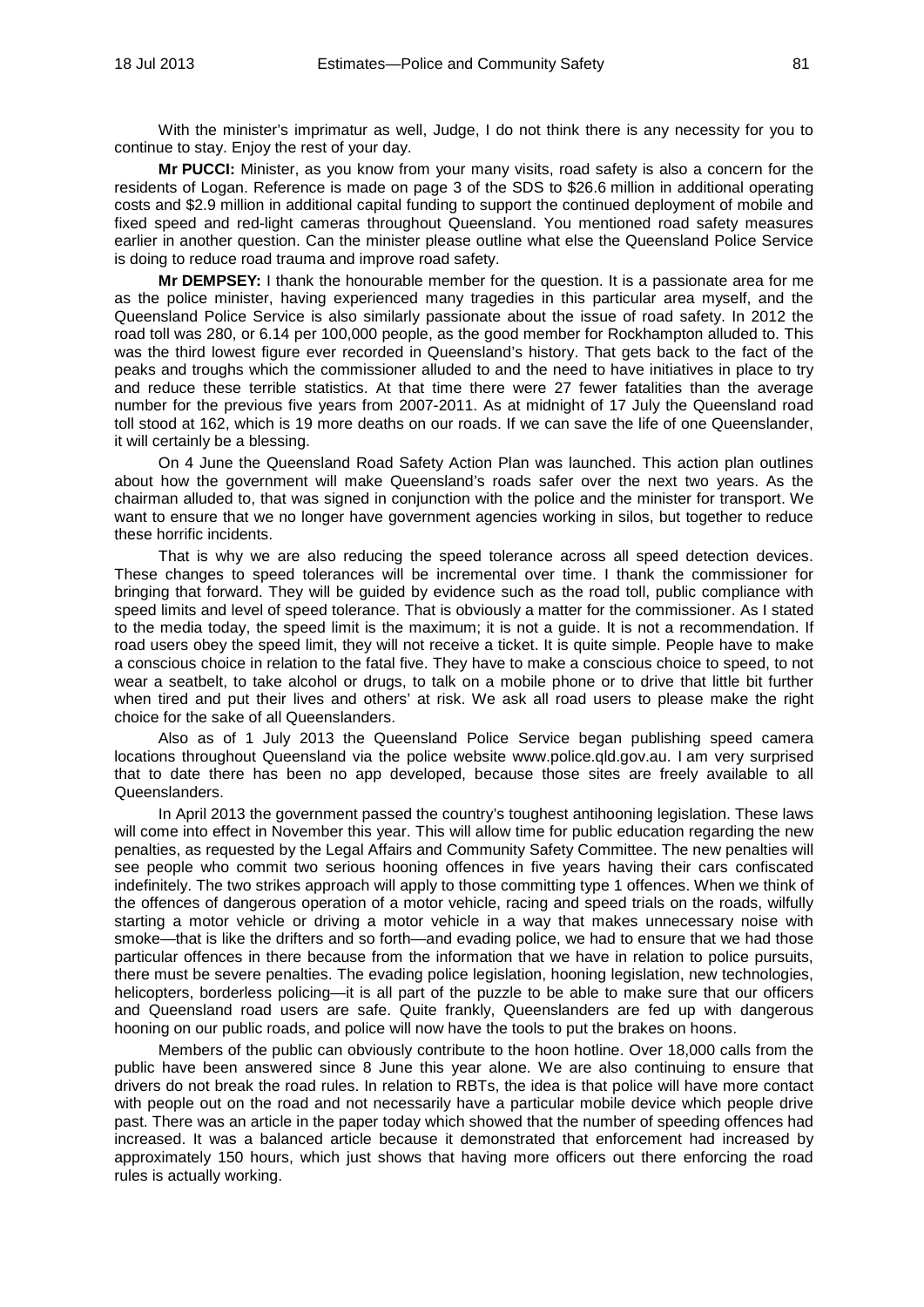Regarding the fatal five, inattention is a factor particularly with people who have mobile phones and other distractions in their vehicles. The QPS also started a trial of 12 mobile automatic number plate recognition devices in March of this year. These 12 mobile ANPR devices are used across the state for traffic enforcement purposes only at the current time. We were investigating whether we can advance that into other criminal activities. When the devices detect vehicles of interest, they provide alerts to police. When police then intercept the suspicious vehicle, they take the necessary action. It helps to identify drivers who are committing offences, reduce dangerous driving, identify unregistered and uninsured vehicles and reduce injuries and deaths on the road. In the first 15 months—another significant outcome of this operation—the 12 trial ANPR trial devices monitored over 8.3 million vehicle number plates. This is quite significant. It is a significant number when you think of the type of technology that we now have in these vehicles. That resulted in 258,618 alerts to police for potential offences; nearly 3,000 notices to appear; nearly 11,000 traffic offence notices; and 272 vehicles were impounded under the antihooning legislation. Approval has been received to extend the trial until March next year. It is a significant increase in technology. As you can imagine, this type of device can be set up anywhere at all on our highways and byways. But again it is only as good as the community that assists it, and I would prefer that we did not have to issue one traffic offence.

**CHAIR:** Commissioner, would you like to add anything?

**Commissioner Stewart:** Thank you for the question, sir. Road safety, as I said earlier in the committee hearing today, is a very, very critical factor in keeping the community safe here in Queensland. We take it very, very seriously. I may not have mentioned this earlier, but part of the restructure was the creation of a Road Policing Command here in Queensland. This is the first time we have had such a command in more than 20 years in terms of being specifically focused on one thing, and that is making the roads safer here in Queensland. We are centralising the command structure right across the state. That does not mean a reduction in the number of traffic officers anywhere in the state; in fact, it is designed to allow them to have more time out on the road.

As the minister said, there was an article in today's paper indicating how, compared to the same time last year, we had more speeding tickets issued by cameras, but that was in line with the fact that we had more hours of policing camera work out there to achieve that.

I agree that whilst we only form one part of the trilogy that acts on road safety—engineering, education and enforcement—whilst we are the enforcement component, we are doing everything we can to send a very strong message through the proactive, educational side of it that no-one needs to get a ticket. In fact, today someone said that enforcement is about user pays, so if you speed you are going to get a ticket and you are going to pay. That is the way it is. You do not have to get that ticket if you do not break the law and speed. I would ask all members of the community to recognise that fact and to drive to conditions and the road laws. I do not think there is anything else, sir.

**Mr PUCCI:** In regards to the trilogy about education, engineering and policing, I think there is a fourth thing we need to add to that: personal responsibility. I think the public out there need to take a little more responsibility for driving safely.

**Mr DILLAWAY:** That is very insightful, member for Logan. Minister, page 9 of the SDS refers to continued installation of the automated public inquiry devices, the touch screens that you have at the police shopfronts around Brisbane. Would you please explain to the committee how these devices are helping to reduce red tape for police and, equally importantly, the community.

**Mr DEMPSEY:** I thank the honourable member for the question. The Queensland Police Service is committed to reducing unnecessary regulation for the public. This, as we all know, is called red tape. The service is also streamlining internal processes to reduce blue tape. That legislation will be before the House shortly. It is due to go through cabinet in the coming month.

This allows police to spend less time doing paperwork and more time on the front line. The automated public assistance devices, or APADs, provide a quick and easy alternative for members of the public to access information at a police beat shopfront if the police officers are unavailable. We want police officers from the police beats out and about, but the community still has to have access to information.

The APADs are a 19-inch touchscreen device. The screen is fitted to the interior of the police shopfront window but can be operated from the outside. This allows the public to access information when the office is unattended, and obviously for certain reasons the police might have to go out.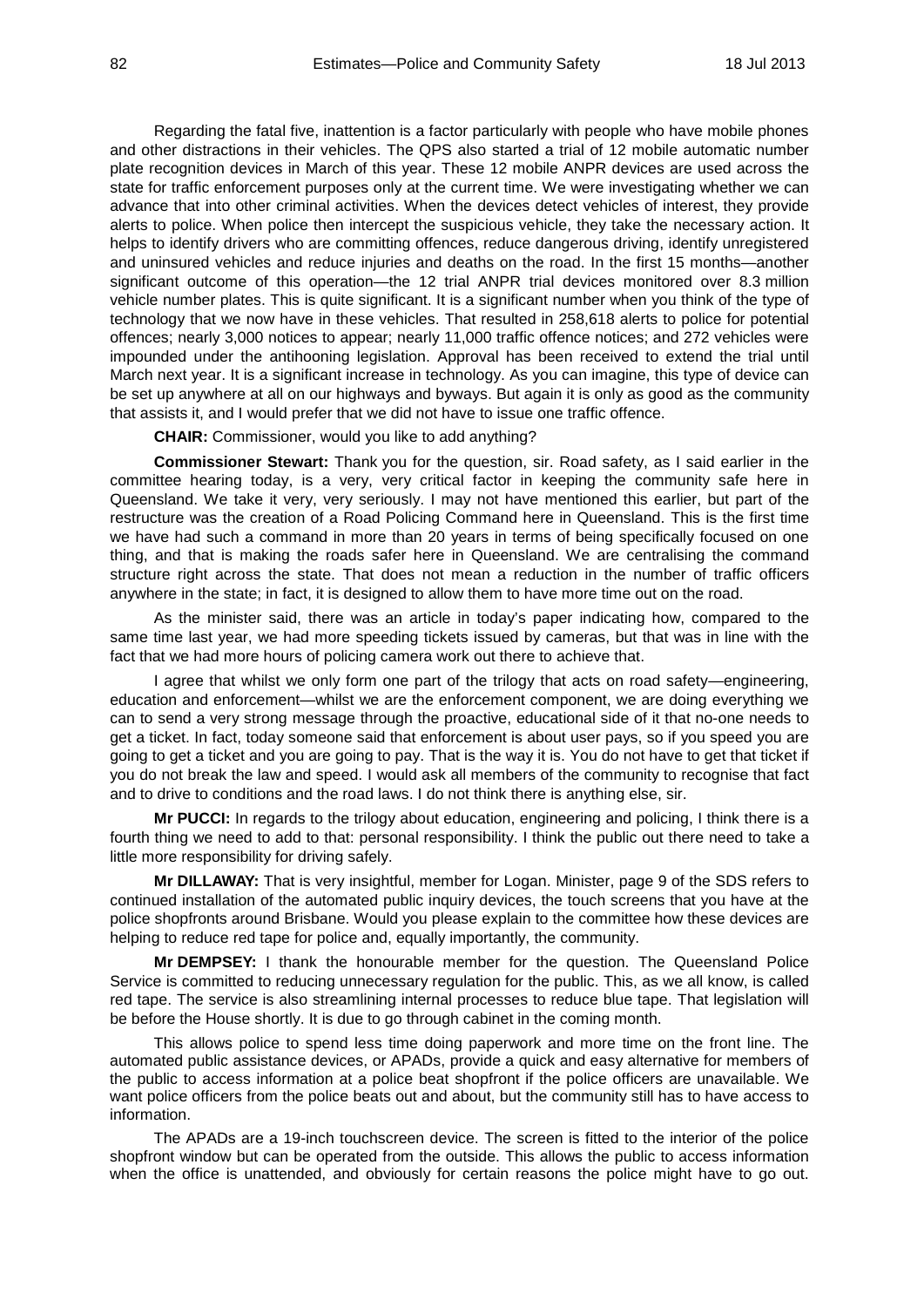Information available through the APADs includes how to contact police in an emergency, Policelink contacts, the reporting of minor crimes as well as the use of the hoon hotline, and we see that particularly in and around shopping centres. The APADs also provide access to general information on public safety as well as the law overall.

The APAD pilot project is currently running in the North Brisbane district, or the former Metropolitan North region, with funding provided for nine screens installed in the district's eight police beat shopfronts and an additional screen at Westfield North Lakes Shopping Centre. They have been rolled out to Adelaide Street in the city, Toombul, Indooroopilly, Chermside, Aspley, Strathpine and Brookside—across a vast area. Plans are in place to install the devices in Milton and, as I said previously, the Westfield North Lakes Shopping Centre by the end of July 2013. This gives people some vital information. People do not often attend stations when they are in calm or normal situations; they are there for assistance and help, often in a crisis situation. The success of these devices will be evaluated later this year and at that point the service will consider the desirability of rolling out additional devices at other locations.

The APADs are only one of a number of other red-tape reduction initiatives that the QPS has introduced. Other initiatives implemented to assist in reducing red tape for police and the public include: developing the new weapons licensing system, which enables clients to submit and pay; making weapons licensing photographs valid for 10 years, not three years as they previously were, so that people no longer have to get to those counters at police stations; extending the licence period for legitimate gun owners; allowing the public to withdraw a property crime complaint through Policelink rather than attending a police station; providing direct access for members of the public to current crime statistics; and allowing people to register their parties online. Other significant ones are reducing the wide-load permit application from multiple forms to one form, amending police legislation to achieve efficiencies and making police operational procedures available on the QPS internet site. With those technologies we are trying to open up the parameters.

Members of the Police Service are a very resourceful group; they are very much problem solvers. I look forward to even more blue-tape reductions coming before the parliament in the future. I will not hint at what those blue-tape reductions are, but one of them is around noise complaints. I look forward, as do probably many other members in the House, to seeing how that is going to be dealt with to assist local communities with noise legislation.

**CHAIR:** I call the member for Rockhampton.

**Mr BYRNE:** Minister, I want to talk about the Gold Coast. The SDS at page 7 talks about additional staffing. We heard the Premier comment earlier at estimates, but he only wanted to talk about net increases of staff. I am asking whether the Premier was accurate in that when he was recently questioned about a Gold Coast crime summit he said that the QPS had employed an extra 130 police on the Gold Coast. I then noted that a senior police officer on 7 July this year said that there were around 60 extra police. I am just wondering what the actual number is today in terms of additional police officers serving on the Gold Coast.

**Mr DEMPSEY:** I thank the member for the question. A couple of days ago I met with Mayor Tate on the ground, as I have done previously with the mayors of Cairns, Townsville, Rockhampton and a few other places, to discuss ways to keep their communities safe. I am happy to get the exact numbers, but our election commitment was 100 officers for the south-east within four years. We achieved 131 officers in the first year, which is a significant number. That is because the government made a commitment to 1,100 new police officers over the next four years, including returning 200 police officers from non-operational duties to operational duties and the further fact that the restructure has seen 86 commissioned officers now going down into front-line services.

The other day I was speaking with Assistant Commissioner Graham Rynders and his senior executive officers. We have seen a large number of officers going to the Logan area in particular because of the regrouping together of Gold Coast, Coomera and Logan. That is where we get that significant large number from, and in a moment I will pass to the commissioner to go through some of the details in relation to that.

In terms of violence on the Gold Coast, this government acknowledges the issues of crime in that area. We make no apologies for that. During the election we made a commitment to be tough on crime and to ensure that we gave police the resources they need. That is why we have changed pieces of legislation. We have made sure there are additional staff in place and there are helicopters in the skies over the Gold Coast, and that will increase by another one to service South-East Queensland in the future. I ask the commissioner to comment.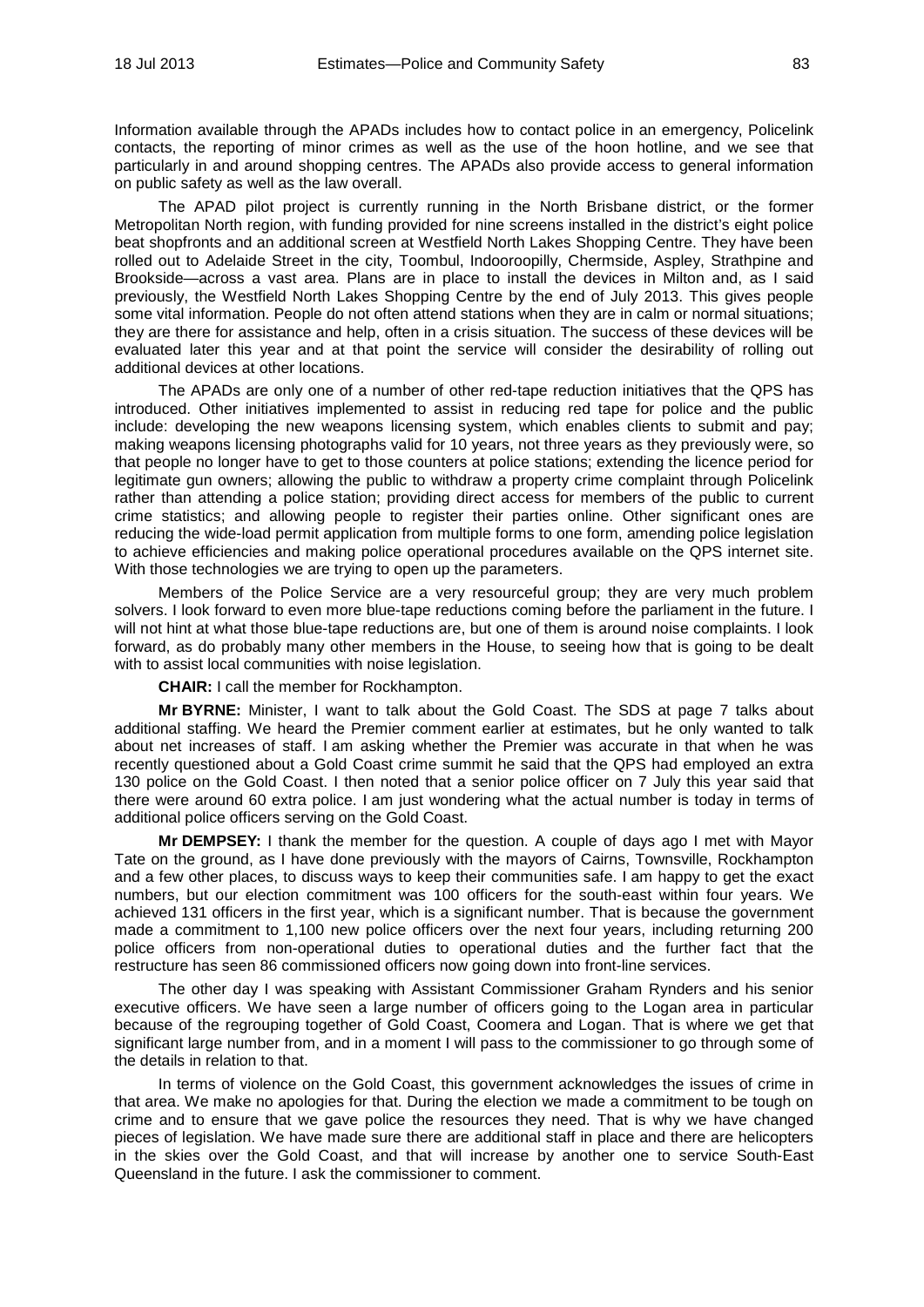**Commissioner Stewart:** Thank you, Minister. Mr Byrne, thank you for the question. The growth in the 2012-13 year for the south-east region—so that is the new Gold Coast district and Logan district—was a total of 137 personnel. The key issue, though, is the fact that, with the restructure, you know that previously we had the Gold Coast, Coomera and Logan. We have combined those back together so that we could actually release more police back out on the street and have more boundary-less policing. We believe that through the use of these extra police who have been put into the south-east region plus our new tactics, which focus very directly on front-line policing and task force policing, we will be able to get greatest effect—greatest bang for the buck out of every one of these extra officers who are in that area.

**Mr BYRNE:** So in terms of that number on the Gold Coast, can you just run that number again? What is it?

**Commissioner Stewart:** There is a total of 137 out of the 300 growth for the last financial or statistical year—that is, 2012-13—and out of that 300 a total of 137 went to the south-east region in total.

**Mr BYRNE:** Thanks, Commissioner. Minister, I go back to the SDS at page 8. Following the ABC's *7.30* program of 10 July about bikie violence on the Gold Coast—which effectively is a nine-minute ad about why families should not holiday on the Gold Coast—and numerous national newspaper stories about crime on the Gold Coast, is it not time to organise a crime summit with the people of the Gold Coast and tell people what your plan is going to be in a general sense moving forward to sort out the problems on the Gold Coast?

**Mr DEMPSEY:** I thank the member for the question. It is an important question, and that is why I just recently visited the mayor—to look at positive ways in relation to reducing the fear of crime. The commissioner and the Police Service will have a lot of statistics to show that the numbers of occurrences are actually being solved in a very timely manner. But we certainly do not step away, as I said in my previous answer, from the fact that there are certain elements in place. We have made sure that we have put extra police officers on the beat three years ahead of our schedule. We have made sure that we have reduced the red tape and bureaucracy so that police officers can get out and do their duties.

A particular motorcycle gang, the Finks, is before the court, although I will not comment in relation to that. That is done under legislation brought in by the previous government that they never used. We have been making sure that we use every aspect to ensure that we bring perpetrators to justice. We have that particular outlaw motorcycle gang before the courts. The Attorney-General has brought in the unexplained wealth legislation and plans to strengthen those laws in the future in relation to dealing with unexplained wealth. Whether it be illegal motorcycle gangs or illegal gang activities, they thrive on money. Whether it be drugs or other stolen property, it is money based. We have to ensure that we get to the assets in that regard.

Whilst we recognise that there are outlaw motorcycle gang issues in that particular area, we are not stepping away from it. We are getting on top of it. We made sure that we put on an extra 15 officers with special task force qualities. That has supplemented the 10 other officers in previous organised crime branches in those particular areas, and we will continue to ensure that we arrest the associates involved.

To give you some figures, between January 2012 and May 2013, 402 outlaw motorcycle gang members, ex-members and associates have been arrested, with over 1,083 charges. That is a significant number in one particular area. Police are on it. They need the support of the community. We have a great community down there. But, as the Premier alluded to, it is not what you wear and it is not the tattoo you have on your body; it is what you do. If you carry out any illegal activities, you will be caught—no matter where you are in the whole of Queensland. I make no apologies for being tough on that.

The legislation in place relating to unexplained wealth, the increased police, the helicopters these are all long-term strategies so that people can experience the beautiful Gold Coast lifestyle. With regard to words and talkfests and so forth, we will get on with the job. We will make sure that as a government we turn those particular endeavours into actions. We are doing that. We are manifesting that by the overt act of simply supplying more officers, changing legislation and getting on with the job.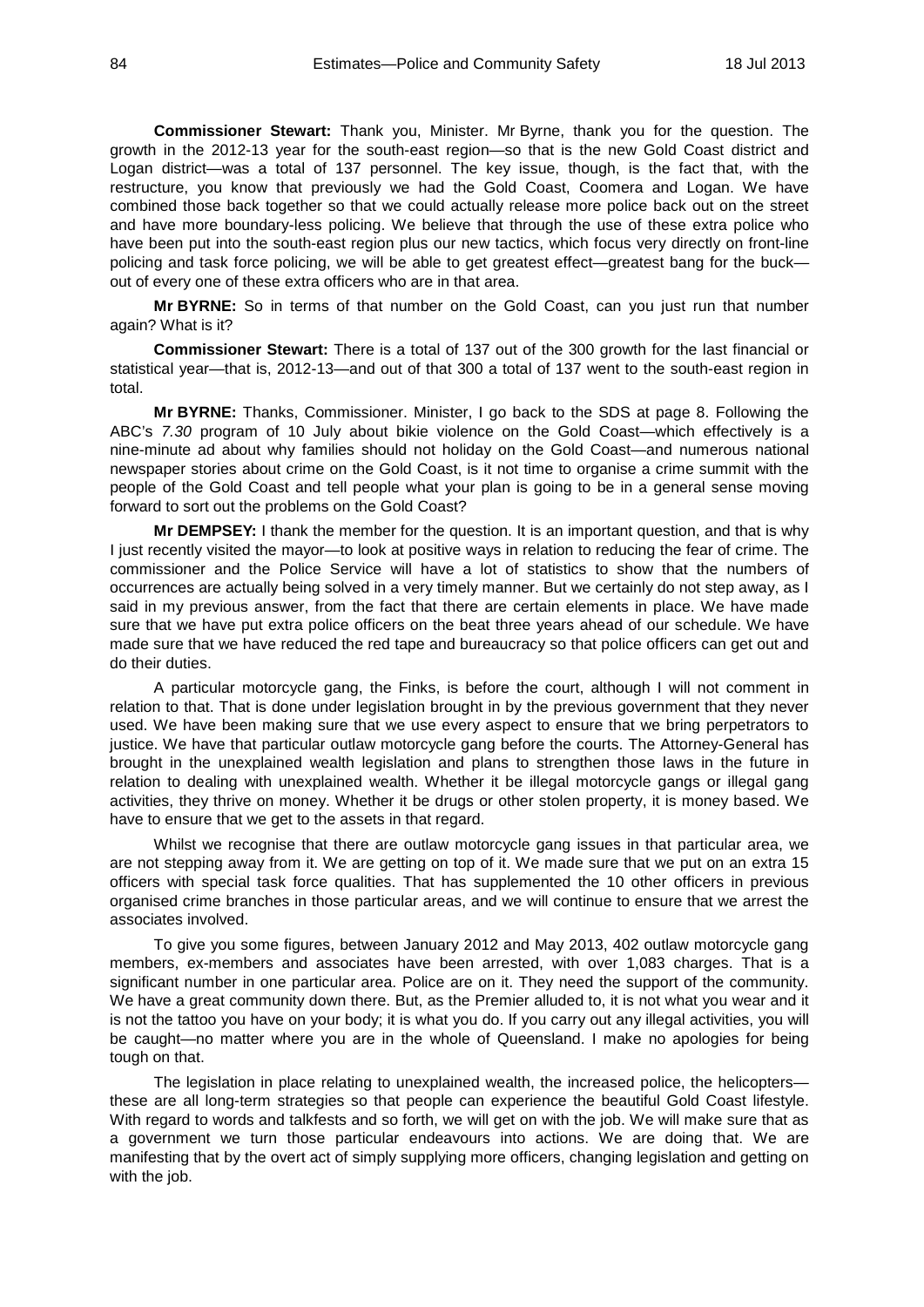We know what we need to do. We have highly experienced officers down there. We are engaging with the local community and we are looking at modern ways to engage the Gold Coast community. Earlier I spoke about the myPolice blogs. The one for the Gold Coast has over 54 pages. It is a community that is increasing Neighbourhood Watch groups. Motorcycle gang operations did not just move in in the last 12 months; they have been endemic in those particular areas.

I want to make sure that I get all of them. I have been very thorough in the apprehension of criminals in past experiences, and I want to make sure that no-one gets away from the Police Service net. We will use whatever intelligence procedures we can. For example, we have cross-border operations with New South Wales. I meet regularly with all of the other state and territory ministers. We liaise as well in relation to the intelligence base of the Federal Police. We have had an operation set up in Brisbane recently. I am also trying to put an emphasis back onto the Australian Federal Police in relation to their site on the Gold Coast. I will work with whatever federal government ministers or assistant ministers are currently in place to have some form of representation of the AFP back on the Gold Coast. In that regard, the Gold Coast has a significant airport now. There could be significant customs issues. Significant intelligence is always gathered in relation to not just the upfront motorcycle gangs, with the jackets and the tattoos, but also the people behind them doing the business, and they are the ones we want to break.

**Mr BYRNE:** This dovetails nicely to the next point I want to make. You have mentioned bikie associates and the numbers that the police have dealt with over a period. I have trouble understanding exactly what the definition of a bikie associate is. I know there are such things as feeder clubs and other semi-organised gangs that are feeding into this. Just how many coloured clubs exist on the Gold Coast? How many people constitute the mass that is either members or associates? Without panicking the punters out there, what are we dealing with in terms of size?

**Mr DEMPSEY:** I thank the member for the question. Obviously, we are not looking at the Malvern Star recreational riders association here. These are people who have some significant attachment to these particular areas. It is also evidence based. As I said in answer to the previous question, it is not what they wear; it is what they do. It is the intel gathering to be able to ensure that we strike at the heart of these people, we strike at the heart of their assets and the money that they are laundering into other operations. I can tell you from past experiences that a lot of these people are quite, for want of a better word, the average punter in the street. They certainly are able to slip under the radar. So we want to make sure that none of them escape the loop. For further clarity, I would ask the commissioner to please make comments in relation to this matter.

**Commissioner Stewart:** Thanks, Minister, for that. Mr Byrne, thank you for the question. I would identify, though, that we are starting to get into areas of operational intelligence. I can say with hand on heart—

**Mr BYRNE:** I am happy for you not to represent it here then for the public domain if it compromises anything. But I would not mind knowing at some point what we are dealing with in broad terms.

**Commissioner Stewart:** Certainly, sir. I am sure that if you made representations to the minister we would be comfortable in giving you a briefing on that.

**Mr BYRNE:** I am more than happy with that.

**Commissioner Stewart:** But what I would say—and thank you for the question because it is an important one for the whole of Queensland but, more importantly, for the Gold Coast—we do not want any bikie clubs on the Gold Coast. Thank you.

**Mr BYRNE:** This may be one moment of political harmony—not that that is going to last long around here.

**Miss BARTON:** Can I just say very briefly, member for Rockhampton, that as a member of parliament from the Gold Coast the community feedback that I have been receiving has been overwhelmingly supportive of the efforts that the QPS have been making in terms of the increased presence on the Gold Coast—even the officers just being on the street more. It has been very well received by the Gold Coast community and that has been funnelled back to us.

**Mr BYRNE:** I have one more about the matters of bikies. We know the journey that the state has been on with the Finks outlaw motorcycle group. We know the legislation that has been put in place—and I might add that that legislation was heavily criticised by the previous opposition, now the government. But that is a matter of history. I am just wondering what advice the minister may have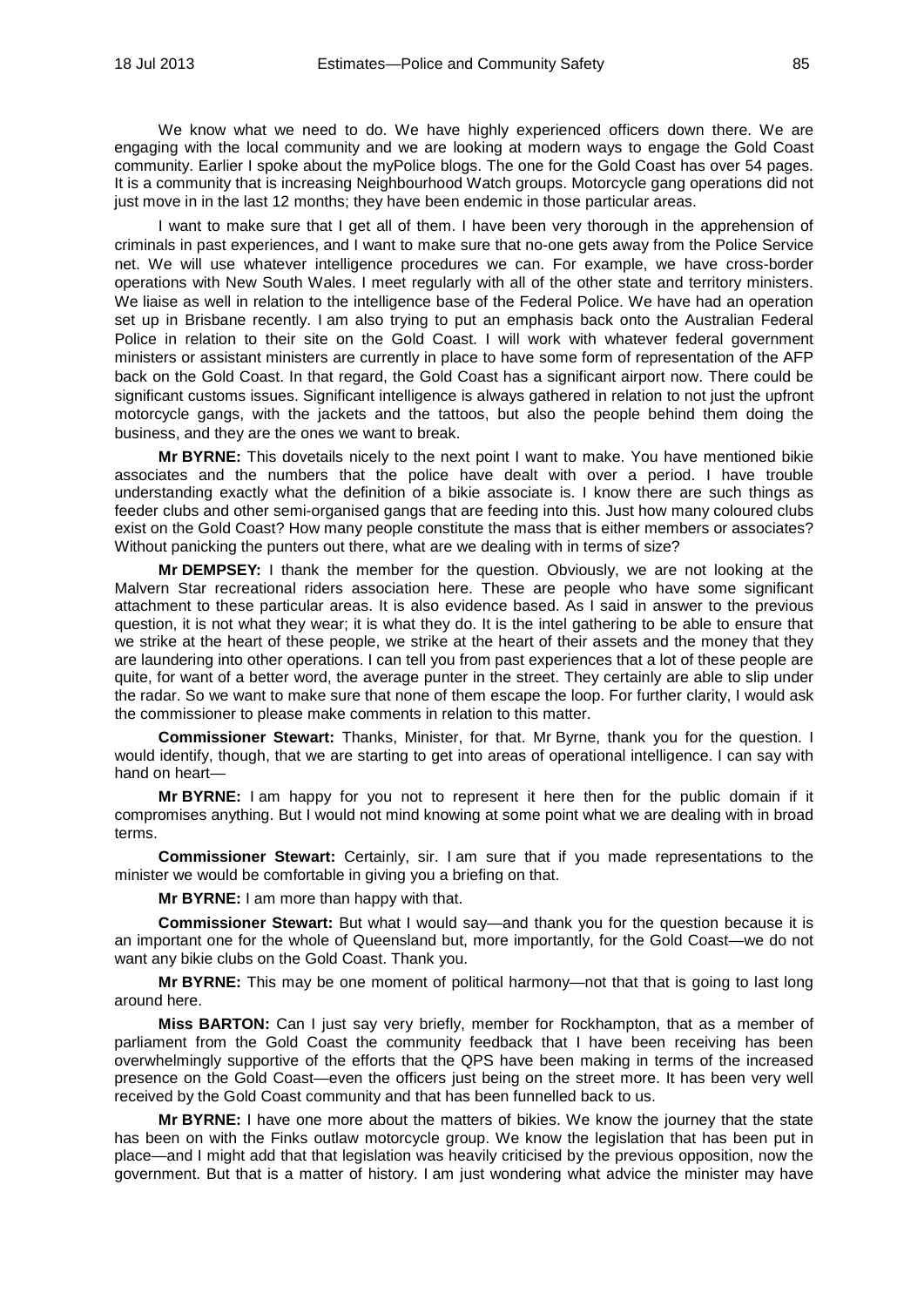received and what additional resources or thought has been required to target these other gangs or groups that might seek to fill the voids left by the Finks once proceedings are concluded against the Finks and, hopefully, all of our desires are met. Surely, there is that typical void and potentially friction associated with that void. Is that something that the service is aware of? Are there thoughts being placed towards that?

**Mr DEMPSEY:** It certainly is. Whilst, as the commissioner alluded to, a lot of that is intel based and there is currently a number of operations, the fact remains that it gets back to that symbolic thing. You cannot charge someone for wearing certain colours and being tattooed and having a cup of coffee in a restaurant. They have to commit a certain criminal activity. That is why we have to ensure that we have the available resources first in the reactive stage but also in the proactive stage to ensure that we have that intel data. Many of these people go across a broad spectrum of different vocations. They are international networks. They are not just grown from criminals here locally. They have the overall intent of gaining money from the despair of many Queenslanders. Commissioner, would you like to make any comment?

**Commissioner Stewart:** Mr Byrne, thank you for your question. To assist also I would just point out that, since the High Court brought down its unanimous decision to reject the Finks challenge to the Queensland legislation in March of this year, the Supreme Court of Queensland is hoping to have the trial, which will occur early in 2014, regarding the declaration of the Finks club as a declared criminal organisation. We are looking forward to that trial and, hopefully, to a positive outcome.

We certainly have taken into account what that might mean for the future in terms of the number of staff necessary to proceed against other of these clubs that are involved in criminal activity and violence. As you know, Task Force Hydra spearheads our strategies against gangs in Queensland. That is a group that is based in Brisbane and they are the ones in the main, with support from the local areas where these gangs exist, that have taken the work forward. We will be looking at how Hydra will be staffed to deal with those sorts of issues into the future. But it certainly is not something that we just leave to a local criminal investigation branch. That would not be the best use of our resources. Again, it comes down to how our system within the Queensland Police Service of providing support from specialist areas into regional and local policing occurs on a day-to-day basis.

**Mr BYRNE:** I understand that I have one last question. The issue of the 150 officers in Papua New Guinea has been initially discussed and negotiated by the Premier. This is an amalgam question. Have any of the senior officers present lived or worked in Papua New Guinea for any length of time? How far progressed is the proposal? What level of collaboration is there with the Federal Police, given the commitments given by the federal government recently?

**Mr DEMPSEY:** I thank the member for the question. It is an important question. It is important to note, right from the initial stages without going into some more detail, which the commissioner will go to, that since the announcement with the Papua New Guinea Prime Minister and the Premier that we have engaged in conversation with the executive members of the Papua New Guinean government. Myself and the commissioner and other representatives of the Queensland Police Service have had meetings with the Papua New Guinea Prime Minister and other ministers in Townsville in relation to this matter to obviously start to go through the many complex issues that are quite achievable and will be achieved in the coming months.

I have also, from that meeting, had representatives of the Papua New Guinea government come here and visit this government and myself here in Brisbane across a variety of issues—not from officers of the Queensland Police Service going there and to training here but other portfolios in relation to how we can assist in correctional services, how we can assist them in disaster management and with the fire service and the Queensland Ambulance Service. They are the nearest country that we have on our border here. It is incumbent to make sure that we go a considerable way to make sure that not only there is a safe community in Papua New Guinea but also that we further advance the safety of our borders and the people here in Queensland.

I will say as well that, through these negotiations, we quite clearly understand that police officers will ensure that the highest level of safety comes first. There are a number of issues that we will work through in relation to the safety of our officers. Be assured that there will be no cost to the Queensland taxpayers in relation to this particular issue going forward. Also, in relation to the training of the officers—and the commissioner will go into a bit more detail here as well—we will have officers going to Papua New Guinea. We will also be having officers who are picked from the Papua New Guinea Constabulary coming to Queensland and doing training at our academies to increase the standard and the ethical approach to policing per se within their particular communities.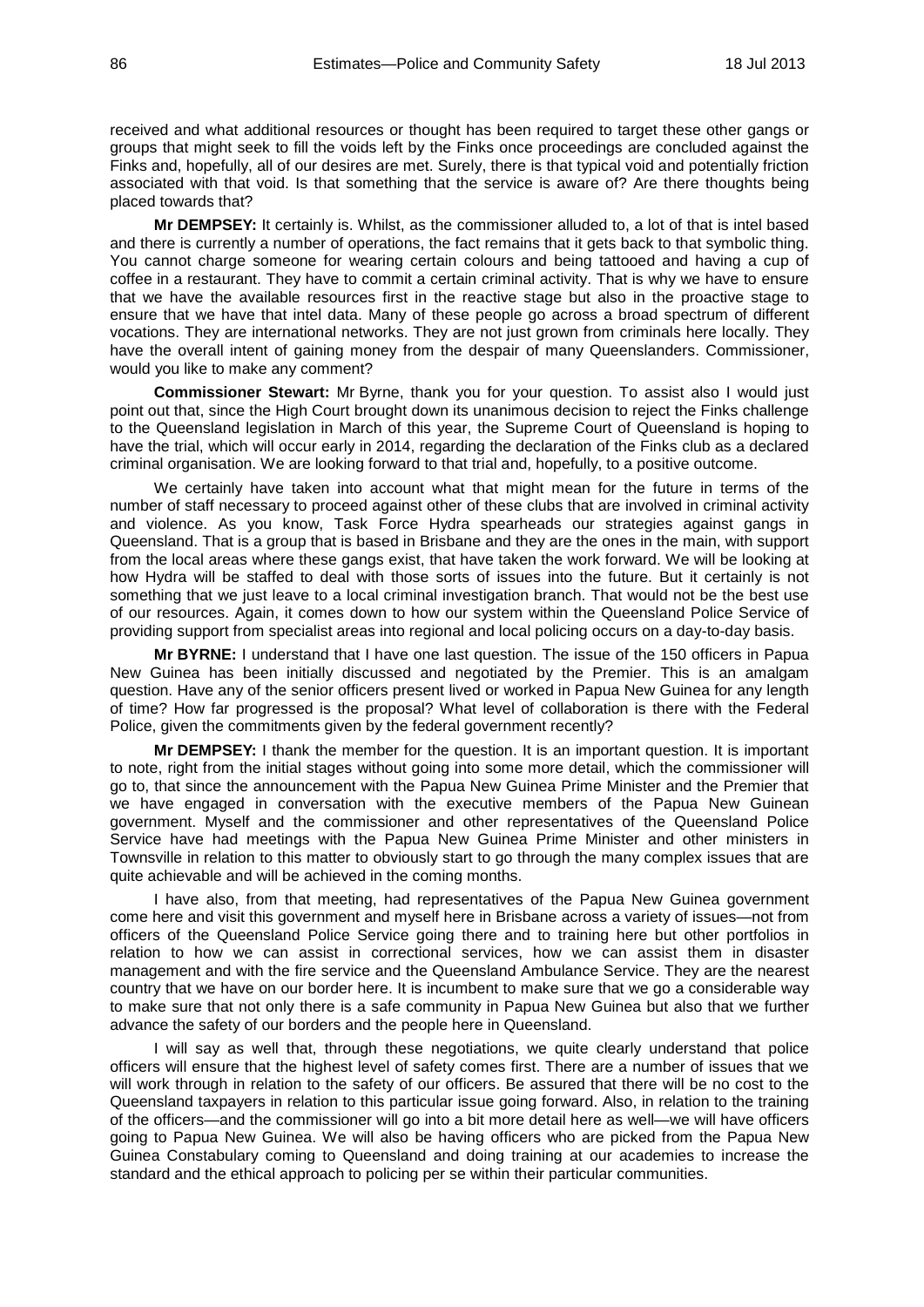So it is an exciting time. Please bear in mind as well that members of the Queensland Police Service have already given overseas service, whether that be in the Solomons, Timor, in Cyprus and in other overseas areas. These officers have brought a great deal of skills as well as life experiences back to the Queensland Police Service. So there is a sharing. There is a great opportunity to enhance the relationship with Papua New Guinea. We will certainly make sure that that is achieved in the future, bearing in mind the safety of our officers and that it will be at no cost to the Queensland taxpayer. Are there any other particular things?

**Mr BYRNE:** No, that will do.

**Commissioner Stewart:** Thanks, Minister. Mr Byrne again, thank you for what is a very important question. You asked three specific questions. I cannot answer for my colleagues but I have never lived or worked in Papua New Guinea. I am about to visit there with the minister at the end of this month and the planning for that is very much underway. But I would point out that, as the minister did allude to, we have had many officers work internationally now and we will use their experiences plus we are getting advice from a range of areas on the sorts of issues that we will need to take cognisance of for our officers to work in Papua New Guinea in safety, which is, of course, a critical factor, as the minister said.

It is a great opportunity and we have had planning in place basically since the day of the announcement. The officer in charge of that planning is the assistant commissioner of the Ethical Standards Command who has been in Papua New Guinea previously. He does know that area. In fact, he was explaining to me about walking the Kokoda trail just recently. Sorry, he walked it a couple of years ago but he recently was explaining to me some of the issues that will face our officers. So we have someone with good knowledge heading up the planning team.

It is a two-way exchange. The concept is that over time 150 of our officers will serve in Papua New Guinea and at the same time we will see 150 Papua New Guinean officers come to Queensland. I would add that we have a very strong history of training with the Royal Papua New Guinea Constabulary. From time to time we have trained their officers and, in fact, I can remember almost over 20 years ago two officers came and trained in the unit that I was leading at the time. That has continued. Probably the most recent example would be officers from the RPNGC dog squad coming and training with our people here in Queensland. I know that in other areas of the minister's portfolio there is also a strong history and a strong relationship with other agencies in Papua New Guinea. So the planning is taking place and we are working in a whole-of-government environment. There is a steering committee at a whole-of-government level and we have a seat on that steering committee, for which we are very grateful.

The third question you asked was our involvement with the federal government in relation to the organisation of this. The Australian Federal Police has a long history in the management of overseas deployments. They have been doing it for many years and we have contributed to that, as I said earlier. We have already been to the Australian Federal Police to learn from them. They are being very open and are providing assistance already to us to understand the sorts of issues that we will be facing. So I hope that answers your question.

### **Mr BYRNE:** Yes.

**Mr DEMPSEY:** Just to add to that, though, over a period of time, even before this initial approach, as the commissioner alluded to, there have been a number of operations with the Queensland Police Service with officers going to Papua New Guinea under a different models, mainly under the Australian Federal Police model. So we are quite aware of the different models, but we are looking at not only the best opportunities for those officers but also the best opportunities for the benefit of Queensland and the benefit and safety of Papua New Guinea, particularly in the Port Moresby area.

**CHAIR:** It is worth noting that I think the Queensland border extends to about 10 kilometres from the mainland of New Guinea. So we are closer than most people think.

**Mr DEMPSEY:** Certainly. With the Torres Strait Islander Police Support Officers who will be coming on line, it is obviously very important for that particular area. Vessel usage and so forth is increasing there. I just want to say that policing in Queensland in no way will be compromised; it will only be value-added.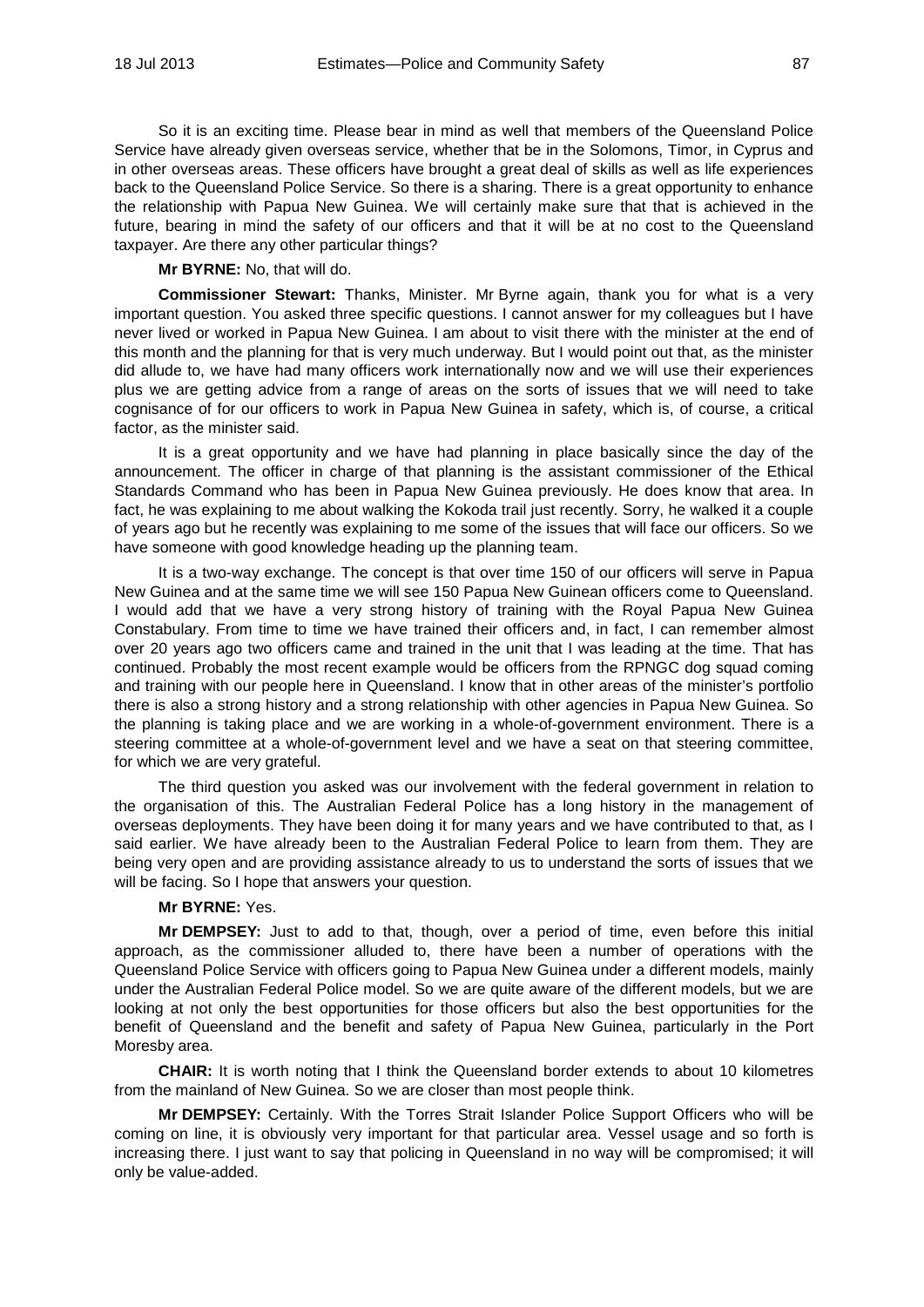**CHAIR:** The committee will now break for dinner. The hearing will resume at 7 pm with the continued consideration of the proposed expenditure for the relevant organisation within the Corrective Services and Emergency Services portfolio of the Minister for Police and Community Safety. Minister, Commissioner and advisers, thank you for giving up your time to be with us today and to help us in the process. In saying that, do you want to make a closing remark?

**Mr DEMPSEY:** In closing, I would like to thank the commissioner and all the deputy commissioners and assistant commissioners and, obviously, Angus here as well, who is very good in relation to his task that is put before him. I also thank the members of Hansard for their recording. I know sometimes it is very hard to get the message out in an understandable way. I thank everyone for their attendance and their patience.

# **Proceedings suspended from 6.16 pm to 7.00 pm**

**CHAIR:** The estimates hearing of the Legal Affairs and Community Safety Committee is now resumed. We will continue with consideration of the proposed expenditure of the relevant organisational units within the Corrective Services and Emergency Services portfolio of the Minister for Police and Community Safety. Minister, do you wish to provide additional information for the Community Safety portfolio?

**Mr DEMPSEY:** Thank you, Mr Chairman. It is a great privilege to say a few words in relation to the important portfolio of the Department of Community Safety and particularly the agencies that come under that overarching portfolio. Mr Chairman and members of the committee, you only have to look at the past 12 months to see the invaluable contribution made by every member of the Department of Community Safety. Ex-Tropical Cyclone Oswald delivered a payload of destruction unlike anything that this state has experienced in decades. Usually with cyclones and floods it is focused on a definable geographical region, such as with cyclones Yasi and Larry which inflicted devastation on Tully and Innisfail in North Queensland, whereas Oswald bucked all trends. It threatened the coast when it turned into a depression, bringing with it indiscriminate waves of flooding, severe winds and, in my home town of Bundaberg, tornadoes. Of course, it was not just the Bundaberg region that was affected, it was Rockhampton, Gladstone, Mackay, Gympie, Brisbane to name just a few of those centres that were affected by this weather event.

While Oswald became unpredictable, the dedication of the staff in the Department of Community Safety certainly did not. The department's 40,000 volunteers and nearly 11,000 paid staff were rock solid, carrying out their duties with professionalism and compassion and with swift textbook precision in all of their operations. No-one's commitment wavered and this was especially evident during Australia's largest air evacuation of over a thousand people who were rapidly evacuated from North Bundaberg due to the rising floodwaters. This event alone was a mammoth coordination task between police, firefighters, paramedics, EMQ volunteers and, of course, our air crews, and is something that will be burnt in the minds of Queenslanders for many generations to come. As the minister and member for Bundaberg I was immensely proud but as a human being I was simply in awe. It was outstanding. For my community and many other communities it was amazing to know that as individuals they were not alone, that the rest of Queensland had come to help them in their time of need.

But of course this department is not just about keeping the community safe in times of disaster and emergencies. We also have a hardworking corrections staff charged with managing approximately 6,000 offenders around this great state. Managing some of the country's most notorious prisoners can be a difficult job, but again, just as our firefighters and paramedics carry out their jobs with distinction, so do our corrections officers and their support teams.

This is a very large and diversified department with a 2013-14 operational budget of over \$1.9 billion. Within this budget we have many highlights to continue supporting and further expanding the reach and capabilities of our staff. They include \$51.5 million for ambulance facilities and 155 new ambulance vehicles; \$46.4 million for fire and rescue facilities, urban and rural fire appliances, operational and communications equipment and information systems; \$40.5 million for post-occupancy work, cell upgrades, probation and parole office accommodation, property and plant equipment; \$6.4 million to complete the redevelopment of the Spring Hill complex and ambulance station; \$3.1 million to deliver the community campaigns to improve community actions to prepare for disasters—and I look forward to launching that with the department in coming months because that will be a great way of bringing all Queenslanders together and prepared in a united action against devastation; and \$4.4 million in capital grants to support the SES. This is a government committed to front-line services for the people of Queensland. Just as we continued recruiting additional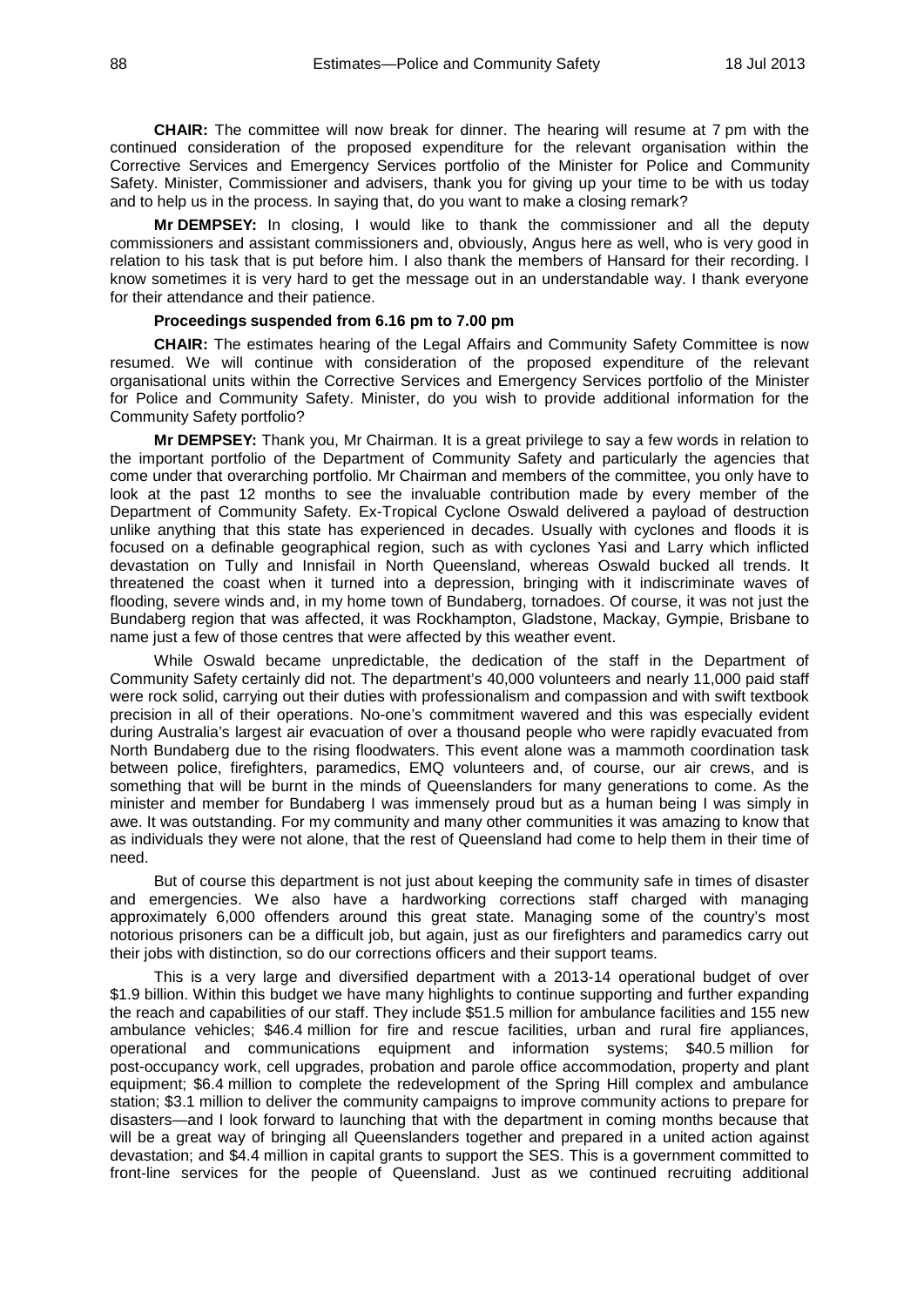paramedics, police officers and firefighters last year, we will continue investing in our front lines to ensure that when there is an emergency Queenslanders can be attended to in a timely and professional manner.

I thank every member of the department for their commitment to the people of Queensland. To the paramedics who carry out tasks that just a few years ago were performed in hospital emergency wards, to the firies who undertake everything from dousing structure fires to swift water rescues, to our chopper crews and volunteers with EMQ for rescues en masse, and to our corrections staff who keep the doors closed on many people who pose a risk to our community and its values, I thank you on behalf of the entire Queensland community and those who visit this great state regularly. Thank you, Mr Chairman.

### **CHAIR:** Member for Broadwater?

**Miss BARTON:** Thank you very much, Mr Chair. Minister, I refer you to page 3 of the SDS which highlights the emergency management fire and rescue levy. How will the new emergency management fire and rescue levy go towards providing a sustainable funding base for our emergency services?

**Mr DEMPSEY:** I thank the member for the question and I also note and thank her for her continued support for emergency services in her electorate of Broadwater and for the encouragement that she gives to those officers in the way they interact with the community. First of all, the words that come with this levy are 'a sustainable and secure funding model'. That is what this funding model is predominantly about. One of the key objectives of the government is to deliver cost effective fire and rescue and emergency services to the people of Queensland. Over the last few years in particular we have experienced firsthand the need for well resourced emergency services. The floods, as I said in my opening statement, at Bundaberg and throughout the central region this year, as well as the Brisbane, Ipswich, Toowoomba and Lockyer Valley catastrophic flood events and Tropical Cyclone Yasi in 2011 are cases in point. We cannot forget either that in parts of the state through November and December last year there were actually widespread and intense bushfires going on while we had these flood events. At some time or another most Queenslanders benefit from the incredible work performed by our emergency services. These services are provided in every corner of our state and include the urban and rural fire services, rescue services, including road accidents, swift water and other forms of technical rescue, helicopter rescue services, the State Emergency Service, Disaster Management services, including planning and preparation, monitoring of risks and warnings, coordination of disaster response arrangements such as evacuations, damage assessments and resupplies and support for volunteer marine coast guard and other organisations. The reality is that the equipment needed and the expertise involved with emergency management has grown significantly over time.

In 2013-14 the estimated cost of providing emergency management fire and rescue services delivered by the Department of Community Safety is \$643.2 million. We are committed to continue to provide the best emergency services state-wide. That is why as of 1 July 2013 the urban fire levy, as it was previously known, has been refocused as the emergency management fire and rescue levy. From 1 January next year—2014—the levy will increase by 6.5 per cent and its coverage will be broadened to all rateable properties. This is to ensure a more sustainable funding base for emergency services. It is important to note that the levy will not cover the full cost of delivering emergency and disaster services to the people of this great state. The Queensland government will still contribute significantly to service delivery costs. In fact, the levy will only fund approximately 60 per cent of the operational costs of the services that the state provides. This is because in 2013-14 the estimated cost to the Department of Community Safety of providing emergency management fire and rescue services to the people of Queensland is, as I said before, \$643.2 million. The levy is designed to ensure funding for emergency services is more sustainable in the longer term and the cost to provide these services is shared equally across the state. Thank you, member.

**Mr DILLAWAY:** I have a follow up question if I may?

#### **CHAIR:** Yes, member for Bulimba?

**Mr DILLAWAY:** Minister, in regards to the new emergency management fire and rescue levy, can you please explain the impact this will have on the rural fire service in council areas that choose to cease charging the current rural fire service levy?

**Mr DEMPSEY:** I thank the member for the question. It is important because there are many families of volunteer firefighters in his own electorate who know the importance of volunteerism, particularly in rural fire services, where we have over 35,000 members. It is a phenomenal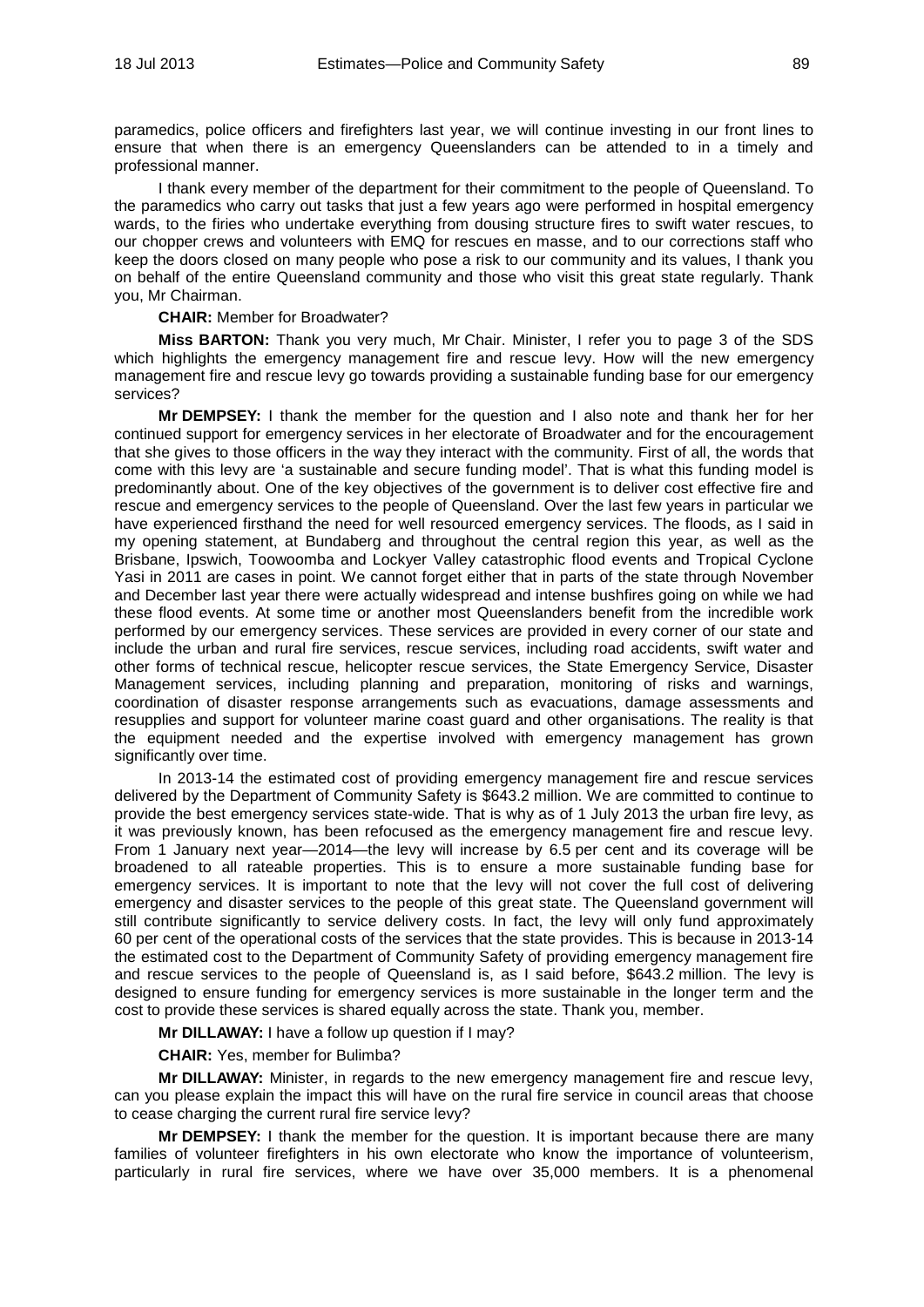organisation. The levy amount is determined in accordance with the Fire and Rescue Service Regulation 2011 which establishes a schedule of property types and classes of levy groups on which the levy amount is based. The levy is structured in a way that recognises service delivery in rural and regional areas, with the lowest fees charged to those who currently receive auxiliary or rural fire services. We recognise that many Queenslanders in rural and regional areas already contribute their time and their effort to the protection of their communities. Exemptions from the levy under the Fire and Rescue Service Act 1990 will continue to apply for Crown land and properties vested in the Aboriginal and Islander Affairs Cooperation. The current 20 per cent discount for eligible pensioners will still continue. Additional new arrangements have been put in place whereby farming properties with one owner compromised of more than one lot and where those lots share a common boundary or are contiguous will have one levy applied to the whole of the property. If owners disagree with the levy applied to their property they are able to appeal to the chief executive of the Department of Community Safety.

In relation to your question and local government collection, the levy will continue to be a state government charge which is collected by local governments. As you would be aware, many local governments already collect a levy on behalf of the government as part of their rates collection. For the period 1 July 2013 to 31 December this year, local governments that previously collected the urban fire levy will continue to collect the expanded levy. From 1 January next year an additional 11 local governments will also be collecting the levy. Four of the additional local governments will be the deamalgamated councils of Noosa, Livingstone, Douglas and Mareeba. Seven existing local governments have not previously collected the levy. These are Diamantina, Etheridge, Bulloo, Burke, Carpentaria, Croydon and Barcoo. Local governments will continue to receive an administration fee to collect the levy. This fee is calculated in accordance with the Fire and Rescue Service Regulation 2011 and that is approximately \$3.35 per property in larger areas where there is up to 40,000 properties and \$2.80 per property thereafter. Local governments are also being provided with transitional assistance to help with the smooth implementation of the new levy arrangements. I would like to compliment the work that Deputy Director-General Gary Mahon and members of the Queensland Fire and Rescue Service have been doing in liaising with the Local Government Association in particular and the rates department of each council to ensure a smooth and positive transition in those particular areas.

As members of the committee would be aware, rural fire levies are determined and collected by local governments under the provisions of the Fire and Rescue Service Act 1990 and the Local Government Act 2009. They are paid to rural fire brigades within the respective local government area. Rural fire levies are not determined by the Queensland Fire and Rescue Service or the state government; they are determined by each local government. There is no requirement for local governments that charge a rural fire levy to report or disclose either the rate or the total collected to the Queensland Fire and Rescue Service.

Local governments can, at their discretion, continue to raise a rural fire levy to supplement their local rural fire brigades. This is a very important point, because we want to make sure that local governments are able to continue supporting their local brigades through the collection of a rural fire levy. The most recent survey of local governments indicated approximately \$4.1 million is collected and distributed to rural fire brigades annually. Rural fire brigades that receive a rural fire levy use the moneys received to assist with funding for their operating expenses, the cost of the construction and maintenance of sheds, and the cost of vehicles and operational equipment.

The Department of Community Safety will continue to discuss the new levy arrangements, including the ongoing provision of the rural fire levy, with the Local Government Association of Queensland and individual local governments. Questions have obviously been raised as to whether local rural fire brigades will receive any of the levies raised from the emergency management fire and rescue levy. The emergency management fire and rescue levy does help the provision of all of our emergency services and the revenue raised will be spent on delivering a broad range of these, including the urban and rural services, the State Emergency Service, disaster management services and other emergency and disaster services. These services are delivered to every corner of the state. Local rural fire brigades will not receive direct funding from the levy. However, brigades will continue to receive funding through subsidies for sheds, vehicles, equipment and training. Furthermore, I envisage that that amount will increase as we go forward.

Importantly, I remind the committee that the government has retained the provisions for councils to, at their discretion, continue to raise the rural fire levy to supplement their local rural fire brigades. We hope that they will continue to do so to help support the important work of the rural fire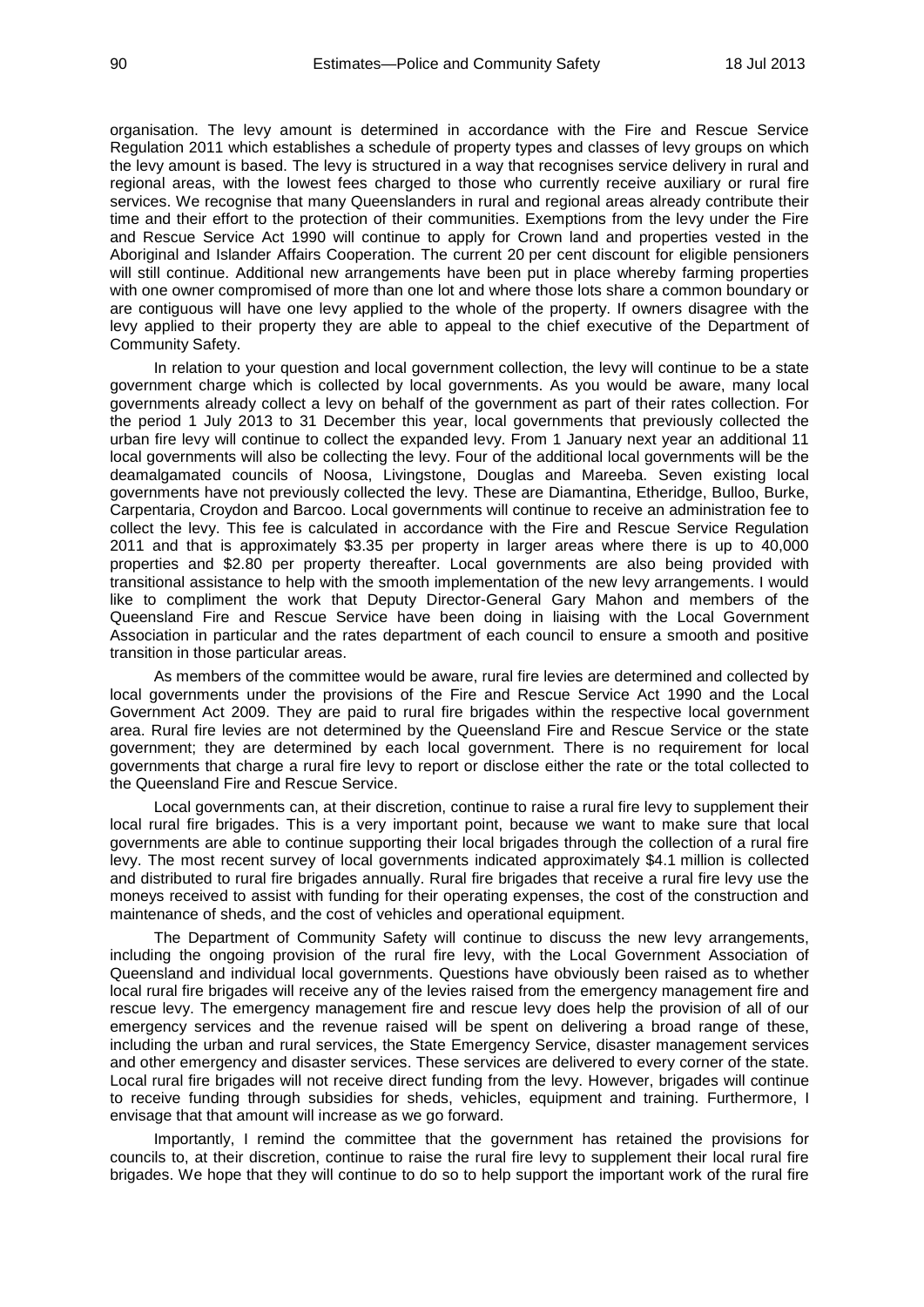brigades in this great state. Recently, I was with the director-general, the commissioner and a number of other officers at the official opening of the Mount Tamborine station. I could see the interaction between the Rural Fire Service and the urban fire service and the great teamwork, professionalism and diligence with which those particular men and women work together.

In relation to the approximately \$4.1 million that is received from the rural fire levy and distributed throughout the whole of the state, obviously I would still like to see local governments collecting those particular levies. From the conversations that we have had with local government, I know that the majority will because we have to continue to have that nexus between volunteer support, local government and the people on the ground. That is the direction that this government is going in. Director-General, would you like to add anything?

**Mr Anderson:** Perhaps the only thing I would add is that we have been on the go since, effectively, 2006 with each of our storm seasons and the need for us to respond. It is true that we are very practised at response, but, even if we look at last year as a typical example, it was predicted to be a benign season yet it was anything but benign. The change to the levy has, in fact, now freed up those funds to be used across all emergency services, rescue and fire, rather than a levy that was hypothecated to urban fire only.

**Mr PUCCI:** As Mr Anderson said, the past year in Logan was anything but a benign season. We had a fire that went on for days in the Greenbank region of Logan and we were hit very hard by the recent flooding from the ex-tropical cyclone. I can say that yellow trucks, red trucks, emergency services across-the-board, police and all involved in Community Safety did a great job and we counted heavily on all of you. That is why Community Safety is very important to those in Logan. We all know that there has been no review of it for over a decade. With reference to the Keelty review, page 3 of the SDS, can you please provide details of all costs involved including travel, accommodation and wages that have been amassed as part of the review?

**Mr DEMPSEY:** I thank the member for the question. I also note his continued support for the rural fire brigade and the Queensland Fire and Rescue Service, as well as the many SES members of his fine community. It is a fine community because it is a proud community and the Logan electorate consists of more givers than takers.

On 29 November 2012, I advised parliament of the Keelty review into the Queensland Police Service and the Department of Community Safety. This important review represents a once-in-a-generation opportunity to ensure Queensland has the best police, emergency and corrective services possible, not just now but in the many decades to come. As the member said, a review of this magnitude has not occurred in emergency services for over a decade. Queensland has some of the best emergency operational capabilities in the world, which I am very proud to have the opportunity to represent as minister and which every other member of the state is also quite rightly proud.

Many professionals and volunteers do an outstanding job—we already have good police and emergency services—and their dedication and skills have been demonstrated in their recent responses during the storm season. However, it is important that we continue to learn from our experiences and improve where we can the services provided to the people of Queensland during times of strife.

Mr Keelty's review will also take into account the recommendations from the Queensland Commission of Audit final report, which was tabled in this parliament on 30 April 2013, and similarly the recommendations of the Malone review into the Rural Fire Service in Queensland which have been accepted in principle and which are subject to further consideration as part of the overall Keelty review. The Keelty review is investigating current organisational structures, decision making, emergency response capabilities and interagency cooperation, which is very important. It is making certain the state's professional and volunteer emergency services staff are supported by the best operational procedures. We want to ensure Queensland continues its proud history of first-class emergency services, and this review will allow us to compare and contrast national and international service delivery models. I look forward to considering the Keelty recommendations when they are delivered.

In relation to the costings, I can advise that the consultancy fees for the review have been managed through the Department of the Premier and Cabinet. The Department of Community Safety and the Queensland Police Service have paid for the cost of salaries for their respective staff represented on the project team. The wages of the Department of Community Safety staff attached to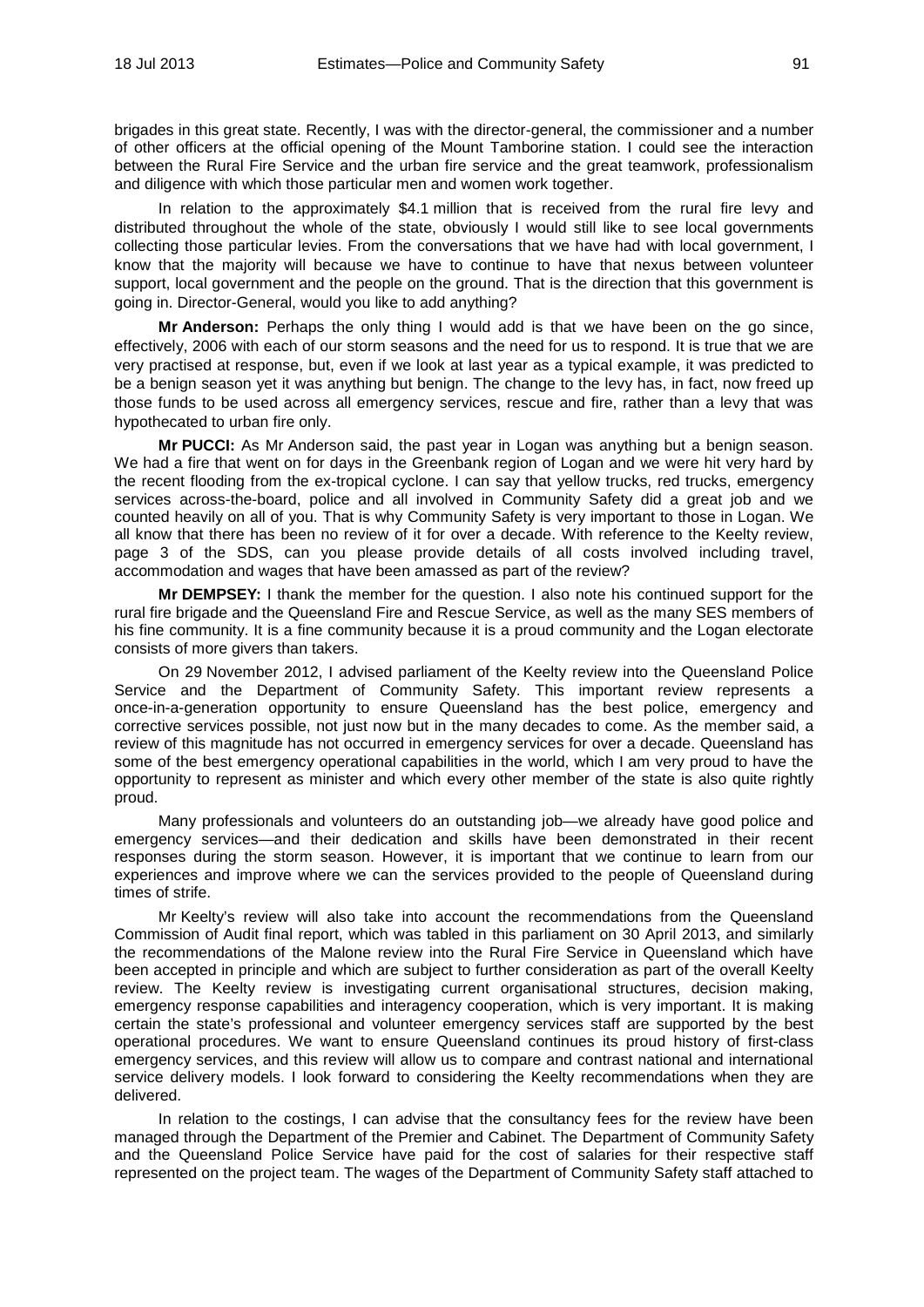the review team total \$205,136.10, including employee superannuation. Other costs of the review have been split between the Queensland Police Service and the Department of Community Safety on a fifty-fifty basis. As at 30 June 2013, expenses totalled \$64,630.96, excluding GST. I am confident that this investment in identifying better ways to deliver better police and emergency services is money well spent and it will provide a solid foundation for the future.

**CHAIR:** Before I pass to the member for Bulimba, I acknowledge Mr Ted Malone MP in the chamber.

**Mr DILLAWAY:** Minister, in your opening statement you mentioned—and I wonder if you could expand on this, please—how the community campaign costings of \$3.1 million in 2013-14 and \$2.4 million in 2014-15 will enhance community resilience.

**Mr DEMPSEY:** I thank the member for the question. As with the other members, I thank him for his commitment towards emergency services and particularly the men and women who live in his electorate. It is a significant electorate. I know that one of the previous ministers represented that electorate. Mr Dillaway is now the member for Bulimba and he has a proud history of being passionate about the people in his area, which is great to see.

The Queensland government is developing on ongoing and comprehensive strategy to grow long-term community resilience. Members will recall this was a key for the Queensland Floods Commission of Inquiry, and financing of \$3.1 million in 2013-14 has been provided to deliver a community campaign in partnership with the Department of Local Government, Community Recovery and Resilience. The campaign aims to involve individuals in community activities to prepare for disasters. It will provide a link between the many successful activities already in place to build resilience in Queensland. It will also enable greater coordination and integration into the future. The campaign supports the Queensland Floods Commission of Inquiry recommendations related to community engagement and building household resilience. A further \$2.4 million will be provided each year from 2014-15 to 2016-17 to continue the delivery of this community campaign.

The community resilience initiative is a call-to-action campaign consisting of high-profile and annual state-wide community events. It is going to be very exciting, year on year, to see how the community engages in this particular program. The events are designed to focus preparation on the annual wet season, including storms and cyclones. The concept seeks to provide the framework by which government, the business sector and households—and I say that it is not just government; it is the business sector and households—can come together to improve self-resilience and disaster resilience. Further, we hope to effectively coordinate these efforts for the benefit of our communities.

The Queensland resilience initiatives will be delivered through two distinct but integral elements: Resilience Week and Resilience Day. Resilience Week will provide a focus to develop public-private partnerships. It will be used as a focal point for a range of annual disaster prevention and preparation activities by government agencies, the non-profit area, the volunteer sector and the private sector. This is about bringing everyone together for a common goal, so we have a group of people to target disaster resilience early on, before tragedies occur. It will showcase innovation and capabilities created by these partnerships across the four elements of disaster management: preparation, preparedness, response and recovery.

Resilience Day will be held at the conclusion of Resilience Week. It will be held in the form of a state-wide working bee. It sounds pretty 'Queenslander-ish' when we think of simple things like that. Through a day of practical action, information and learning, we will support communities so that they are ready for the storm and cyclone season, which certainly affects our coast and the whole state of Queensland. I thank the member for the question. I look forward to all members participating in this special campaign, because it will be driven by the community for the community.

**Mr WELLINGTON:** Minister, I have a follow-on question from your explanation about the new emergency services levy. It relates to the experiences that many of my constituents in the farming part of my electorate went through when the previous government looked at imposing a levy according to the existence of an electricity meter, be it at the house, the dairy or the irrigation water pump. I have a question for clarification. A landowner has a family farm and that family farm consists of a number of separate title deeds. We have a common boundary and separate title deeds. Some title deeds may be registered in the husband's name, some title deeds may be registered in the wife's name, and some title deeds may be registered in the husband's and wife's names as a result of succession and history, but the simple fact is that all deeds are operated as one farm. The only new factor that I am raising with you now which you did not cover earlier was that some of the deeds are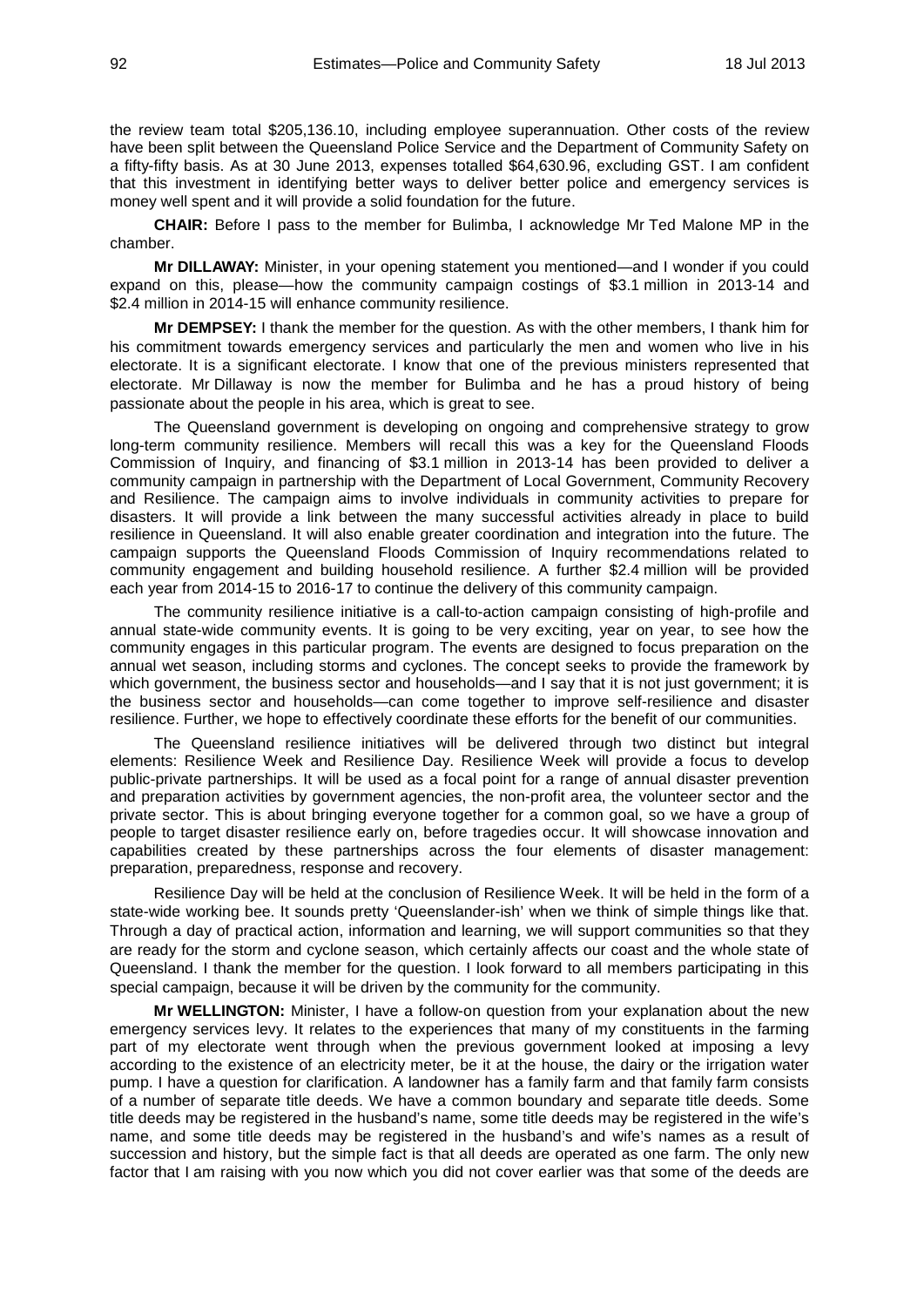held in different people's names, but effectively it is all one farming unit. My question is this: will that meet the eligibility criteria for only one levy or will that not be the case because one deed is in the husband's and wife's names and another one is in the wife's name and so on, although it is simply the way that it has panned out over a period although effectively it is all run as one farm?

**Mr DEMPSEY:** I thank the member for the question. I will be passing to the director-general and to the deputy director-general, because there will be different instances for particular options that are put forward. A lot of it comes back to the local government and how they are assessing their rates notice. I spoke about the changes to the act. To give another example, in Bundaberg, for example, someone might have a property on a cane paddock that has a number of different lots but they pay one rates notice. In that particular example, for that issue, they pay approximately \$90 for the house and the \$20, but they might have several lots attached to it. A lot is determined according to the rates valuation. I am happy for the director-general to clarify exact amounts. If you are able to give us constituent issues I am more than happy to help those individuals.

**Mr Anderson:** Before I go to the way I think that example will work, I point out that it is true that we are working very closely with all of our stakeholders because we do expect to get some very unusual arrangements and complicated arrangements like you have just described. We have processes in place where we are working very closely with the Local Government Association of Queensland and individual rates officers at a local council level. That is a very active discussion.

If there are ever examples that look odd or complex we can certainly work through individual cases. I suspect that in the case you describe if those individual titles are rated separately they will attract a separate levy. If a property is on one set of titles and they are contiguous, they are joined, we would expect it to collect one levy. I think it does depend on exactly how the property is rated.

**Mr WELLINGTON:** The families that I am familiar with have different titles but they only have one waste disposal collection. Effectively there is one house, one dairy. It just seems it is double dipping.

**Mr DEMPSEY:** I will hand back to the director-general, but I point out that it will obviously depend how their financial arrangements are set up. Some people may have the advantage of having one rates notice. Some might have a number to obtain tax advantages. That is the situation if the lots are linked together and there is one rates notice. I am happy to work through this with the local councils. For the technical details I will hand over to the director-general.

**Mr Anderson:** Our fire commissioner is here and he is used to dealing with some of those issues under the previous levy. I would invite Lee Johnson to make a comment.

**Commissioner Johnson:** The only point I would add is that since 1985 when the urban fire levy was first brought in we have had levies across farm land. The minister's own electorate of Bundaberg is a classic example. Whilst I cannot answer your question 100 per cent accurately, our experience and my memory of that time—and I have been in the service the whole time the levy system has been in place—is that there were the same sorts of rules. I do not recall the specific example you raise being a problem, but we can follow it up. In all those years plenty of farm land contiguous lots and farming lots—has been under the urban fire levy. But it does really fall to the rateable notice per property is my understanding.

**CHAIR:** I call the member for Rockhampton.

**Mr BYRNE:** Since the rural fire levy has been brought up—and I acknowledge your answers and statements made earlier in the proceedings—with reference to page 55 of Budget Paper No. 4, the revenue from the Emergency Management, Fire and Rescue Levy is projected to be \$187.63 million over four years. Considering the funding of emergency management, fire and rescue, has fallen by more than \$24 million, or about the same amount as the levy will collect in 2013-14, with no new funding provided to rural fire brigades, as you indicated earlier, do you concede that this levy is purely a revenue grab?

**Mr DEMPSEY:** The simple answer is no, but I will go into more detail. The budget for emergency management, fire and rescue is \$643.2 million. Prior to the Emergency Management, Fire and Rescue Levy we had the urban fire levy which contributed approximately \$350 million—and I am happy to get the exact figure. Out of that, approximately \$28 million was allocated to rural fire brigades and the rest went to consolidated revenue. What we will see now is greater sustainability and security in relation to the SES, the Rural Fire Service, Emergency Management Queensland and the Queensland Fire and Rescue Service.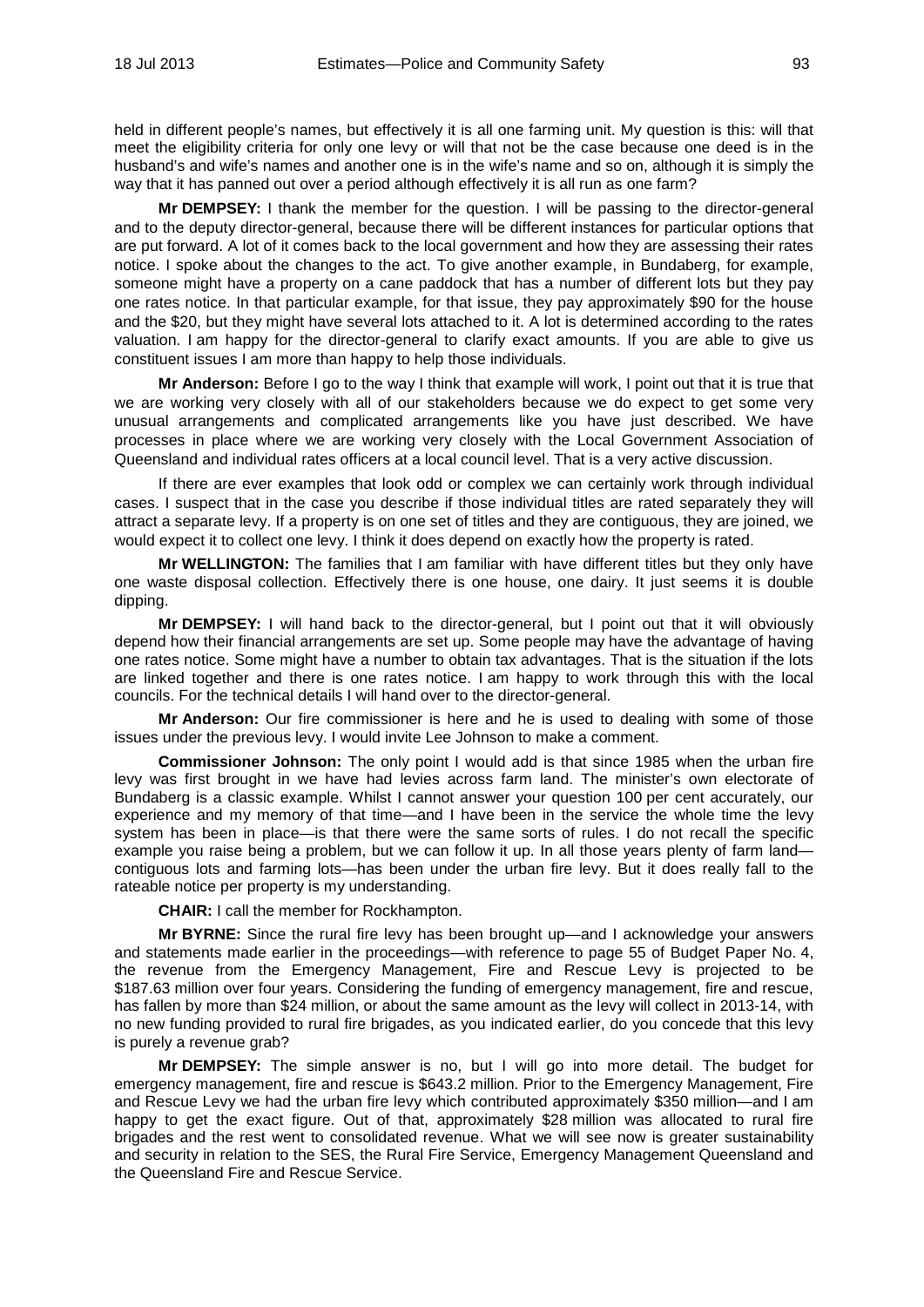There have been perceptions in relation to red trucks and yellow trucks—urban and rural. Instead of having an urban fire department and then funds going to the Rural Fire Service, the funds will now come into my department and then we will allocate those funds to emergency services. Please bear in mind that we have already had the Malone review looking at functions, structures, funding and leadership in relation to the Rural Fire Service. We also have the Keelty review which will also deal with a number of matters relating to the Rural Fire Service and the other areas within the Department of Community Safety.

As the minister I guarantee right now that participation in the Rural Fire Service will increase in the future as will its funding models. This will assist the Rural Fire Service. This funding increase will assist volunteer organisations such as the SES, the coast guard and the volunteer marine coast guard.

There were 91 recommendations in the Malone review report into the Rural Fire Service. Many millions of dollars will be added to the Rural Fire Service in the years ahead. With the Keelty review I am sure there will be an increase in importance of the Rural Fire Service across the state of Queensland. I will pass to the director-general.

**Mr Anderson:** There has been no diminution of services on the front line either for emergency management or for urban or rural fire services. Any efficiencies that have been made in the past 12 months have been made away from front-line service delivery. We have certainly limited our expenditure over the last 12 months, but it has not been at the expense of front-line services.

**Mr BYRNE:** Thank you, Director-General. I was going to talk about why there is not a direct allocation to the Rural Fire Service but I think you have probably tried to steer around that. I am more interested, Director-General, in what advice you may have given the minister more broadly about the possibility of some local councils no longer being willing to collect levies for these services. Is there any advice or potentially any push back from local governments with regard to this matter?

**Mr Anderson:** Thank you for the question. I have already said that we are working very closely with local governments to ensure there is an understanding of the levy itself, how it will function and, in particular, any of the complex calculations that will come about. There are already many questions coming into the department. We have had everything from issues around contiguous blocks to one family wanting one levy for three blocks, not telling was that one block was on the coast and one block was in the hinterland. We worked through these very complex arrangements.

The advice we have given is always only advice. There has been no change in the capacity for local governments to collect levies. Should a local government choose not to collect the levy then that will provide a problem for the local rural fire brigade. We will continue to support the rural fire brigades. But that will obviously impact on a local brigade. That has been our advice to the minister.

**Mr DEMPSEY:** As I alluded to in my previous statements, councils collect approximately \$4.1 million in levies. That predominantly goes to rural fire brigades. I am confident the increase in funds from the Emergency Management, Fire and Rescue Levy will go a long way to assisting rural fire services. If you do the calculations based on the figures I provided before—a bit over \$3 for some many thousands of homes and then \$2.80 for those thereafter—it is predicted that local government will collect approximately \$7.1 million. Local government will now collect a greater fee for the work they do. We will provide assistance as far as IT systems are concerned. We have allocated a certain amount for that in the budget.

The council's previously collected \$4.1 million in levies and now they will be collecting \$7.1 million. It is hoped that that money will go back into rural fire services. We are continuing to negotiate with local governments in relation to that. At the end of the day, that is the choice of the local community. I implore them that the nexus between the Rural Fire Service and local government is very important.

We had discrepancies when it came to the ambulance levy. People began abusing the system. There was the expectation that if they had certain injuries they could use the service. The majority of people used the service properly. A lot of people thought that because they paid the levy they had a right to use it. That is not what it was about. We want to continue that connection. Sorry for going on about it, but it is very important.

**Mr BYRNE:** The next question is to the director-general. The minister mentioned the Malone review earlier. There was an urban operational officer who was appointed to that review team who left that review team. That is my understanding. I am wondering why that was. Was that because that officer was warning about some risks to public safety?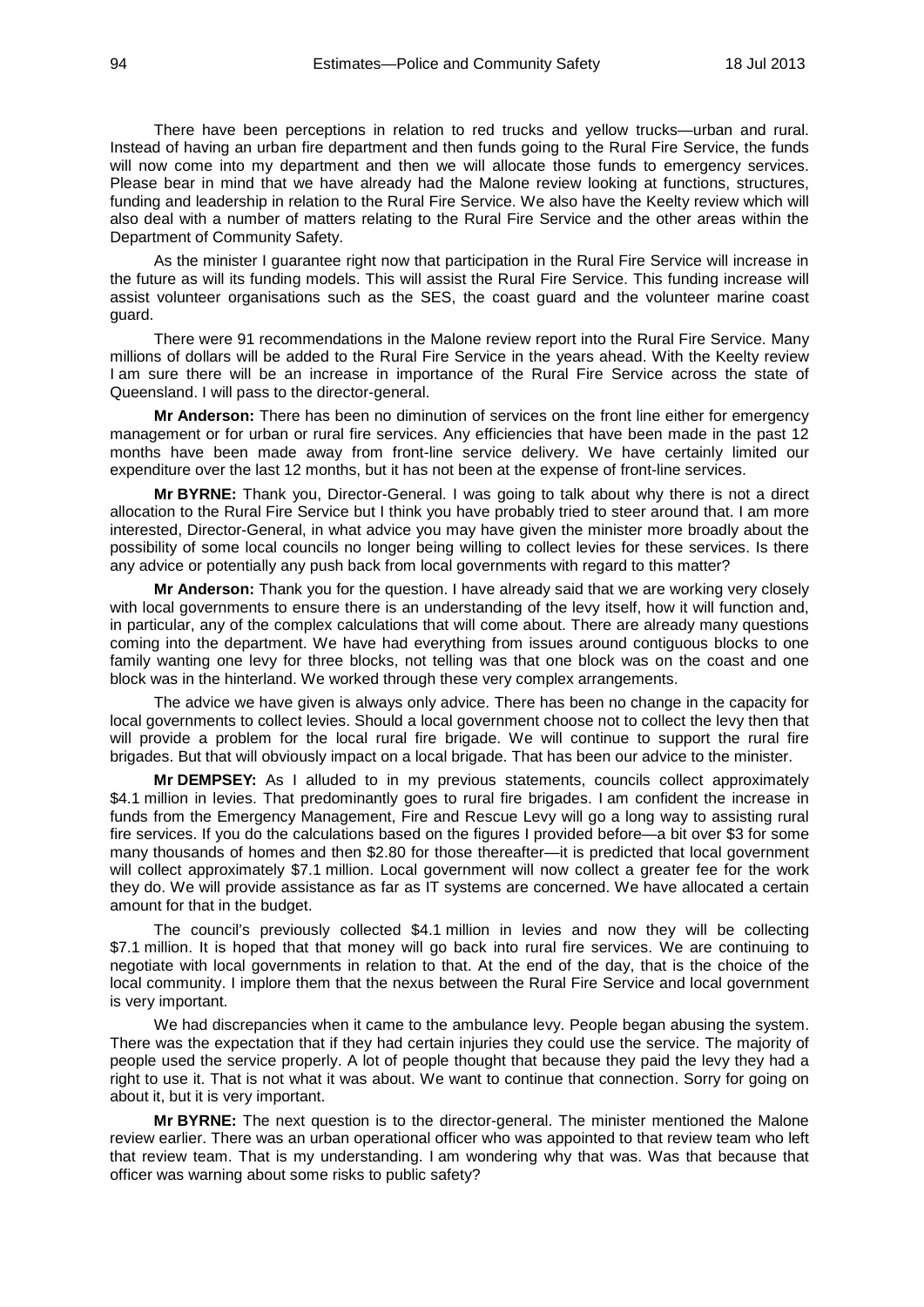**Mr Anderson:** I can answer the last part first. We have had no advice and have not advised the minister of any concern about increased safety risks as a result of the work of the Malone review. I will just consult with the fire commissioner about who the officer was that you refer to.

**Mr DEMPSEY:** Whilst the director-general and commissioner are conferring, I point out that we are all very proud of every officer of the Rural Fire Service. They are very professional and diligent. If there is any officer who thinks that they have been harmed in any way, shape or form I encourage them to stand up and come forward.

**Mr BYRNE:** There are a variety of views.

**Mr Anderson:** The urban officer I will not name but that person is named on the report as a member of the team and played a role through the period of the review. It is true that the review team went to many regions and held many consultations. I think they saw over 1,000 people.

**Mr BYRNE:** I refer to comments that the senior firefighters union have made that the structural changes recommended by the Malone review pose 'serious implications that present a real risk to the community and safety of emergency service officers'. These comments come from your most senior professional firefighters. Are they just getting the wrong end of the stick here?

**Mr DEMPSEY:** Just before the director-general answers that question, I want to give some background in relation to the UFU and particularly their executive members. The department and I have controlled ourselves up until probably last week in relation to giving them every opportunity to represent their members in a very professional and equal way. But when the head of the United Firefighters Union, who is belittling, comes under the Council of Unions—

**Mr BYRNE:** It is not the UFU.

**Mr DEMPSEY:** And when they even have the Labor Party as a go-to site on their website, they are not impartial in relation to their particular involvement.

**Mr BYRNE:** I understand your views, Minister, but it is not the UFU that is making those comments.

**Mr DEMPSEY:** Can I answer the question?

**CHAIR:** Just allow the minister to continue.

**Mr DEMPSEY:** You included the UFU in your question, member.

**Mr BYRNE:** It is the senior—

**Mr DEMPSEY:** That is why I answering it. You have to remember that these are unbiased people. In relation to their current enterprise bargain, they had the opportunity to accept a 2.7 per cent wage negotiation. They have missed out on that and gone down to 2.2 per cent simply because their executive is beholden to the Australian Labor Party and the Council of Unions to the detriment of their staff, which is an absolute disgrace.

**Mr BYRNE:** These are senior officers—nothing to do with the union.

**CHAIR:** Let him finish but, even though the time has expired for your 20 minutes, I will give you an opportunity to follow it up, just so that we can allow the minister to finish what he is saying.

**Mr DEMPSEY:** I thank the chairman for that. For the particular details I will pass over to the director-general.

**Mr Anderson:** Indeed the group you are talking about is the Senior Officers Union.

**Mr BYRNE:** Correct.

**Mr Anderson:** And they are indeed in negotiation at the moment about their wages and that has hit an impasse; that is true. The way that the Malone review was dealt with was that the department was intimately involved in the outcomes of those recommendations. They were made very visible to the department. The department understands them and already we are seeing some of the elements of the Malone review implemented. For example, 'Operation Cool Burn' has commenced. That is a process of mitigation burning off. That goes to increased safety of the community.

The 91 recommendations have then, by and large, been referred to Mr Keelty for consideration as part of the Keelty review. That will be a holistic look at how an emergency management fire might be dealt with within the state. The Malone report itself actually posits that we would have a new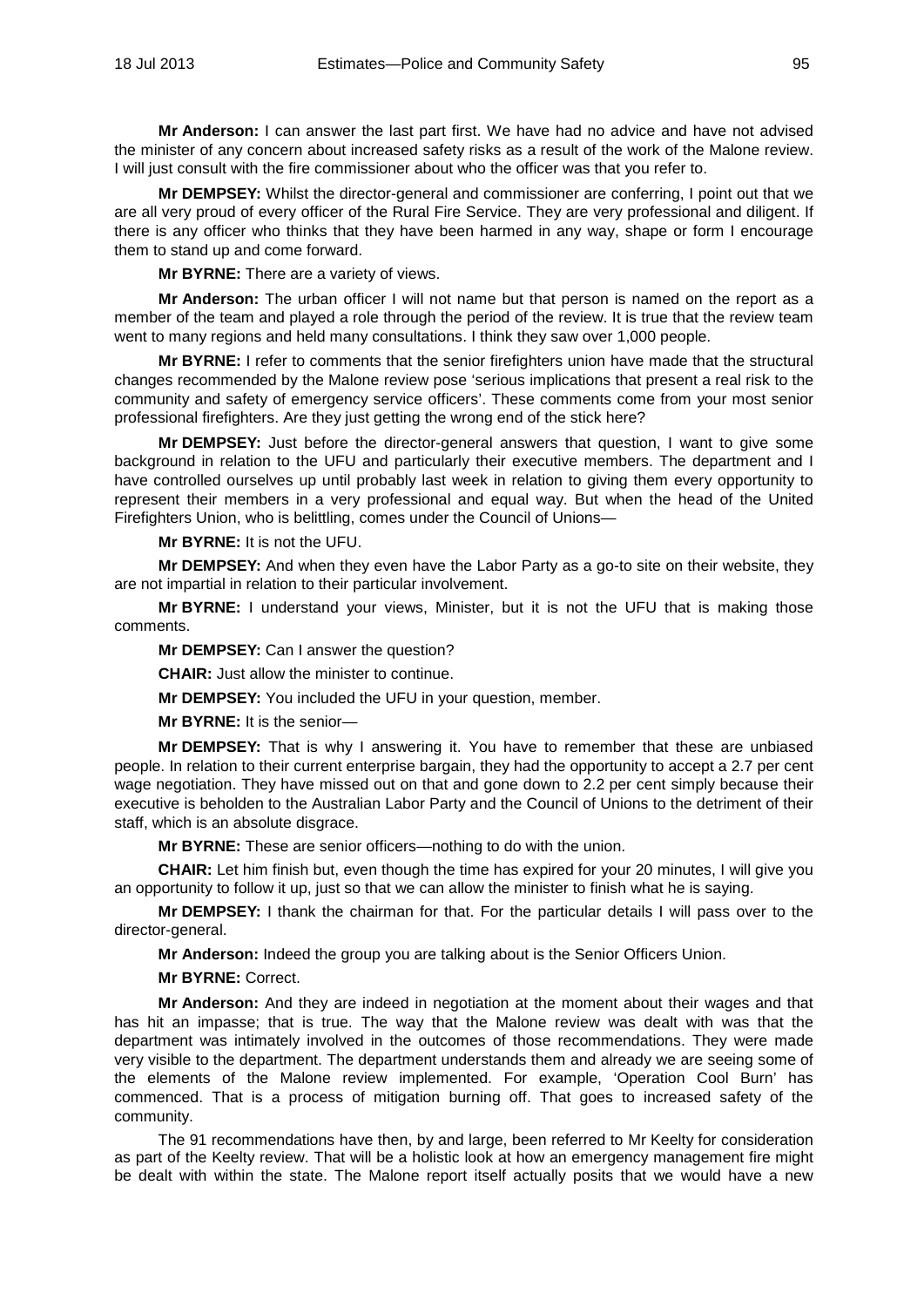structure of fire management plans around the state which would increase the safety of the state. So I guess the point I am making is that the department is assessing every one of those recommendations. It will give advice. It is only advice. That will be taken into account as Mr Keelty continues his work, and then the Keelty review will come at a later point.

**CHAIR:** I call the member for Ipswich West.

**Mr CHOAT:** Minister, I would like to take the questioning to the Queensland Ambulance Service and particularly ambulance officers. Can I just say that I have two very, very good ambulance stations in my electorate at Lowood and Rosewood. There are great teams there, led ably by Brian Nash and Glen Dudley respectively. They are just great people and the community is right behind them. I had the pleasure of going out to see a new ambulance late last year and Glen showed us, and I was very impressed with him and his team and also what they have to use. Getting to the point, I refer to page 3 of the SDS. How will the 60 additional ambulance officers help to reduce ramping and off-stretcher time?

**Mr DEMPSEY:** I thank the member for the question, and I hope I have a further opportunity to talk about how we have addressed ramping and off-stretcher time, because it is very exciting. I am very proud of the work that the Queensland Ambulance Service, and particularly Commissioner Russell Bowles, has done in that particular area. It has been quite outstanding.

In answer to your question, in the last financial year, 2012-13, this government provided funding for the appointment of an additional 60 ambulance officers. These additional positions were created to help meet increased demand for ambulance services in Queensland. The appointment of those 60 additional officers in 2012-13 was a key achievement for the Queensland government's six-month action plan for January-June 2013. As of 30 June 2013, all of the 60 additional ambulance officers were added to the roster. In 2013-14, funding for a further 60 positions has been provided, at an additional cost of \$5.3 million. These extra resources are to help ensure that Queenslanders continue to have access to a quality and a responsive Ambulance Service right across our great state.

As well as these additional ambulance officers, the QAS is working closely with the department of health on addressing the issues of ramping at emergency departments. The Metropolitan Emergency Department Access Initiative or, as we all know, the MEDAI report revealed that for the Queensland Ambulance Service—and please listen to these figures as they are quite incredible—in 2010-11 there was 1,315 days of lost time associated with ramping in excess of 30 minutes at 27 major department of health hospitals. Following the implementation of the MEDAI report recommendations, for the period January-June 2013 there has been a significant improvement in operational time, with in excess of 318 days of lost time compared to 751 days of lost time in the same period the previous year. I remember coming into this portfolio and seeing counts of up to 40,000—they were counting in minutes at that stage. So to see this almost being halved in a 12-month period is outstanding, particularly for the Queensland Ambulance Service officers, who do a magnificent job.

This means that 433 days of ambulance availability has been given back to the Queensland community. More specifically, additional officers and MEDAI improvements will ensure the Queensland Ambulance Service can deliver patients as quickly as possible to our hospitals. They can then get back on the road and respond to other needs in this lifesaving area. Again, I am complimentary of the Queensland Ambulance Service and the commissioner and the types of technology that they have—the iROAM Systems and the Toughpads that have been in for a number of years. What those officers are doing is quite remarkable. I thank the member for the question.

**CHAIR:** I call the member for Bulimba.

**Mr DILLAWAY:** Minister, with reference to the great volunteers at the eastern group SES depot, just a few minutes walk from both my office and my home in Morningside, I note that the SDS on page 3 highlights additional flood boats will be purchased to support SES groups. Could you please detail to the committee the benefits of the flood boat program for 2013-14?

**Mr DEMPSEY:** I thank the member for Bulimba. Let me start by acknowledging the great work that our SES volunteers do, particularly over the past 12 months with the disaster events, Tropical Cyclone Oswald and associated rainfall, in January 2013. The government is focused on ensuring our volunteers are supported in the important and sometimes dangerous work that they do to help keep Queensland communities safe.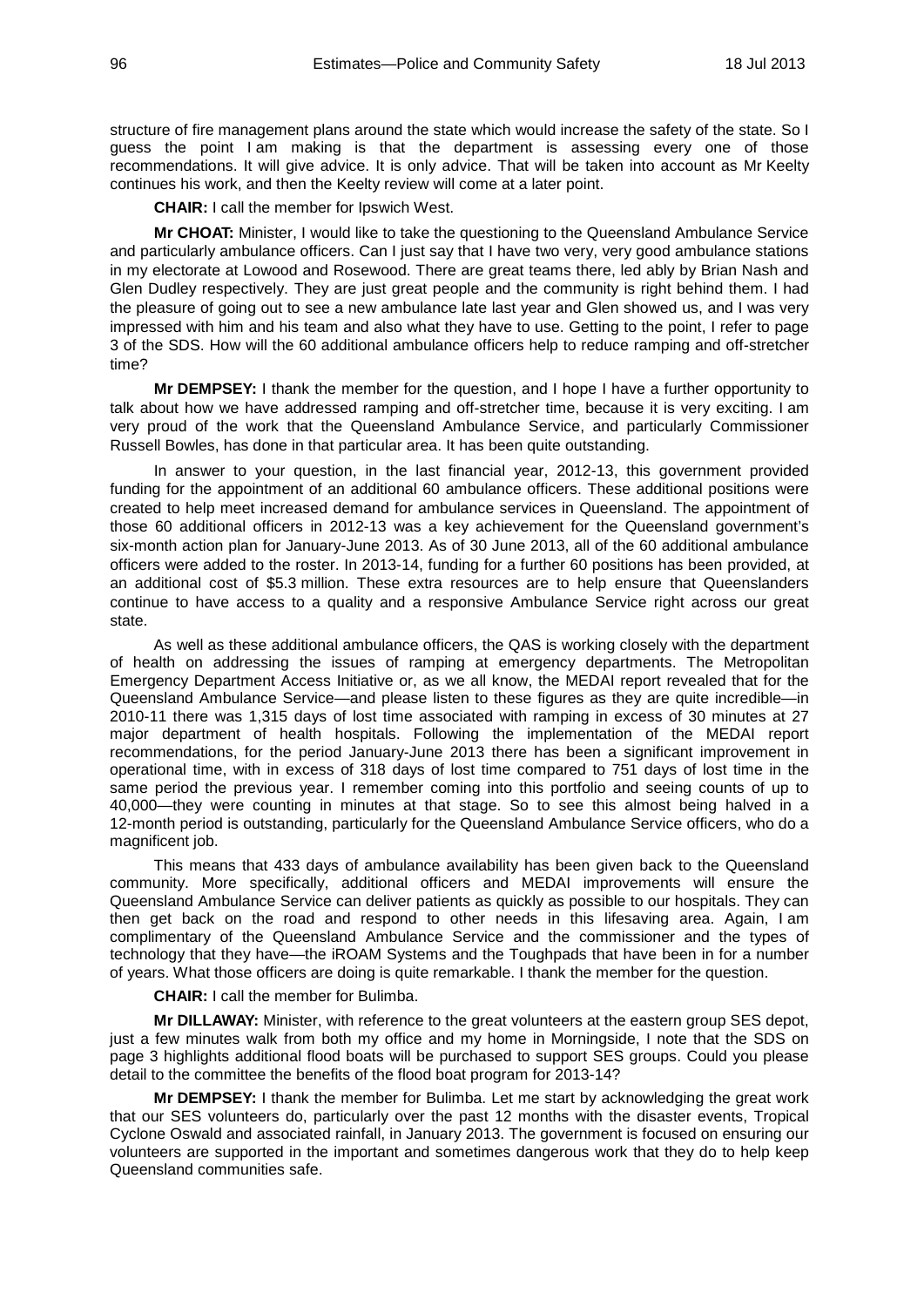The 2013-14 budget provides approximately \$16 million to support our SES. During 2012-13 SES volunteers demonstrated their dedication to their communities with an estimated actual number of SES volunteer hours of operation of 130,950 against a target estimate of 70,000 to 80,000. Those estimates and targets are aspirational figures, and you can see that there is one that has been blown out of the water in relation to what was achieved. There are peaks and troughs, but we have to set estimates right across-the-board; otherwise, we do not have aspirational figures to rise up to. That is what these services do: they continue to rise up, they unite, they believe and they show their commitment and determination in so many ways right across-the-board. I am impressed every day about the way they go about it. And it is not just the front-line officers but also the back-of-house officers who support them. They do a magnificent job.

Turning back to the question, during 2012-13 SES volunteers responded to calls for assistance in response to a number of major events, including the Central and Southern Queensland low which occurred from February-March 2013 and Tropical Cyclone Oswald and the associated rainfall and flooding in January 2013. I would also like to acknowledge the work of my colleague the Assistant Minister for Emergency Volunteers—and I am very appreciative to have him and to have a particular minister in charge of volunteers—Mr Ted Malone MP, who has examined in detail the ways in which this government can do even better to support our volunteers in the future.

It is no secret that floods are the No. 1 disaster risk to communities across Queensland. The response to these disaster situations requires specialist skills and equipment such as flood boats. The SES states that 15 flood boats will be delivered in 2013-14 as part of the budget. I am pleased to inform the committee that, in fact, 27 new and replacement flood boats will be delivered this year. Fifteen flood boats will be purchased, completing the Queensland Floods Commission of Inquiry funded program of 56 boats, and a further 12 flood boats have also been provided in this budget, bringing the total number to 27 for 2013-14.

As the committee may or may not be aware, the SES has nine approved operational support and response functions, and they are: storm damage, land search, road accident rescue, vertical rescue, flood boat response, traffic management, agency support, incident management and specialist rescue. This department continues to work closely with councils in determining the functions of the SES units, the SES membership skills and the risk profile in their particular areas. It is on this basis that the flood boat allocations are made throughout the year. The allocation of these 27 additional flood boats in this year's budget has not yet been finalised. Clearly, the focus of this government is on front-line services, and this includes ensuring that funding is directed to those important equipment requirements such as flood boats.

I have had the privilege of visiting many SES sheds, from Cairns to up in the hinterland in those particular areas right down to Roma, to the Gold Coast regions and in between, and each of those particular volunteers has made a remarkable commitment to their community.

I will talk about another volunteer service. When I was up at Mount Tamborine an elderly gentleman—he was, I think, 92 years of age—was doing the radios. He has been doing that for 30 to 40 years. I just thought it was very inspirational for our youth to realise that, it does not matter what you do, you have some way of contributing and helping your community. He does that and does it in a remarkable and inspirational way for his community. He is a legend, at the end of the day.

**CHAIR:** I call the member for Ipswich West.

**Mr CHOAT:** Before I proceed, we got a great Christmas present in Lowood last year with our new SES facility. Obviously, you know that it is ground zero when it comes to all things Wivenhoe so we are very, very grateful for that. I will take us now to Corrective Services. I do note in the SDS on page 3 the Woodford Correctional Centre. Could you outline the progress of the centre, the MSU upgrade and how this project will enhance prison capacity?

**Mr DEMPSEY:** I thank the member for the question. Obviously we have Acting Commissioner Mark Rallings here from Corrective Services. I would like to again, as I did with the other commissioners, ensure that he thanks his members for the outstanding work that they do in correctional facilities. I have been so impressed on my visits to correctional facilities—not just those that I have had to visit in a work capacity and other occupations but particularly in this role where I am able to get an intense view of the operation of correctional facilities—by the outstanding work that they do. It is quite unbelievable. They certainly need to be thanked for their professionalism and their dedication.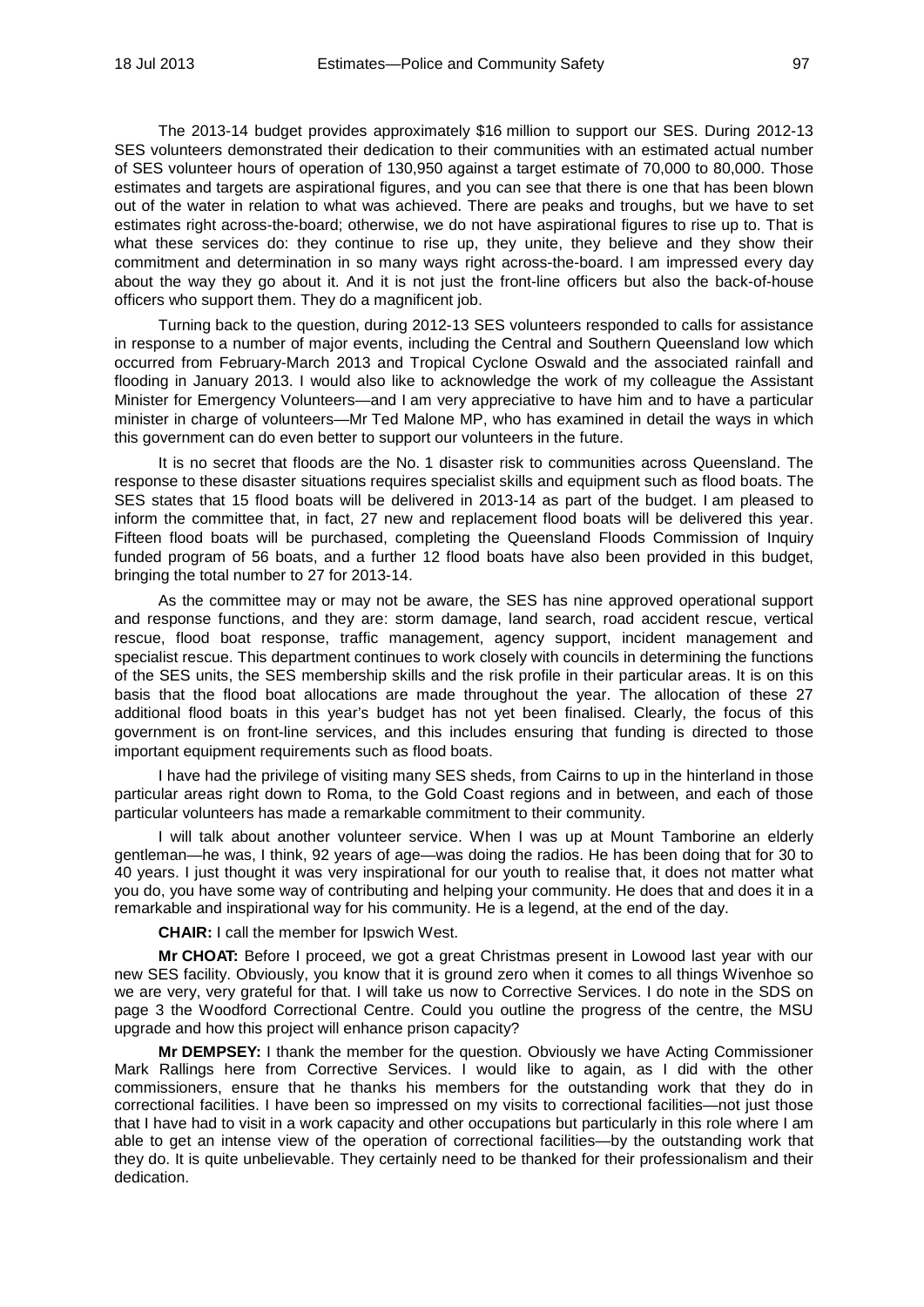Turning to your question regarding the maximum security unit upgrade, the capacity of Queensland prisons is managed centrally to ensure safe, secure and cost-effective use of infrastructure and services. Queensland Corrective Services use both long-term capacity utilisation management strategies and daily monitoring in order to respond to short-term prisoner fluctuations across this great state. As at 30 June 2013 there were 6,077 prisoners in custody. This includes 5,553 prisoners accommodated in secure custody and 524 prisoners accommodated in low custody. As at 30 June 2013 there were 14 prisoners accommodated in the maximum security unit at the Brisbane Correctional Centre. Queensland currently has one maximum security unit at the Brisbane Correctional Centre. During 2012-13, work commenced on the upgrade of the Woodford Correctional Centre's maximum security unit. The forecast completion is scheduled for later this month. Operational funding of up to \$2 million has been allocated to this project. Maximum security units are prisons within prisons. They are certainly not a nice place to be, but they are a necessity for people who have offended against the community. These centres accommodate extremely dangerous and violent prisoners. To be accommodated in the maximum security unit, a prisoner must be on a maximum security order because they have a high risk of escape, a high likelihood of killing or seriously injuring other prisoners or persons, or are a substantial threat to the security and good order of the overall correctional facility. A maximum security order can be for a period of up to six months and is reviewed at the end of the order or any time prior to the expiration of that particular order.

While accommodated in the maximum security unit, prisoners are subject to a strict management regime which includes limited movements using mechanical restraints as well as heightened electronic and physical supervision. Prisoners are also subject to rigorous personal and general searches. A maximum security unit pre-association assessment report is completed to determine the suitability of a prisoner to associate with other prisoners prior to any actual association occurring. Queensland Corrective Service's deputy commissioner, state-wide operations, is responsible for approving the assessment. In order to transition out of maximum security to the general prison population, prisoners are required to demonstrate that they are no longer at risk of escaping, harming others in a prison or a substantial threat to security.

The upgrade of the Woodford maximum security facility will enhance the capacity for Queensland Corrective Services. It will create 20 additional places to manage dangerous and violent prisoners. I thank all the correctional officers for their hard work and dedication, particularly in this very hard and complex area. Maximum security is certainly a place you do not want to go to. I encourage all Queenslanders not to go to jail in the first place. People may have perceptions about it, but a short period of time in there would certainly change their view on the world and their appreciation of certain freedoms. So please obey the laws.

**CHAIR:** May I take you to pages 8 and 9 of the Service Delivery Statement, which refers to red-tape reduction. Perhaps you might indicate what your department is doing and what it has done to achieve this red-tape reduction, on which we are all wishing you the greatest of success.

**Mr DEMPSEY:** I thank you, Mr Chairman, and it was great to catch up with you at the old Ipswich fire station the other day when 16 new fire officers and 19 in total—

**CHAIR:**—two of whom were women, too, I might say.

**Mr DEMPSEY:** Yes, it was amazing to see. That is a great representation of the community as well. Like many of the services, the selection of officers has to be representative of all of the community to ensure we have great balance, which we have across all of our services.

In relation particularly to red tape—not just officers in red trucks—like the government, the Department of Community Safety is also committed to reducing red tape and unnecessary bureaucracy. The department has many red-tape reduction initiatives either implemented or underway. Some are simple administrative processes, reforms which reduce the number of forms a person has to fill out. Others are more significant legislative reviews like the review of the Building Fire Safety Regulation 2008 which is currently underway. The review looks at safe options to reduce unnecessary obligations on occupiers and owners of buildings. The government is also looking across all aspects of community safety regulation to identify areas where changes can be made to reduce the regulatory burden on business and the community. To date, more than 40 red-tape reduction initiatives of this nature have been identified, and I look forward to that legislation coming forward.

Examples of initiatives that have reduced the administrative burden on the community, volunteers, business and Community Safety staff include reducing the amount of paperwork and approval requirements associated with resupply documentation. This ensures that communities, rural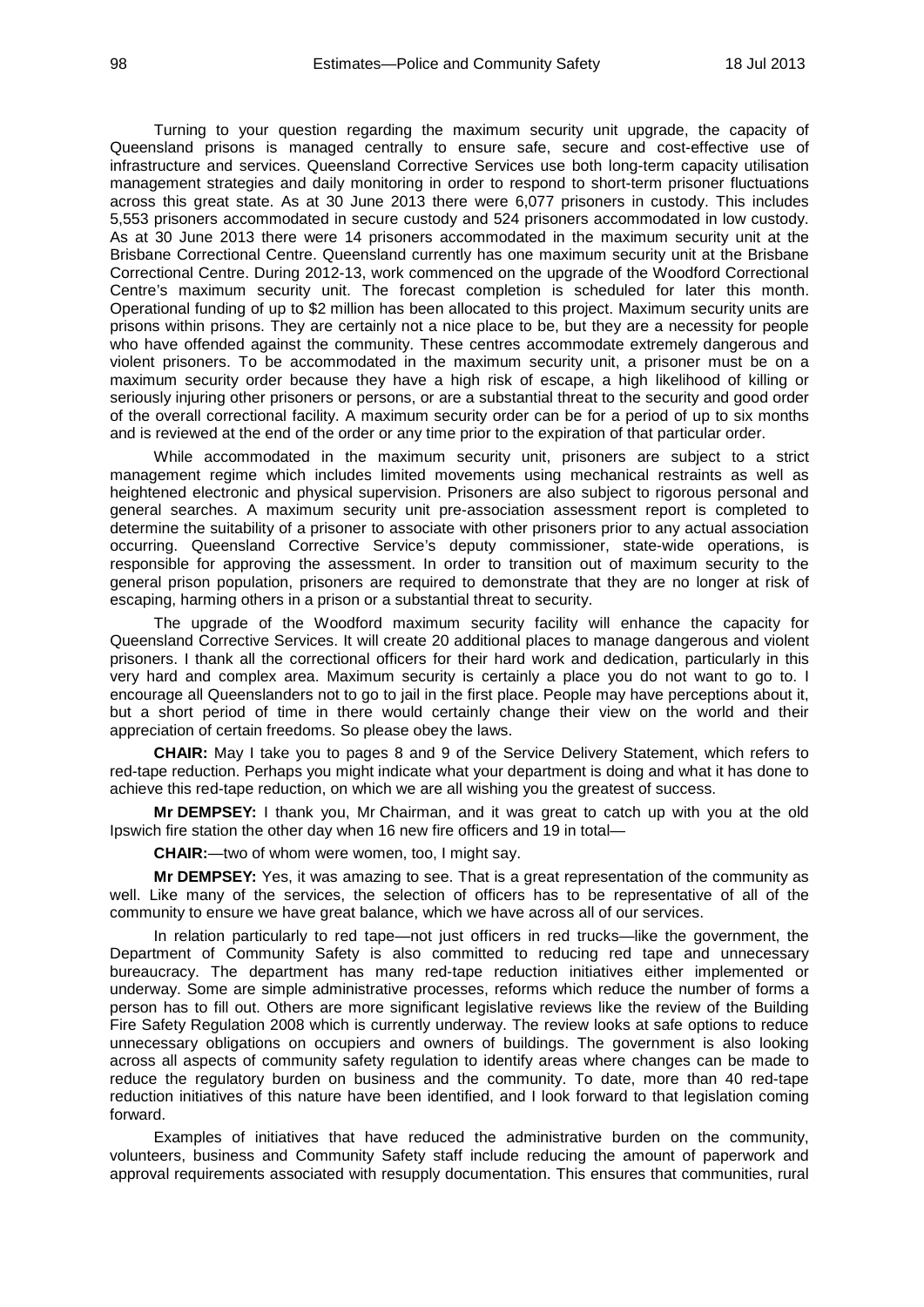properties or individuals stranded and cut off from their normal sources of food and basic commodities can be supplied with goods in a more timely manner. There are also changes to the guidelines and application processes for the Natural Disaster Resilience Program. This removes duplication, reducing the administrative burden on councils applying for funding. This is very significant. Previously, councils had to make three to four different applications; now there is one. Time efficiency is achieved in councils only making the one application and also in the assessment as only one application is required. That is a significant reduction in the burden for councils.

We are also simplifying the State Emergency Services' Non-Recurrent Subsidy program, removing a requirement for Rural Fire Service Queensland volunteers to undergo a further criminal history check when joining the interstate deployment register. This cuts processing delays, which can impact on volunteer participation. I find it quite ridiculous that we do criminal history checks across the services. It is the same for every person; they are all volunteering for Queensland. We have to get out of the way and let people do the one check and move on, and that is what we are working towards.

We are also distributing parole board documentation electronically to board members to reduce the substantial volume of paper based documents. Honourable members should imagine the situation prior to this. There are three parole boards across the state. I will give you one example and I am happy to provide exact figures. It was costing us approximately \$340,000 per year to process the paperwork. I visited their office and saw the big black bags—and we talk about cabinet bags containing parole board documents that would go out every week to the parole boards around the state. Now it is costing us less than \$34,000 for IT, including iPads, to deal with the same amount of paperwork and administration, but that contract is over four years. So instead of \$340,000 every year it is now costing us \$34,000 to undertake the same process. I must admit that some members of the parole boards liked to read the hard copies. However, when they realised that they could use the tablets and do the same work while they watch their kids play football, do other things on the weekend or while doing other tasks, there was a revelation for many of them. That is just one of the many savings, and I will not keep you here all night. Importantly, these changes contribute to the department and its volunteers working more efficiently and effectively. This means more time can be spent on delivering valuable core services. It also ensures that volunteers who give their valuable time freely are not caught up in unnecessary red tape.

Other red-tape reduction initiatives that the department has implemented include removing a requirement for rural fire brigades to replace their vehicles after 20 years. This means that brigades now have greater autonomy when deciding whether to keep a vehicle for longer than 20 years in cases where the vehicle is still in good condition. We are also introducing a free call number for rural fire incident reporting to reduce duplication in the reporting of incidents, collecting data from alarm monitoring clients electronically, amending the Corrective Services Act so that remand prisoners can only be given a security classification of maximum or high—and I think I explained to the member for Rockhampton in parliament that the reason for that classification when they are moving in and out of prisons is that we set the standard high right from the very beginning. That has removed the administrative burden of having to access and review security classifications for prisoners not yet serving a sentence.

Further measures include the implementation of a volunteer expression of interest web form. This gives rural fire brigades more control over how they recruit new members and reduces the potential for waste in application kits. There is also the implementation of business process reforms by the Queensland Fire and Rescue Service to allow industry to lodge applications online for referral agent advice regarding building approvals. It is expected that this process will result in substantial time and cost savings for industry and the Queensland Fire and Rescue Service. As stated, we have the review of the Building Fire Safety Regulation 2008. The terms of reference of the review include identifying options to simplify the requirements for builders and owners and a review of the smoke alarm and fire warden provisions of the Fire and Rescue Service Act to remove unnecessary duplication while maintaining a community safety focus. We see so many instances of people not wanting to become fire wardens because of the paperwork. Now this will encourage them.

As the committee would be aware, the Malone review into the Rural Fire Service in Queensland made 91 recommendations. These included recommendations to provide greater efficiency, reduce red tape and provide more autonomy for volunteers, which is very important. As I have said before, the implementation of recommendations regarding the structure, function, leadership and funding were also referred to the Keelty review, and I look forward to that in the time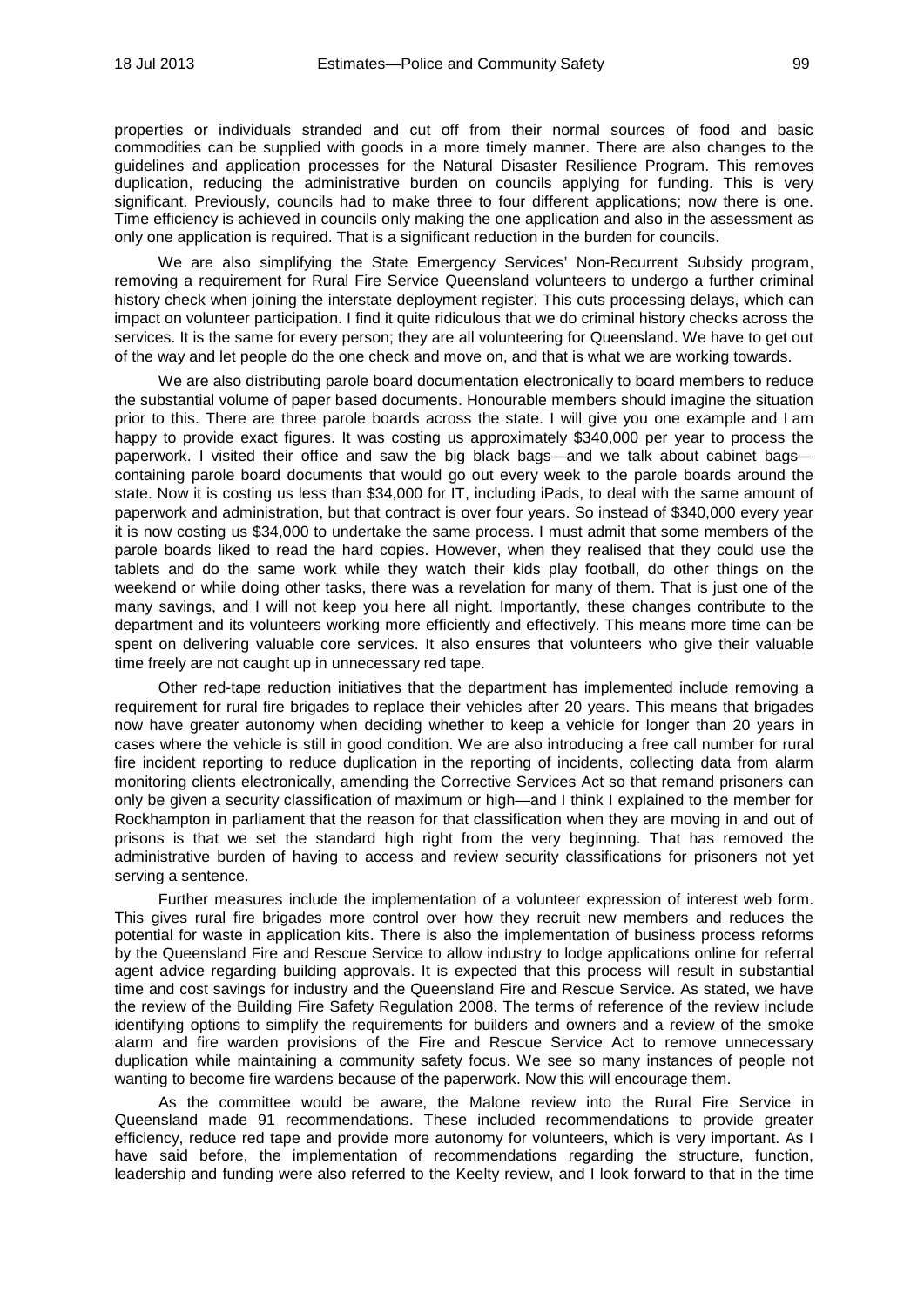ahead. The review will also provide strategic outcomes for the whole of the department. It was great to be part of that review and highlight the great work that our volunteers do in helping the whole of our state.

A review of the Corrective Services Act is also currently being undertaken and is to be completed by 27 August. As is evident, the department has not been idle in identifying red-tape reduction and acting swiftly. I commend everybody for their efforts on this to date. I have gone through some briefing notes quite quickly. There are many others, but I will not go through them so we can get on with the estimates hearing.

**Mr BYRNE:** Director-general, we have heard about a number of other reviews this evening, but surely one of the most important reports regarding fire and emergency fire management response came out of the Victorian bushfire royal commission. It is with regard to the recommendations of that commission, particularly the coordination between urban and rural firefighting capabilities, as well as single command and control architecture and communications apparatus, that I ask you: how do you feel those recommendations, which are obviously fairly large and detailed, compare with the in-principle supported Malone review?

**Mr Anderson:** Thank you for the question. I will invite the commissioner to answer. He has some more detailed operational understanding of the communication structure and the use of the incident management systems that we use and, in fact, are expert in. To set the context for that discussion, I will advise that we have analysed the Victorian royal commission in great detail and it has informed much of the work and the protocols that we have developed in Queensland. Over the period of this commissioner's—Lee Johnson's—tenure he has worked tirelessly to bring one Fire Service to Queensland, a coordinated Fire Service. That is not saying it devalues any part of the Fire Service, but that has been an overarching requirement for us and the context in which we read the Victorian commission. I will pass to Lee Johnson for comment.

**Commissioner Johnson:** In Queensland we have studied the Victorian bushfire royal commission outcomes and, previous to that, the coronial inquiry regarding the Linton bushfire where a number of Victorian firefighters were killed. Right across Australia the fire and emergency services authorities use the AIIM system, which is Australasian Inter-Service Incident Management, which is principally based on fundamental principles that Mr Byrne would be familiar with from the—

**Mr BYRNE:** I am an incident control. I understand.

**Commissioner Johnson:** Excellent. That has been well practised and entrenched in Queensland for many, many years. We are continuing to train both paid staff and volunteer staff in the application of those systems, and it is a fundamental core component of the Queensland Fire and Rescue Service doctrine that that system and that process should be in place. One of the things about that is that, whilst urban fire officers, I suppose, tend to rely more on rank or their position, the actual AIIM system is not a rank based system. It is really based on the most competent person for the particular job we are at.

Quite a number of years ago, I knew myself that we had made a lot of progress when there was a major fire in the Gold Coast hinterland and a rural volunteer officer—he now does some part-time training work for us—actually took control of that fire inside the Gold Coast urban fire district. Under his command were superintendents and inspectors from the urban fire service, and it gave me great comfort to understand that we had been working for a long time to make sure that that integrated approach to command and control—the unity-of-command principle where there is only one boss—was very well established.

With the Malone review and the Keelty review, I am sure many aspects of that review will be reinforced. I know that the Malone review is particularly keen to train more volunteers in incident management roles, and we are undertaking that process. It is a continuous process.

The minister said earlier that floods and cyclones are probably the No. 1 risk for us in Queensland. Probably over the last 10 years bushfire has been a steadily increasing risk. Whilst it might not be our No. 1 risk, the skills and attributes that our volunteers, as well as our paid staff, have are equally applicable whether we are working on a cyclone recovery, fire or flood. So I do not see that fundamentally changing at all.

**Mr BYRNE:** Minister, I want to move on to patient transports and the Queensland Ambulance Service. The SDS at page 2 talks about strategic direction. Minister, when was the idea to privatise ambulance patient transport services and the move of the Queensland Ambulance Service into Queensland Health, which is currently being trialled in the Metro South hospital district, first raised with you?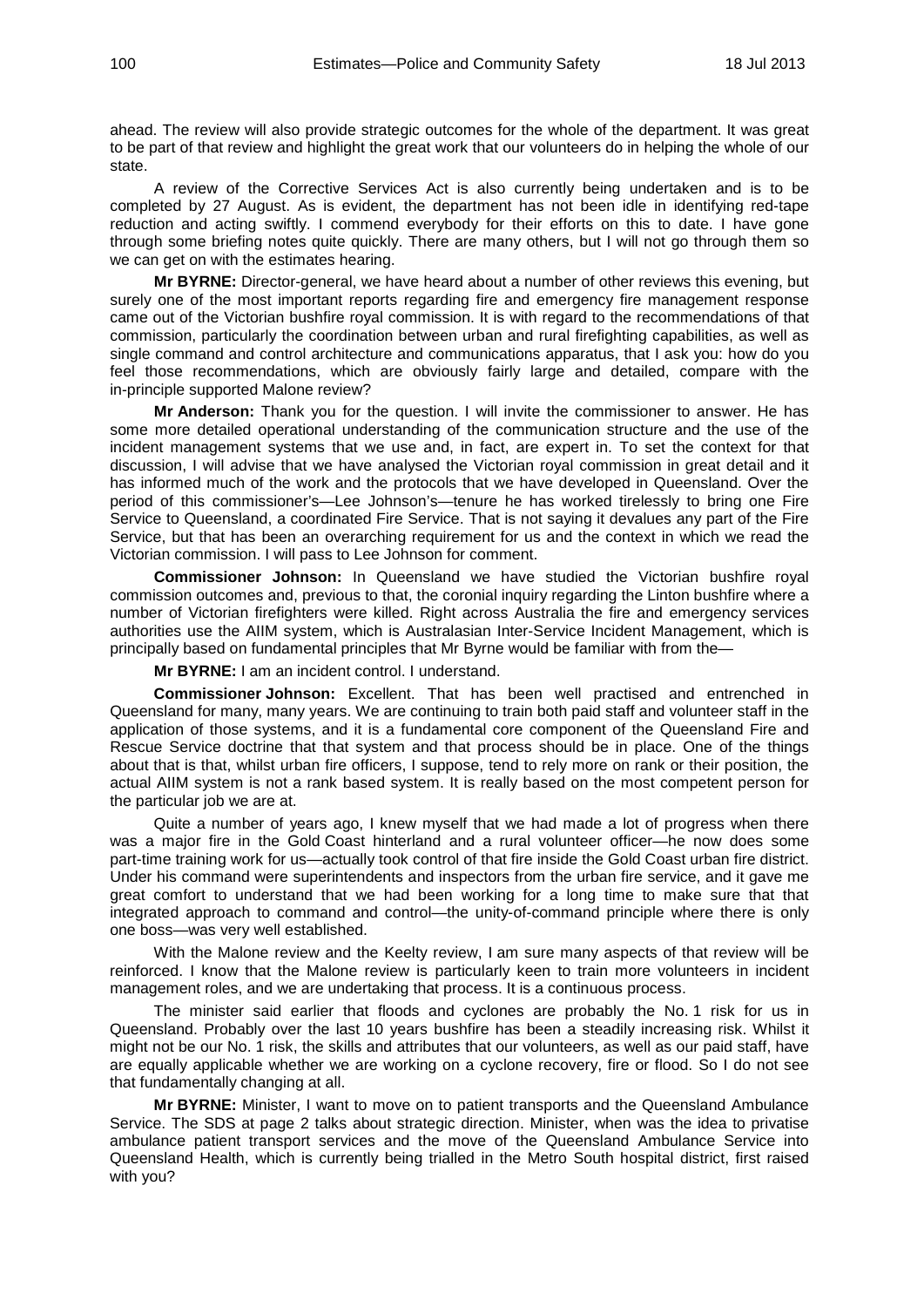**Mr DEMPSEY:** I thank the member for the question. Patient transport has been going on in the private sector for many years. It has been under Queensland Health for many, many years in relation to low-risk patients. St Johns ambulance, OzCare and a number of the other Catholic diocese around the state contribute and work in with Queensland Health in relation to patient transport issues.

In relation to where we stand, we have the Commission of Audit report in relation to contestability, and obviously a lot of this is pending the Keelty report as well. I look forward to being able to go through and assess those determinations in the future. But in relation to the particular issue, as I stated in my opening statement in relation to the overall department, we do not want to sit on our hands. Whilst I believe that right now we have the best ambulance service in Australia, I will ensure it will be the best ambulance service in the decades to come. I make no apologies for looking at all avenues in an adult way, without having a blindfold on and thinking that this system will fit Queenslanders in future decades.

**Mr Anderson:** I would like to introduce Russell Bowles, the Commissioner for the Queensland Ambulance Service. Sir, you used an example of where there is a trial. I just did not hear—

**Mr BYRNE:** There is currently a trial underway, as far as I understand, with Metro South hospital district; is that correct?

**Mr Anderson:** I will pass to Russell Bowles.

**Commissioner Bowles:** I suppose the first thing I would like do is actually praise the good work of our patient transport officers, which they do day in and day out in this state, transporting people between hospitals and medical facilities. The people they transport are people who meet a criteria and have been medically authorised.

As the minister just stated, there have been a whole range of organisations in the community which have undertaken the non-urgent transportation of people who need to go to various clinics or medical facilities. To give some examples, there is Home and Community Care and some RSLs in some communities, but they deal with very low acuity patients who would not meet the criteria of the Ambulance Service in our patient transport network. Obviously, for those who do meet the criteria there are a number of organisations that have expressed a desire to provide non-urgent ambulance services for people who need some type of care, whether they are non-urgent or not, in transfer.

But in terms of the current government policy, QAS notes that, through recommendation 113, the government's response to the independent commission is that it is noted and put over to the Keelty review. As far as the trial that was in the *Courier-Mail* some time ago in regard to the Metro South area of the state, we have had quite significant discussions with Metro South. They are patients who do not traditionally meet ambulance transport guidelines, so these are patients who they say do not need care during transport. I think they have an interstate firm that is providing some of the transport services for them.

But, as I say, we will continue to work with all of the health facilities, and it is not unusual for Health to provide ambulance services. Like us, they have that legislative ability to provide ambulance services, and they have done so for many, many years. They have provided services between major metropolitan hospitals for patients who require ambulance transport. I think it is also worth noting that throughout the state of Queensland there are approximately 20 hospital based ambulance services whereby the hospital facility provides the service.

**Mr BYRNE:** I understand that context. That is not really what I am getting at. Thank you for all the background. That is very interesting, but I sort of knew that anyway. I want to know when the department first was alerted to the possibility of what has been recommended by Costello and so forth and other avenues. What was the first point of knowledge? When did you become alerted to this possibility as a department, as a minister, as a director-general?

**Mr DEMPSEY:** Is the question in relation to patient transport?

#### **Mr BYRNE:** Yes.

**Mr DEMPSEY:** Patient transport, as has just been alluded to through the previous questioning, has been ongoing through hospitals for many years. The particular instance to which you refer was an article in the *Courier-Mail*—I have it here—on 7 June 2013. The media article states that Metro South Health commenced a three-month trial on 1 June with National Patient Transport, a Victorian based private ambulance firm. The hospital and health boards can provide their own ambulance transport service, as we just previously said, and obviously any questions in relation to that particular issue should be directed to my colleague the Minister for Health, the relevant minister.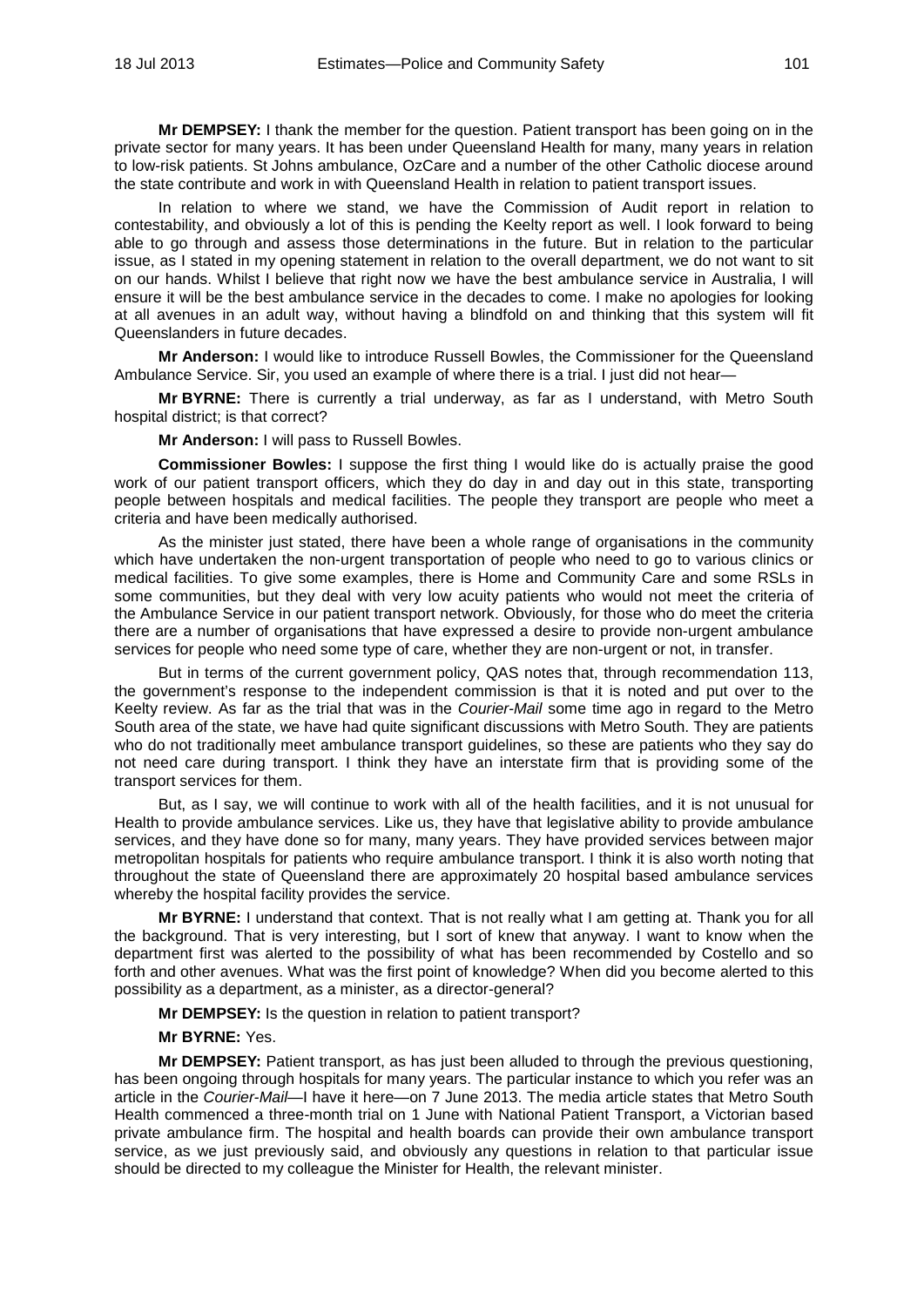**Mr BYRNE:** I think you are probably right there, because obviously he has been involved. We have information that I can table that the minister and the director-general and the Premier were all talking about it on 15 May 2012. I can probably table that to point out that this was all going on in the background. But anyway, we will move on.

Minister, I refer to the SDS at page 8. Can you list precisely, or in general terms, the showcause notices and contractual breaches, for example in terms of quality or service related showcause notices, issued to private providers by the Department of Community Safety or its agents since March 2012 and list any penalties or fines that were issued relating to a breach?

**Mr DEMPSEY:** I thank the member for the question. First of all, I would like to just put on record that we have a zero-tolerance policy in relation to assaults, particularly in relation to correctional staff within our prisons. I will make that quite clear.

In relation to privatisation—or private prisons as such—many years ago the previous Labor government privatised the operation of approximately 22 per cent of our correctional facilities. It has been in line with other comments through the Costello report in relation to contestability as well going forward. There are a number of avenues in the audit report in relation to some of the great work that our correctional facilities already do. For further clarification I will pass to the director-general.

**Mr Anderson:** Just to clarify, you are seeking a list of the default notices or the contractual mechanisms that were used for private prisons for a period of time?

**Mr BYRNE:** Yes, I am. If there is a commercial-in-confidence piece or you need to go away and find the data, I am happy to put it on notice.

**Mr Anderson:** Could we take that on notice? We will find the data. I suspect that one of the events you are talking about is at the Arthur Gorrie Correctional Centre?

### **Mr BYRNE:** Yes, it is.

**Mr Anderson:** Indeed, we have monitors on site at the moment. But that is exercising our rights over the contract. It is true that we have a robust relationship with our private prison operators. And by 'robust' I mean that the contractual management is done in a mature way in which we do not mind pointing out any shortcomings in service delivery and applying any penalties that pertain under the contract. We are working our way through one of those issues right now. But if we could take it on notice, we will go through—

**Mr BYRNE:** No, I appreciate that. You have answered part of the next question, which was what you are doing in direct oversight, essentially, of the issue to which we have just referred. It is good to hear that you have taken direct action and you are stepping into that space, because it was pretty obvious that it needed to be done.

**Mr Anderson:** Yes, and we have monitors on site. We take reports from them regularly. Clearly, one of the powers of the mixed market that we have here—that is, private and public prison operators—is that we are able to use the full mechanisms under the contract to get the services we have paid for.

**Mr DEMPSEY:** Just to follow up from the director-general there, that particular operator is being required to pay the expenses associated with the full-time operational monitors, so there are no increased costs on the taxpayers of Queensland. If there are any failures, they themselves have to fulfil those obligations to continue the contract.

**Mr PUCCI:** Minister, I earlier asked a question about the Keelty review, and I have heard you mention the Malone review a few times in answering some of the questions. The minister knows and the assistant minister, Ted Malone, the member for Mirani, also knows—I know he was in the room earlier today for estimates—that I work closely with my rural firies and I am a big supporter of theirs because they are a big part of community safety in the Logan area. Could you please outline the terms of the Malone review into rural fire services in Queensland that is referred to on page 3 of the SDS and how this government proposes to enhance support to the rural fire brigade?

**Mr DEMPSEY:** I thank the member for the question. It is an important question because it goes to the heart of what this government is focusing on—that is, volunteers and about empowering people on the ground. I sincerely say thank you and I am glad to be able to talk about the Malone review into rural fire services. This government recognises and appreciates the efforts of many thousands of volunteers—35,000 rural firefighters—who work hard to protect Queensland and Queenslanders. The Rural Fire Service Queensland brigade provides fire management for rural and semirural communities across 93 per cent of this state. Of the Rural Fire Service's approximately 35,000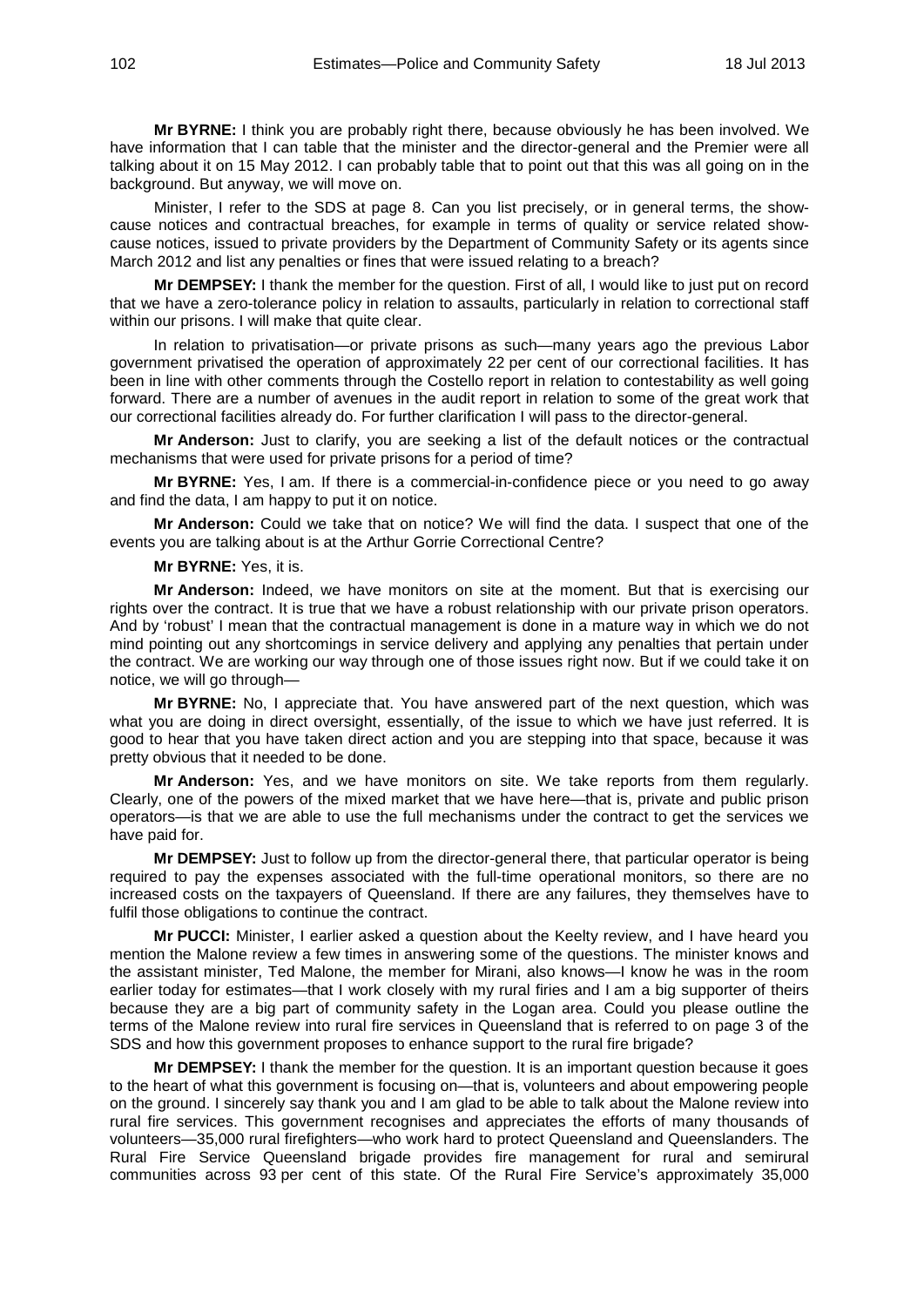volunteers, over 12,500 are actually operationally trained. That refers back to that other elderly gentleman and goes to show that there are many other tasks that volunteers are able to achieve in the Rural Fire Service.

The report of the Malone review into rural fire services in Queensland was released in April 2013. The Malone review team was led by the Assistant Minister for Emergency Volunteers, who is with us this evening. Mr Ted Malone met with more than 1,000 volunteer firefighters at 13 public meetings across the state. He also met with many volunteers, and they support the Malone review. In addition, meetings were held with rural operations staff in 11 locations and more than 240 submissions were made from members of the community. The report contains 91 recommendations regarding the structure, function, leadership and funding of rural fire services. Recommendations pave the way for a greater support of our hardworking volunteer rural firefighters at the local level and better management of the Queensland fire risk. As the commissioner said, it is ensuring that the risk of fire is only just behind the risk of flooding. We have to have proper coordination and structures in place to address that.

While some of the recommendations are being considered as part of the wider Keelty review, the following recommendations have also been approved for implementation. From 1 July this year, Rural Operations and Rural Fire Service was collectively renamed Rural Fire Service Queensland and is to be led by a deputy commissioner as in recommendation 7. Work has commenced on the position description for the deputy commissioner and the selection process will be undertaken following delivery of the Keelty review of the police and the Department of Community Safety. Operation Cool Burn has been implemented. This will assist in focusing staff, volunteers, media and landholders on the vital work of hazard mitigation and other pre-fire season activities as in recommendation 47. In addition to the above, a joint working group has been established and this comprises both staff and volunteers from the Queensland Fire and Rescue Service, Rural Fire Service Queensland and Emergency Management Queensland, including the State Emergency Service. It will address the following training recommendations: combining training for volunteers as in recommendation 5; mobile training team establishment to deliver the Australasian Inter-Service Incident Management System, as we mentioned before, as in recommendation 18; coordinated training curriculum in conjunction with external registered training organisations as in recommendations 29 and 30; and common recognition of volunteer training programs for Rural Fire Service Queensland, State Emergency Service and volunteer organisations as in recommendations 33 and 34. That is about getting rid of that red tape between organisations.

A further two working groups have been established, the first of which will examine the integration of wildfire issues into the broader disaster management framework. This will give effect to a planning system for managing wildfire risk to be legislated. To complement disaster management arrangements, fire management boundaries that are aligned with district disaster boundaries will support response and mitigation planning under relevant local and district planning processes as in recommendations 36, 37 and 38 and membership of the district fire management group is to be at the discretion of the group chair as in recommendation 39. The second working group will examine uniform and equipment issues for Rural Fire Service Queensland and the State Emergency Service to give effect to updating the Rural Fire Service Queensland equipment catalogue as in recommendation 75 and more timely and cost-effective delivery of personal protective equipment as in recommendation 88.

The Queensland Fire and Rescue Service will also be working through the legal implications of the following three recommendations. First, fire officers and brigade officers are confirmed to have the ability to seek assistance from any person with services available at the fire and that any such person is protected under relevant workplace health and safety and WorkCover legislation as in recommendation 64. There is a wider field in relation to the whole of government, so we are looking at those particular issues as well, not just within this particular department. Second, it is confirmed that the owner of a property is responsible for construction and maintenance of effective fire breaks where fuel load creates a risk as in recommendation 48. Third, it is confirmed that volunteers are not liable under other criminal and common law for any act or omission made in good faith providing such acts or omissions are not reckless, negligent or malicious as in recommendation 65. That is very important to protect our volunteers.

Whilst waiting for the final report from the Keelty review, Rural Fire Service Queensland will continue to work in assisting Queenslanders prepare for the fire season through Operation Cool Burn and will continue to help conduct hazard mitigation burn-offs to reduce the risks of major bushfires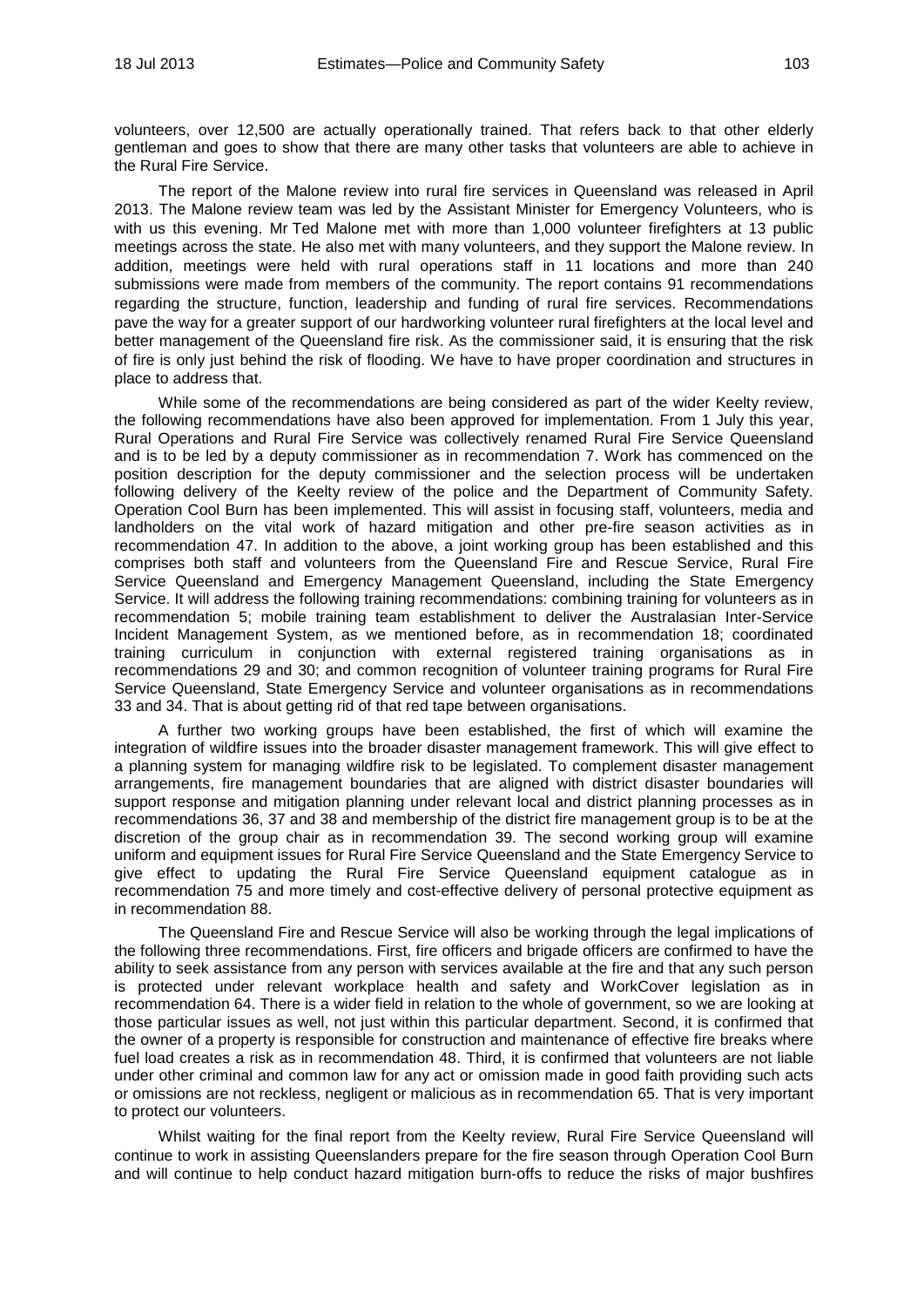across our landscape. This government remains committed to strengthening Rural Fire Service Queensland, its volunteers and brigades right across Queensland and will continue to work towards that valuable outcome.

**Mr CHOAT:** Minister, with the Department of Community Safety strategic objectives detailed on page 2 of the SDS, including the objective of offenders being held to account and that their future risk of reoffending is reduced, I understand that there have been recent changes to the way in which Queensland Corrective Services informs the community if an offender under the Dangerous Prisoners (Sexual Offenders) Act removes their bracelet. Can you please outline the new processes for informing the community?

**Mr DEMPSEY:** I thank the member for the question. It is a very pertinent question. It is very important that the community of Queensland have confidence in relation to DPSOA offenders. Queensland Corrective Services dedicates considerable resources to the supervision and surveillance of dangerous sex offenders who are released by the Supreme Court under the Dangerous Prisoners (Sexual Offenders) Act 2003. Queensland Corrective Services closely monitors the state's most dangerous sex offenders under this act. This close scrutiny includes GPS tracking; specialised surveillance by Queensland Corrective Service officers; random home visits; drug and alcohol testing, if required under their orders; collateral checks, intelligence checks and vehicle checks. Supervision also involves programs to further address offending and facilitate safe reintegration into the community if possible. Some 49 specialist full-time equivalent staff were allocated for the supervision, surveillance and monitoring of high-risk sex offenders during 2012-13. In relation to current orders, as of 30 June 2013 there were 87 offenders being supervised in the community; 17 offenders in prison subject to continuing detention orders; 22 offenders in prison subject to interim detention orders under the Dangerous Prisoners (Sexual Offenders) Act after having been returned to the Supreme Court for contravening their supervisory order conditions; and three offenders being held in prison to be released to supervision.

With regard to recidivism in this particular area, of the 145 sex offenders who have been managed under the DPSOA since its inception in 2003, 10 or approximately seven per cent have sexually reoffended or committed offences consistent with their offending pathway. Five of the 10 offenders had offences involving physical contact with a victim of some description whereas five have had non-contact offences. Queensland Corrective Services take these matters very seriously and return these particular offenders swiftly to the Supreme Court and into custody on interim detention orders. Offenders on these orders have strict conditions and intensive supervision. Punishment for breaches can include further conditions on the offender's liberty, jail time or, in the most serious cases, a continued detention order or a return to prison. We saw that recently with a case in Toowoomba where they went back for two years in that particular instance. Further, there is legislation coming forward in relation to the wilful damage of these particular GPS devices. Presently, they may be fined for wilful damage—the same as scratching a park bench. I do not think that that meets community expectation, so we want to bring that up into that 12-month bracket to reflect community views.

Since the introduction of the legislation in 2003, 73 offenders have been returned to the Supreme Court for breaches resulting in order amendments, periods of imprisonment and, in some cases, continuing their detention orders. This government made a commitment to ensure that dangerous sex offenders are GPS tracked if a court bid to have them locked up does not succeed. GPS monitoring is one of the many tools that Queensland Corrective Service staff use to closely monitor and manage this group of offenders. All sex offenders fitted with GPS are tracked on a 24-hour, seven-day basis, with a specialist surveillance team working around the clock to monitor their movements. Queensland has one of the most advanced GPS offender monitoring technologies in Australia and New Zealand. Western Australia has also implemented the same technology.

Before going on, I had the privilege of visiting that covert operational site. We have increased the staff in there over the period of time that we have been in government. I think an extra 10 people have gone into that particular area. The technology and the sheer tracking of these particular offenders is quite impressive. For confidentiality reasons I will not go into it too much, but I am happy if the representative from the opposition would like to attend that facility. If I run that past the director-general, I am sure that may be something that he may want to see. It is very impressive how they are able to monitor these particular individuals. The devices are a one or two track. A one-track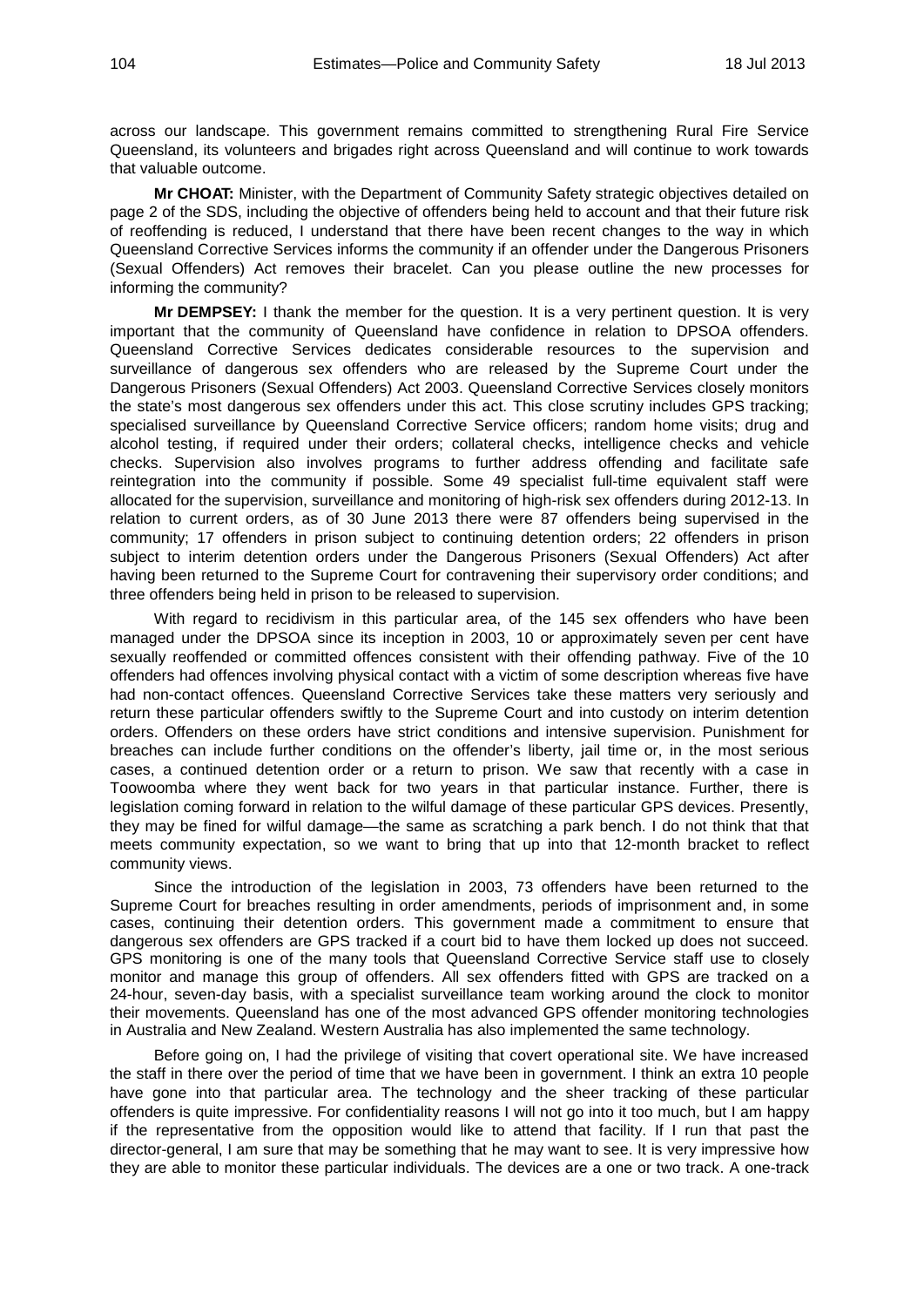device is a single unit attached to the ankle with a strap while a two-track device has a strap on the anklet and a second device that must be carried by the offender. Both the one- and the two-track devices will provide an alert if the strap is forcibly moved or cut. The two-track device will also provide an alert to Queensland Corrective Services when the two elements are separated.

Since implementation of the GPS technology for Dangerous Prisoners (Sexual Offenders) Act offenders in November 2011, five offenders have deliberately removed their devices, resulting in arrest and return to the Supreme Court. The GPS devices are tamper resistant, with up to 30 kilograms of force required to break the straps. Breaking or cutting the straps generates an immediate alert to the central monitoring station. As this particular act falls within the portfolio of the Attorney-General, the Hon. Jarrod Bleijie, I have written to him specifically expressing my belief that stronger penalties for these offences are necessary to protect the community.

The QPS and Queensland Corrective Services provide prompt information to the community through mainstream media, including the dangerous prisoner sexual offender's description, picture and basic offences when there is an unauthorised removal of this device. The Queensland government supports community safety by rigorously releasing information to target members of the public regarding these particular high-risk sex offenders subject to the dangerous prisoners act and Queensland Corrective Services undertakes targeted disclosure with residents and employees on a case-by-case basis. They rapidly disclose information to the Queensland community if an offender removes their anklet or their GPS device and Queensland Corrective Service officers are positioned to determine and manage offenders' risks based on their offending profile and environmental factors. In response to concerns regarding timeliness of the media alert, when a GPS is tampered with or an abscond occurs the department has implemented a new two-stage media notification process. The initial media alert will be provided within 45 minutes, except in exceptional circumstances, and will provide basic offender and offence details upon confirmation that the strap has been tampered with and a breach of curfew and monitoring requirements has occurred.

Further releases will then be made to the community after that, including SMS notifications advising local schools, childcare centres, aged-care facilities and hospitals of the alert. These are in conjunction with the activation of community notifications for the escape of these particular persons or a breach of curfew, or from their contingency accommodation. We have to remember that these people, whether we like it or not, have been given orders from the Supreme Court to go back out into the community. I make no apologies for ensuring the strictest security in relation to these individuals.

Both the departments—the QPS and the QCS—routinely share information to assist in the management of high-risk offenders in the community. This government will continue to review the Dangerous Prisoners (Sexual Offenders) Act to ensure sufficient protections are in place for all of Queensland. I have my own personal opinions in relation to these particular individuals, but we have to follow the directions of the court system and make sure that we maintain the safety of all members of our great state.

## **CHAIR:** Thank you.

**Miss BARTON:** Minister, I note that there have been significant improvements in ambulance services following the implementation of the MEDAI recommendations and the Queensland Ambulance Service structural reform program. I was wondering if you could provide the committee with an update of the latest key performance indicators for these service areas. I note that that is on page 11 of the SDS.

**Mr DEMPSEY:** I thank the member for the question. As I said before, I am very appreciative of the work that the Queensland Ambulance Service does throughout the whole of the state. In 2013-14, there were budget allocations of \$616.214 million towards delivering ambulance services throughout the whole of this state. As I highlighted earlier, an additional 60 ambulance officers will be delivered this year. This is in addition to the 60 that were provided in 2012-13. This increase is a reflection of the government's commitment to meet demand and to improve ambulance services to all Queenslanders. In 2012-13, there was an increase of 6.43 per cent in combined code 1, life-threatening, and code 2, urgent, incidents compared to 2011-12. In 2012-13, 617,729 emergency 000 calls were received. This is an increase of 6.9 per cent from the previous year. Over 90 per cent of those calls were answered by Queensland ambulance communication staff within 10 seconds.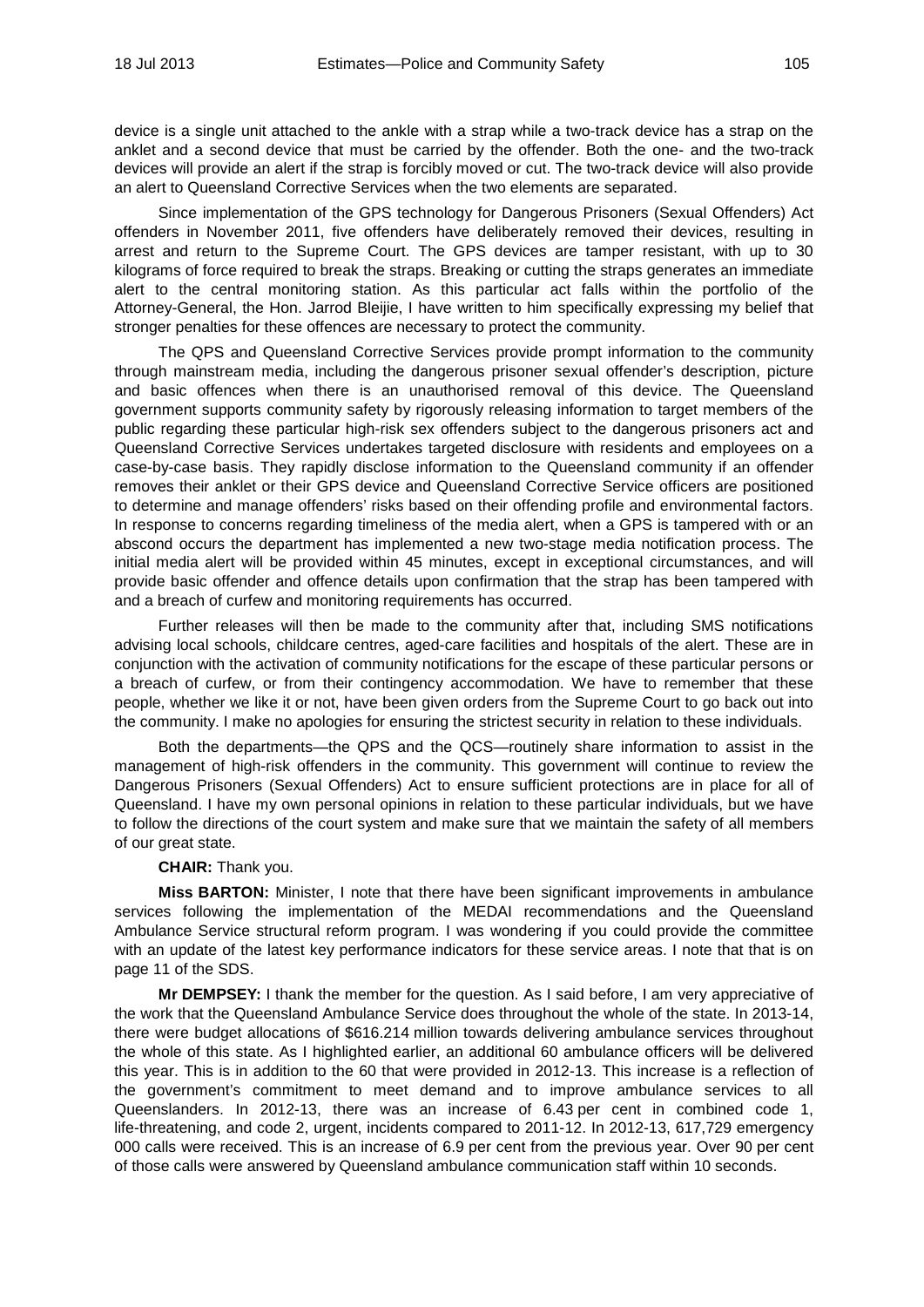The Queensland Ambulance Service is at the forefront of Australian prehospital emergency care. It is continuing to look at new ways to improve the way it does business. The Queensland Ambulance Service has been working closely with the department of health since the government came to power and is delivering real results.

On 2 August 2012, the Minister for Health tabled the MEDAI report to the House. All 15 recommendations from that report were implemented by 1 January 2013. To date, significant service improvements and system efficiencies have occurred across both the department of health and the Queensland Ambulance Service. For example, patient off-stretcher time data shows a steady improvement in performance. In 2011-12, 80.84 per cent of patients were off-loaded within 30 minutes. In May 2013, 89 per cent of patients were recorded off-stretcher within 30 minutes.

In collaboration with the department of health, QAS is also trialling a new web based application called iPOST, which enables real-time reporting of patient off-stretcher times. The iPOST data provides a performance measure for hospital emergency department access. Further, there has been enhanced clinical coordination between the Queensland Ambulance Service and the department of health during the transfer of patients in hospital emergency departments. The Commissioner of the Queensland Ambulance Service has also implemented structural reform to help streamline the services and improve patient care in the Queensland health system.

On 11 September 2012 the commissioner announced a realignment of the Queensland Ambulance Service from seven regions and 21 area offices to 16 local ambulance service networks. That went remarkably smoothly and it is a great credit to the management of the Queensland Ambulance Service. This model ensures that Queensland Ambulance Service and department of health service delivery are aligned and that this service delivery is reflective of community needs.

The most recent report of government service data shows that Queensland has the fastest response times for the 50th and 90th percentiles when compared to comparable jurisdictions like New South Wales and Western Australia. The results were 8.3 minutes and 17 minutes respectively. This is something of which I am truly proud as the minister. Queensland is a large, decentralised state and achieving these results proves that Queensland is on the right track.

In the 2012-13 year, further response time improvements were achieved. Fifty per cent of code 1, life-threatening, incidents were attended within 8.2 minutes and 90 per cent within 16.5 minutes. Our paramedics, communications officers, patient transport officers and volunteers are doing a great job, and I congratulate them on a job well done. It is no wonder that, yet again, paramedics were voted the most trusted professionals in the latest *Reader's Digest* survey.

**CHAIR:** Member for Bulimba.

**Mr DILLAWAY:** Minister, I understand that there are several organisations around the state that benefit from the community service program within Queensland Corrective Services. Can you please outline to the committee the contribution offenders are making to the community through this important program?

**Mr DEMPSEY:** I thank the member for the question. I would like to ask the director-general to answer that question.

**Mr Anderson:** If it is permissible, I will respond on behalf of the minister. Reparation, or community service, is a vital part of corrections. Putting offenders to work gives them the opportunity to repay some of the damage they have caused. It also teaches them the value of an honest day's work and provides skills for them to use in future employment. Reparation provides the community with a source of labour for work that would otherwise not be completed. That is an important point, because the work done through Corrective Services does not take the work of other paid workers.

In 2012-13, as at 31 May, a total of 403,637 hours of community service had been completed. The value of this community service equates to approximately \$8.67 million. Community service has been used for a variety of tasks, but the one that we have focused much on tonight has been to assist in flood recovery efforts. After ex-Tropical Cyclone Oswald alone, work parties completed 3,664 hours, and probation and parole offenders completed a further 1,485 hours of community service, which conservatively is costed at \$113,000.

Community service completed through probation and parole occurs through engagement with local councils and not-for-profit organisations. Community service work involves but is not limited to public space clean-up and assisting organisations such as Lifeline or the Salvation Army to sort and distribute donations. As published in the Service Delivery Statement, the 2012-13 estimate for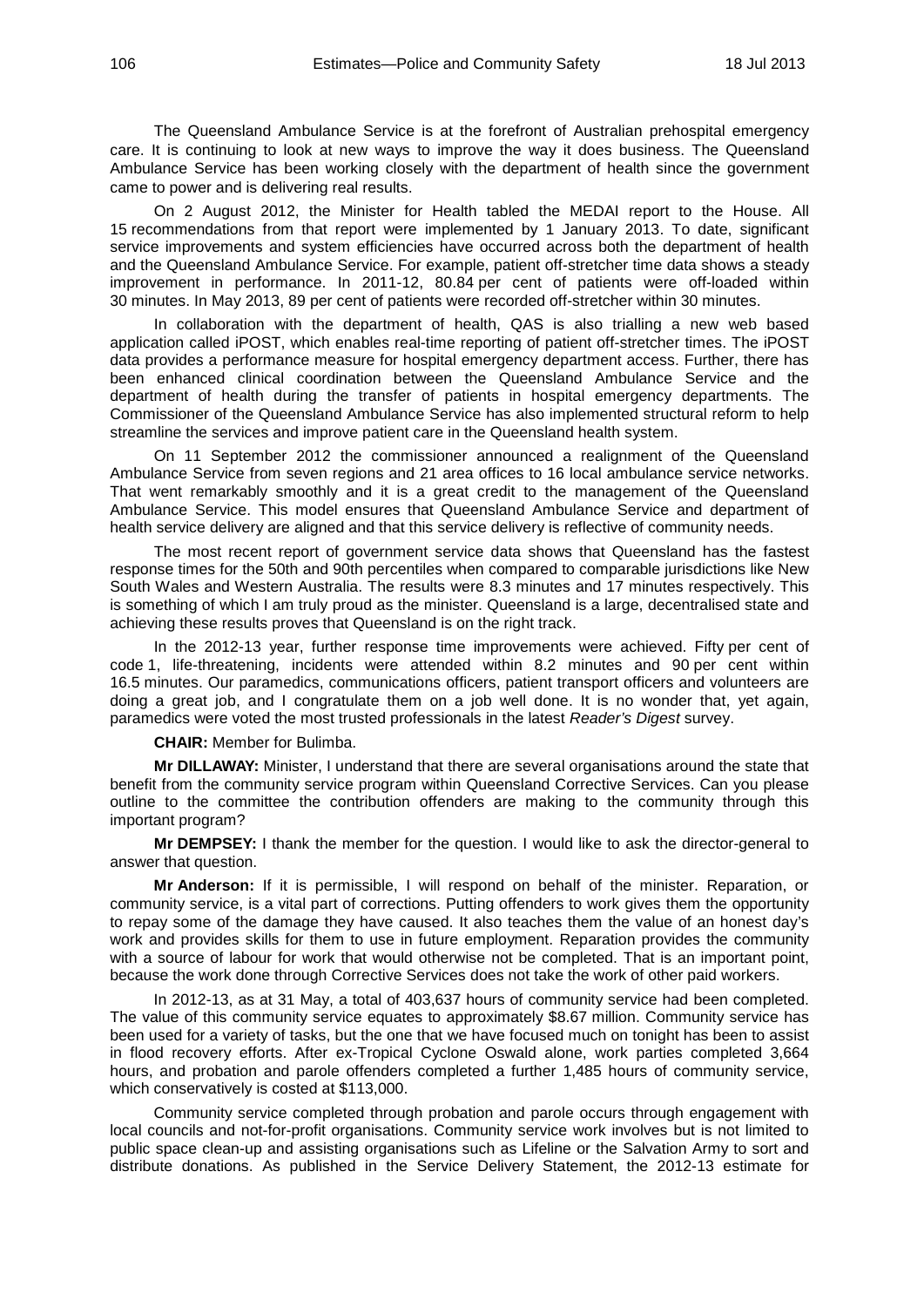financial value for community service work performed—that is work ordered by the court—was greater than \$6.2 million. In 2012-13, as at 31 May 2013, a total of 266,210 hours of community service was completed, and that approximated \$5.7 million.

One of the important aspects of community service has been graffiti removal. Graffiti removal projects were implemented in the Cairns district office in 2009 and then later at the Southport district office in 2011—and again working with those respective councils. In 2012-13, as at the end of May, 2,944 hours of graffiti removal activity had been completed between those two areas. That equates to \$64,768. Those programs have involved 193 offenders who are paying back to the community by cleaning up this antisocial behaviour. Probation and Parole continues to seek partnerships with councils in order to use the GraffitiSTOP funding provided by this government in developing graffiti removal projects state-wide.

In 2012-13, there were 13 work camp locations, with an average daily state—that is muster, if you like—of approximately 129 prisoners. Those work camps included the Lotus Glen Correctional Centre, which supervises a work camp at Innisfail for male prisoners and the Townsville correctional complex, which has male work camps at Boulia, Winton and Julia Creek. It also has a female work camp at Bowen. The Capricornia Correctional Centre has a male work camp at Blackall, Clermont and Springsure. The Palen Creek Correctional Centre has male work camps at Charleville, Mitchell, St George and Dirranbandi. The Brisbane Women's Correctional Centre has a female work camp at Warwick. Work camps provide a valuable support to regional communities through the completion of projects that may not have otherwise been done. Anyone who has attended any of those locations well away from Brisbane will realise that a lot of the work that is done—paving, the building of fences around recreation reserves et cetera—takes an enormous drain off those local communities.

Prisoners eligible for work camps are stringently assessed on an eligibility creature. That includes their security classification, the offence type and the whether the prisoners are subject to drug and alcohol testing. The supervisors of the camps continually monitor prisoner behaviour and look for things of concern such as the potential for escape, violence or substance abuse. If any concerns are raised, those prisoners are returned to the correctional centre.

In the Service Delivery Statement the financial value of the work performed in the community by prisoners from low-security facilities in 2012-13 is less than the targeted estimate of \$3.2 million, but only missed the target with an annual estimated at \$3 million. A decrease in low-security prisoner numbers impacted on Corrective Services' ability to meet that target, but as at 31 May 2013 prisoners from the low-security facilities, including work camps, completed a total of 137,427 hours of community work. That equated to \$2.97 million in work value.

Community service completed by work camps often involves maintenance and landscaping work in public areas, event clean-up and the preparation of sites for community events. We are continually encouraging QCS to identify community service projects as a way of ensuring that offenders are able, and indeed required, to pay back to the Queensland community against which they have offended.

**Mr DEMPSEY:** Obviously, prisoners have had a great deal to do with assisting in the clean-up after the floods in the cane fields in Bundaberg as well as cleaning up debris on beaches, which assisted surf-lifesaving. I have visited Lotus Glen in the Cairns area a number of times and I have seen the great work they are doing up there—as well as at the Bowen and the Charleville work camps. They are well received by the communities. Every council wants one of these groups but, as a government, we are not prepared to put it in until everything has been crossed and dotted, because I cannot afford the reputation, or the security, or the perception in the community in relation to these camps to be lowered in any way, shape or form. We set a high standard and we have to make sure that they do not fail. Obviously, there is the benefit of stopping the recidivism of the offender. These work camps also assist in reminding people that this government's focus is on the victim and that the victim's rights are first and foremost. If you go to jail I expect you go there to work, and that is it. The days of the offender's rights coming first are no longer.

### **CHAIR:** I understand. Member for Rockhampton?

**Mr BYRNE:** Minister, with reference to DCS SDS page 13 and estimates question on notice No. 14, the question on notice indicates that every suburb in Queensland with the need is able to be reached by external high-rise rescue equipment within 14 minutes. I note that the average time to respond to a fire at Airlie Beach is over 16 minutes. Will the minister indicate if people on the fifth floor can be rescued in Airlie Beach within 14 minutes by external fire rescue equipment?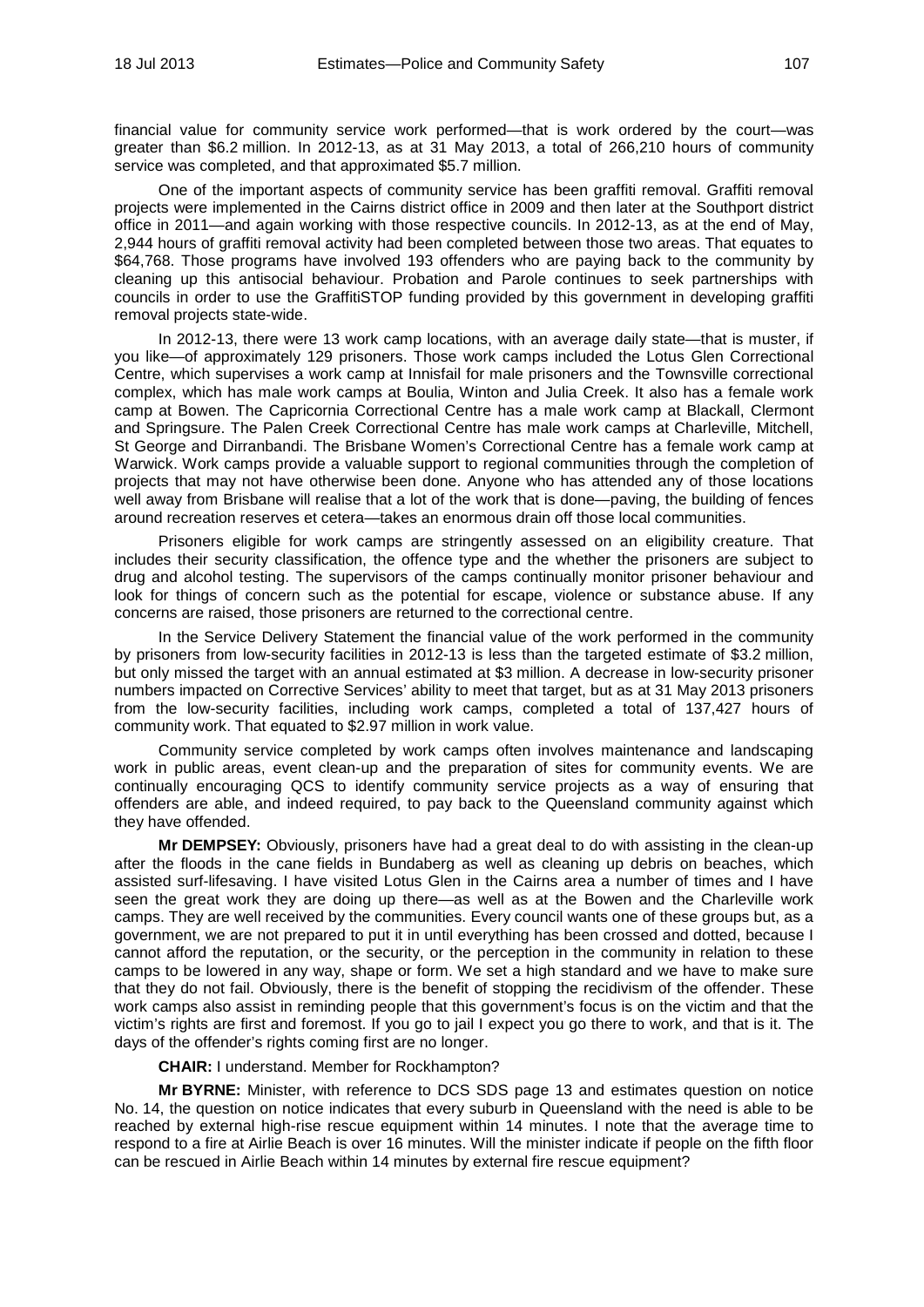**Mr DEMPSEY:** I thank the member for the question. Obviously in this portfolio there are things that are taken into account on a daily basis and one of them in particular is the strict building codes that we have in relation to high-rise buildings right across the state. In answer to the question on notice, it stated at this time there are no high-rise buildings outside the 14-minute response time for urban crews with the exception of Hamilton Island which has its own private fire fighting capacity. In relation to the technicalities I will turn to the director-general.

**Mr Anderson:** I immediately pass to the Commissioner who will have the detail.

**Commissioner Johnson:** In relation to the question, it was in relation to high-rise rescue equipment, and from Fire and Rescue's point of view and our data, based on that data we believe there are 268 buildings with seven or more levels within the QFRS 14-minute response time. About 75 per cent of those are in Brisbane and it is important in terms of the question that the Urban Land Development Authority, the ULDA, guideline No. 8 defines high-rise buildings as those that are seven storeys or more. All high-rise buildings are built subject to the requirements of the Building Code of Australia. So, one of the triggers within that environment is additional safety features that come with the Building Code when a building is over 25 metres in effective height. That generally triggers, for example, the compulsory requirement to put sprinklers in. Buildings constructed to BCA above 25 metres effective height will have some or all additional special fire services such as I mentioned before such as sprinklers, pressurised stairwells and lift shafts, smoke exhaust systems and, obviously, alarm and detection systems and storage tanks for fire fighting water. Additional special fire services depend on the class and use of the building, whether they be an apartment or an office or a motel, whatever particular building class they are.

The important thing to note is that firefighters using the building's special fire service is the most effective and viable means of combatting fires in high-rise buildings. We have well established procedures for that. Firefighters, where there are high-rise buildings, carry with them the high-rise rescue equipment that is needed to do the job. The reality is that a building which is high-rise in nature actually requires internal fire fighting and not external fire fighting. An example of that would be, for example, in the city here, an 88-storey building currently being built in Herschell Street and there is no ladder or telescopic ladder platform that would reach that. We do not rely on that. The most prominent use of aerial fire fighting appliances is actually what we call water tower or large volume amounts of water for fire fighting. So, for high-rise fires the actual effective fire fighting technique is to take breaking and entering forcible entry equipment, breathing apparatus, high-rise packs into the building and use the special fire services to fight the fire. We do have a number of aerial appliances right across Queensland, from Cairns to the Gold Coast, and they assist in warehouse fires and things like that, but actually undertaking life rescue is a fairly rare event. The basis of the answer really is that for high-rise buildings we actually require firefighters to fight them internally using the systems.

**Mr BYRNE:** Thanks, Commissioner. Minister, through you, how many firefighters are normally available to attend a potential high-rise fire at Airlie Beach and even though you mentioned some of the specialised equipment, what have they actually got there, what apparatus is able to deal with rescuing or whatever else happens with tourists in a five or six or whatever storey building at Airlie Beach?

**Commissioner Johnson:** My understanding is that there are no high-rise buildings in Airlie Beach.

**Mr BYRNE:** Seven storeys, are you saying, is the definition of a high-rise building?

**Commissioner Johnson:** Seven and above is the definition of a high-rise building. There are four permanent officers at Airlie Beach and 19 auxiliary staff on the establishment there. They would use their high-rise pack, their breathing apparatus, their normal equipment that is carried on fire pumpers to get into the building and fight the fire.

**Mr BYRNE:** Thanks, Commissioner. Minister, the DCS SDS page 13 is the reference. I refer to comments made by Queensland Fire and Rescue Service Assistant Commissioner Mitchell. With reference to the Cathedral Place building fire that cost \$8.8 million he conceded that, 'Periodic staffing cutbacks could have added three minutes or more to the response time of early back-up trucks had they been in effect on the day of the fire.' I ask the minister: if a fully engulfed fire was left to burn for an extra, say, five minutes because of periodic staffing cutbacks in a building like the Valley fire, what would be the effect?

**Mr DEMPSEY:** I thank the member for the question. I understand that there is no particular reference to the SDS in there.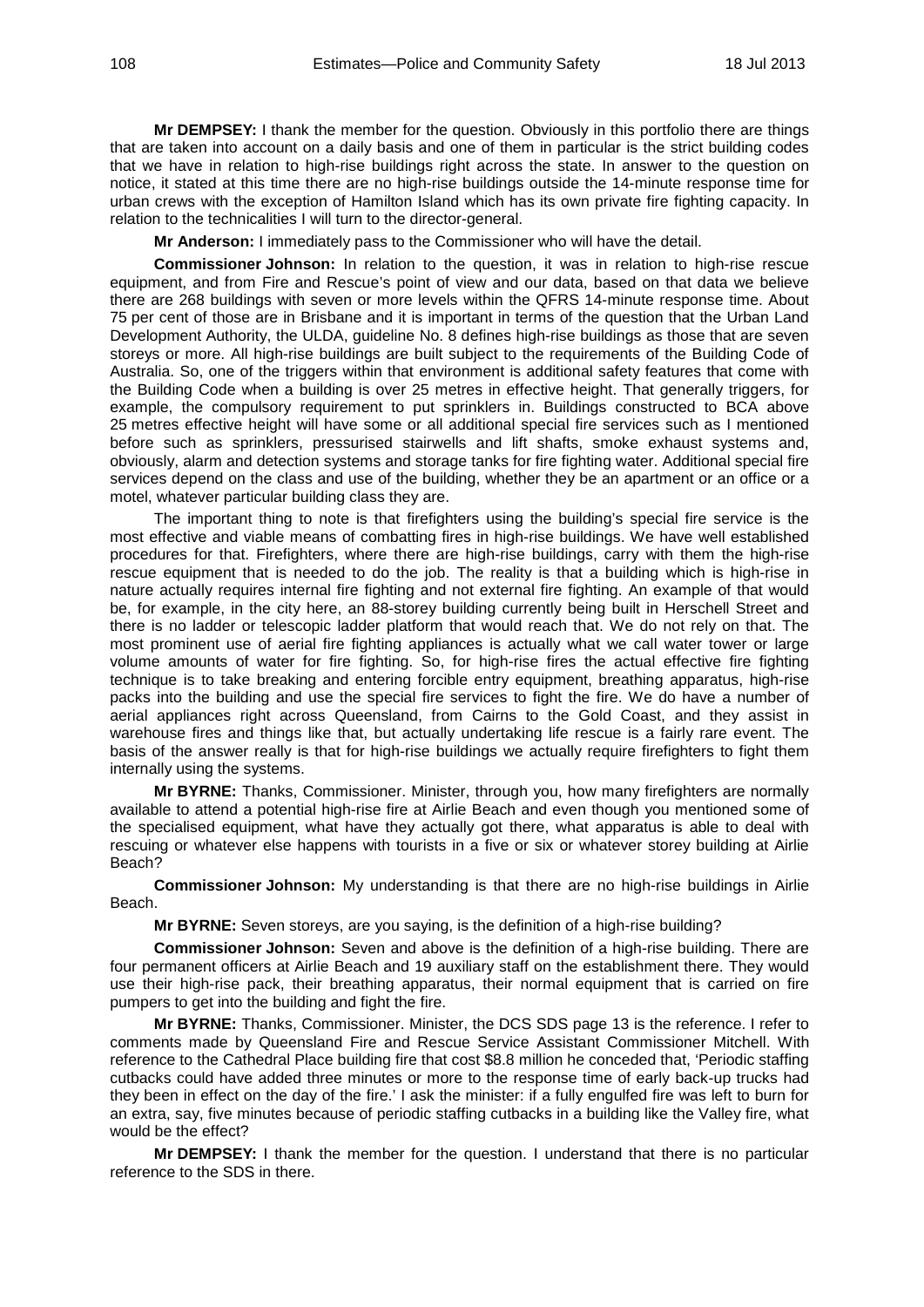**Mr BYRNE:** SDS page 13.

**Mr DEMPSEY:** It is a long straw in relation to that particular one.

**Mr BYRNE:** I can find it, don't worry about that.

**Mr DEMPSEY:** But I am happy to answer it because I had the privilege of being on the scene of the Cathedral Place incident when it was occurring. I always make the effort, whenever I go to fire stations right across the whole of the state, to shake the hands of as many fire officers as I can to say thank you for the work that they do. I was very impressed on the ground. I was lucky enough to be in the presence of the commissioner and for him to exhibit the work of his officers. I could see that he was very proud of that. But for me as the minister to get an on-the-ground appreciation of the coordinated approach in which fire officers work as well as on the scene with the Queensland Ambulance Service and the Queensland Police Service, it was quite outstanding to see the professionalism and the equipment that they had. That has only come together through the great work that is done by the service itself in making sure it has those types of appliances. For the particular incident's details, if it is all right I will get the Commissioner to answer.

**Commissioner Johnson:** I also attended the Cathedral Place fire and was delighted to hear that the minister was going to turn up at the scene.

**CHAIR:** With his hat on.

**Commissioner Johnson:** No, I had the hat on. The quotation you gave from the Assistant Commissioner, I am not aware of those exact words. However, I do know there was some media that certainly made statements alleged to belong to Assistant Commissioner Mitchell, but those words do not ring true. The response to the Cathedral Place fire was within minutes. The Kemp Place Fire Station is right there. When we do occasionally have a shortage of staff it would not have affected the response. Only once in I think at least 10 years have we actually closed a fire station and that was at Enoggera recently for a day shift. It has plenty of coverage. We have overlapping coverage of stations in Brisbane and I do not see that it would have added any inordinate response delays to that particular fire or into the inner city.

**Mr BYRNE:** Thanks, Commissioner.

**Mr DEMPSEY:** Just in closing, because that incident is significant, I would like to put on the record the great work that was done by the fire warden at the Cathedral Place establishment. He did a magnificent job. There is no doubt that his actions saved the lives of many people. I give great credit to him.

**Mr BYRNE:** Thanks, Minister. I am not trying to put the Assistant Commissioner in any sort of bomb site here. These words hardly seem to me to be words that your average journo would be digging up to use. I am sure we can find the exact source, but I find it interesting that that language would be used by somebody, whether it is a quasi informed journalist or someone associated with the fire service. I think it is a real issue. I appreciate your answer to it.

**CHAIR:** I do not think we can take that much further when we are talking about the language of journalists.

**Mr BYRNE:** With reference to the DCS SDS page 5, Director-General, I am happy to the take the first three on notice because I understand they would require a bit of digging around. It has to do with the budget and any program or budgeted item that has been underspent in the 2012-13 budget and how much money those programs were underspent individually; what was the dollar value handed back to consolidated revenue from budget savings required by the government in 2012-13; and how much money is budgeted to be saved and/or handed back in the budget 2013-14? Is there a dedicated efficiency dividend existing within the department? Those three can be taken on notice. I do not need to have that now.

**Mr DEMPSEY:** We have that here if you need it.

**Mr BYRNE:** Have you? You are organised. What I am really keen to know, and the punchline is—which I assume you are able to speak to—how much of the underspend out of the last budget was attributed to any failure to pay predicted wage rises to various employees? You can take that on notice, too, if you want.

**Mr Anderson:** We might have to take that on notice. Can I just say it is not a failure to pay anyone. If we are in the process of negotiating enterprise bargain agreements et cetera then the wage just wouldn't have been passed through, but we would need to do a calculation because there are so many classes of staff that work for us.